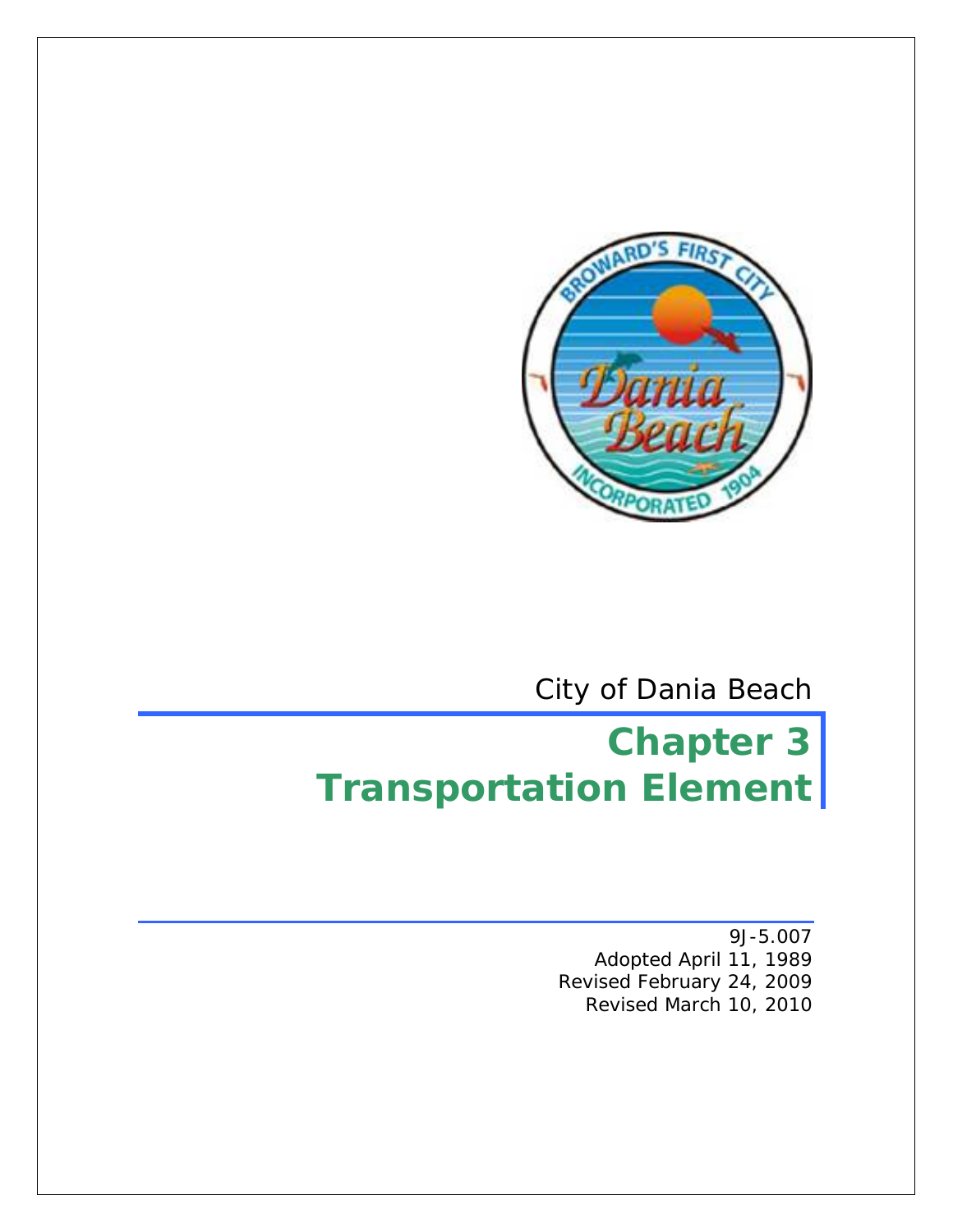# **TRANSPORTATION ELEMENT**

# **TABLE OF CONTENTS**

| Ι.  |               | <b>INTRODUCTION - HISTORICAL SUMMARY OF</b><br><b>COUNTY-WIDE MODELING ANALYSIS</b>                                               | $\mathbf 1$                      |
|-----|---------------|-----------------------------------------------------------------------------------------------------------------------------------|----------------------------------|
|     | Α.<br>В.      | <b>Intergovernmental Coordination</b><br>Selecting the Land Use Pattern                                                           | $\overline{2}$<br>$\overline{a}$ |
|     | $C_{+}$<br>D. | Land Use Intensities<br><b>Travel Demand Forecasting Model</b>                                                                    | 6<br>$\overline{7}$              |
|     | E.            | <b>Preliminary Modeling Results</b>                                                                                               | 9                                |
|     | F.            | <b>Final Modeling Results</b>                                                                                                     | 12                               |
|     | G.            | Future Land Use Implications and Recommendations                                                                                  | 14                               |
| П.  |               | <b>DATA REQUIREMENTS</b>                                                                                                          | 16                               |
|     | Α.            | The Transportation System                                                                                                         | 17                               |
|     |               | Roadway Network<br>1.                                                                                                             | 17                               |
|     |               | <b>Public Transit Network</b><br>2.                                                                                               | 26                               |
|     |               | 3.<br><b>Bicycle Network</b><br>Airports and Related Facility Services<br>4.                                                      | 34<br>35                         |
|     |               | Intermodal Terminals & Access to Intermodal<br>5.<br><b>Facilities</b>                                                            | 36                               |
|     | В.            | <b>Transportation Level of Service Standard</b>                                                                                   | 37                               |
|     |               | Roadway LOS Standards<br>1.                                                                                                       | 37                               |
|     |               | <b>Concurrency Management System</b><br>2.                                                                                        | 39                               |
| HL. |               | <b>DATA ANALYSIS REQUIREMENTS</b>                                                                                                 | 42                               |
|     | Α.            | Land Use and Transportation Interaction                                                                                           | 42                               |
|     |               | <b>Growth Trends and Travel Patterns</b><br>1.                                                                                    | 42                               |
|     |               | Establishment of Community Redevelopment Area<br>2.<br>and Local Activity Center Land Use Designation                             | 43                               |
|     |               | Availability of Transportation Facilities and Modes<br>3.<br>To Serve Existing Land Use                                           | 43                               |
|     |               | Adequacy of Transportation System for<br>4.<br>Evacuation                                                                         | 46                               |
|     |               | Compatibility of Fort Lauderdale/Hollywood<br>5.<br>International Airport with Adjacent Development<br>in the City of Dania Beach | 47                               |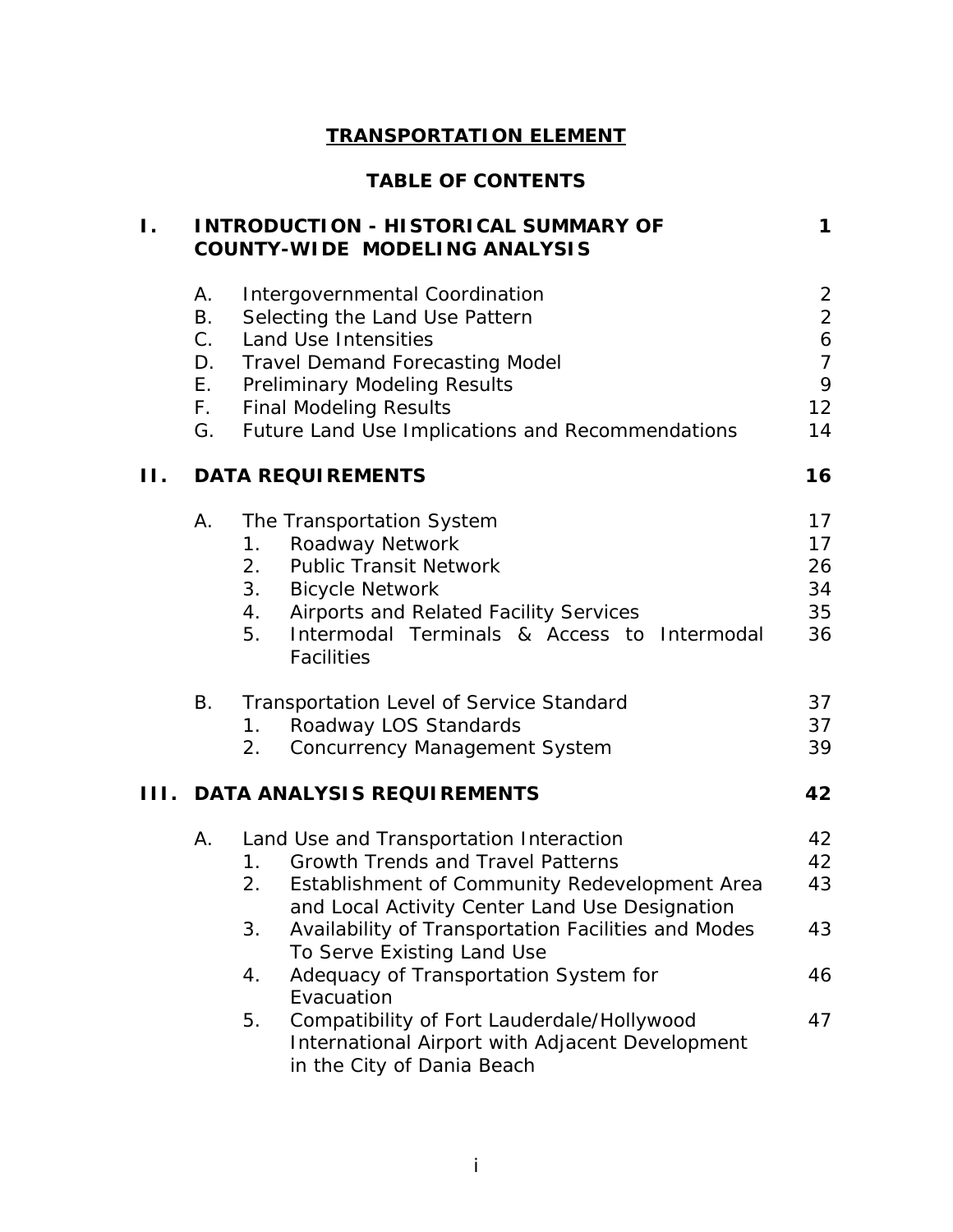|     | В.          | Existing Transportation System Level of Service and<br><b>System Needs</b>   | 48  |
|-----|-------------|------------------------------------------------------------------------------|-----|
|     |             | Roadway Network<br>1.                                                        | 48  |
|     |             | <b>Public Transit Network</b><br>2.                                          | 49  |
|     |             |                                                                              |     |
|     | $C_{\cdot}$ | Projected Transportation System Levels of Service and<br><b>System Needs</b> | 50  |
|     |             | Roadway Network<br>1.                                                        | 50  |
|     |             | <b>Public Transit Network</b><br>2.                                          | 53  |
|     |             | 3.<br><b>Bikeways Network</b>                                                | 54  |
|     |             | <b>Pedestrian Network</b><br>4.                                              | 54  |
|     |             | 5. Railways Network                                                          | 55  |
|     |             | <b>Intermodal Facilities</b><br>6.                                           | 55  |
|     | D.          | Maintaining the Adopted Level of Service Standards                           | 56  |
|     |             | Concurrency Management System.<br>1.                                         | 56  |
|     |             | 2.<br><b>Transportation System Management</b>                                | 57  |
|     |             | 3.<br><b>Transportation Demand Management</b>                                | 58  |
|     |             | The Florida Intrastate Highway System<br>4.                                  | 60  |
|     |             | 5.<br><b>Transportation Concurrency Exception Areas</b>                      | 61  |
|     |             | <b>Transit Oriented Concurrency</b><br>6.                                    | 61  |
|     | Ε.          | Consistency Between the Future Transportation                                | 62  |
|     |             | Element with Future Land Use Element & Other Plans                           |     |
|     |             | 1 <sub>1</sub><br>The Future Land Use Element                                | 62  |
|     |             | Broward County Land Use Plan<br>2.                                           | 62  |
|     |             | 3.<br>Long Range Transportation Plan                                         | 63  |
|     |             | Year 2030 Cost Feasible Plan<br>4.                                           | 64  |
|     |             | 5.<br>Florida Department of Transportation Adopted<br>Work Program           | 64  |
|     |             | Transportation Improvement Program<br>6.                                     | 64  |
|     |             | Port Everglades Master Plan<br>7.                                            | 65  |
|     |             | Tri-County Rail Transit Development Plan<br>8.                               | 65  |
|     |             | Broward County Bicycle Facilities Network Plan<br>9.                         | 65  |
|     |             | Broward County Five-Year Pedestrian Facilities<br>10.                        | 65  |
|     |             | Development Program                                                          |     |
|     |             | 11. Fort Lauderdale-Hollywood International Airport                          | 65  |
| IV. |             | <b>GOALS, OBJECTIVES, AND POLICIES</b>                                       | 66  |
| V.  |             | DEFINITIONS, ACRONYMS AND ABBREVIATIONS                                      | 91  |
|     | Α.          | <b>Definitions</b>                                                           | 91  |
|     | Β.          | Acronyms and Abbreviations                                                   | 101 |
|     |             |                                                                              |     |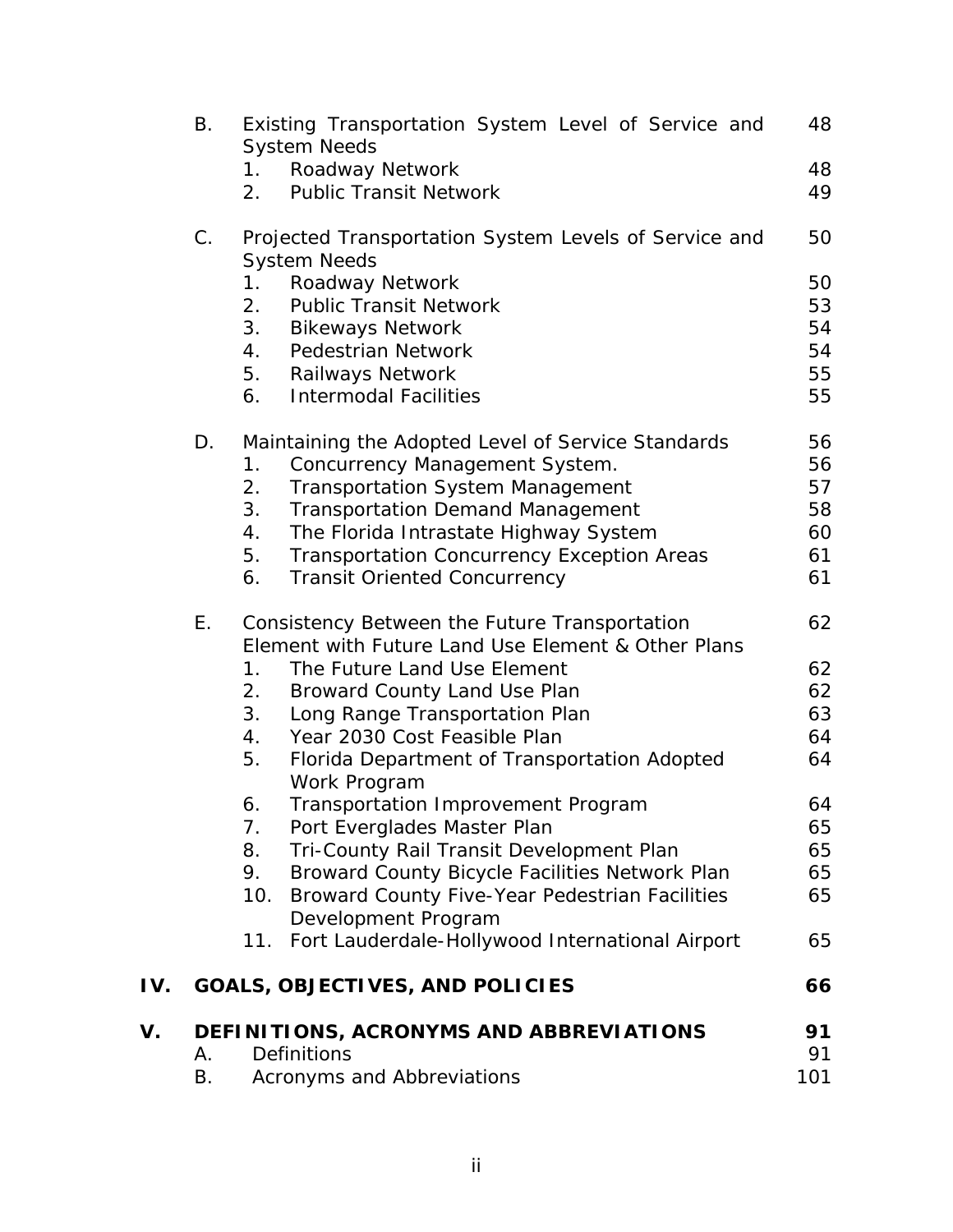# **TABLES**

| $1 - 1$  | Preliminary Results of 2015 Model Runs                                           | 9  |
|----------|----------------------------------------------------------------------------------|----|
| $1 - 2$  | Final Results of 2015 Model Runs                                                 | 13 |
| $2 - 1$  | <b>Federal Functional Classification System</b>                                  | 18 |
| $2 - 2$  | Functional Classification by Trip Purpose                                        | 19 |
| $2 - 3$  | Functional Classification of Major Dania Beach Roadways                          | 20 |
| $2 - 4$  | Strategic Intermodal System / Florida Intrastate Highway<br>System               | 21 |
| $2 - 5$  | Hurricane Evacuation Routes and Other Pertinent Information                      | 25 |
| $2 - 6$  | <b>Bridges Critical to Hurricane Evacuation</b>                                  | 25 |
| $2 - 7$  | <b>Bus Stop Inventory</b>                                                        | 27 |
| $2 - 8$  | Fixed Public Transit Routes Exceeding the Load Factor One                        | 29 |
| $2 - 9$  | <b>Tri-Rail Feeder Bus Service</b>                                               | 29 |
| $2 - 10$ | Local Bus Service                                                                | 30 |
| $2 - 11$ | Generalized Two-Way Peak Hour Volumes for LOS D                                  | 38 |
| $3 - 1$  | 2004 Peak Hour Conditions                                                        | 48 |
| $3 - 2$  | Projected 2015 Peak-Hour Traffic Volume and Capacity                             | 50 |
| $3 - 3$  | 2030 Peak Hour Conditions                                                        | 51 |
| $3 - 4$  | Broward County Transportation Improvement Program (FY<br>$2006/07 - FY 20010/11$ | 52 |
| $3 - 5$  | <b>BCt Transit Service Coverage</b>                                              | 53 |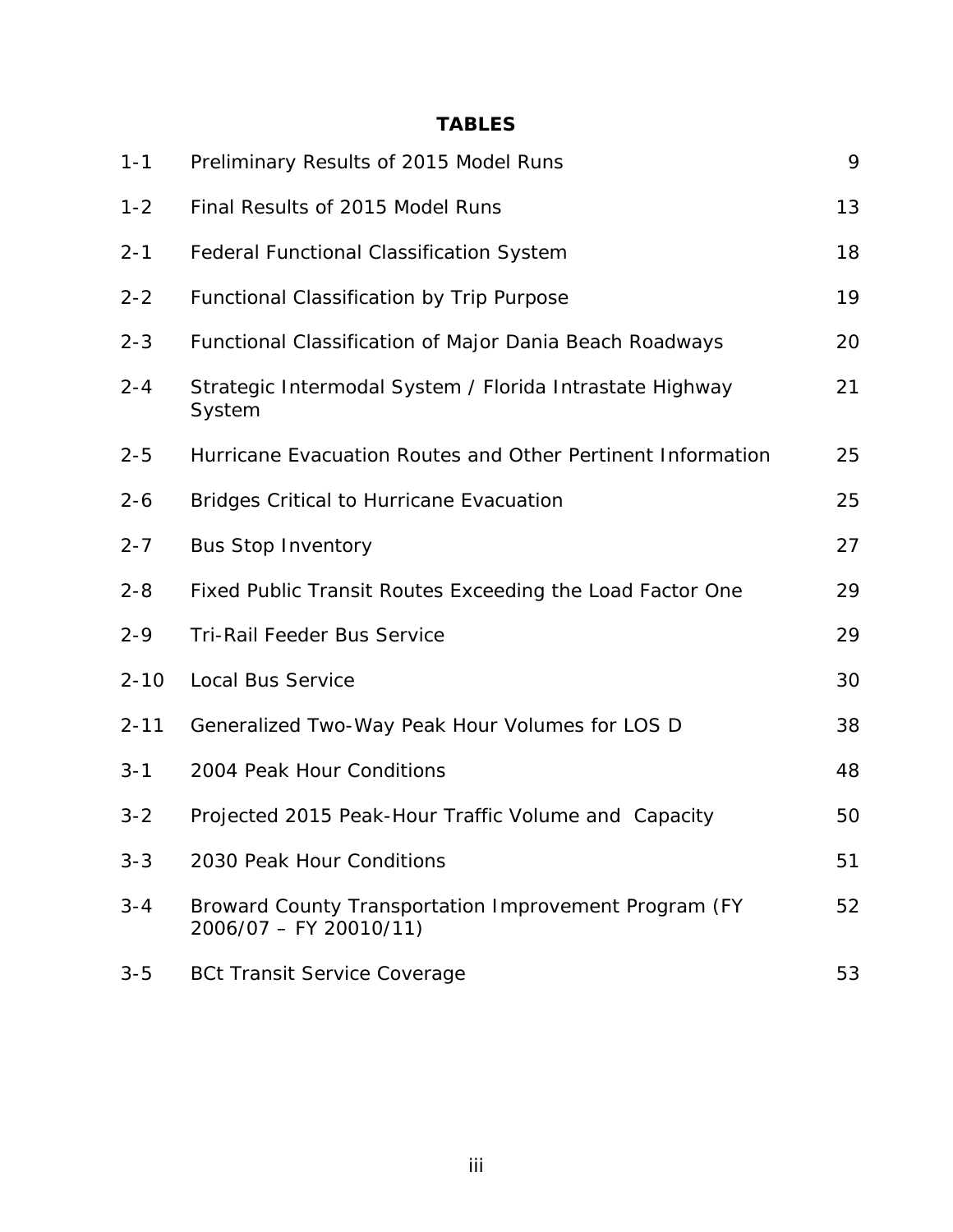#### **MAPS**

- 2-1 Existing Road and Parking Facilities
- 2-2.1 Broward County Transit Route Map Existing Routes
- 2-2.2 Transit Route Coverage Map
- 2-2.3 Community Bus Route Map
- 2-3 Existing Major Public Transit Generators And Attractors
- 2-4 Significant Bikeways
- 2-5 Community Redevelopment Agency and Local Activity Center

#### **ADOPTION REFERENCES**

| 04/11/89                       | <b>Transportation Element Adopted</b> | Original      |
|--------------------------------|---------------------------------------|---------------|
| 03/11/08                       | Element Revisions Adopted             | Ord. 2008-008 |
| 02/24/09                       | <b>EAR Revisions Adopted</b>          | Ord. 2008-021 |
| $\frac{-}{-}$ / $\frac{1}{10}$ | Revisions per CIE Annual Update       |               |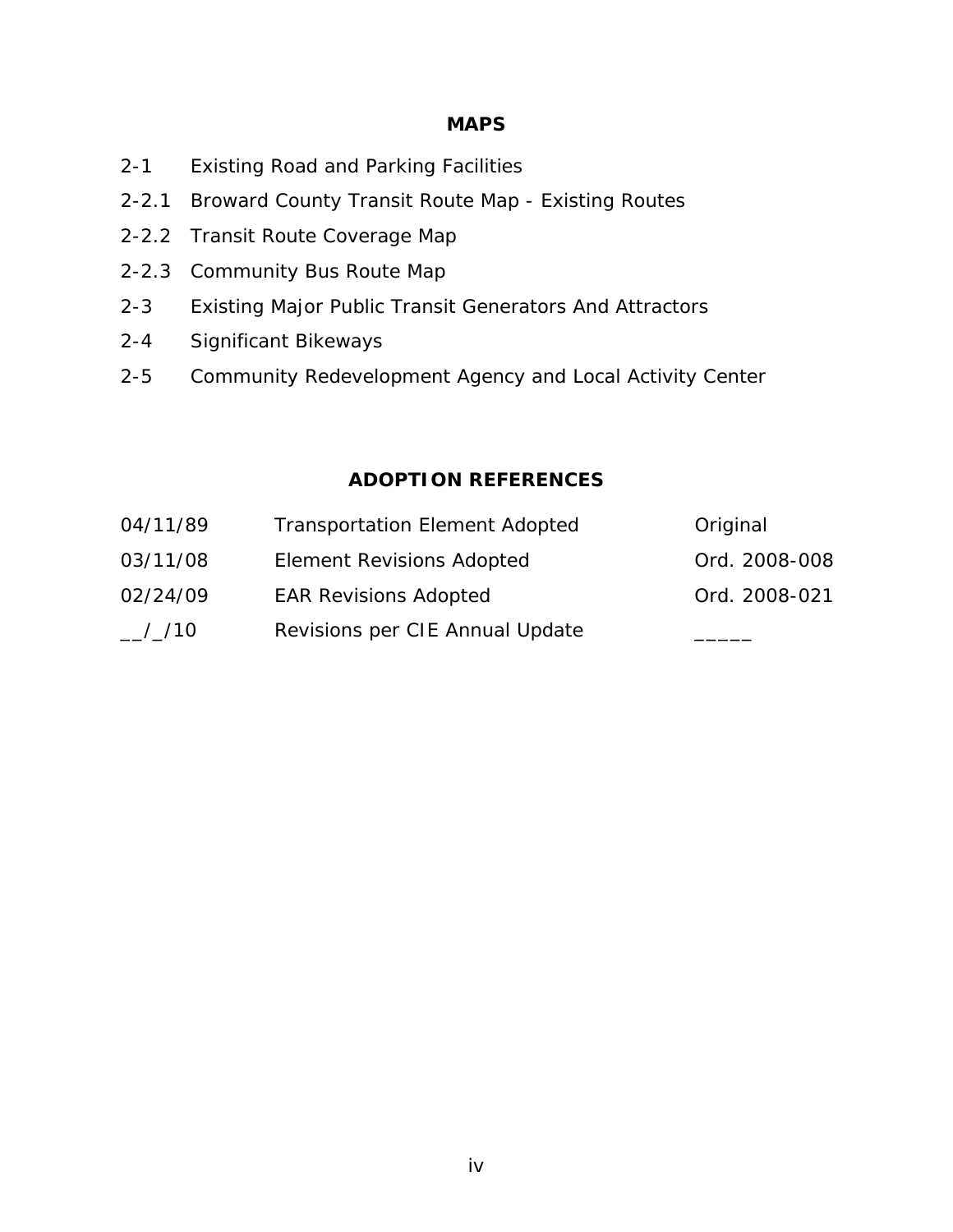## **I. INTRODUCTION - HISTORICAL SUMMARY OF COUNTY-WIDE MODELING ANALYSIS**

This Transportation Element is one portion of the Comprehensive Plan for the City of Dania Beach. It includes the planning for all forms of transportation with emphasis upon public transportation. Dania Beach is located within the geographic boundaries of the Broward County Metropolitan Planning Organization. Because of this location, the Transportation Element includes planning and analysis in the following areas: traffic circulation; mass transit; ports; airports; bicycle facilities; provisions for pedestrian movement and provisions for hurricane evacuation. This Element is comprised of a Historical Analysis of County-Wide Transportation Modeling (Section I), Data and Analysis (Sections II and III), and Goals, Objectives and Policies (Section IV).

The final chapter (Section V) is a listing of definitions intended to assist the reader in understanding the technical terminology used within this Element.

There is also, within this Element, a series of maps that support the data and analysis. These maps will aid the reader in further understanding the location, inter-relationships and complexities of the various modes of transportation utilized within Dania Beach.

Another important aspect of this Element is that it be consistent with the rest of the City's Comprehensive Plan Elements. Within the other Elements of the Comprehensive Plan are policies that relate to transportation. These policies have been identified and repeated within this Element to ensure that issues raised elsewhere in the Comprehensive Plan are addressed in a consistent manner.

The minimum requirements of what is to be contained within the Transportation Element are outlined in Rule 9J-5 of the Florida Administrative Code. These standards are very broad, yet provide for very complex analysis. Addressing these requirements would be financially burdensome upon Dania Beach, if the City was required to under-go the required transportation modeling on its own.

As such, several cities have joined with the County in cooperatively modeling the transportation system. It is the results of this joint effort that forms the basis of the data and analysis within this Transportation Element. The following is a discussion of how that process was conducted and the results that were produced.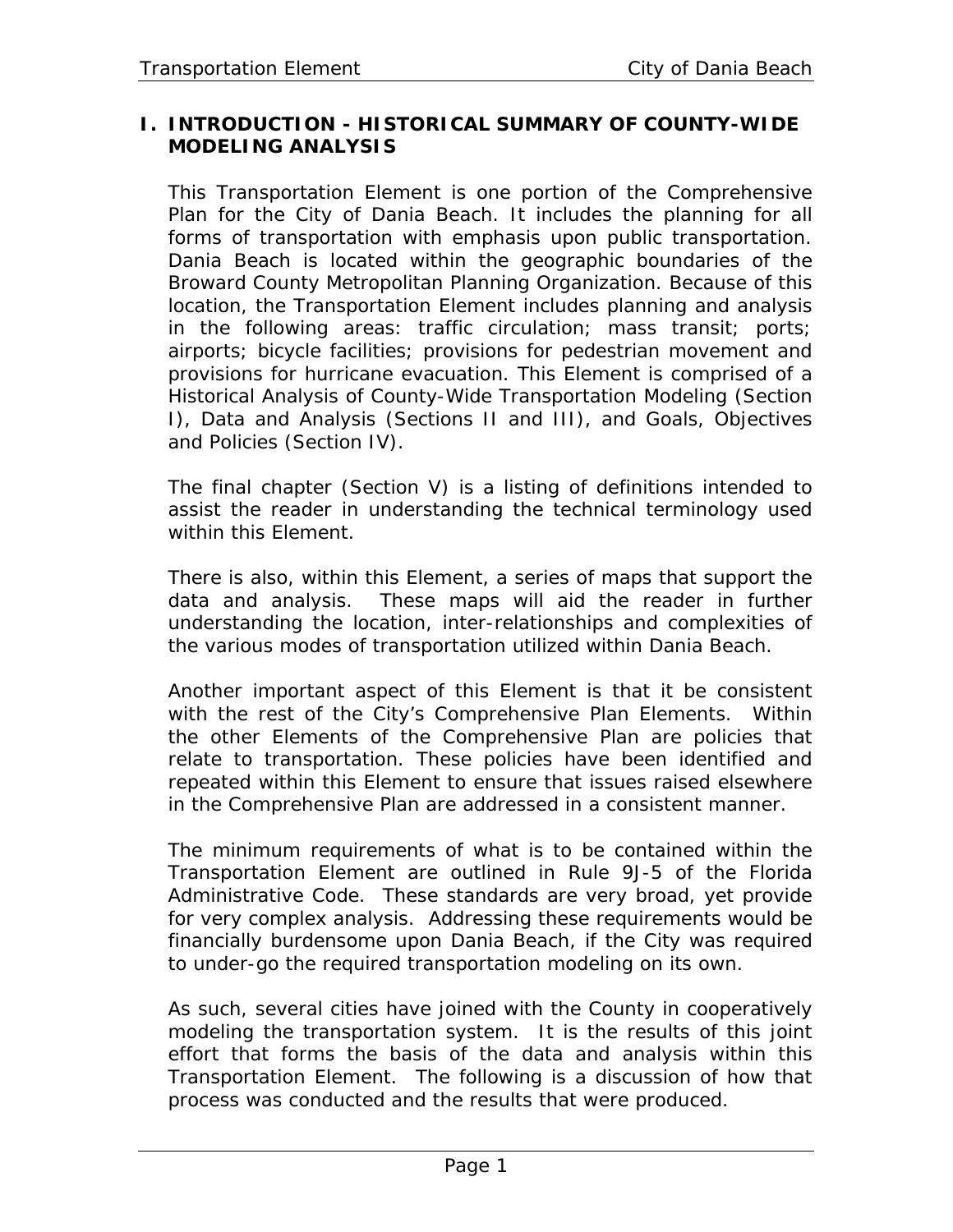# **A. Intergovernmental Coordination**

On March 24 and July 29, 1997, the Department of Community Affairs ("DCA") met with the Broward County League of Cities Technical Advisory Committee (TAC), of which Dania Beach is a member. The TAC noted that it was not practical for each of Broward County's 29 municipalities to independently model changes to land use intensities and that a coordinated county wide effort would be preferred, with Broward County taking the lead. The TAC further noted that the Evaluation and Appraisal Report amendment schedule did not promote a coordinated approach. As a consequence, the DCA, Broward County, and the TAC negotiated an agreement that would allow the municipalities to adopt their Transportation Element subsequen*t* to Broward County's adoption of its Transportation Element, thereby allowing each municipality to consider the impacts an increase in land use intensities would have on public transportation.

The TAC also established a Transportation Element subcommittee to assist it in implementing Subsection 163.3177(6)(j) 8., FS. The following TAC subcommittee consists of representatives from the following cities:

- City of Deerfield Beach
- City of Hallandale Beach
- City of Hollywood
- City of Cooper City
- Town of Davie
- City of Plantation
- Broward County Planning Council
- South Florida Regional Planning Council

# **B. Selecting the Land Use Pattern**

Monday, August 25, 1997, the Transportation Element subcommittee ("TE subcommittee") met to consider the selection of alternative future land use scenarios for modeling purposes. Seven (7) future land use scenarios were provided for their consideration and members were encouraged to develop additional scenarios. The seven (7) initial scenarios provided for discussion included: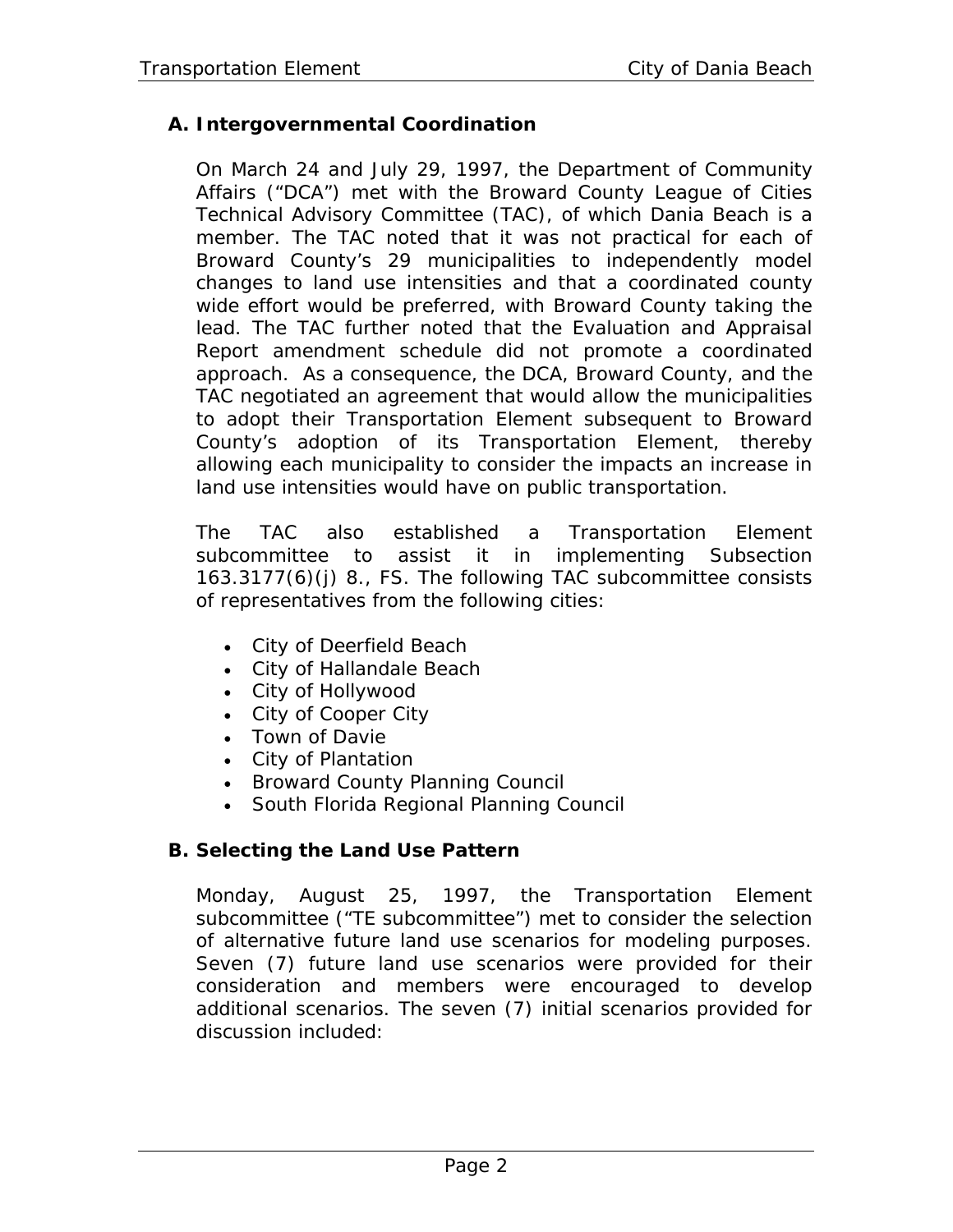- Scenario 1: The 2015 long-range This approach would apply the future land uses as shown on the Broward County Land Use Plan to the 2015 roadway network in order to determine the impacts to the roadway and public transportation network. This scenario is equivalent to the "do nothing" approach and could serve as the baseline for comparison with other scenarios.
- Scenario 2: The Florida Department of Transportation's (FDOT) designated public transportation corridors The FDOT designated and proposed for designation various corridors as public transportation corridors. This approach would raise densities and intensities along those corridors designated or proposed for designation by the FDOT. The criteria for FDOT designation is primarily whether a public transit route has a ridership of 5,000 persons daily along a corridor.
- Scenario 3: Municipal designated public transportation corridors This approach would require every municipality to review their future land use maps and determine which corridors

are appropriate for higher densities and intensities.

- Scenario 4: Modified municipal designated public transportation corridors This approach would require every municipality to review their future land use maps and determine which corridors are appropriate for higher densities and intensities. This map would then be modified by vote of the TAC, or some other entity, to assure continuity of corridors.
- Scenario 5: Exclusive public transportation corridor mixed use nodes The only exclusive public transportation corridor is Tri-Rail. This approach would increase densities and intensities within a quarter mile radius of a Tri-Rail terminal.
- Scenario 6: Regional Activity Center This "node" approach would increase densities and intensities within Broward County's Regional Activity Centers (RACs).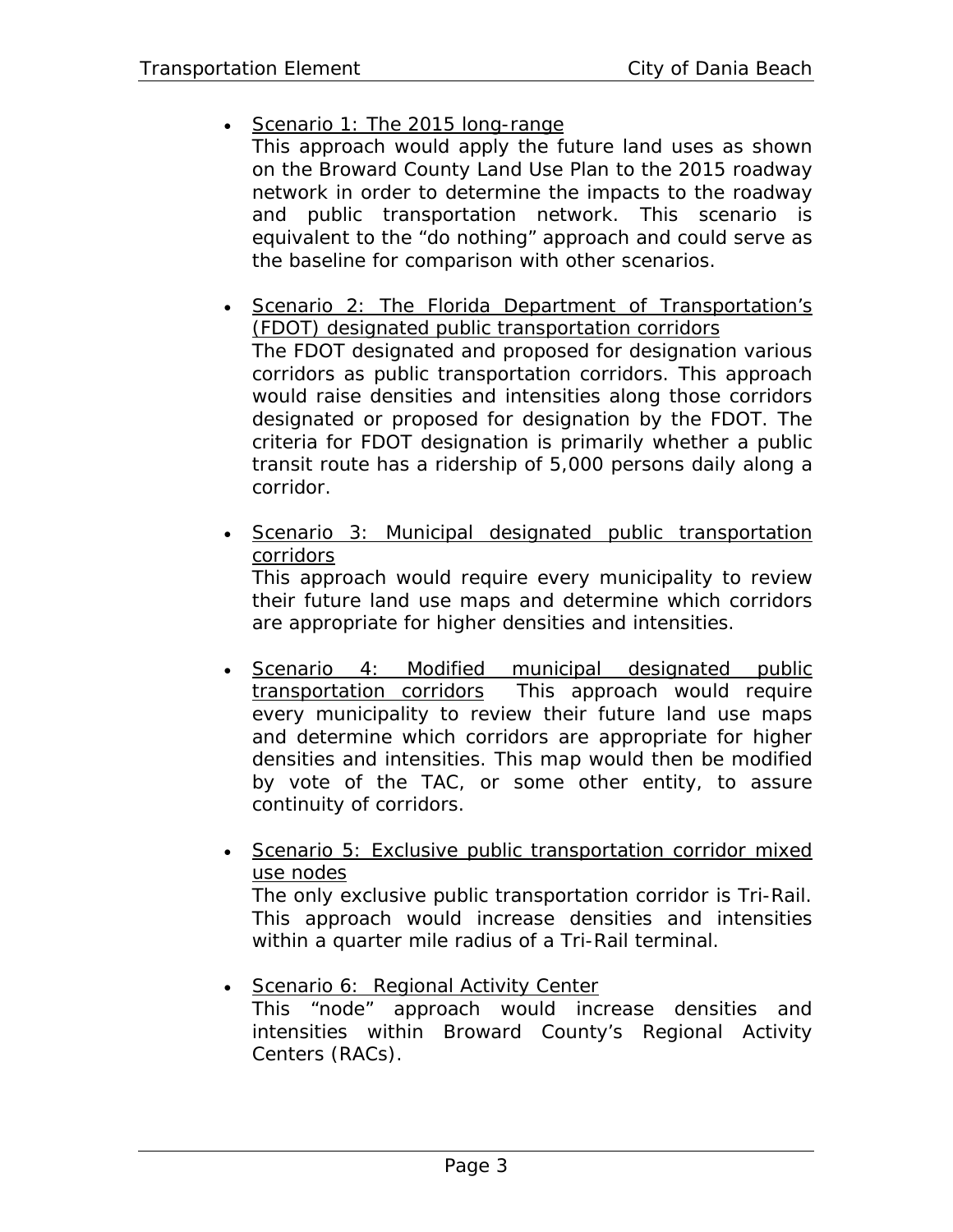## • Scenario 7: Criteria based corridors

This approach would require that criteria be established that would be used in identifying a public transportation corridor (similar to the FDOT), and then applying these criteria to see which corridors would be affected. Densities and intensities along these corridors would be increased.

At the meeting, the subcommittee members present proposed five additional scenarios for consideration. These scenarios included:

- Scenario 8: Scenario 2 plus or minus Scenario 3 This approach would raise densities and intensities along those corridors designated by the FDOT as modified by the municipalities. A municipality could either add corridors to those already designated by the FDOT or delete portions of the designated FDOT corridors.
- Scenario 9: Scenarios 5 plus 6 This approach would increase densities and intensities within a ¼ mile radius of a Tri-Rail terminal and increase densities and intensities within Broward County's RACs.
- Scenario 10: Broward County Thoroughfare Plan Buildout Model

This approach would apply the future land uses as shown on the Broward County Land Use Plan to the buildout roadway network as shown on the Thoroughfare Plan and determine the impacts to the roadway and public transportation network. This scenario also is equivalent to a "do nothing" approach and could serve as an alternative baseline to Scenario 1.

• Scenario 11: Scenario 6 plus the proposed Davie RAC plus the Fort Lauderdale-Hollywood International Airport, and Port Everglades This approach would increase densities and intensities

within Broward County's RACs, the proposed Town of Davie RAC, the Airport and Port Everglades.

• Scenario 12: Scenario 5 plus Scenario 11 This would add the Tri-Rail corridor to Scenario 11.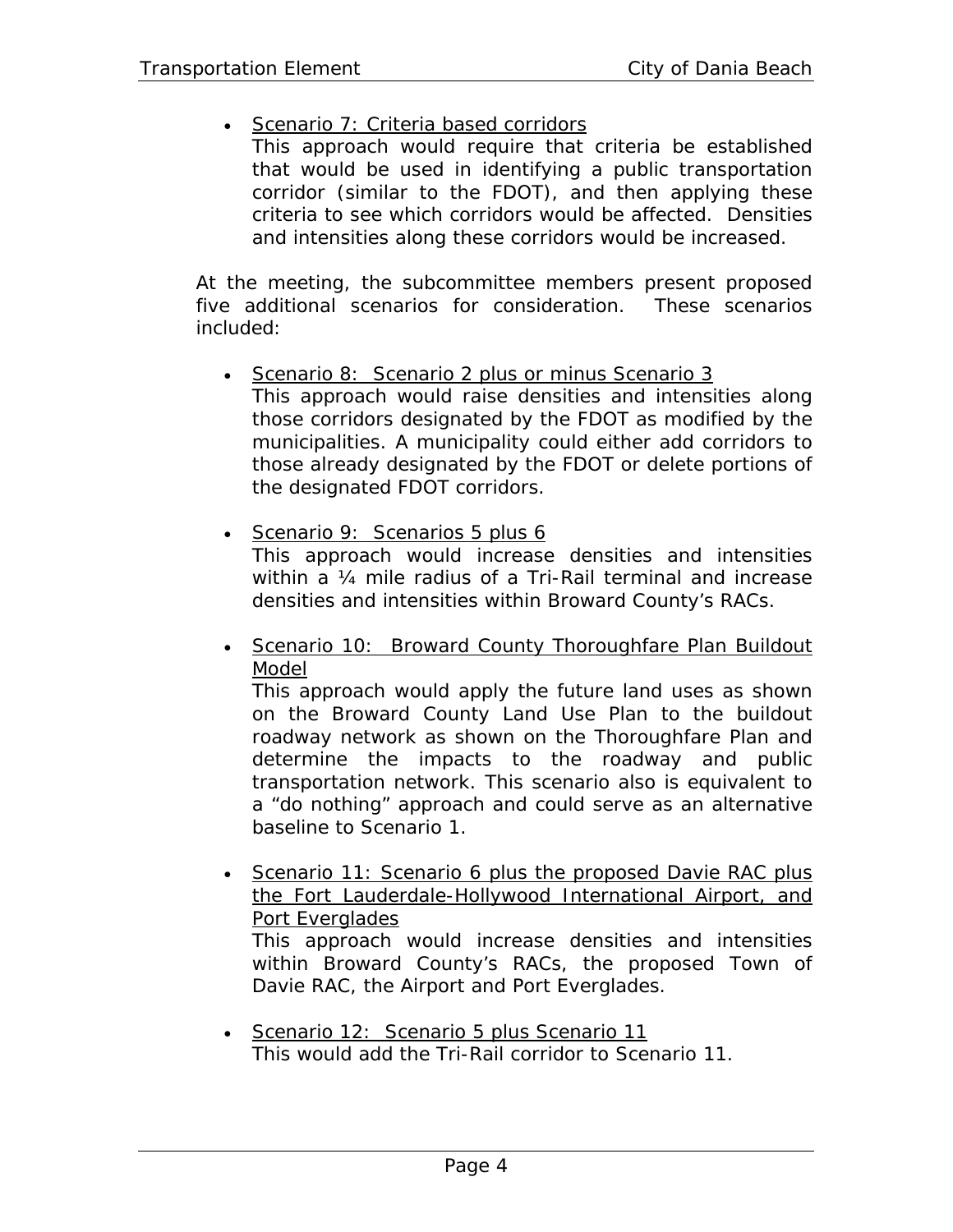After a brief presentation of each scenario and discussion among the subcommittee members of the merits of each scenario, members were asked to select four alternatives from the list of 12.

The preferred or first alternative would receive 4 points, the second alternative 3 points, the third alternative 2 points, and the final alternative 1-point. The top three scenarios would be taken to the TAC as the subcommittee's recommendation. The top three scenarios each received a total of 20 points. These three scenarios were:

• Scenario 10: Broward County Thoroughfare Plan Buildout Model

This approach would apply the future land uses as shown on the Broward County Land Use Plan to the buildout roadway network as shown on the Thoroughfare Plan and determine the impacts to the roadway and public transportation network. This scenario also is equivalent to a "do nothing" approach and could serve as an alternative baseline to Scenario 1.

• Scenario 8: Scenario 2 plus or minus Scenario 3

This approach would raise densities and intensities along those corridors designated by the FDOT as modified by the municipalities. The FDOT public transportation roadway corridors include three (3) previously designated roadway corridors (i.e., Hollywood Boulevard/SR 820, Broward Boulevard/SR 842, and University Drive/SR 817), three (3) proposed roadway corridors (US 441/SR 7, Oakland Park Boulevard/SR 816, and Sample Road/SR 834), and the Tri-Rail Commuter Corridor. The subcommittee did not recommend modifying these corridors, with the consequence that Scenario 8 was equivalent to Scenario 2.

• Scenario 12: Scenario 5 (Tri-Rail) plus Scenario 11 This approach would increase densities and intensities within Broward County's RACs, the proposed Town of Davie RAC, the Fort Lauderdale-Hollywood International Airport, Port Everglades, and within ¼ mile radius of a Tri-Rail terminal.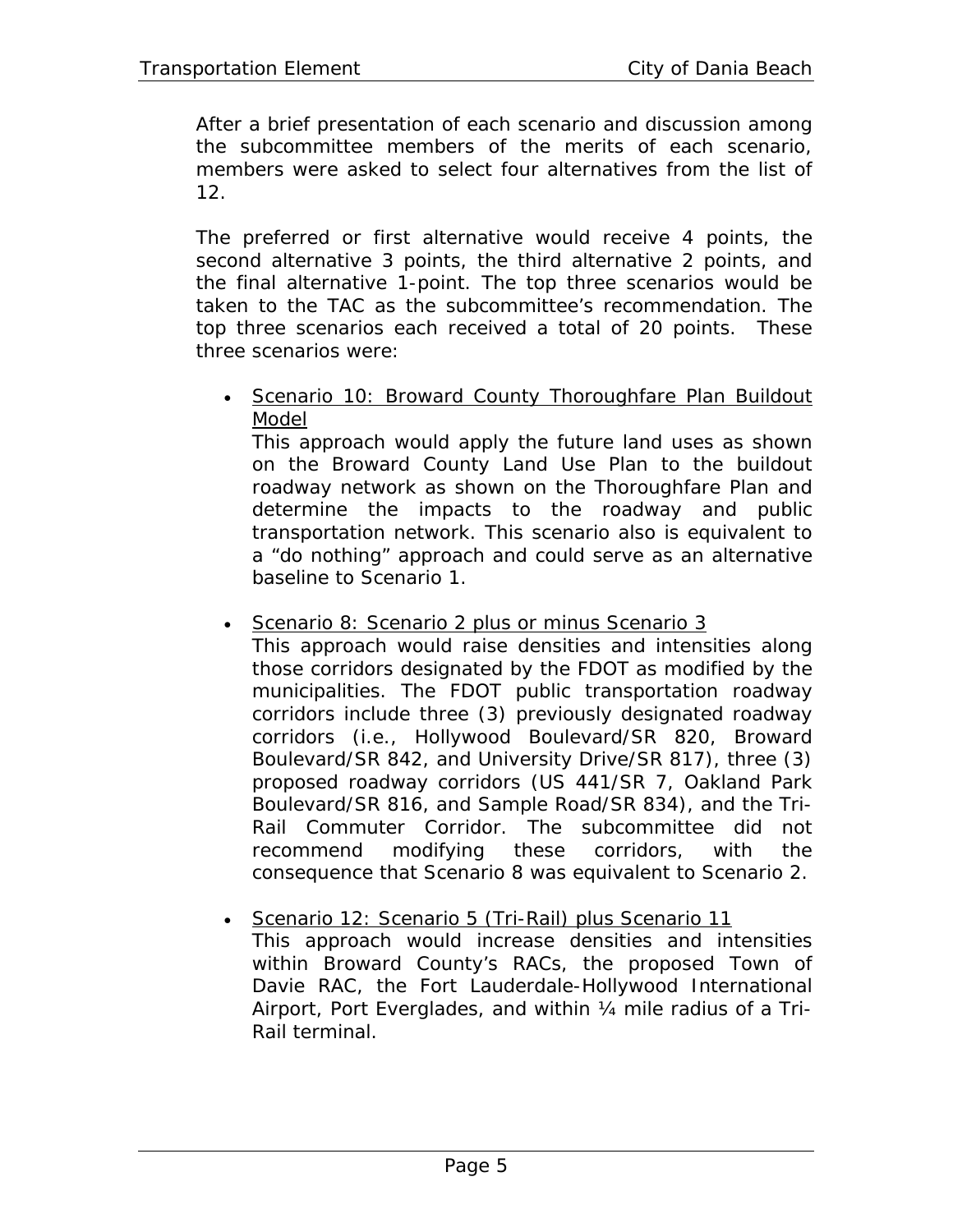The TAC at their September 8, 1997 meeting, with one exception, ratified the TE subcommittee's three (3) preferred scenarios

The Fort Lauderdale Beach RAC was excluded from Scenario 8 because increased densities in this area are inconsistent with state planning law.

Subsequently, the Broward County Transportation Planning Division, which serves as staff to the Metropolitan Planning Organization ("MPO"), notified the TAC that Scenario 10 (i.e., Buildout) could not be used as a baseline because the travel demand-forecasting model does not provide buildout public transit data. Consequently, Scenario 1, the 2015 Long-Range Plan, was chosen as the baseline to replace Scenario 10.

## **C. Land Use Intensities**

The Transportation Element subcommittee met to consider the appropriate land use intensities to be used for Scenario 8, the corridor approach, and Scenario 11, the "node" approach.

A literature search was conducted to find the minimum land use intensities that would support public transit for the corridor and node approach.

The literature revealed that average residential densities of at least seven dwelling units per acre (7 du/ac) within the service area of a route are considered the minimum level to justify the use of local bus routes with 30 minute headways, whereas densities of 15 dwelling units per acre are needed for 10 minute headways (See E. Kadesh, Encouraging Public Transportation Through Effective Land Use Actions, Municipality of Seattle, U.S. Department of Transportation, 1987; and B.S. Pushkarev and J. M. Zupan, Public Transportation and Land Use Policy, Indiana University Press, Bloomington, 1977).

Broward County Transit (BCt) operates many routes on 30 minute headways and, as a consequence, a density of eight (8) dwelling units per acre was chosen as the land use intensity for the corridor approach. To implement this land use intensity, densities were increased in all those traffic analysis zones (TAZs) with  $\frac{1}{4}$  mile of the identified transit corridor.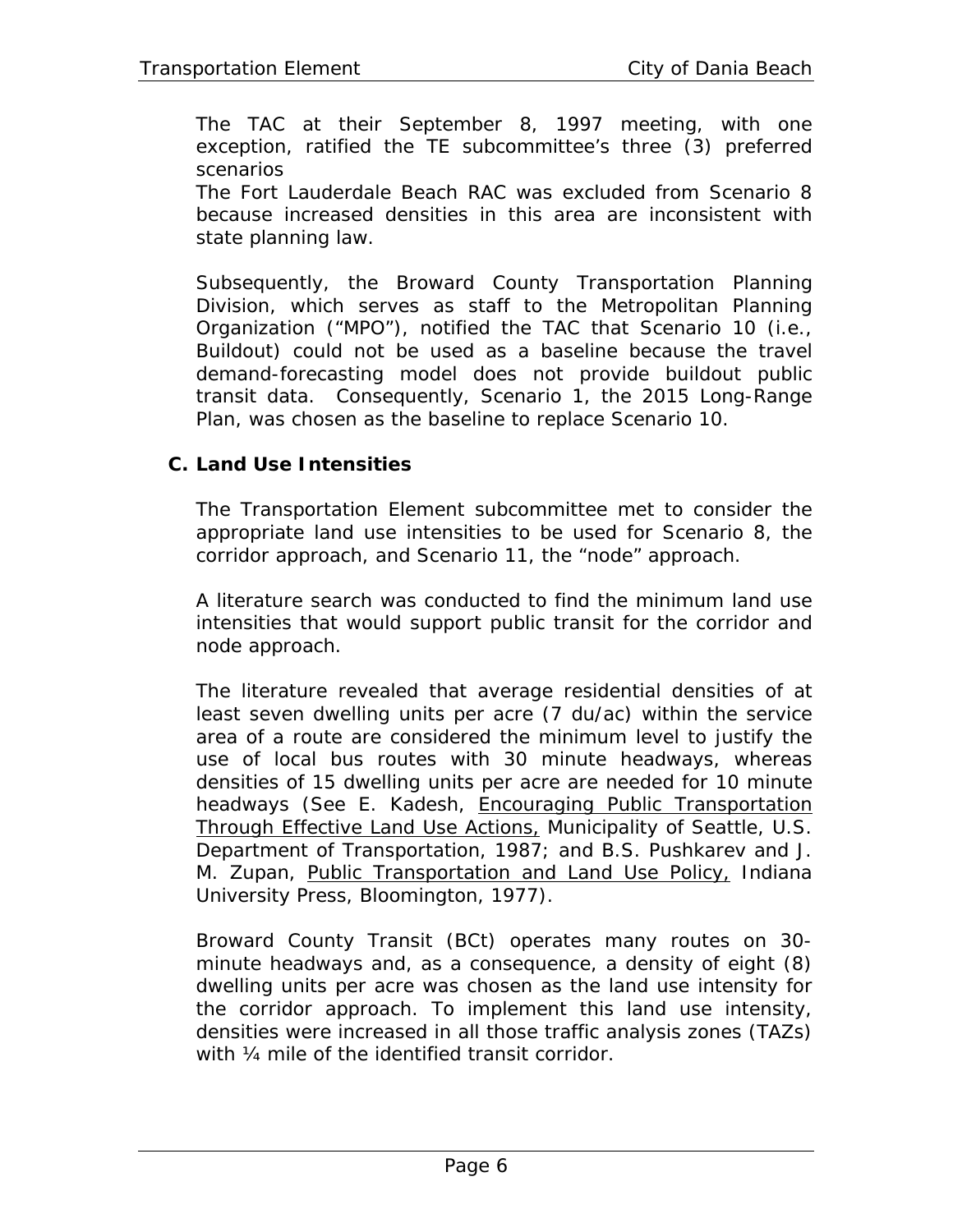The literature was sparse for minimum land use intensities in nodes needed to support public transportation. The sole source found was Robert Cervero's Transit Villages in the Twenty First Century. Mr. Cervero found that minimum densities of 12 dwelling units per acre (as well as 40,000 square feet of commercial space and a regional attraction) were necessary to support a transit village. Consequently, a density of 12 dwelling units per acre was chosen as the land use intensity for the node approach. To implement this land use intensity, densities were increased in all those TAZs located within a RAC and within  $\mathcal{U}_4$ mile of a Tri-Rail station. For Port Everglades and Fort Lauderdale-Hollywood International Airport, nodes that have no populations, residential densities were assumed to be zero. In these nodes, only non-residential intensities were increased.

To address non-residential land use intensities, the subcommittee recommended a housing-jobs balance methodology be used.

# **D. Travel Demand Forecasting Model**

 The Florida Standard Urban Transportation Model Structure ("FSUTMS"), maintained by the Broward County MPO, was the travel demand forecast model used to model alternative land use intensities. The FSUTMS model is a four-stage gravity model. At the most basic level, the typical forecasting model is structured around the following four sequential steps:

- ◊ Trip Generation Estimation of number of trips produced by and attracted to each "traffic analysis" zone.
- ◊ Trip Distribution Determination of the origin and destination zone for each trip.
- ◊ Modal Choice Calculation of number of trips using the different modes of transportation such as auto, transit, pedestrian and other.
- ◊ Assignment "Loading" of auto trips onto the highway network or person trips onto the transit network.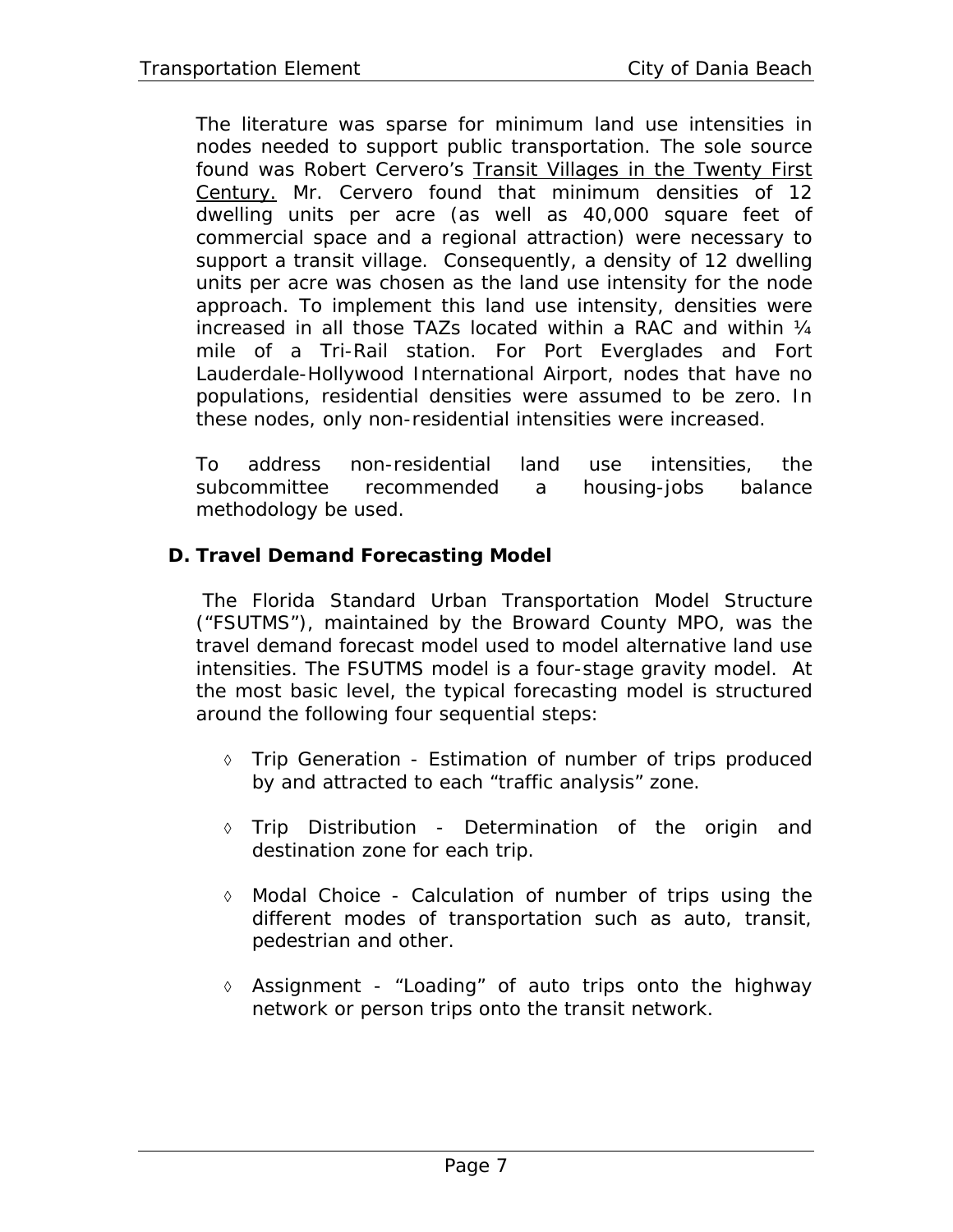# **1. Land Use Inputs**

Land use inputs are addressed in the model by dividing the County into a number of traffic analysis zones ("TAZs"). A TAZ is a compact geographic area that coincides with census track boundaries and usually bounded by roadways, and physical barriers such as expressways, rivers, canals, or other physical structures that limits the crossing of motorized vehicles. Broward County has 892 TAZs. Two databases are associated with each TAZ. Database 1 includes population and housing information, depicting the production side of the trip generation step. Database 2 comprises employment and school data, displaying the attraction side of the trip generation step. In addition, the model includes information on special generators (i.e., major ports, parks, and shopping malls), internal-external trips for travel across the county lines either south to Miami-Dade County or north to Palm Beach County, and external-external trips for trips passing through Broward County.

# **2. Transportation System Inputs**

The transportation system inputs include information on roadway geometry (such as number of lanes, facility type, area type etc.). The transit network uses mainly the highway network, and other transit system information such as headway, bus travel speed, bus stops, and bus capacity.

The FSUTMS model generates trips at each traffic analysis zone (TAZ) from land use variables (population and employment). Trips are distributed between zones using gravity concept and friction factors.

Trips are then split between highway, transit and other modes using mode choice concept. Highway trips are converted to auto trips using an appropriate auto occupancy rate. Auto trips are assigned to the highway network according to equilibrium concept based on speed and capacity of each highway facility in the network.

Before using the model in traffic projection, it should be validated for the most recent year in which travel and census data are available. In Broward County, the model was validated for the year 1990. Transit coefficients are developed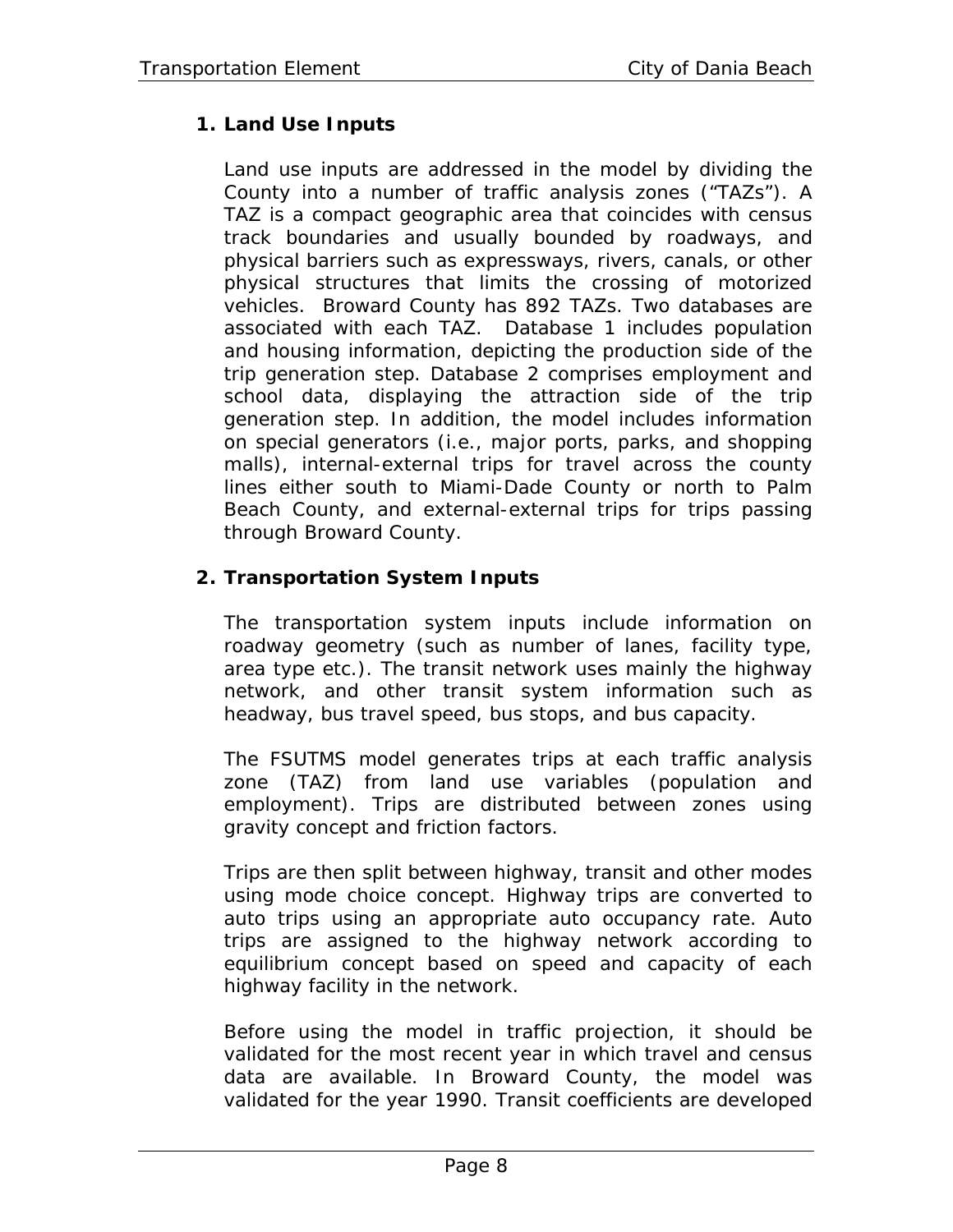based on current transit market shares. Model runs are made until simulated model output matches the ground count for the year being validated. Then, the validated model coefficients and parameters are applied to future years. In this case, the year 1990 validated model coefficients and parameters were applied. For the purpose of this analysis, the main variable that was modified in the year 2015 model was the land use data and transit connectivity to affected TAZ's.

## **E. Preliminary Modeling Results**

The preliminary results for the first model run using baseline, node, and corridor scenarios are depicted in Table 1-1. Under Broward County's adopted year 2015 Long Range Transportation Plan, the total number of person trips was estimated at 5.2 million trips per day in the baseline scenario. The node intensification scenario of 12 du/ac produced 261,752 additional person trips per day over the baseline scenario, a 5 percent increase. The corridor intensification scenario of 8 du/ac produced 2,530,863 additional person trips per day over the baseline scenario, a 48.6 percent increase.

It was observed by the MPO staff that the increase in land use density (population and employment) in each zone was accompanied by an increase in intrazonal trips. Intrazonal trips are those trips that are attracted to developments within a TAZ and are not loaded onto the highway network. Intrazonal trips increased by 9,814 in the nodes scenario and by 120,574 in the corridor scenario over the baseline scenario. This increase in intrazonal trips reduces total trips loaded on the highway network, meaning fewer trips for public transit.

| Table 1-1<br><b>Preliminary Results of 2015 Model Runs</b>             |                      |                      |                      |  |  |
|------------------------------------------------------------------------|----------------------|----------------------|----------------------|--|--|
| <b>Characteristic</b>                                                  | <b>Baseline</b>      | <b>Nodes</b>         | <b>Corridors</b>     |  |  |
| <b>Total Person Trips/Day</b><br><b>Intrazonal Person</b><br>Trips/day | 5,212,253<br>153,888 | 5,474,005<br>163,702 | 7,743,116<br>274,462 |  |  |
| Mode Split (includes Tri-<br>Rail)                                     | 1.51                 | 1.41                 | 1.26                 |  |  |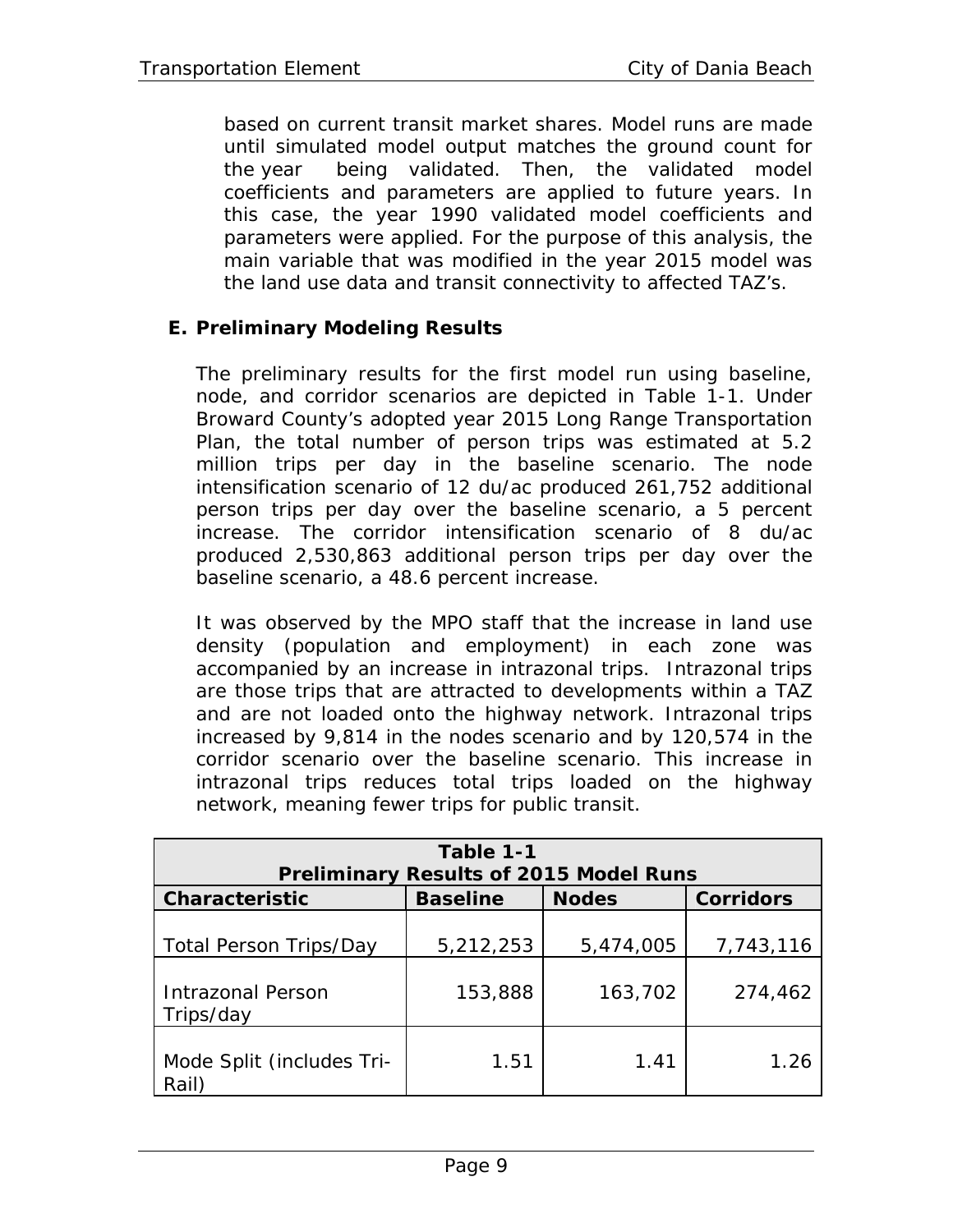| Table 1-1                                                             |                 |                                               |                  |  |  |
|-----------------------------------------------------------------------|-----------------|-----------------------------------------------|------------------|--|--|
|                                                                       |                 | <b>Preliminary Results of 2015 Model Runs</b> |                  |  |  |
| <b>Characteristic</b>                                                 | <b>Baseline</b> | <b>Nodes</b>                                  | <b>Corridors</b> |  |  |
|                                                                       |                 |                                               |                  |  |  |
| <b>Total VMT</b>                                                      | 36,482,580      | 37,748,840                                    | 47,676,784       |  |  |
|                                                                       |                 |                                               |                  |  |  |
| <b>Total VHT</b>                                                      | 1,536,529       | 1,594,888                                     | 2,254,994        |  |  |
|                                                                       |                 |                                               |                  |  |  |
| Congested Speed (mph)                                                 | 25.2            | 25.6                                          | 22.4             |  |  |
|                                                                       |                 |                                               |                  |  |  |
| Daily Transit Ridership                                               | 78,855          | 78,327                                        | 97,584           |  |  |
| (Includes P&R and Tri-                                                |                 |                                               |                  |  |  |
| Rail)                                                                 |                 |                                               |                  |  |  |
| <b>Source:</b> Broward County Transportation Planning Division, 1998. |                 |                                               |                  |  |  |

Vehicle miles traveled ("VMT") is used as a performance tool to measure the overall use of a road segment. VMT is a measurement derived by multiplying the traffic volume on a roadway segment times the length of that segment in miles. The node intensification scenario produced 1,266,260 VMT per day over the baseline scenario, a 3.5 percent increase. The corridor intensification scenario produced 11,194,204 VMT per day over the baseline scenario, a 30.7 percent increase.

The two most significant characteristics for public transit on Table 1-1 are mode split and daily transit ridership. Mode split is the term used to describe the percent of total trips attributed to public transit that, for this analysis, would include regular buses, express buses and Tri-Rail.

The initial FSUTMS model runs showed a decline in mode split for both the node intensification and corridor intensification scenarios as compared with the baseline scenario. Under the node intensification scenario, daily transit ridership declined by 528 trips as compared with the baseline scenario. The corridor intensification scenario, however, produced 18,729 additional person trips in daily transit ridership, a 23.8 percent increase over the baseline scenario.

The preliminary FSUTMS model results were distributed to the TAC, the FDOT District 4, and the DCA. The model results were presented to the TAC and discussed at their January 16, 1998 meeting. The TAC agreed with MPO staff that mode split and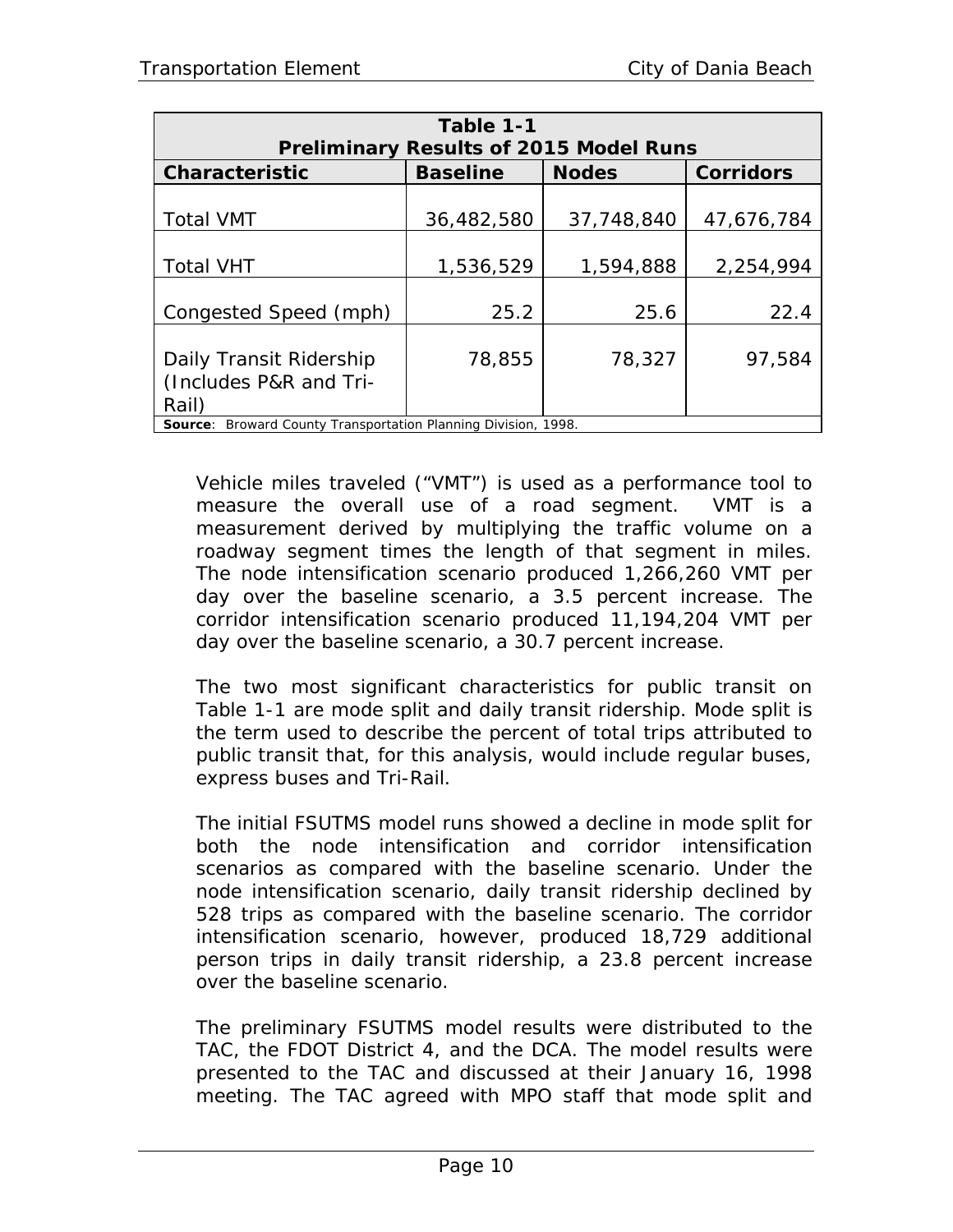daily transit ridership should be reexamined because the results, which represented only local bus ridership, were inconsistent with the increased intensities that should have *improved* mode split and increased daily transit ridership. The MPO staff noted that the preliminary model run for the node and corridor intensification scenarios did not include any attempts to check zonal connections to transit and availability of existing routes to absorb additional transit riders. Further, data adjustments were not made where a TAZ had existing intensity that was greater than the intensity proposed under the node and corridor scenarios. Finally, total populations under the node and corridor intensification scenarios were not reviewed for consistency with the projected 2015 high range population estimates. The MPO staff noted that land use intensity increase in one area should be accompanied by a decrease in other area to maintain a realistic population control total. The MPO staff requested the TAC to provide direction on these issues before making additional FSUTMS runs.

The TAC requested the MPO staff to make the following modifications to the model before a second run:

- Check zonal connections to transit routes,
- Check the availability of adequate transit vehicles to absorb additional ridership,
- Make any appropriate changes in land use density to maintain consistency and stay within the high-range population control total for year 2015,
- Zonal connections should be formulated such that they are within ¼ mile of a bus stop. The ¼ mile distance is equivalent to a 5-minute walk, the generally accepted maximum walking time for public transit,
- Public transit headway should be decreased where appropriate to accommodate potential increase in ridership,
- Use existing intensities in a TAZ where such exceeded the intensities under the node and corridor intensification scenarios, and
- Make necessary correction to zonal data.

With this direction, the MPO staff agreed to make additional model runs. The MPO staff made corrections/adjustments to the data and zonal connections as recommended by the TAC, and ran the model a second time for both the corridor and nodes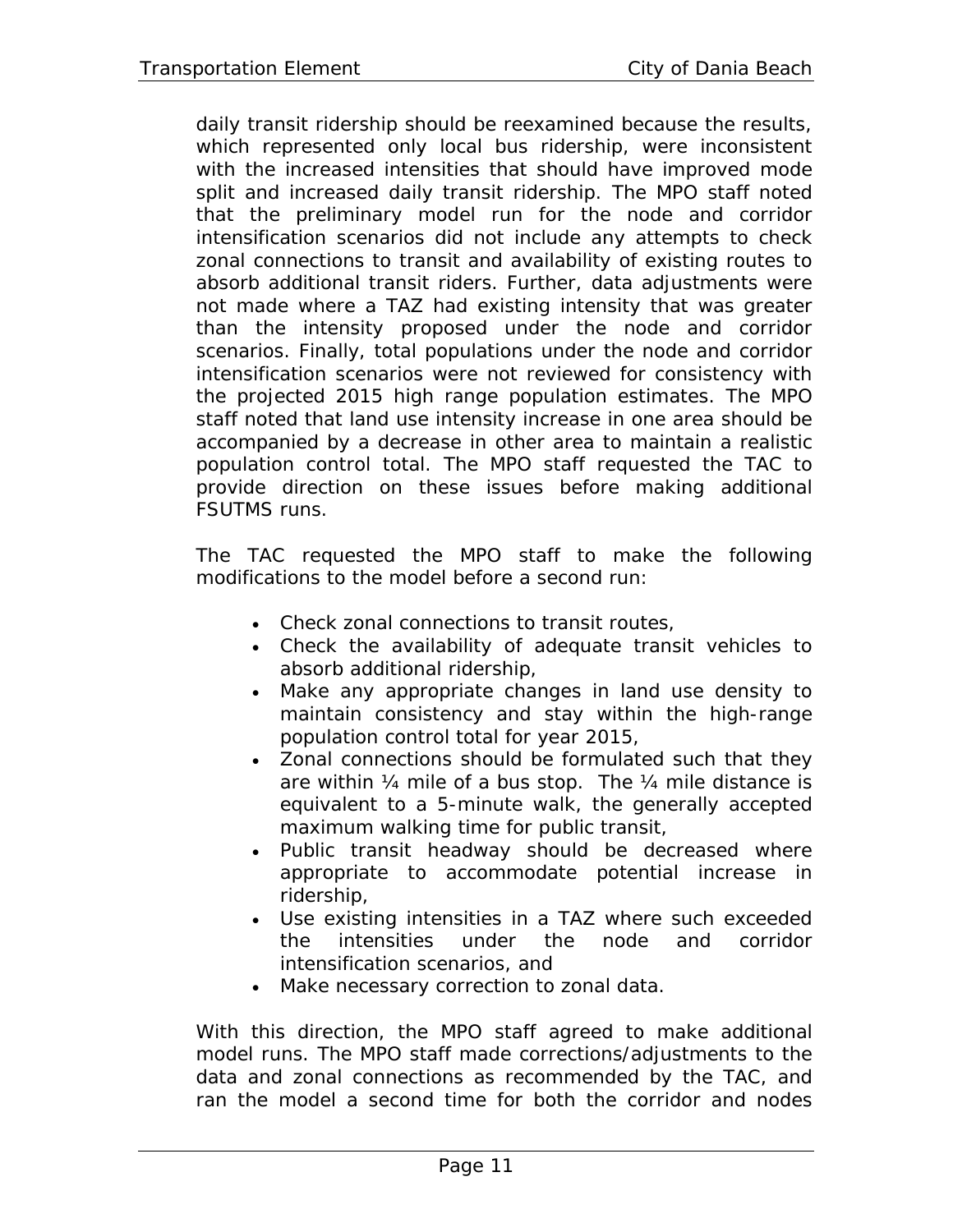scenarios. The second model run produced higher mode split than observed in the first run. Mode split for the corridor scenario was estimated at 1.37, which was still lower than the base year. Therefore, no further adjustments were made to the node scenario.

Further adjustments were made to the corridor scenario including zonal adjustments (additional walk connectors) were made to those TAZs projected to experience a huge growth in both population and employment densities. A third model run was made for the corridor scenario. In this run, mode split increased from 1.37 to 1.43 but was still lower than the baseline.

A fourth run was made after correcting zonal data associated with TAZ 830. The fourth run model split for the corridor scenario was estimated at 1.4, still lower that base year.

Since daily transit ridership was not increasing proportional to that of population density, existing transit on routes servicing targeted corridors (Route 2, 7, 18, 22, 72, and 83) were enhanced to attract additional riders. The model was using hard coded headway based on existing condition ranging from 30 to 60 minutes. Further, the model that recommended headway was usually lower than the hard coded headway, therefore a fifth model run was made with transit headway adjusted between the model recommended headway and the hard coded headway for the heavily used transit routes. Mode split after the fifth run was 1.70 higher than the baseline scenario.

At this point no further runs were anticipated for the corridor scenario. However, total population estimated by the model was higher than the higher range as reported in the Florida Statistical Abstract. Therefore, a sixth and final run was made after decreasing the population density from 8 units/per acres to 6/units per acre. The purpose for modifying acres/units was to reduce the permanent population projections for Year 2015 from 2,514,130 to below the population control total of 2,232,300. The sixth run mode split for the corridor scenario after adjusting population total was 1.62, which is still higher than the baseline scenario.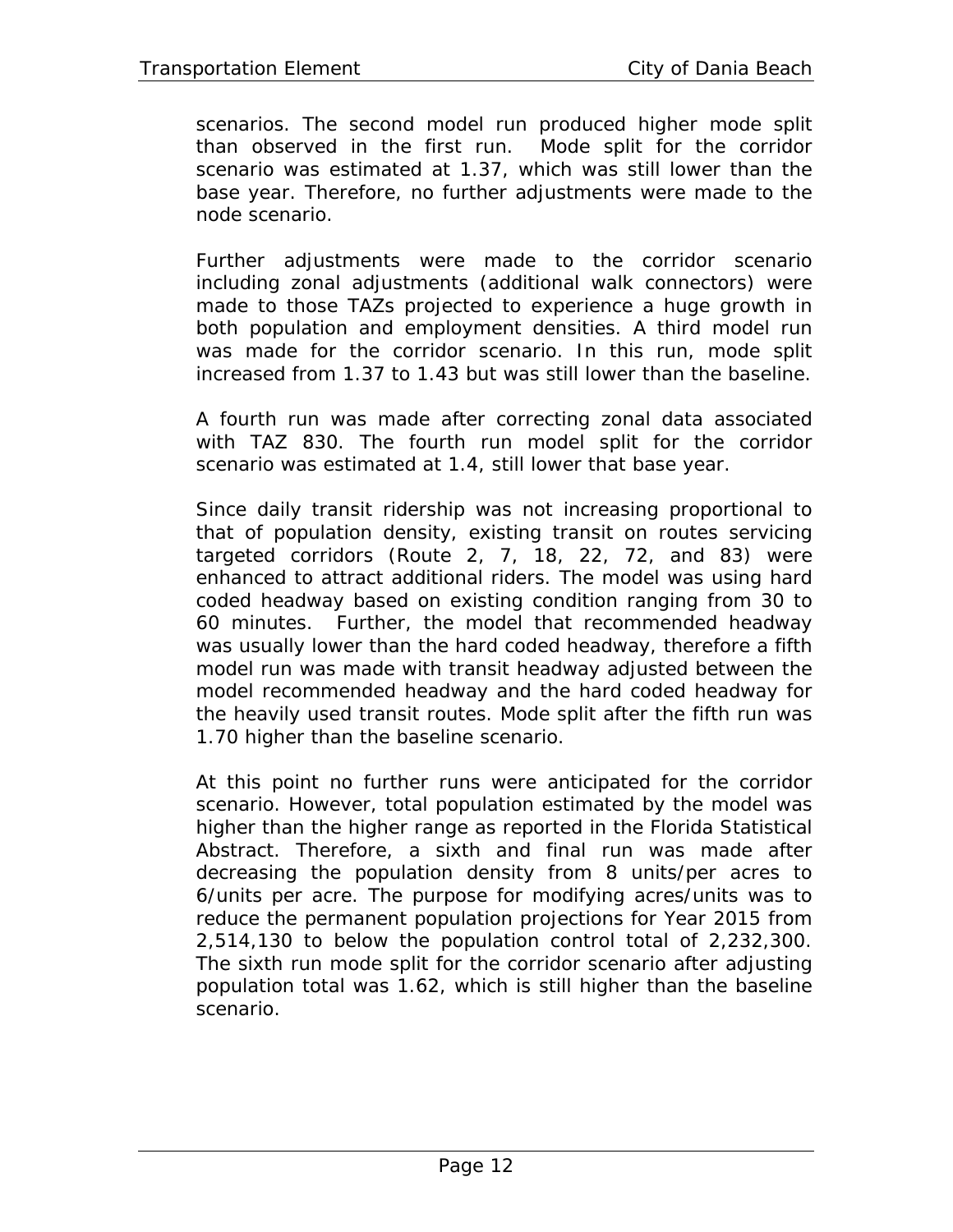# **F. Final Modeling Results**

The final modeling results using the FSUTMS are depicted in Table 1-2. The baseline characteristics are the same for the preliminary and final model runs. The node intensification scenario produced 353,632 person trips per day over the baseline scenario, a 6.8 percent increase over baseline. The corridor intensification scenario produced 1,926,219 total person trips per day over the baseline scenario, a 37 percent increase over baseline.

| Table 1-2<br><b>Final Results of 2015 Model Runs</b>                                                                    |                 |              |                  |  |  |
|-------------------------------------------------------------------------------------------------------------------------|-----------------|--------------|------------------|--|--|
| <b>Characteristic</b>                                                                                                   | <b>Baseline</b> | <b>Nodes</b> | <b>Corridors</b> |  |  |
| <b>Total Person Trips/Day</b>                                                                                           | 5,212,253       | 5,565,885    | 7,138,472        |  |  |
| <b>Intrazonal Person</b><br>Trips/day                                                                                   | 153,888         | 167,252      | 249,678          |  |  |
| Mode Split (includes<br>Tri-Rail)                                                                                       | 1.51            | 1.61         | 1.63             |  |  |
| <b>Total VMT</b>                                                                                                        | 36,482,580      | 38, 141, 252 | 44,653,860       |  |  |
| <b>Total VHT</b>                                                                                                        | 1,536,529       | 1,615,902    | 2,017,919        |  |  |
| <b>Congested Speed</b><br>(mph)                                                                                         | 25.2            | 25.5         | 23.5             |  |  |
| Daily Transit Ridership<br>(Includes P&R and Tri-<br>Rail)<br>Descripted Corrector Tennessementation Diversion Division | 78,855          | 89,655       | 116,040          |  |  |

**Source**: Broward County Transportation Planning Division, 1998.

For intrazonal person trips, trips occurring between different land uses inside a TAZ, the node intensification scenario produced 13,364 person trips and the corridor intensification scenario produced 95,790 person trips per day over the baseline scenario. This increase in intrazonal person trip making is attributed to the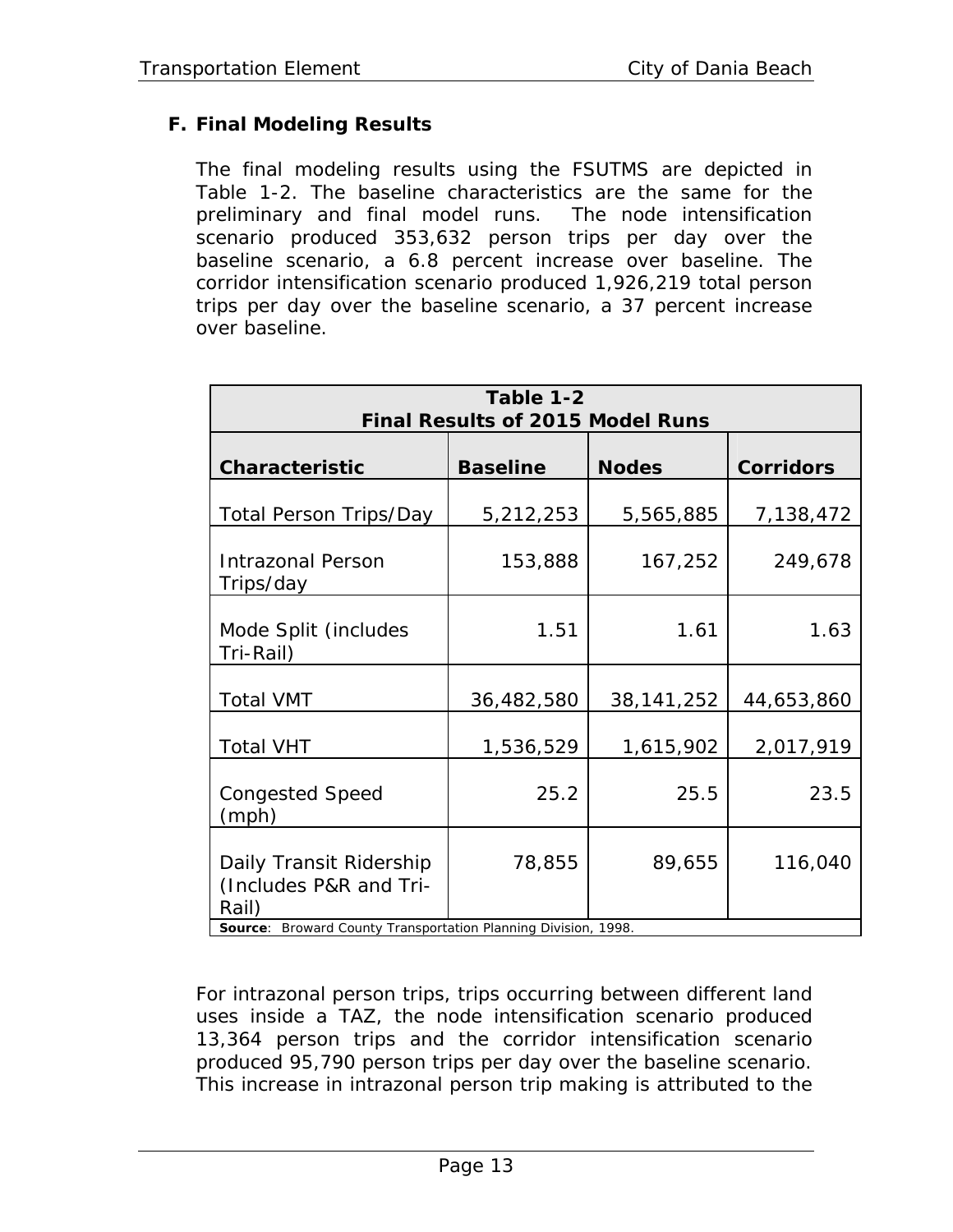increase in both productions and attractions within the modified TAZs.

The increase in land use density, after the sixth model run, showed an increase in mode spilt under both node and corridor scenarios. Mode split increased from 1.51 under the baseline scenario to 1.61 under the node intensification scenario and to 1.63 under the corridor intensification scenario. Daily transit ridership also improved under both scenarios. The node intensification scenario produced 89,655 daily transit riders per day and the corridor intensification scenario produced 116,040 daily transit riders per day.

The node intensification scenario produced 1,658,672 VMT per day over baseline, while the corridor intensification scenario produced 8,171,280 VMT per day over the baseline. The increase in VMT is always accompanied by an increase in congestion and air pollution. This impact should be weighed against the increase in transit ridership and the improvement in modal split demonstrated by both the node and corridor scenarios.

#### **G. Future Land Use Implications and Recommendations**

The modeling results are consistent with the weight of data that shows that intensifying land uses along public transit corridors can improve transit ridership. The modeling results also indicate that land use intensification must include some form of transit enhancements as needed in order to attract and absorb additional riders generated by land use intensification such as headway reduction. The modeling exercise, however, has several important constraints that militate against wholesale future land use map amendments along the identified corridors:

• Inadequacy of FSUTMS: The FSUTMS model was not intended to be used for land use analysis although it is used for this purpose throughout Florida. The existing problem with using FSUTMS for this purpose is not the land use data but the connectivity to the highway network and the relationship between the land uses within a TAZ. Existing connections are sometimes not representative of existing conditions and the same connector used by residential development connects commercial development.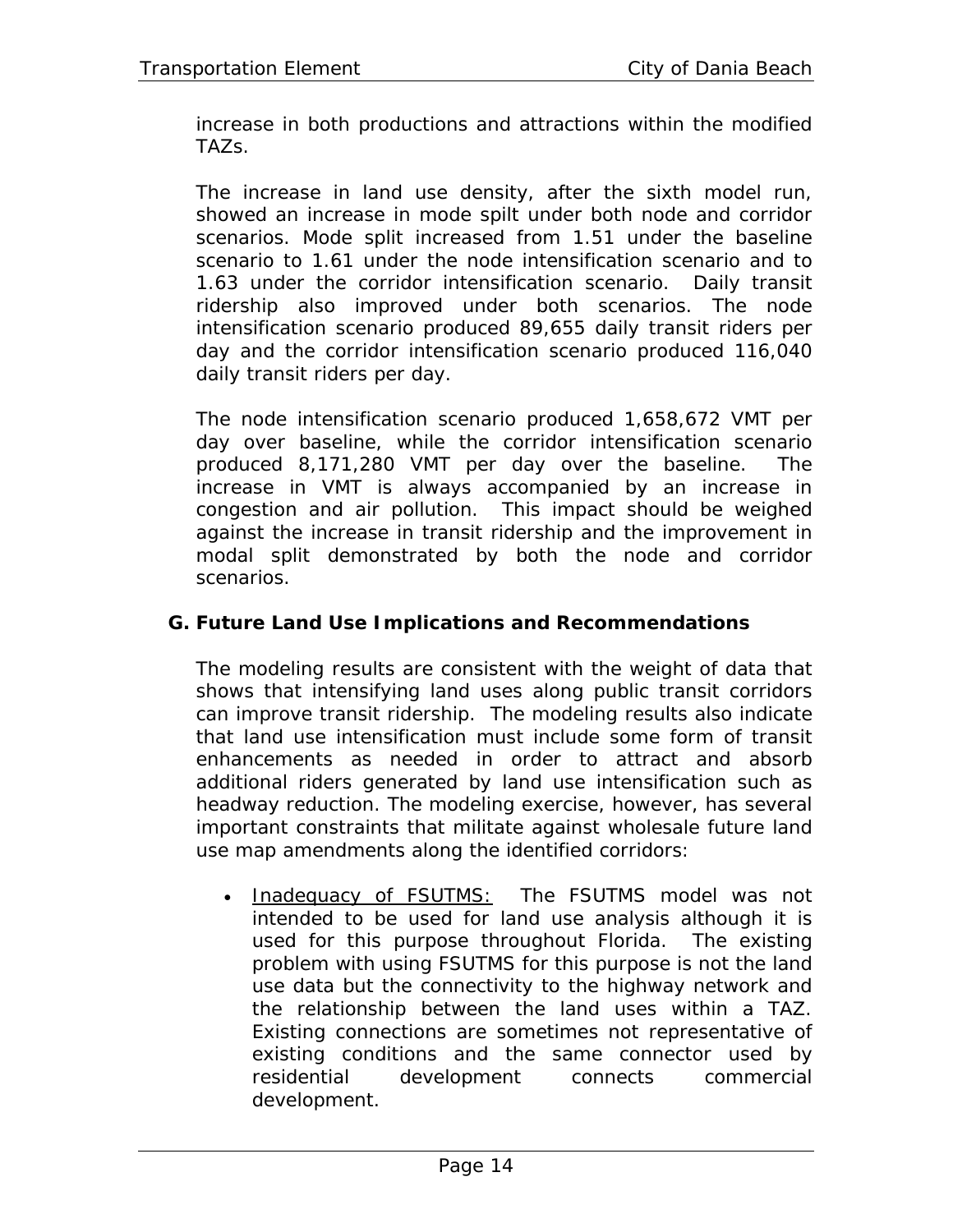Commercial development occurs primarily along the perimeter of a TAZ while residential development occurs primarily within a TAZ. These factors must be weighted before accepting the results of this analysis.

- Macro not microanalysis: The model runs assumed the TAZ at densities higher than those existing. Higher densities are practical when a TAZ is primarily undeveloped, but are unlikely when they are more fully developed.
- Political constraints: The governing bodies for Broward County and its municipalities are not likely to accept future land use map amendments based upon the results of a modeling exercise.

Based on the model results, and consistent with an incremental approach, the following two (2) recommendations are offered and have been incorporated into the TE:

- Broward County, in conjunction with the affected municipalities, the MPO, the FDOT, and the DCA, should select at least one of the six (6) identified roadway corridors for a demonstration project on transit oriented design and development. The corridor selection should be based upon such factors as:
	- ◊ The degree of municipal interest in the corridor.
	- ◊ The amount of undeveloped land and the potential for redevelopment of existing land.
	- ◊ The potential for implementation.
- The demonstration project should include the following components:
	- ◊ Preparation of an overlay transit oriented corridor (TOC) zoning district that would be adopted by each municipality along the corridor. There already is some precedent for identical zoning provisions among adjoining municipalities. For example, although Port Everglades is owned and operated by Broward County, it is located within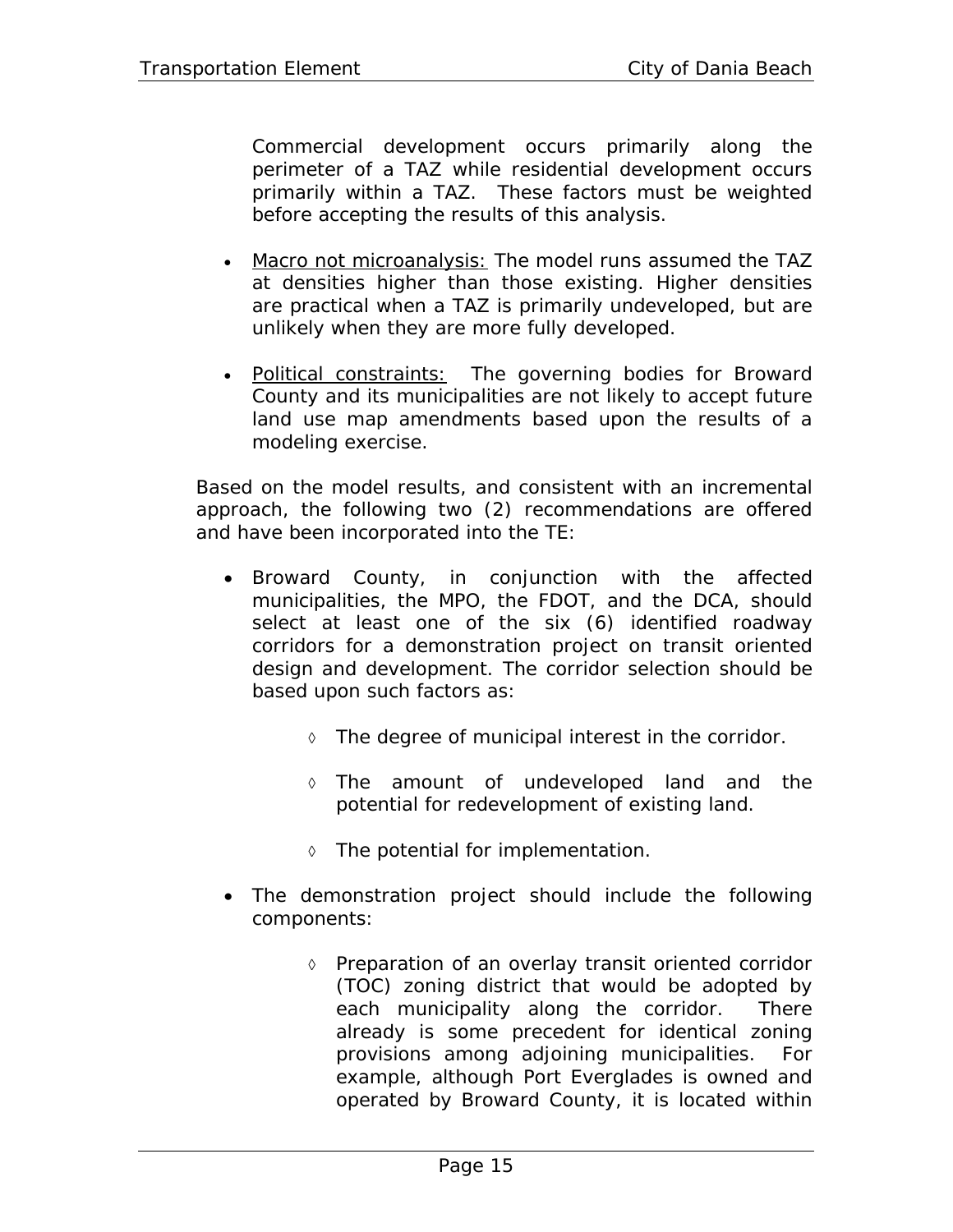the Cities of Dania Beach, Hollywood and Fort Lauderdale.

These municipalities have a zoning district within their land development regulations that is identical, thereby facilitating development within Port Everglades.

- ◊ Development of incentives for transit-oriented development (TOD) located within a TOC zoning district. These incentives could include such things as: reduced parking requirements; waiver or partial waiver of impact fees and other development related costs; public funding of transit-oriented development improvements (such as bus bays, bus benches and shelters, pedestrian facilities and connections to bus stop, etc.).
- ◊ Development of a long-term roadway and public transit monitoring system. The monitoring system should measure, at least on an annual basis, the roadway and transit impacts along the corridor, the roadway and transit impacts of TODs versus auto-oriented developments along the corridor.
- ◊ Grant funding for the demonstration project, including the hiring of a full time transit corridor coordinator by Broward County.
- ◊ Improving public transit access along the corridor.

#### **II.DATA REQUIREMENTS**

The Transportation Element is based upon identification of the following information:

- General location of the transportation networks;
- Functional classification of roadways;
- Maintenance Responsibilities;
- Transit trip generators and attractors;
- Designated transportation facilities for hurricane evacuation;
- Peak direction of level of service for roads, public transit facilities, and corridors or routes; and,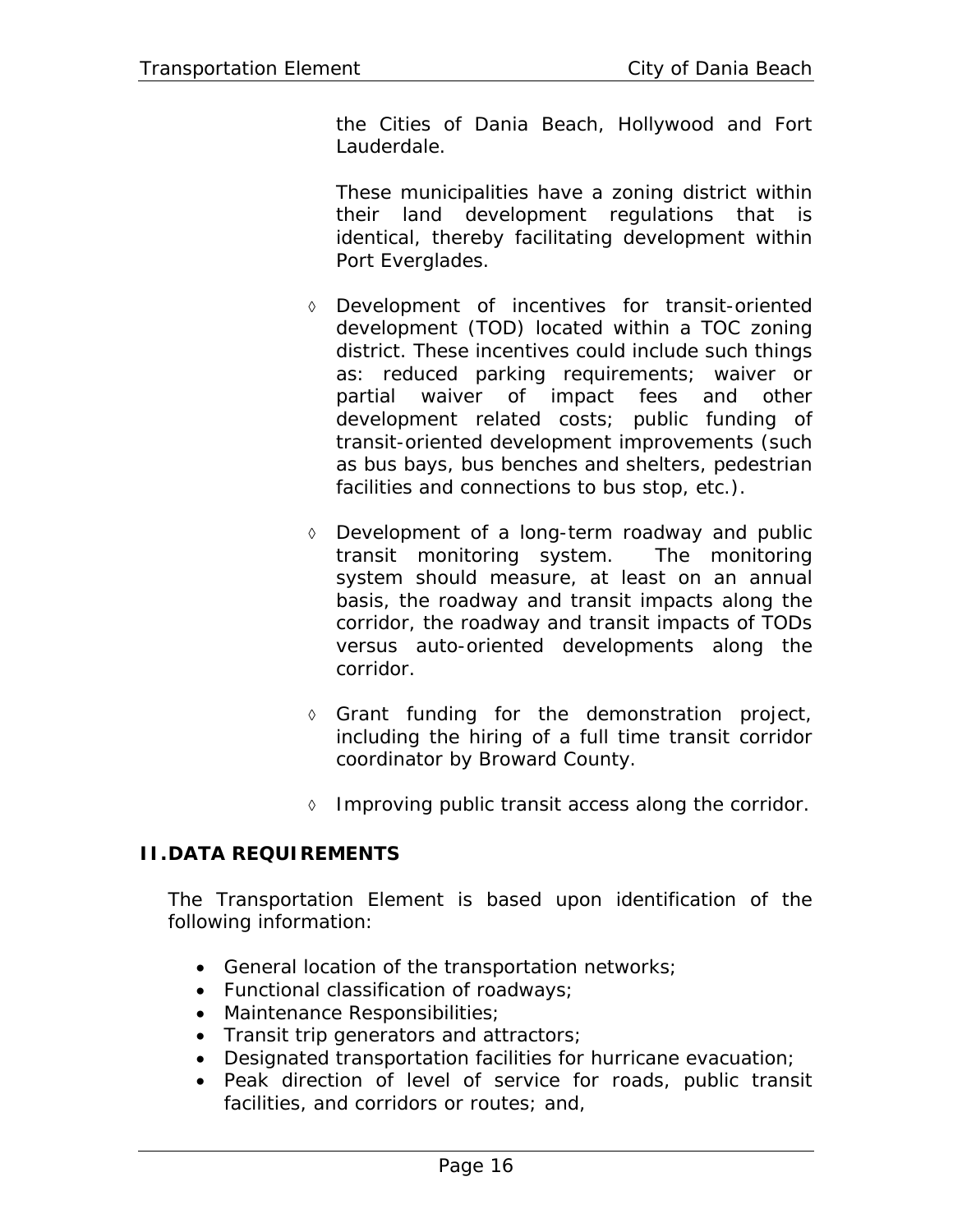• Capacity of significant parking facilities and duration limitations.

The information required to be included in the Transportation Element is spelled out in Rule 9J-5 of the Florida Administrative Code.

#### **A. The Transportation System**

The transportation system encompasses the following networks: roadways, public transit, bikeways, pedestrian ways, waterways, airports, railways, recreational traffic, and intermodal facilities.

#### **2. Roadway Network**

The roadway network includes the following features: roadway segments or links, road intersections, bridges, rights-of-way, signalization, signage, roadway amenities, and significant parking facilities. This subsection also presents safety-related roadway network data.

#### **a. Segments**

A roadway segment or link is a portion of a roadway defined for the purpose of traffic analysis. The segment origination and termination points are typically signalized intersections or the point where the number of lanes on a roadway changes. Segments can be classified by lanes and functions.

Number of lanes. Rule 9J-5.019(2)(a) 9., FAC, requires the number of through lanes for each roadway be identified on an existing transportation map or map series. A map depicting the roadways within the City that are utilized to achieve the mobility goals for the community and the number of lanes on each facility is provided as Map 2-1.

Functional classification and maintenance responsibilities. Rule 9J-5.019(2)(a) 8, FAC, also requires the existing functional classification and maintenance responsibilities for all roads be shown on the existing transportation map series. Functional classification was developed for transportation planning purposes and is the grouping of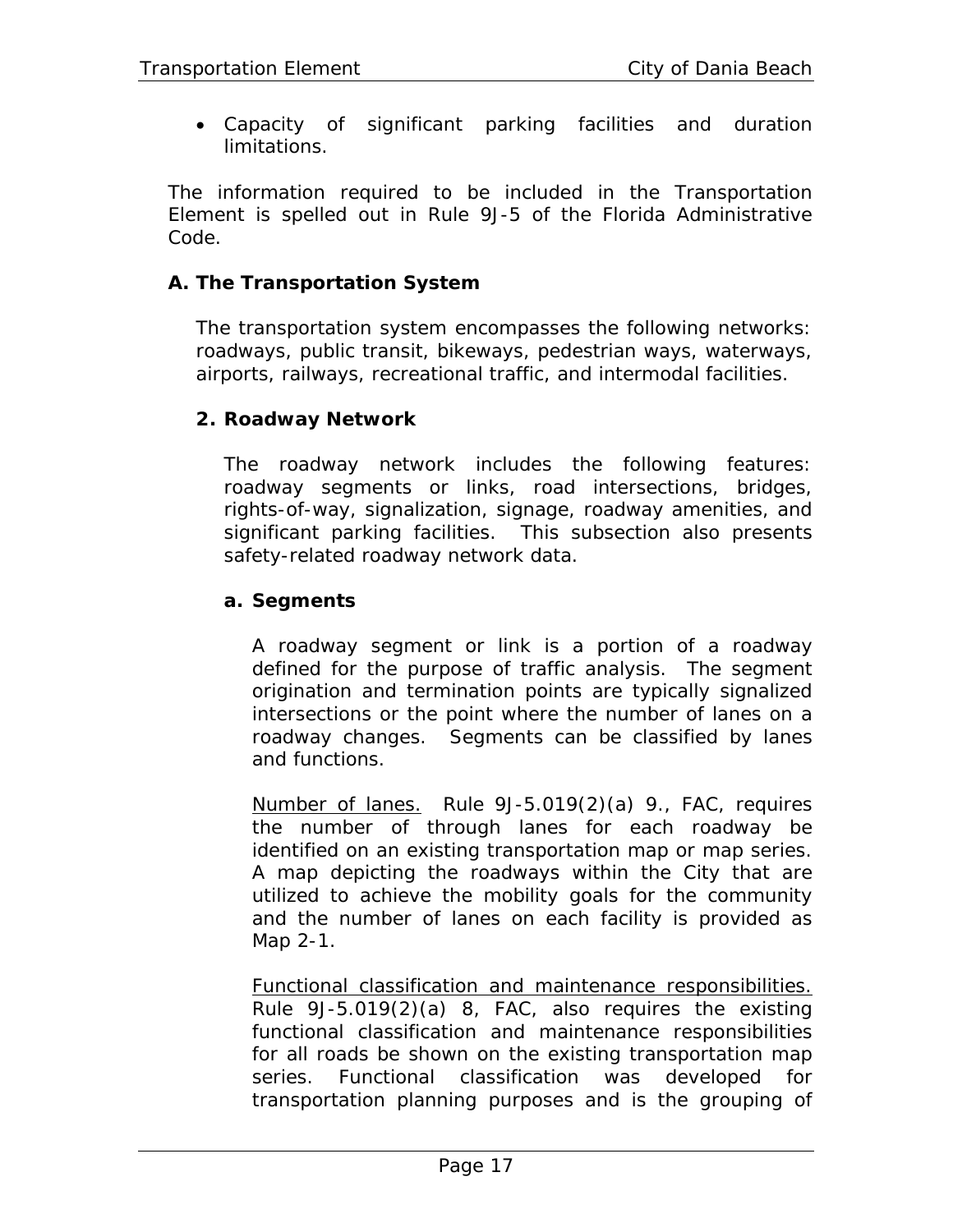roadways by the character of service they provide. Table 2-1 depicts the federal functional classification system for urban roadways. These classifications are defined in Section V of this Element.

| Table 2-1                                                                                                              |  |  |  |
|------------------------------------------------------------------------------------------------------------------------|--|--|--|
| <b>Federal Functional Classification System</b>                                                                        |  |  |  |
| Urban                                                                                                                  |  |  |  |
| <b>Principal Arterial</b>                                                                                              |  |  |  |
| Minor Arterial                                                                                                         |  |  |  |
| Collector                                                                                                              |  |  |  |
| Local                                                                                                                  |  |  |  |
| <b>Source:</b> Highway Functional Classification Concepts, Criteria and<br>Procedures, Federal Highway Administration. |  |  |  |

The designation of federal functional classification is made following the publication of the decennial U.S. Census or whenever required by federal regulation. When evaluating the function of a road, the U.S. Department of Transportation (US DOT) considers a road's trip purposes in relation to the total public roadway network. A road is classified based upon its most significant trip purpose; however, a road may serve more than one significant trip purpose.

The federal functional classification system recognizes twelve (12) significant trip purposes. Table 2-2 lists the significant trip purposes related to each functional classification. Arterial roadways are classified as either principal or minor.

A roadway serving only one of the arterial road defined purposes is classified as a minor arterial, while one serving more than a single defined purpose is classified as a principal arterial road. All limited access highways and roads that connect urbanized areas are considered to serve several trip purposes, and thus are classified as principal arterial roads. A collector road's purpose is to provide access to minor public facilities, cross-connection between roads, access to concentrated land use areas, and access to diffuse land use areas.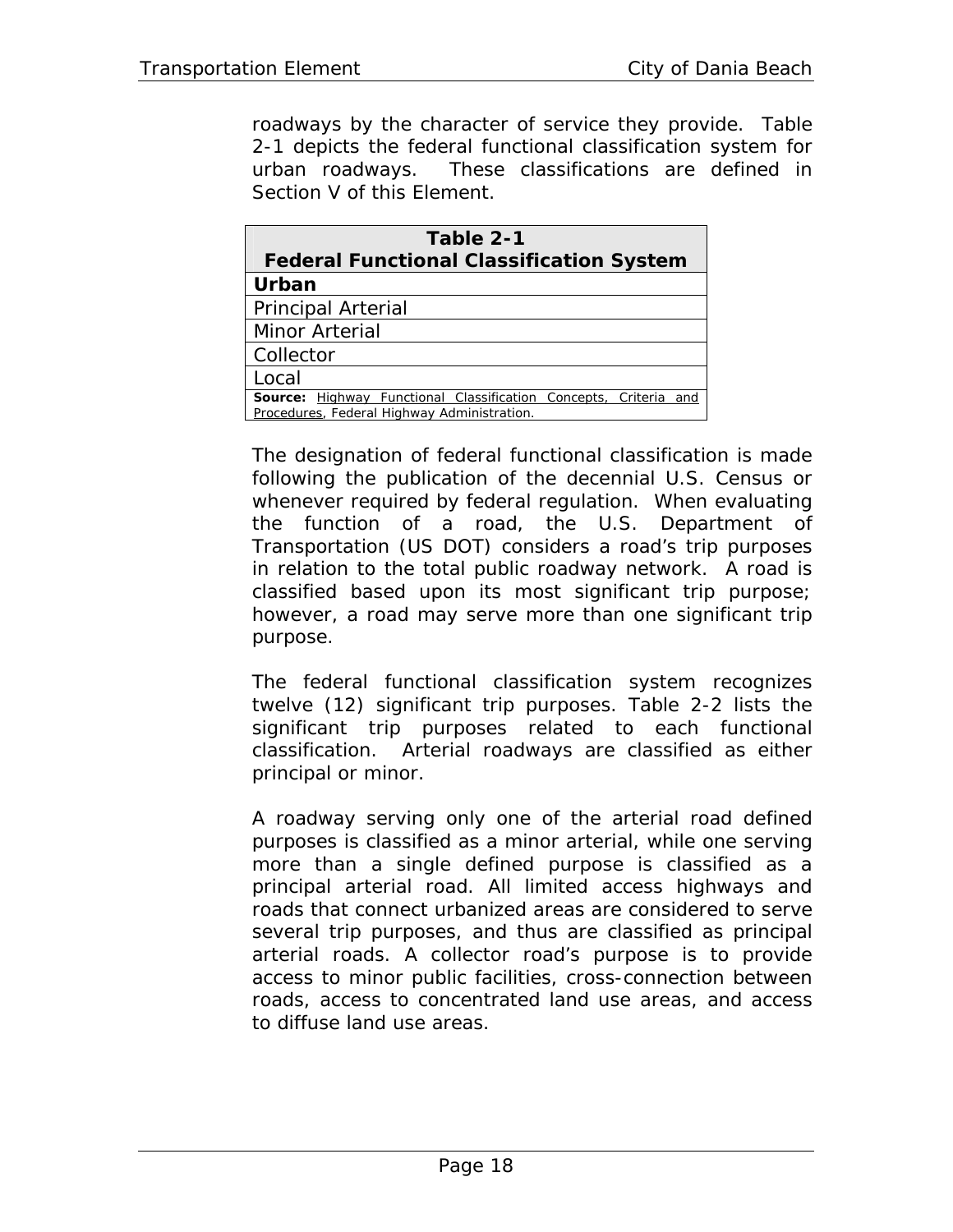| Table 2-2<br><b>Functional Classification by Trip Purpose</b>                                                                                                                                                                                                                       |                                            |  |  |
|-------------------------------------------------------------------------------------------------------------------------------------------------------------------------------------------------------------------------------------------------------------------------------------|--------------------------------------------|--|--|
| <b>Trip Purpose</b>                                                                                                                                                                                                                                                                 | <b>Functional</b><br><b>Classification</b> |  |  |
| Travel to and through urbanized areas                                                                                                                                                                                                                                               | Arterial                                   |  |  |
| Travel to and through small urban areas                                                                                                                                                                                                                                             | Arterial                                   |  |  |
| National defense                                                                                                                                                                                                                                                                    | Arterial                                   |  |  |
| Interstate and regional commerce                                                                                                                                                                                                                                                    | Arterial                                   |  |  |
| Access to airports, seaports, and major rail<br>terminals or intermodal facilities                                                                                                                                                                                                  | Arterial                                   |  |  |
| Access to major public facilities                                                                                                                                                                                                                                                   | Arterial                                   |  |  |
| Interconnection of major thoroughfares                                                                                                                                                                                                                                              | Collector                                  |  |  |
| Access to minor public facilities                                                                                                                                                                                                                                                   | Collector                                  |  |  |
| Interconnection of minor thoroughfares                                                                                                                                                                                                                                              | Collector                                  |  |  |
| Access to concentrated land use areas                                                                                                                                                                                                                                               | Collector                                  |  |  |
| Access to diffuse land use areas                                                                                                                                                                                                                                                    | Collector                                  |  |  |
| Travel between home, work, entertainment, and<br>shopping destinations and nearest road on the<br>primary network composed of arterial<br>and<br>collector roads<br>Source: Highway Functional Classification Concepts, Criteria and Procedures, Federal Highway<br>Administration. | Local                                      |  |  |

The functional classification and maintenance responsibility as major roadways in the City of Dania Beach is provided in Table 2-3.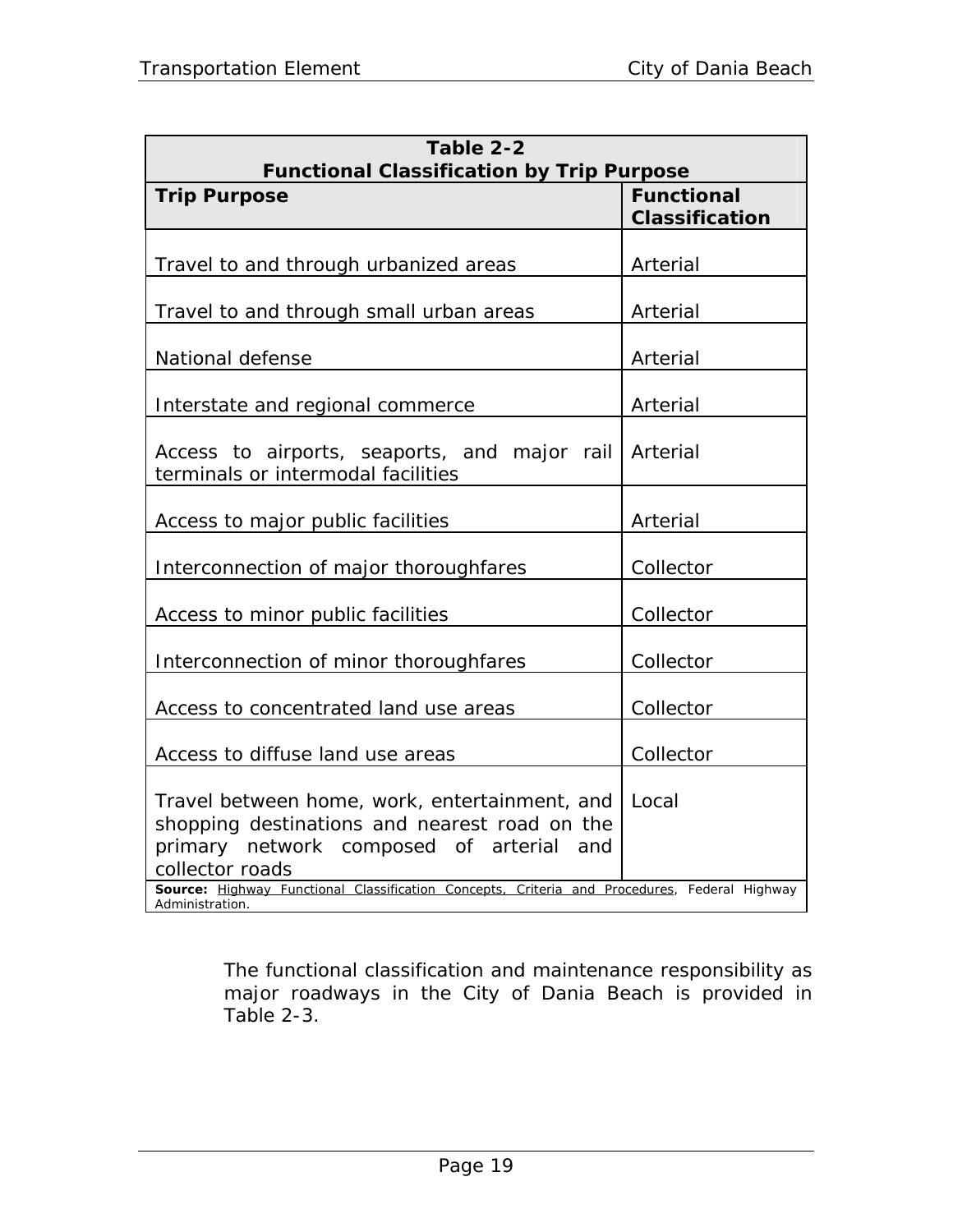| <b>TABLE 2-3</b><br><b>Functional Classification and Maintenance Responsibility of Major</b>                                                                               |                           |                                         |  |  |  |  |
|----------------------------------------------------------------------------------------------------------------------------------------------------------------------------|---------------------------|-----------------------------------------|--|--|--|--|
| Dania Beach Roadways<br><b>Maintenance Responsibility</b><br><b>Classification</b><br>Roadway                                                                              |                           |                                         |  |  |  |  |
| $1 - 95$                                                                                                                                                                   | Principal Arterial        | Florida Department of<br>Transportation |  |  |  |  |
| $1 - 595$                                                                                                                                                                  | <b>Principal Arterial</b> | Florida Department of<br>Transportation |  |  |  |  |
| S.R. 84                                                                                                                                                                    | Minor Arterial            | Florida Department of<br>Transportation |  |  |  |  |
| <b>Griffin Road</b>                                                                                                                                                        | <b>Principal Arterial</b> | Florida Department of<br>Transportation |  |  |  |  |
| <b>U.S. 1</b>                                                                                                                                                              | <b>Principal Arterial</b> | Florida Department of<br>Transportation |  |  |  |  |
| <b>Stirling Road</b>                                                                                                                                                       | Minor Arterial            | Florida Department of<br>Transportation |  |  |  |  |
| <b>Sheridan Street</b>                                                                                                                                                     | Minor Arterial            | Florida Department of<br>Transportation |  |  |  |  |
| Dania Beach Blvd.                                                                                                                                                          | Minor Arterial            | Florida Department of<br>Transportation |  |  |  |  |
| Dixie Highway                                                                                                                                                              | Collector                 | <b>Broward County</b>                   |  |  |  |  |
| Ravenswood/Angl<br>ers Avenue                                                                                                                                              | Collector                 | <b>Broward County</b>                   |  |  |  |  |
| Old Griffin Road                                                                                                                                                           | Collector                 | <b>Broward County</b>                   |  |  |  |  |
| Bryan Road                                                                                                                                                                 | Collector                 | <b>Broward County</b>                   |  |  |  |  |
| S.E. 5 <sup>th</sup> Avenue                                                                                                                                                | Collector                 | <b>Broward County</b>                   |  |  |  |  |
| 27 <sup>th</sup> Avenue                                                                                                                                                    | Collector                 | <b>Broward County</b>                   |  |  |  |  |
| S.W. 40 <sup>th</sup> Avenue<br>Collector<br>City of Dania Beach<br>Source: Broward County Highway Functional Classifications, Broward County Department of Transportation |                           |                                         |  |  |  |  |
| Planning                                                                                                                                                                   |                           |                                         |  |  |  |  |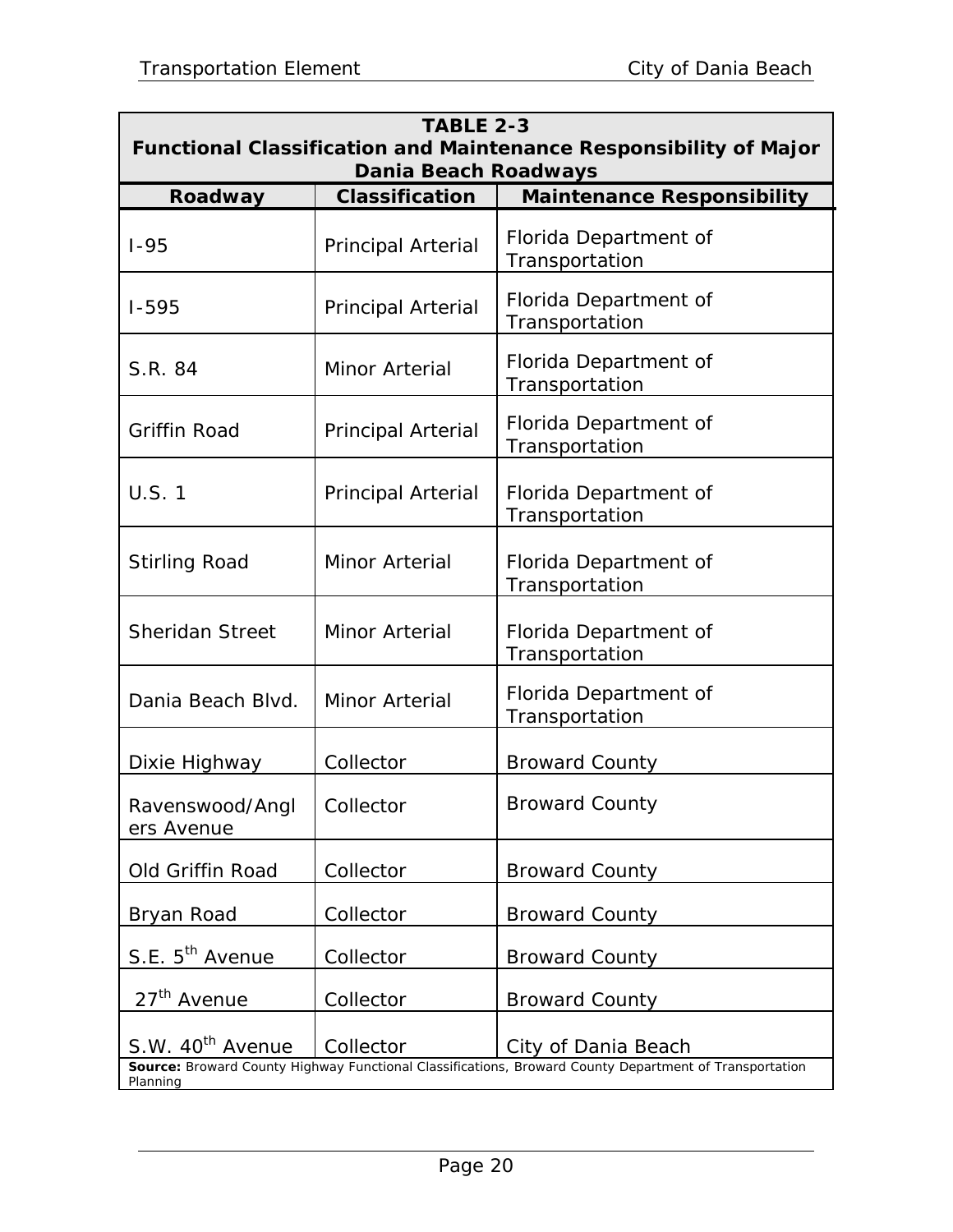The maintenance responsibility of the roadway system is shared by Federal, State, County, and municipal governments.

In general, Broward County is responsible for the maintenance of all County roads and the State is responsible for maintaining principal arterial roads. Map 2-1, Existing Roads, shows the existing maintenance responsibility for roadways located within Dania Beach.

Florida Intrastate Highway System. Section 334.03, FS, defines the "Florida Intrastate Highway System" (FIHS) as a system of limited access and controlled access facilities on the State Highway System, which have the capacity to provide high-speed and high-volume traffic movements in an efficient and safe manner. State legislation enacted in 2004 has created a Strategic Intermodal System (SIS) that is a regional network of transportation facilities including the FIHS roadway component. SIS/FIHS requires the establishment of strategies to facilitate local traffic use of alternatives to the FIHS. Table 2-4 lists those roadway segments on the Florida Intrastate Highway System (FIHS) that are located within Dania Beach.

| Table 2-4<br><b>Strategic Intermodal System (SIS)</b><br>Florida Intrastate Highway System (FIHS) |                                                             |                   |  |  |
|---------------------------------------------------------------------------------------------------|-------------------------------------------------------------|-------------------|--|--|
| SIS / FIHS                                                                                        | <b>Roadway Segments</b>                                     | <b>Centerline</b> |  |  |
| <b>Roadways</b>                                                                                   |                                                             | Footage           |  |  |
| Interstate 95                                                                                     | Hollywood (north city limits) to<br>vicinity of the airport | $10,000 + feet$   |  |  |
| Interstate 595                                                                                    | I-95 west to Dania Beach city                               | $3,800+$ feet     |  |  |
|                                                                                                   | limits                                                      |                   |  |  |
| Total<br>13,800+ feet                                                                             |                                                             |                   |  |  |
| Source: Florida Department of Transportation.                                                     |                                                             |                   |  |  |

# **b. Intersections and Interchanges**

An intersection is defined as the general area where two or more roadways join or cross at grade, including the roadway and roadside facilities for traffic movements within the intersection. An intersection is an important part of the roadway network because its design influences the efficiency, safety, speed, cost of operation, and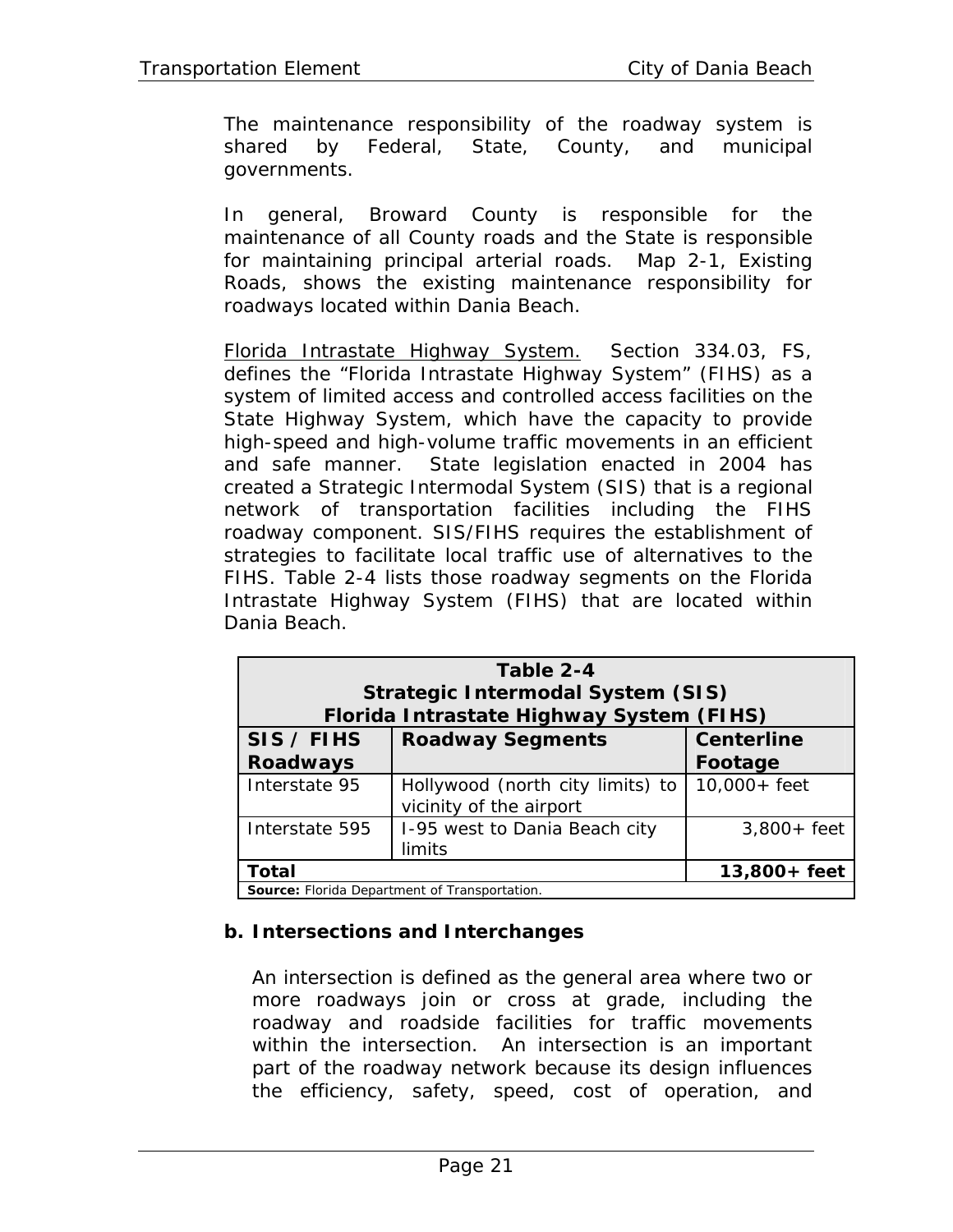capacity of roadways. Interchanges are designed to permit traffic to move freely from one road to another without crossing another line of traffic. The north half of the Stirling Road/I-95 Interchange, all of the Griffin Road/I-95 Interchange and a portion of the I-595/I-95 Interchange are located within Dania Beach.

## **c. Right-of-way**

Right-of-way often is the major cost for transportation improvement projects; therefore, the acquisition of the needed land should be planned far in advance of the scheduled construction time. The Broward County Trafficways Plan, administered by the Broward County Planning Council, is a roadway right-of-way preservation plan. To accommodate the impacts of new development, right-of-way is dedicated by developing parcels to provide for an adequate regional roadway network.

A dedication for at least half of the roadway width that the Trafficways Plan calls for is normally required to be dedicated to the public at the platting stage. This dedication can also be obtained during site plan other development permit processes. Objective VIII and related implementing policies address right-of-way protection and preservation.

Currently there are four main classifications designated in the Trafficways Plan: limited access/controlled freeways; arterial; collector; and one-way pair. The right-of-way width for the limited access and controlled freeways is 325 feet; for arterial roadways, it varies from 100 to 200 feet; for collector roads, it ranges from 70 to 94 feet; and for one-way pairs, the range is from 42 to 54 feet.

# **d. Signalization**

Signalization is an important part of the roadway system. It controls the flow of traffic; therefore, it affects the traffic volume passing through a particular intersection. For isolated (that is, non-system or uncoordinated) operation, the signal type indicates the degree to which a traffic signal's cycle length, phase plan, and phase times are preset or actuated. There are currently two types of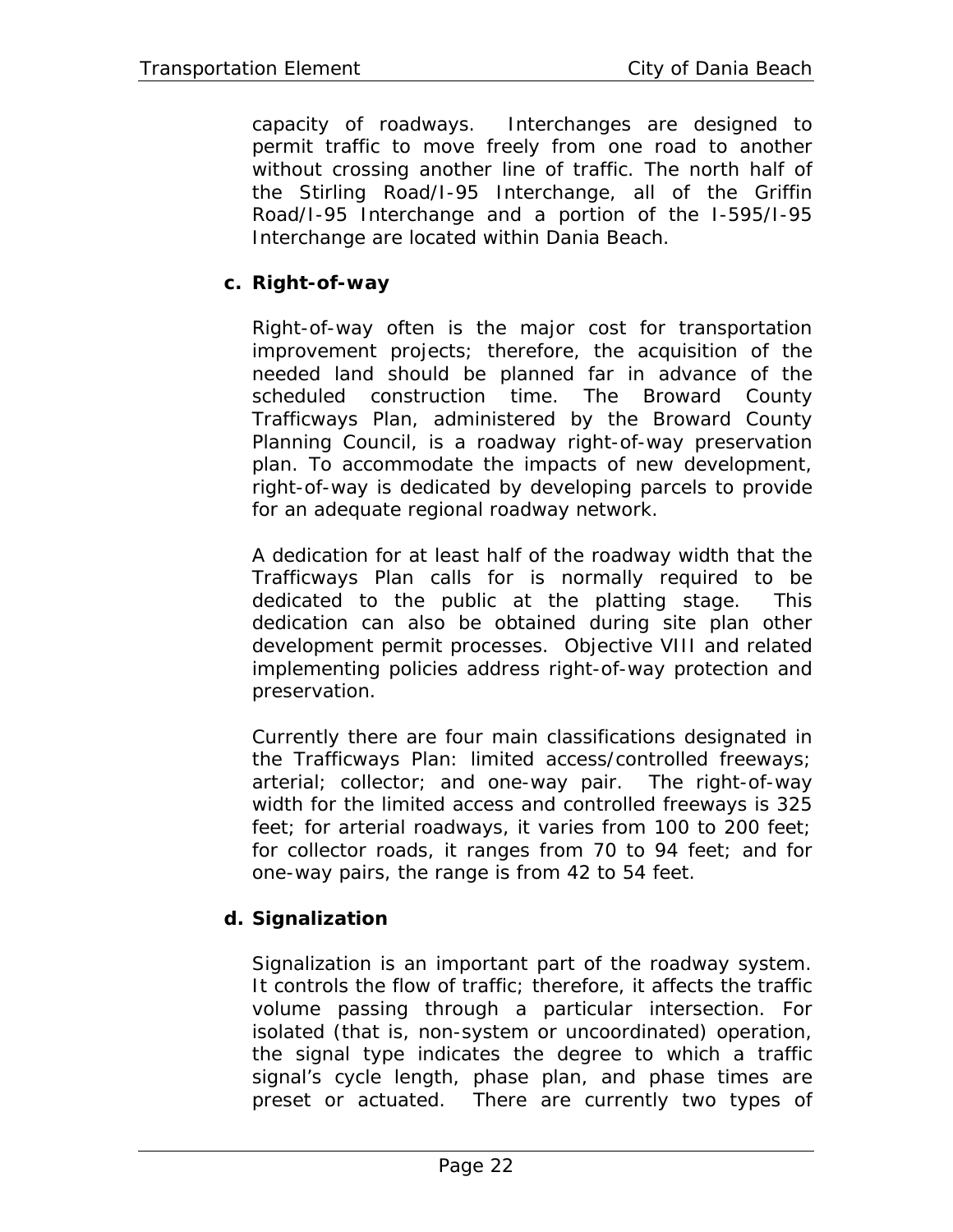signals in use: actuated signals and semi-actuated signals. Intersections that have actuated signals will have vehicle detectors for all approaches. Each phase is subject to a minimum and maximum green time and some phases may be "skipped" if no vehicle demand is detected. Intersections installed with semi-actuated signals only have detectors located on the minor street. The signal is set such that the green is always on the major street unless a vehicle is detected on the minor street. The pretimed signal has a preset sequence of phases in repetitive order. Each phase has a fixed green time and change interval that is repeated in each cycle. The Broward County Traffic Engineering Division is responsible for installing and maintaining all signal systems in the County. The purpose of traffic signal computerization is to optimize signal operation, thereby, providing a more efficient transportation system. Coordination of traffic signals through computerization has been recognized as one of most effective ways to improve the traffic flows.

# **e. Signage**

Signing and markings are features of traffic control and operation that must be considered in the geometric layout of each facility. The FDOT, Broward County, and the municipalities create and maintain signage on their functionally assigned roadways.

# **f. Amenities**

Landscaping is the primary highway amenity. Landscape design of completed highways serves functional, as well as aesthetic purposes. Plants can aid with glare reduction, acoustical control, erosion control, and traffic control, if they are well chosen and judiciously placed. Plants also can create and define spaces, by complementing and improving the attractiveness of certain sites, while masking undesirable views. Landscape design can influence speed through control of road focal points.

#### **g. Significant parking facilities and durational limits**

Significant public parking facilities in Broward County are defined as greater than 500 parking spaces. Long-term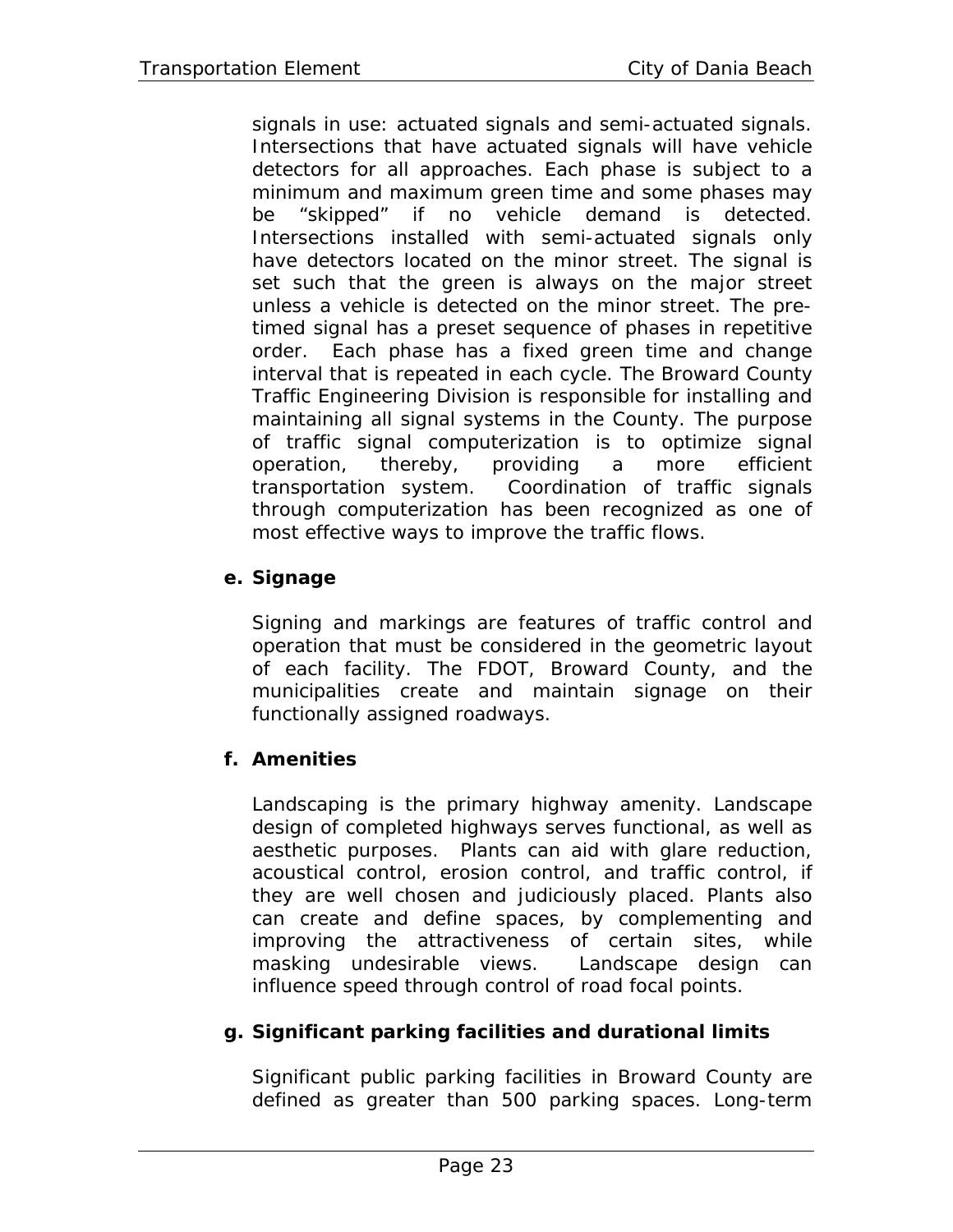parking facilities are defined as more than a day parking duration. Parking facilities that meet these definitions are depicted on Map 2-1. The closest facility to Dania Beach that meets these definitions is Fort Lauderdale Hollywood International Airport which has over 8,000 spaces for long and short term parking. The Sportsman Park Tri-Rail station also provides long and short term parking for approximately 180 vehicles. The Dania Jai Alai fronton on Dania Beach Boulevard is another significant parking facility in close proximity to the downtown area. Parking policies at these facilities are determined by the respective owners. Two centrally located city-owned facilities with significant parking include city hall (100 spaces) and Frost Park (130 spaces). In addition, approximately 100 onstreet parking spaces exist in the downtown area. The City maintains and implements land development regulations that require new development and redevelopment to provide adequate on-site parking for all uses.

# **h. Safety**

A safe roadway network enhances the protection of life and property. Safety concerns are monitored by tracking measures such as crash indicators, access management standards, and hurricane evacuation.

# Crash Indicators

The City Police Department (Broward Sheriff's Office) supplies the Florida Department of Highway Safety (FDHS) with accident data collected in the City. Accident data is also compiled by the State Highway Patrol and other municipal police departments. The City supports legislation which establishes a consistent statewide road safety database that would be readily available to municipalities and the public so that the appropriate agencies could be better prepared to correct safety problems.

The City continues to support efforts by FDOT and Broward County to identify, fund and construct improvements to reduce the number of accidents.

#### Access management

Transportation Element Policy 3.4 provides for Dania Beach to prepare land development regulations to control the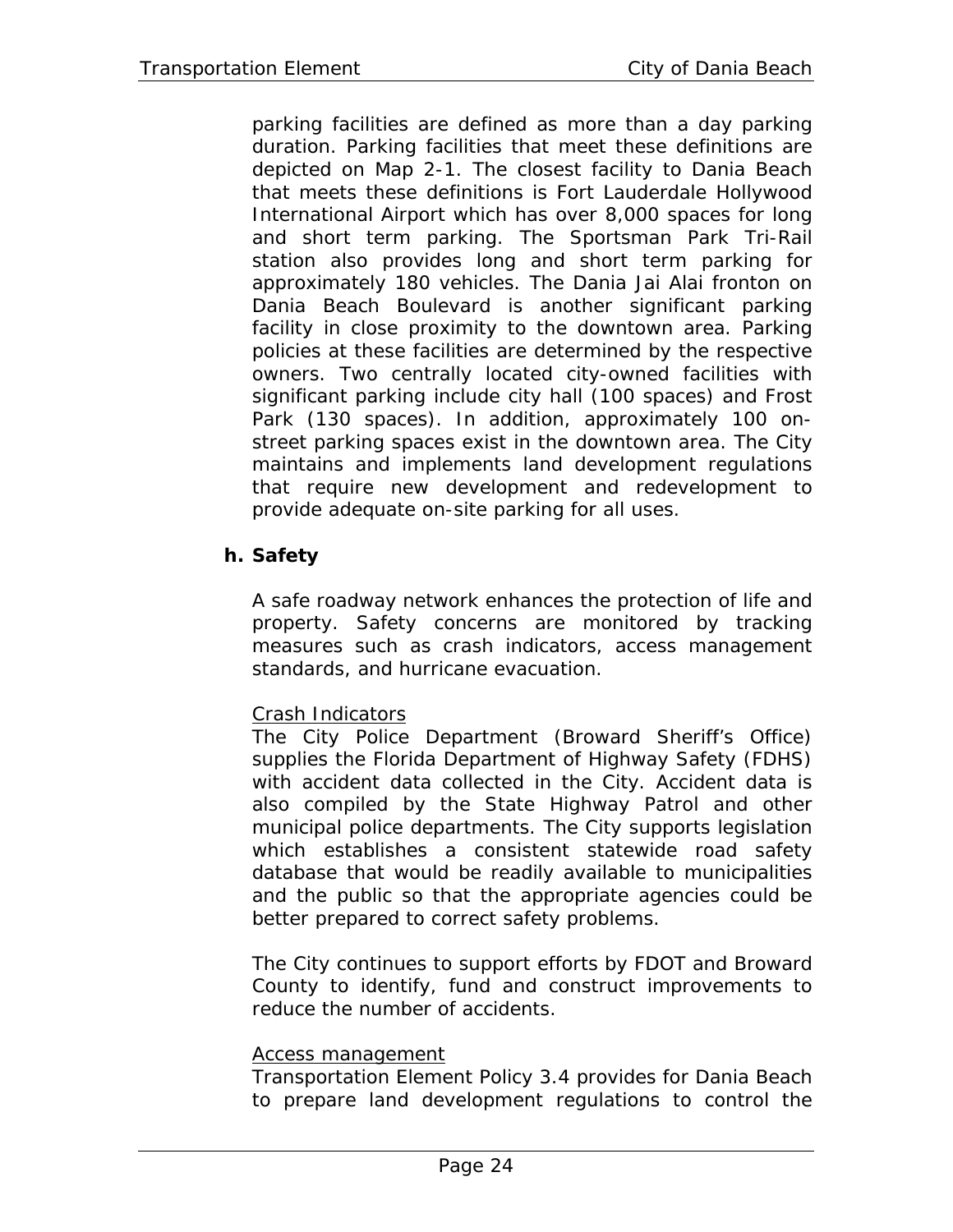connection of access points of driveways and roads to roadways.

#### Hurricane evacuation

No residential development is located on the barrier island. That portion of the City that is located on the barrier island is limited to the Florida Atlantic University Sea Tech Research Facility, a public park, and the public beach. Persons east of Federal Highway that are to be evacuated during a Hurricane need not cross bridges to the mainland. The designated roadway facilities utilized to evacuate the coastal populations are shown on Map 2-1. Table 2-5 shows the two east-west evacuation routes leading from and into the Coastal High Hazard Area. All bridges crossing the Intracoastal Waterway are moveable bascule bridges as identified on Table 2-6.

| Table 2-5<br><b>Hurricane Evacuation Routes and Other Pertinent</b><br><b>Information</b>                                                                                             |                                                |             |  |  |
|---------------------------------------------------------------------------------------------------------------------------------------------------------------------------------------|------------------------------------------------|-------------|--|--|
| Route<br><b>General Area Served for</b><br>Lanes:<br>SR A1A to US 1<br><b>Evacuation</b>                                                                                              |                                                |             |  |  |
| Dania Beach Blyd.                                                                                                                                                                     | Dania Beach Blyd, to<br><b>Sheridan Street</b> | 4 & 6 lanes |  |  |
| <b>Sheridan Street</b><br>Dania Beach Blvd. To<br>4 lanes<br>Hollywood Blvd.<br>Carmea, Cardle Flouida Deuissel Housianus Francoitae Christ, Cardle Flouida Deuissel Disputes Carmell |                                                |             |  |  |

**Source:** South Florida Regional Hurricane Evacuation Study, South Florida Regional Planning Council.

In addition to routes identified in the SFRPC Study, two other existing roadways also provide access from Dania Beach Boulevard to I-95. These are "Dania Beach Boulevard to Stirling Road" and "Dania Beach Boulevard to Griffin Road." Both Griffin / Stirling Roads are six lane arterials located closer to Dania Beach Boulevard than Sheridan Street.

| Table 2-6<br><b>Bridges Critical to Hurricane Evacuation</b>                                                          |                                                |                                    |  |  |
|-----------------------------------------------------------------------------------------------------------------------|------------------------------------------------|------------------------------------|--|--|
| <b>Bridge Name</b>                                                                                                    | <b>Length and Deck</b><br><b>Width in Feet</b> | <b>Closed Clearance</b><br>in Feet |  |  |
| Dania Beach Blvd. Bridge                                                                                              | 495/59                                         | 18                                 |  |  |
| Sheridan Street Bridge                                                                                                | 354/57                                         | つつ                                 |  |  |
| Source: Broward County Emergency Management Division, Transportation Planning Division, FDOT,<br>and US Chart Series. |                                                |                                    |  |  |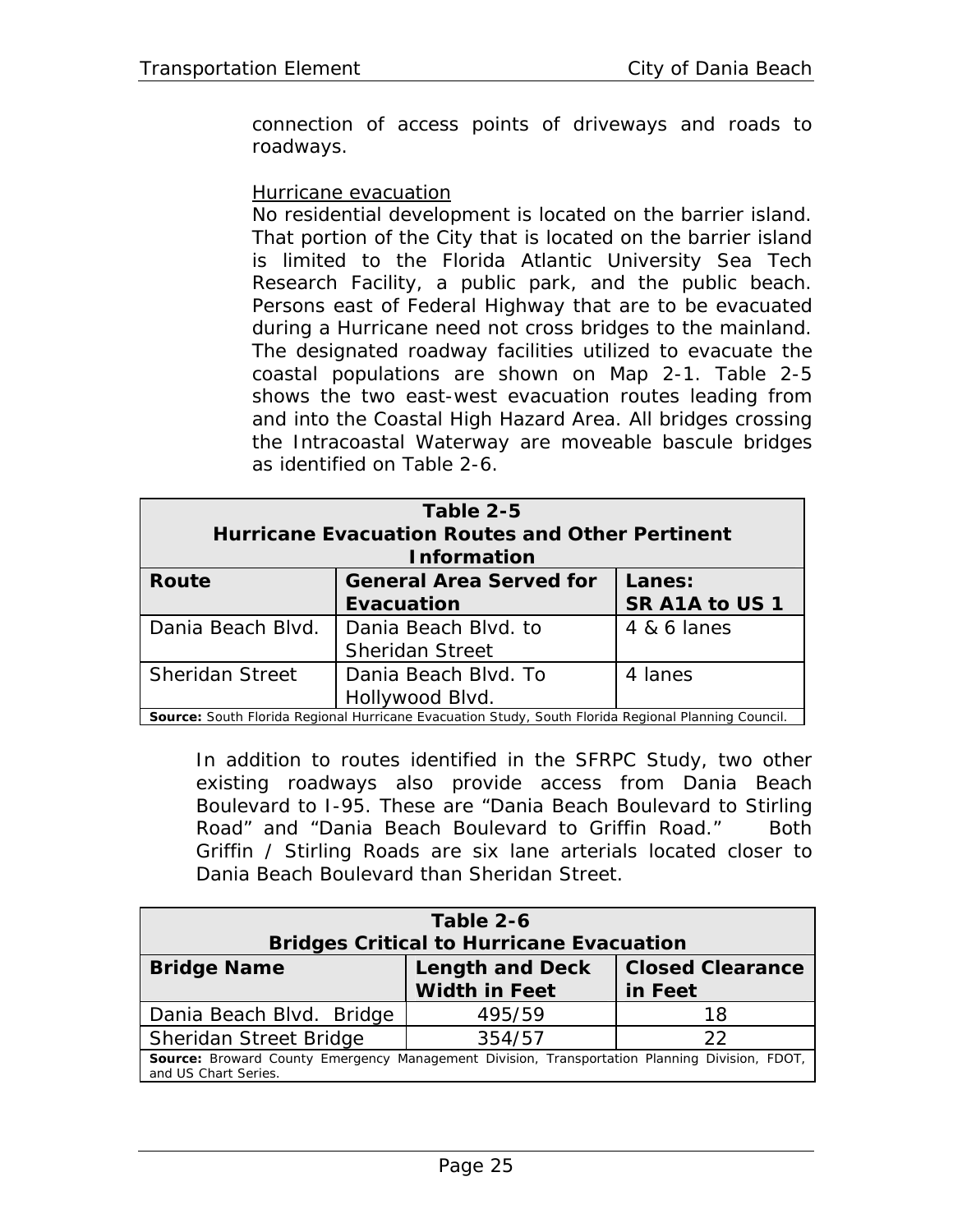# **3. Public Transit Network**

Map 2-2.1, the 2007 Broward County Public Transit Network, shows Broward County Transit public transit routes, terminals and transfer stations.

## **a. Public transit facilities**

Public transit facilities include bus terminals, transfer stations, rights-of-way, motorized vehicles (buses and vans), transit bus stops, transit amenities, and other facilities. There are no terminals or transfer stations in the City of Dania Beach.

Rights-Of-Way and Exclusive Public Transit Corridors. Additional right-of-way is acquired along major arterial roadways during the roadway widening process for bus pullout bays, also called bus bays. Bus pullout bays are specialized bus stop auxiliary lanes, independent of the through traffic travel lane. The bus bays are designed to minimize traffic obstruction and maximize passenger safety. Right of way for bus bays is also obtained through the platting process.

Exclusive public transit corridors are roadways or railways exclusively designated by the FDOT or a local government for public transit, which are physically separated from general use corridors and to which access is highly restricted. The South Florida Rail Corridor, previously known as the CSX Transportation railway corridor, is the currently the only exclusive public transportation corridor in Dania Beach and all of Broward County. The City of Dania Beach, in conjunction with the SFRPC and other eastern cities, are studying the feasibility of introducing passenger/commuter rail traffic on the Florida East Coast railway.

Public Transit Vehicles. Broward County Transit's ("BCt") 2005 vehicle inventory consists of 275 full-size transit coaches, each with seating capacities of 40-42persons. All vehicles are air-conditioned and have kneeling mechanisms, which lower the steps of a bus to accommodate persons who have mobility impairments. All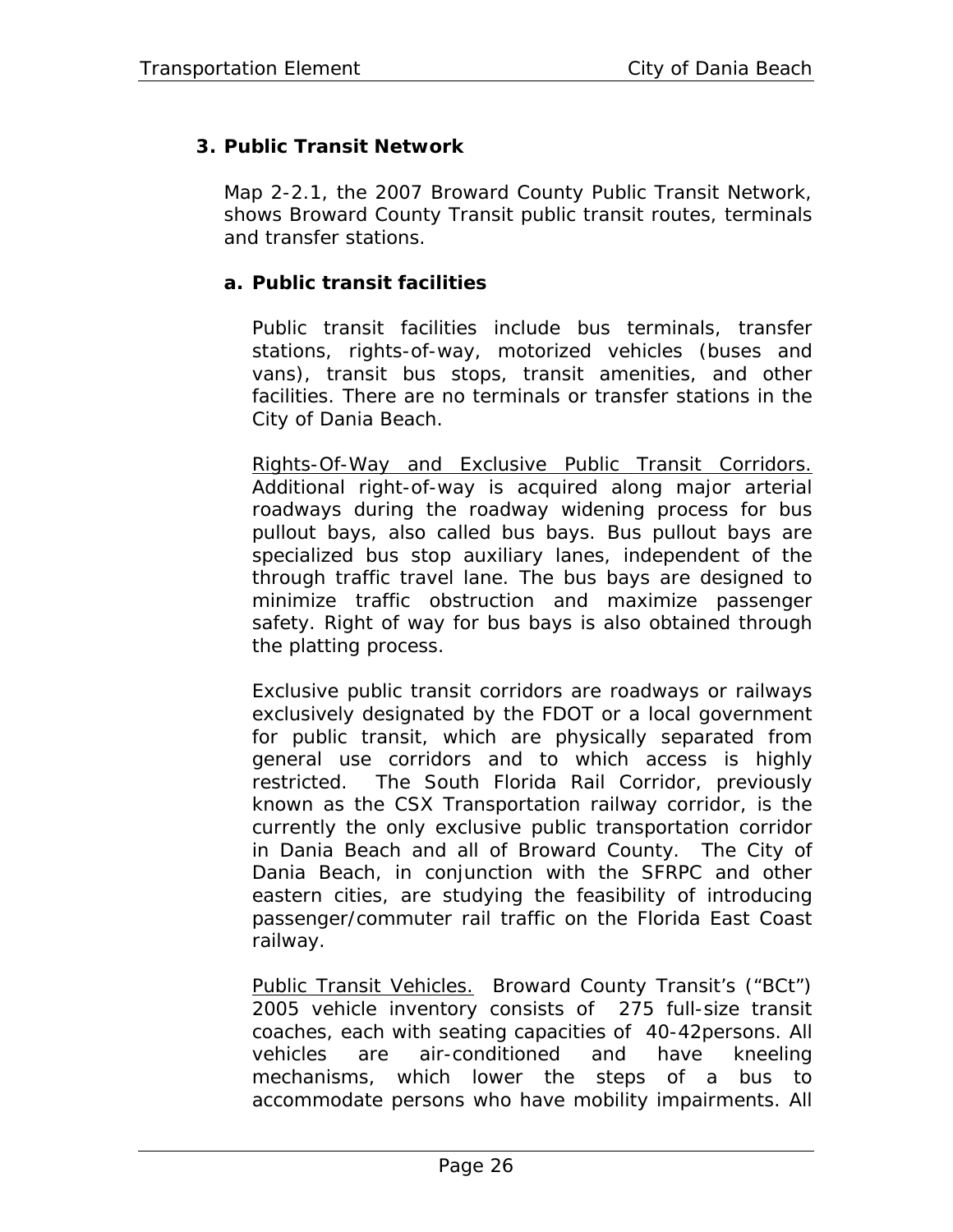buses are equipped with wheelchair lifts for facilitating boarding and disembarking, which extend from the bus to the at-grade level of the bus stop (either sidewalk or roadway). The average age of the BCt fleet is 5 years.

Public Transit Bus Stops. BCt maintains, monitors, and updates its' Bus Stop Inventory. Each stop has a unique code for the bus route and a unique location code that that shows that there are shared bus stops. A non-accessible bus stop is one that does not have a 5-foot by 8-foot concrete pad, connected to a sidewalk with a curb cut.

Public Transit Amenities. The Bus Stop Inventory reports data regarding amenities, including bus benches, shelters, pull-out bays, right turn lanes, and trashcans. Shelters located in municipalities are coordinated with the municipalities in accordance with BCt standards. The City of Dania Beach has contracts with private advertising companies to provide bus benches and bus shelters where the City and the respective company mutually agree to their placement.

| Table 2-7<br><b>Bus Stop Inventory</b>                           |         |          |                   |              |  |
|------------------------------------------------------------------|---------|----------|-------------------|--------------|--|
| <b>Stops</b>                                                     | Benches | Shelters | <b>Bays</b>       | <b>Trash</b> |  |
| 141                                                              | 49      |          | $12 \overline{ }$ | 21           |  |
| Source: Broward County Transit Development Master Plan 2005-2009 |         |          |                   |              |  |

Other facilities. A bus maintenance facility is located on Angler's Avenue south of Griffin Road within Dania Beach. This site has the capacity to park and maintain up to 150 buses.

# **b. Public transit services.**

Public transit services are passenger services provided by public, private or non-profit entities. They include the following surface transit modes: fixed route bus service, express route bus service, feeder bus service, demand responsive service, municipal transit service, intercounty service, and other services. Map 2-2.1, Broward County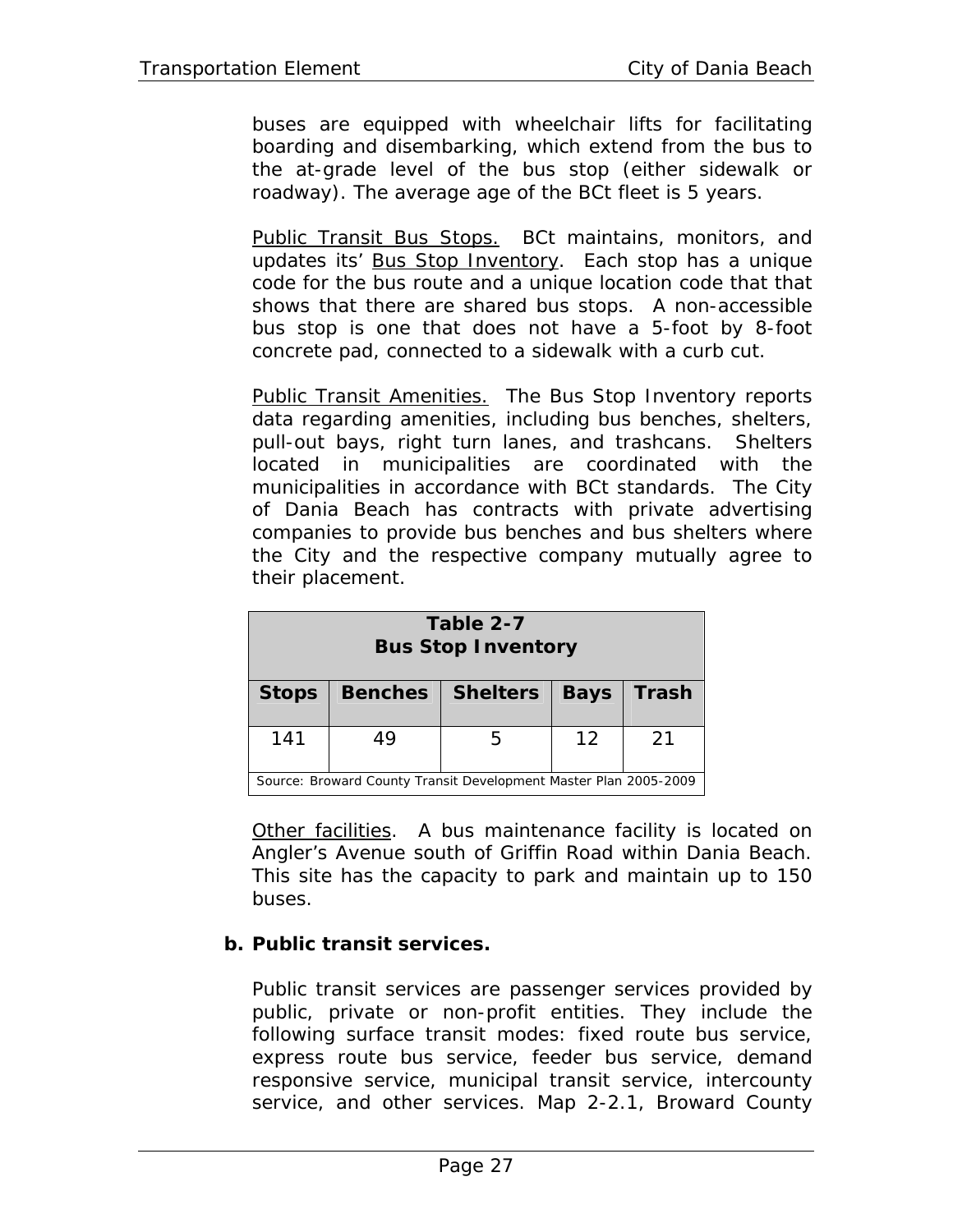Transit Routes, shows the existing fixed public transit routes.

Fixed-Route Bus Service. The Broward County Mass Transit Division operates Broward County Transit (BCt), a fixed-route bus system servicing nearly all of Broward County's developable area. It provides service on a repetitive, fixed-schedule basis. Each fixed-route trip serves the same origins and designations. Currently, BCt operates 40 transit routes, 35 as regular open-door service and one as a park-and-ride service.

Fixed-route transit service is provided seven days a week, although at reduced levels on Sundays and certain holidays. Regular routes operate from as early as 5:00 a.m. until 10:30 p.m. on weekdays and Saturday, and from 9:00 a.m. to 8:00 p.m. on Sundays. Park-and-ride routes operate at the beginning and end of each weekday. Regular routes primarily operate on 30-minute headways during the week and Saturday, 60 minutes on Sundays.

The City of Dania Beach is currently served by several BCt fixed routes including Routes 1, 3, 4, 6, 12, 15, and 17. These routes, in conjunction with the Community Shuttle, provide transit coverage to over 80% of the area in the City as reflected in Map 2-2.2, Transit Route Coverage Map. The transit route load factor is a capacity performance measure used in the Congestion Management System (CMS). A bus route with a load factor of one (1) is operating at capacity, meaning all seats are occupied. Table 2-8 shows there is one transit route that achieves the load factor of one (1) during peak hours within Dania Beach. With only one of many transit routes that serve operating at capacity, there is generally adequate capacity in the current BCt system to accommodate additional riders who live and work in Dania Beach. With respect to Route No. 1 (US 1), the City supports BCt efforts to expand capacity, increase operating hours, and reduce headways.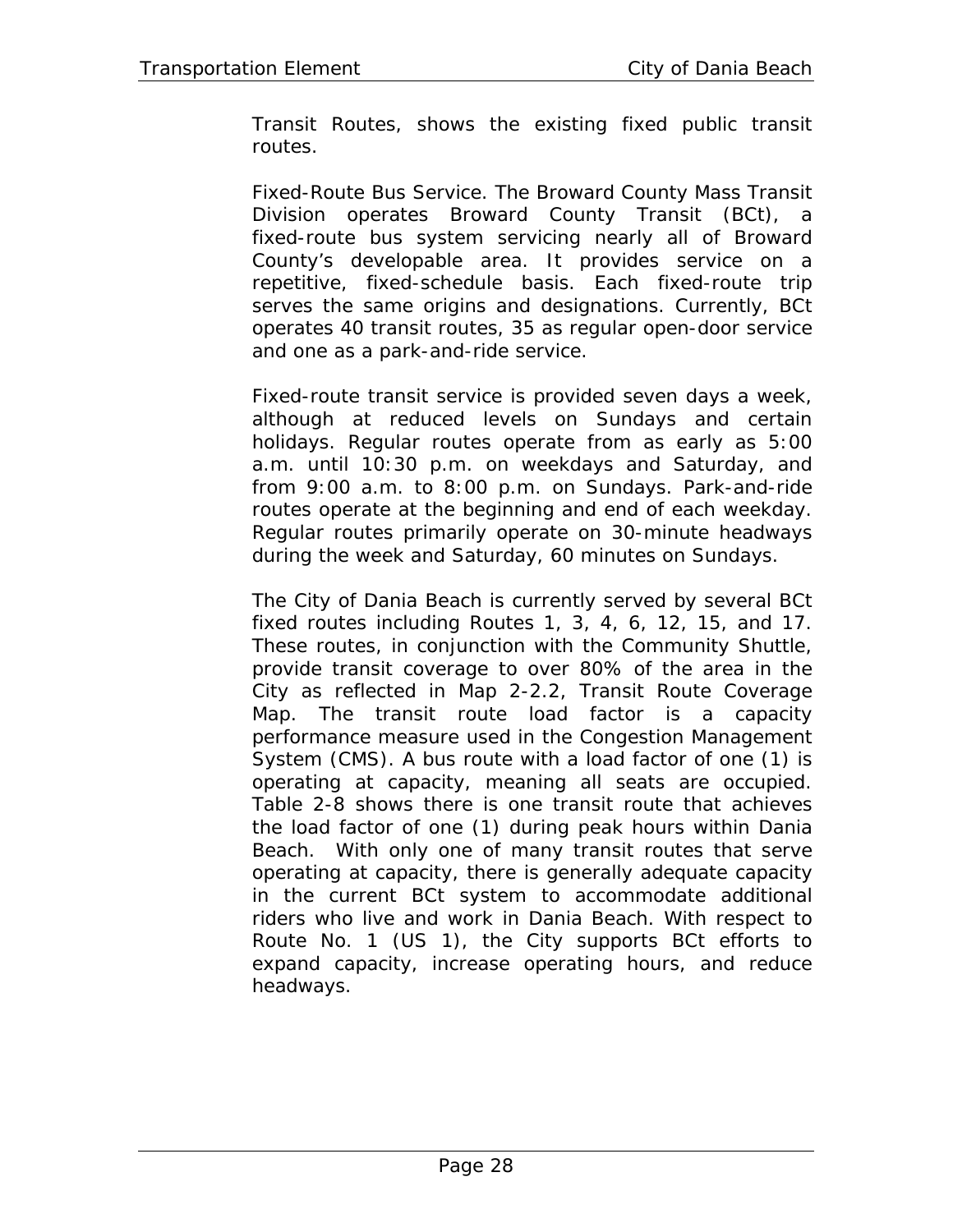| Table 2-8<br><b>Fixed Public Transit Routes Exceeding the Load</b><br><b>Factor One</b>                                                                |           |  |  |  |
|--------------------------------------------------------------------------------------------------------------------------------------------------------|-----------|--|--|--|
| <b>Roadway Segment</b>                                                                                                                                 | Route No. |  |  |  |
| US 1 from Broward Terminal (Ft.<br>Laud) to Aventura Mall                                                                                              |           |  |  |  |
| <b>Source:</b> Broward County Congestion Management System: Performance<br>Evaluation and Monitoring, Broward County Transportation Planning Division. |           |  |  |  |

Express Bus Services. There is not any express bus service currently serving the City of Dania Beach.

Feeder Bus Services. Feeder bus service routes are defined as local transit service that picks up and delivers passengers to a rail transit terminal, express bus stop, transfer point, or terminal. Feeder bus service is currently provided to Tri-Rail stations under a private contract. Broward County, through a contract with the Tri-County Commuter Rail Authority, supplies feeder services to the Tri-Rail terminal located in Dania Beach and identified in Table 2-9.

| Table 2-9<br><b>Tri-Rail Feeder Bus Service</b>                                              |                                        |                 |  |  |
|----------------------------------------------------------------------------------------------|----------------------------------------|-----------------|--|--|
| <b>Station Name</b>                                                                          | <b>Route's Main</b><br><b>Roadways</b> | <b>Vehicles</b> |  |  |
| Ft. Lauderdale                                                                               | Griffin Road and                       |                 |  |  |
| Airport                                                                                      | Ravenswood Road                        |                 |  |  |
| <b>Source:</b> Train Schedule and System Information, Tri-County Commuter<br>Rail Authority. |                                        |                 |  |  |

Community Bus Service. Community Bus Service, operated by the City under a contract with Broward County, provides intracity (local) bus service from neighborhoods to local destinations, including shopping centers, medical facilities, community centers, parks, the municipal beach, and Broward County Transit transfer locations. Under this contract, the City leases ADA accessible minibuses from BCt for \$10 per year. BCt pays an annual stipend to assist in the maintenance and operation of the vehicles. The mini buses have a capacity of 16 passenger vehicles and all are wheel chair accessible. The City staff work closely with BCt and citizens to design route alignments and operating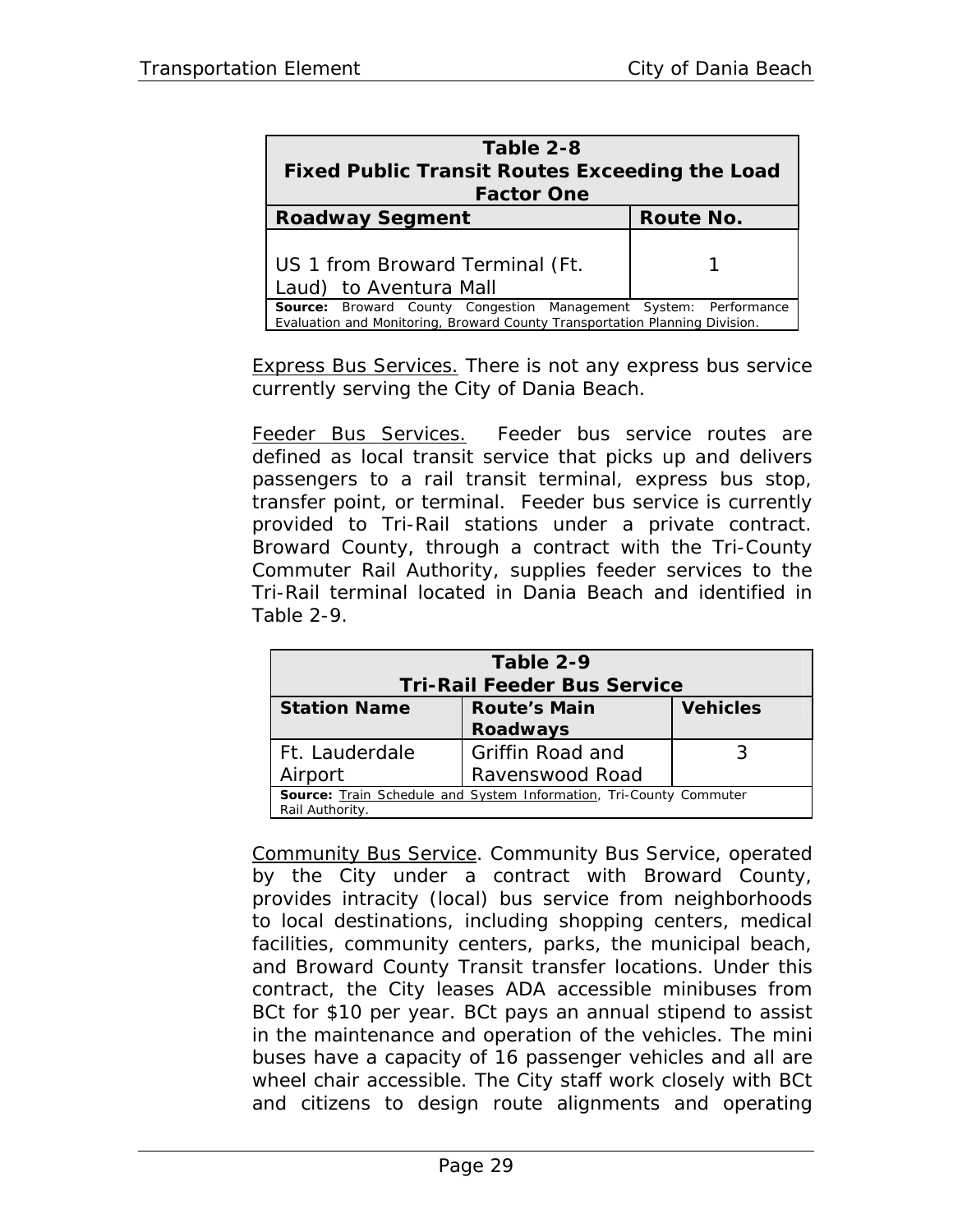characteristics. The Community Bus Service, while a fixed route facility, can be modified by the City based on citizen user demand and capacity. The City periodically evaluates the Community Bus System in conjunction with BCt to assess ridership rates and identify system improvements.

The City currently operates three community bus service routes. These routes are identified on Map 2-2.3, Community Bus route Map. While the service is designed to provide local bus service, another function is to provide access to the regional transit system including Tri-Rail.

The routes are designed to provide links with BCt Routes. These links provide those who live and work in the City who are not served by BCt fixed route service with access to the regional transit system. Hours of operation are Monday through Friday from 9 am to 5 pm. The community bus service operates on 40 minute headways. Total transit coverage area in the City is over 80% including the BCt and the Community Bus service. See Map 2-2.2.

| Table 2-10<br><b>Local Community Bus Service</b> |                                                                                                                                                                                                                      |                 |  |
|--------------------------------------------------|----------------------------------------------------------------------------------------------------------------------------------------------------------------------------------------------------------------------|-----------------|--|
| Average<br>Headway                               | Route's Main Roadways                                                                                                                                                                                                | <b>Vehicles</b> |  |
| 60 Minutes                                       | East Route: City Beach, SR<br>A1A,                                                                                                                                                                                   | $\mathcal{P}$   |  |
| 60 Minutes                                       | Dania Beach Boulevard, SE 3rd<br>Avenue, S.E. 5 <sup>th</sup> Avenue                                                                                                                                                 |                 |  |
| 60 Minutes                                       | West Route: Dania Beach<br>Boulevard, NW 2 <sup>nd</sup> Street,<br>Bryan Road, Oakwood<br>Boulevard. West of 1-95<br>between Griffin Rd and Stirling<br>Rd along Angler's Ave, Park Rd,<br>SW 53 St, and SW 31 Ave. |                 |  |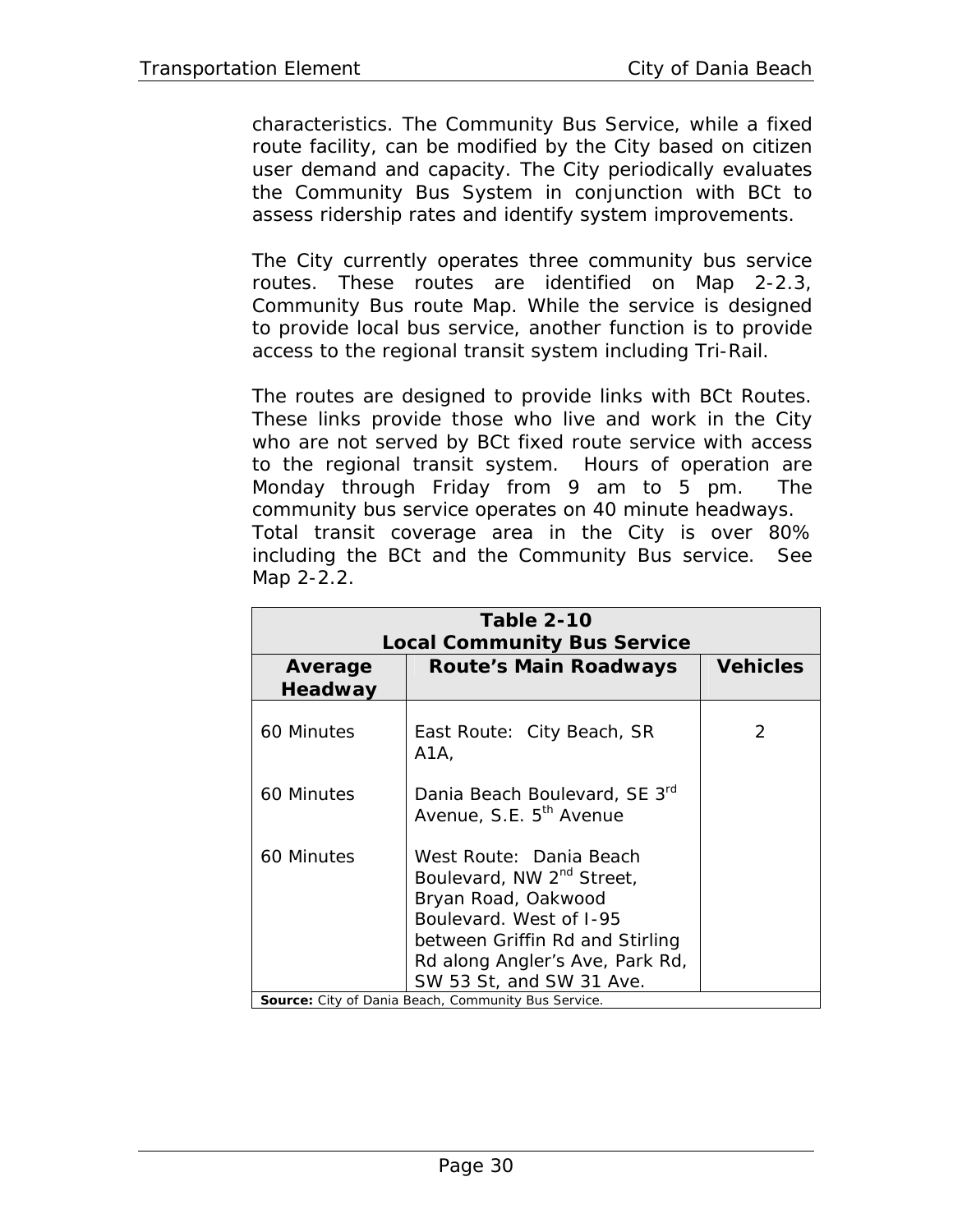Demand Responsive Service. Broward County funds and administers the Transportation Options Program (TOPS), which provides door-to-door service, upon request, to residents who are transportation or economically disadvantaged, for several specific trip purposes. The Mass Transit Division reports that in 1997 there were approximately 164 privately operated taxi and limousine companies registered in Broward County. These companies have licensed vehicles with capacities of eight (8) passengers or less.

Intercounty Services. BCt fixed routes provide intercounty service to Miami Dade and Palm Beach Counties. Route 1 which runs from the Broward Downtown terminal to the Aventura Mall travels through the City of Dania Beach along US1. BCt routes also connect with Palm Beach County's transit system at the Boca Town Center and Mizner Park Developments in the City of Boca Raton.

Other Transportation Services. Other transportation providers within Broward County that provide service to Dania Beach include the Broward County School Board and various private companies, as well as over 30 social service agencies.

#### **c. FDOT designated public transportation corridors**

The purpose of corridor designation and subsequent planning is to relieve congestion by increasing people carrying capacity through the use of high occupancy vehicles. FDOT has identified seven designated public transportation corridors in Broward County. The Tri-Rail corridor is the only currently designated public transportation corridor in the City of Dania Beach. Details about the corridor, including justifications are provided in the public transportation corridor reports prepared by FDOT. The City of Dania Beach, in conjunction with the SFRPC and other eastern cities, are studying the feasibility of introducing passenger rail traffic on the Florida East Coast railway.

The Tri-Rail corridor travels through the City of Dania Beach along the west side of I-95. The current and future land use plan designations along the corridor are generally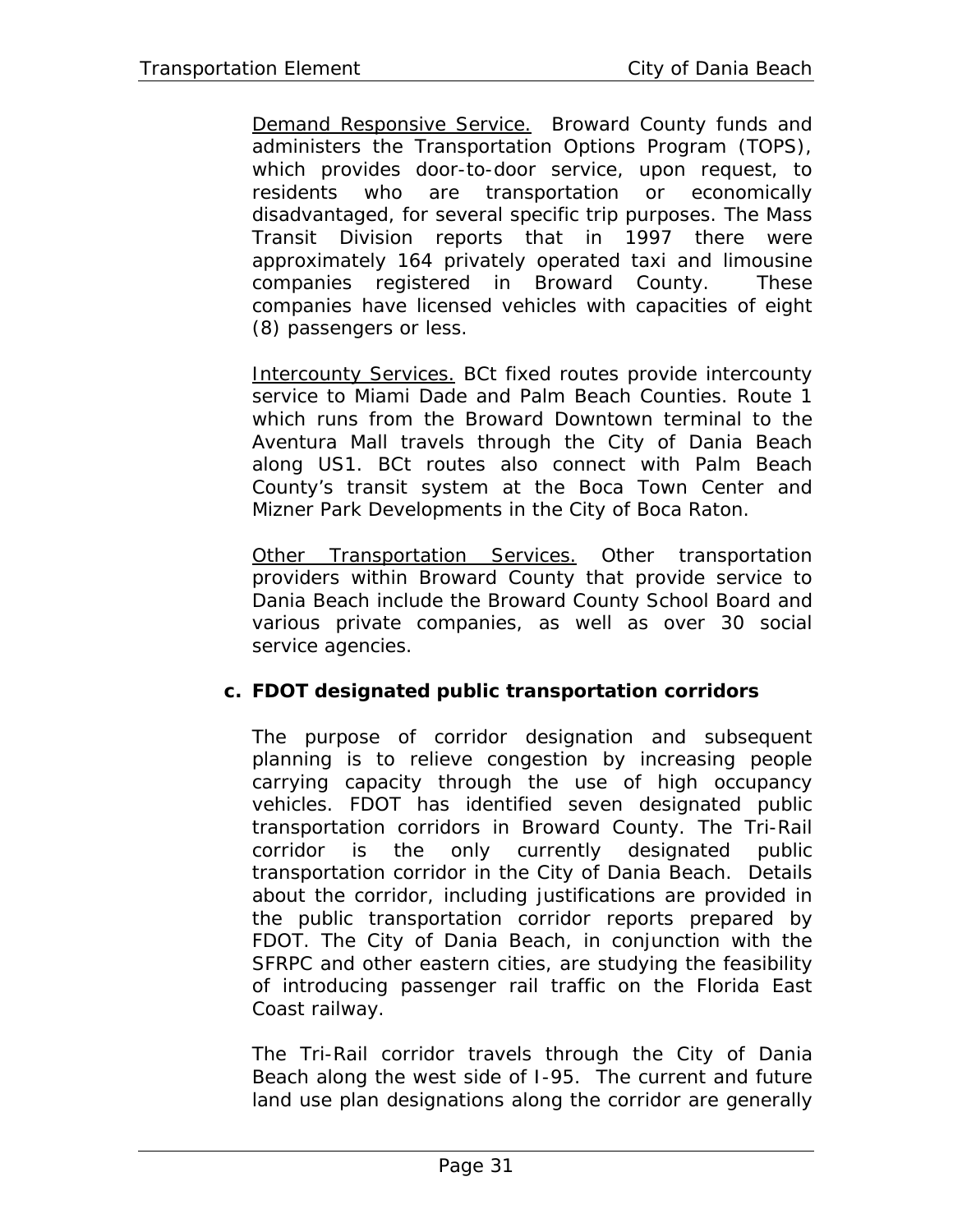compatible with the transit corridor and include nonresidential uses such as commercial, industrial and FLL. The Dania Beach Tri-Rail station is located on Griffin Road and is an integral part of the Sportsman Park retail and entertainment center. In order to further enhance the attractiveness of the Tri-Rail system and improve the linkage between land uses and transit service, residential uses should be developed at and around the Tri-Rail stations, where appropriate, to create an urban village development pattern.

In order to promote and protect this public transportation corridor, the City will continue to coordinate with Broward County Planning Council, FDOT and the MPO along with other municipalities to establish a transit oriented corridor overlay zoning district as a means of promoting public transit use and reducing the impact on the Florida Interstate Highway System.

### **d. Major public transit trip generators and attractors**

Major public transit generators and attractors are concentrated areas of intense land use or activity that produce or attract a significant number of local trip ends. Public transit generators are typified by residential land uses.

Public transit attractors include commercial, industrial, office, commercial recreation, educational, institutional, and transportation land uses. Ideally, public transit should connect major transit generators to major transit attractors.

Broward County defines a major public transit generator as one of the 40 Traffic Analysis Zones (TAZs) with the highest population density. A major public transit attractor is one of the 40 TAZs with the highest employment density. The number 40 was chosen because it approximately represents five (5) percent of all TAZs within Broward County. The major public transit generator and attractor TAZs are displayed in Map 2-3.

Other activity centers in and adjacent to the City are provided below: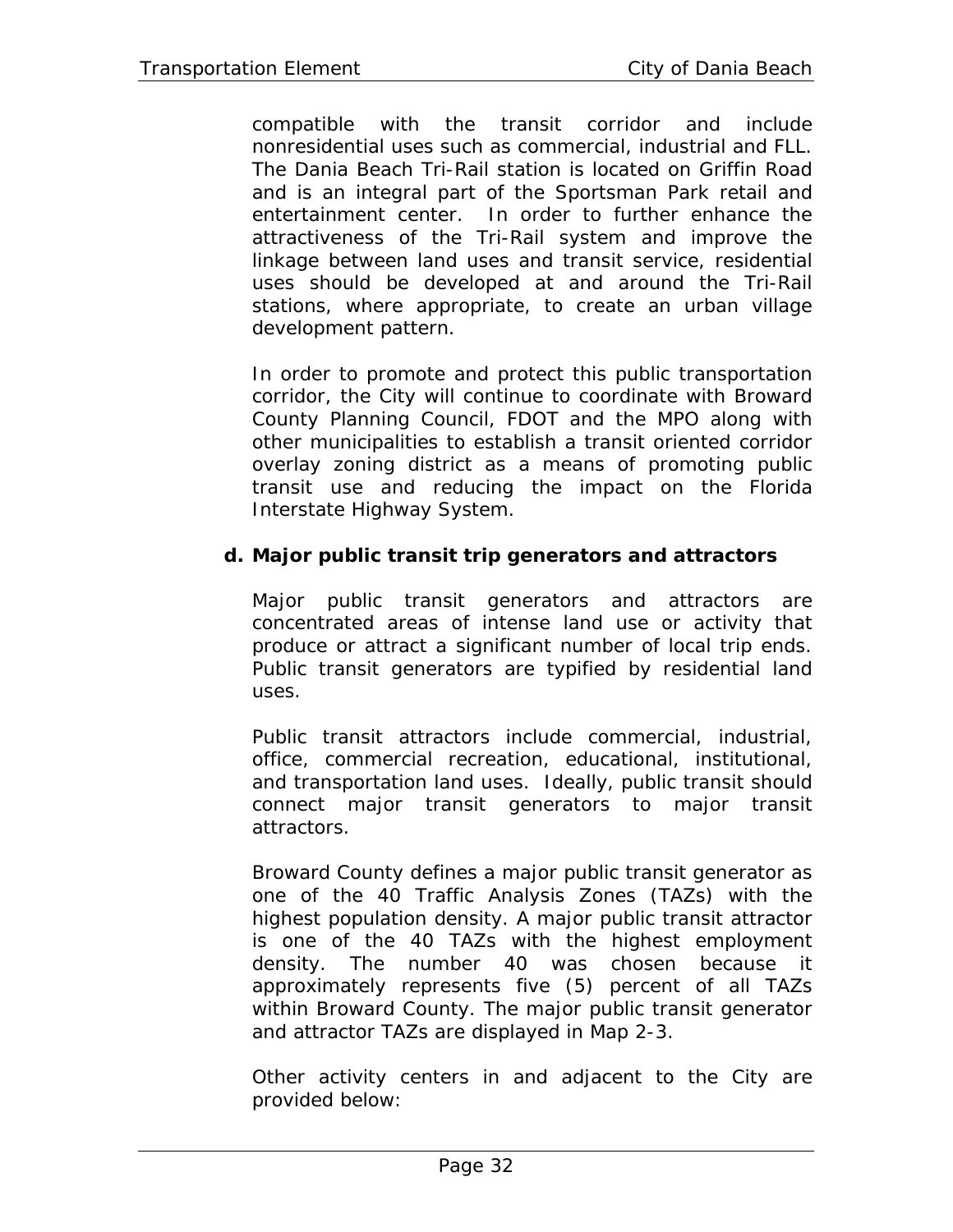| <b>Activity Center</b>        | <b>Activity Type</b> |
|-------------------------------|----------------------|
| City Hall                     | Employment           |
| Dania Jai Alai Fronton        | Recreation           |
| Dania Beach                   | Recreation           |
| John U Lloyd State Park       | Recreation           |
| Outdoor World/ Sportsman Park | Shopping, Museum     |

All of these activity centers are served by BCt or Community Bus routes.

### **e. Safety**

(Broward County Transit: BCt) Public transit safety addresses such issues as the safety certification process, transit fatalities and injuries, security surveillance at terminals and on buses, and hurricane evacuation.

Safety certification. BCt is in full compliance with the safety requirements mandated by the System Safety Program Plan (SSPP), Chapter 14-90, "Equipment and Operational Safety Standards Governing Public Sector Bus Transit Systems".

Security detail and surveillance. BCt has a security detail composed of Broward County Sheriff deputies. Additionally, all new buses purchased are equipped with security cameras.

Hurricane evacuation. BCt provides bus service to the Coastal High Hazard Area.

### **4. Bicycle Network**

The bicycle network includes bicycle facilities and services designed to enable and encourage the use of bicycles for recreational and utilitarian purposes. Recreational trips include travel for leisure, enjoyment, or pleasure and utilitarian trips include travel for work or errands.

### **a. Bicycle facilities**

Bicycle facilities include bikeways, bicycle parking racks and bicycle transport racks.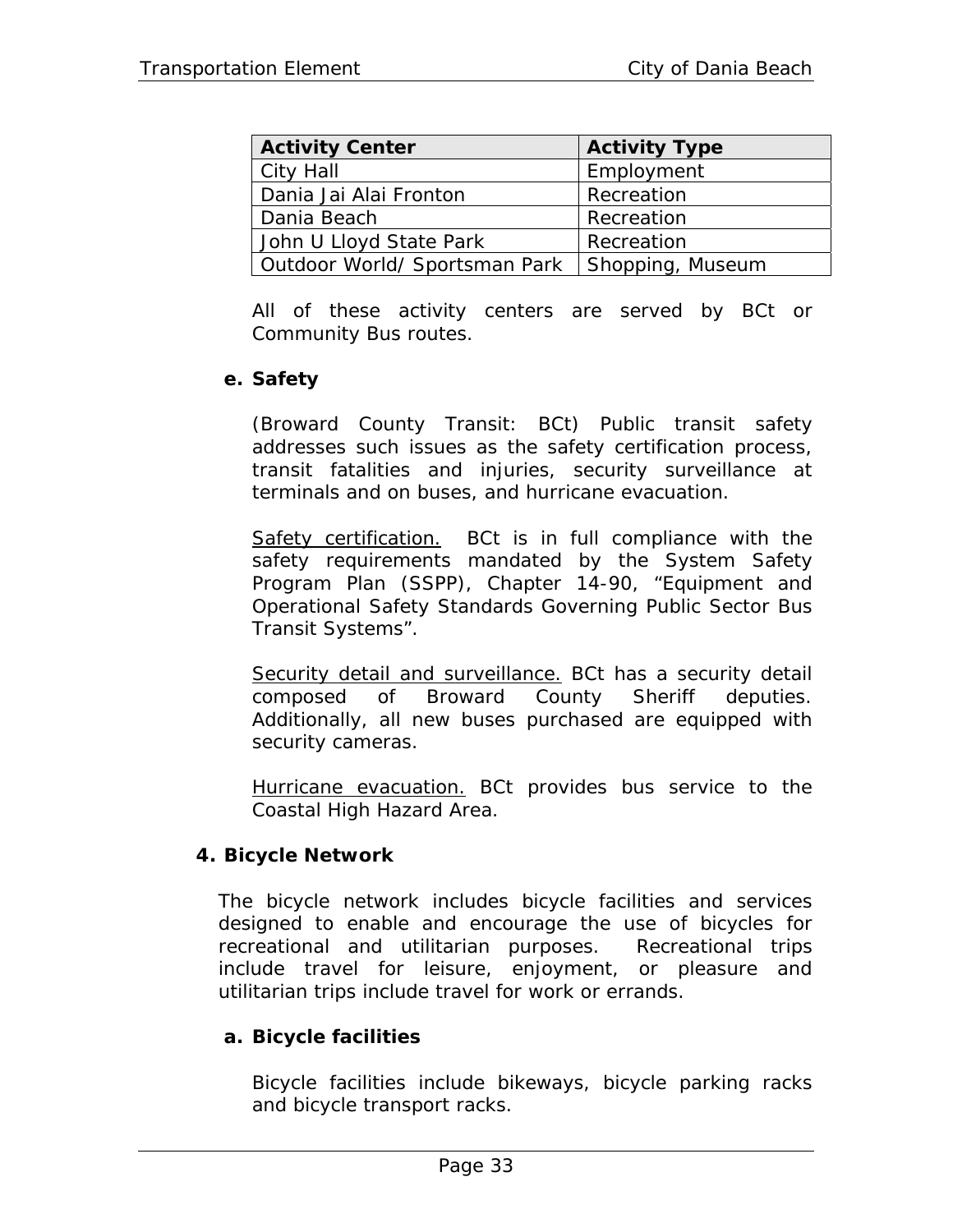Bikeways. A bikeway is any road, path or way that is open to bicycle travel and from which motor vehicles are excluded. Bikeways may be located within a roadway right-of-way, but are usually within an independent rightof-way. Broward County bikeways include paths, lanes, and wide curb lanes, which total almost 299 miles. The locations of bikeways are displayed on Map 2-4, "Significant Bikeways"**.** Bikeways predominantly follow state roads, although scattered segments follow local roads.

A bike path is a bikeway that is physically separated by an open space or barrier. The bike path follows the east side of S.E. 5<sup>th</sup> Avenue, between Sheridan Street and East Dania Beach Boulevard. There is a substandard bike lane in Dania Beach Boulevard from S.E. 5th Avenue to the public beach across the Intracoastal Waterway. Upgrading this facility is addressed in Objective 1, Policy 1-16.

Bicycle transport racks. Bicycle transport racks are facilities provided on public transit vehicles and allow a passenger to carry a bike from a point of origin to a destination. Public transport racks enable the public transit user to reach destinations not served by the public transit system, thereby increasing the service area. Currently transport racks are provided on several BCt bus routes and are planned for all routes. Tri-Rail provides bicycle transport racks on each car.

### **b. Bicycle services**

Bicycle services include bicycle repair services and educational programs.

Repair. Bike repair and maintenance are integral to bike ownership. The private sector provides bicycle repair services. There are numerous bicycle repair shops located throughout the county.

### **5. Airports and Related Facility Services**

Civil aviation activities can be subdivided into passenger air carrier, air cargo, and general aviation facilities. Broward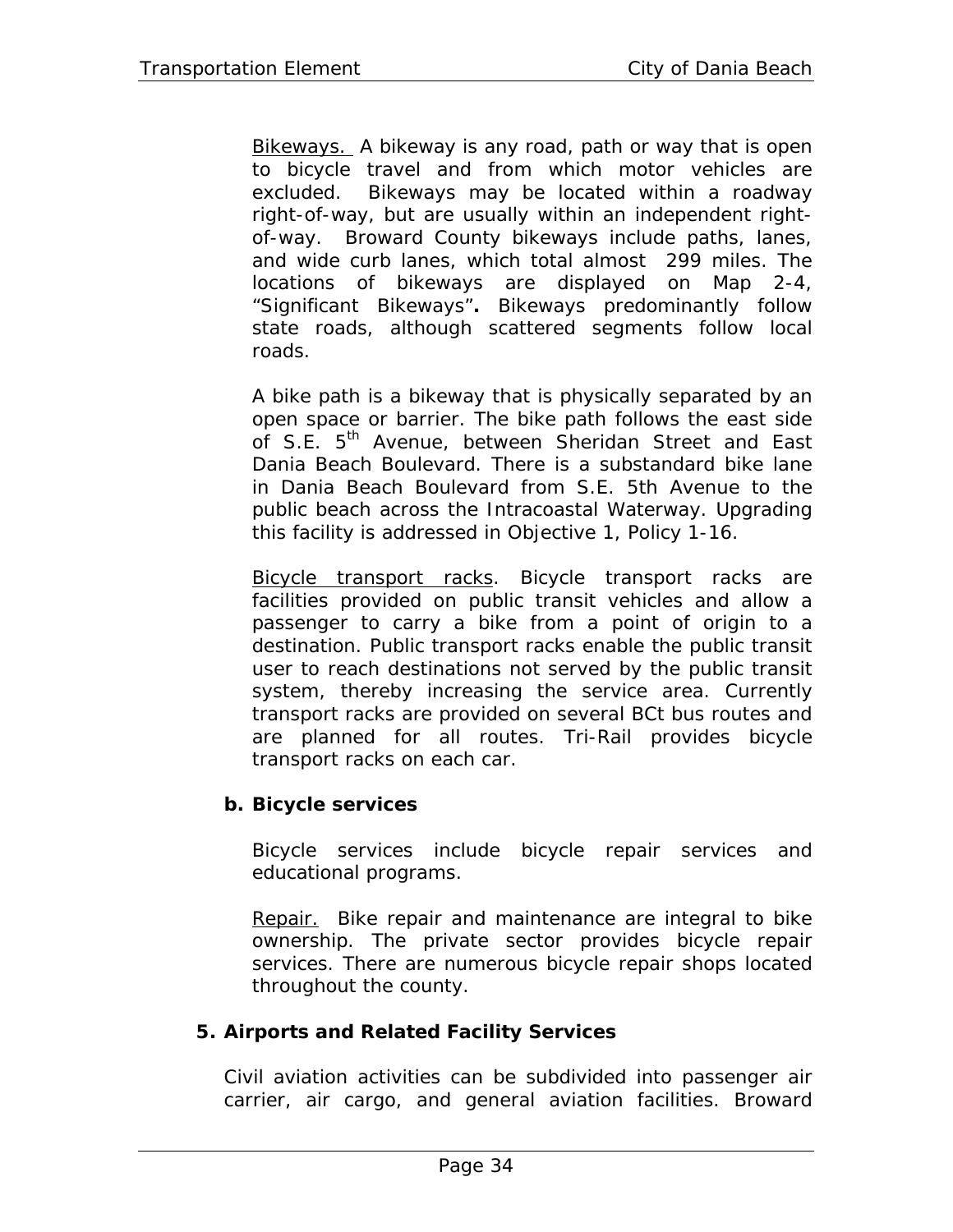County owns, operates and maintains the Fort Lauderdale/Hollywood International Airport (FLL) which is located immediately adjacent to the corporate limits of the City of Dania Beach. FLL is a regional facility that serves international and domestic air carriers. It occupies a site of 1,718 acres located south of I-595 and north of Griffin Road. The airport is accessible by roadway (from I-95, I-595, Griffin Road and US-1), by Tri-Rail shuttle service and by a BCt bus route.

The airfield consists of three active runways and supporting taxi ways and taxi lanes. The southern runway is a utility runway, designed for use by general aviation and commuter aircrafts. The other runways are designed to accommodate air carrier aircraft.

The existing terminal complex includes three terminal building units with five concourses. The terminals provide facilities to accommodate passengers and their baggage including ticket counter, passenger waiting areas, baggage claim, baggage handling, concessions, customs and immigration, as well as airline operations base. The terminals combined exceed 900,000 square feet. Parking structure and surface parking lots accommodate short and long term parking for over 10,000 vehicles.

FLL has experienced significant growth in recent years and future growth is projected. Due to the scale and activity at FLL, one of the City's biggest challenges regarding transportation and land use planning is to ensure that future expansion on the airport is consistent and compatible with established 30+ year old residential neighborhoods adjacent to the airport. To assure that airport and airfield development is compatible with established residential development abutting the airport, city staff and elected officials participate in the planning processes related to FLL.

### **6. Intermodal Terminals and Access to Intermodal Facilities**

An intermodal facility is a facility designed to relate to two or more modes of transportation using single or closely related transportation facility and service.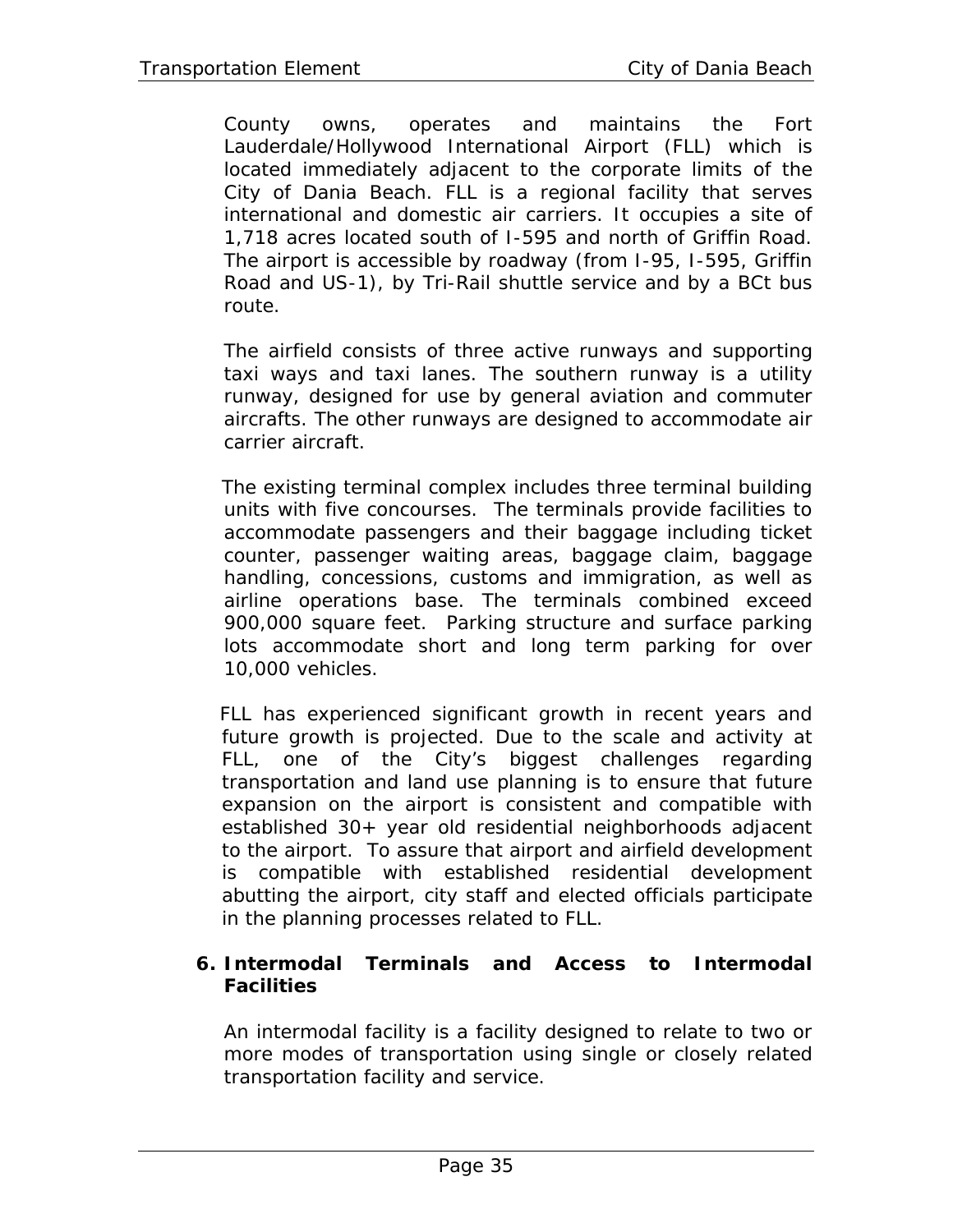FDOT's Corridor Management Procedure defines it as the provision of connections between different transportation modes, such as adequate highways to ports or bus feeder services to rail transit, individual modes working together to provide the user with the best choices of services. For purposes of this Transportation Element only passenger intermodal facilities are addressed.

Intermodal facilities include terminals, high-occupancy vehicle (HOV) lanes and park-and-ride facilities. Intermodal facilities that serve Dania Beach include the Sportsman Park Tri-Rail station and the Fort Lauderdale Hollywood International Airport (FLL). FLL is served by roadways, rail and transit service which makes it a primary intermodal facility in the region. The Sportsman Park Tri-Rail station is the closest to FLL and shuttle service is provided to connect Tri-Rail to FLL. Plans are currently being developed by Broward County to expand the intermodal connections at FLL with a rail facility that will link FLL with Port Everglades.

### **B. Transportation Level of Service Standard**

Florida law requires transportation level of service standards be adopted for roads and public transit facilities within the local government's jurisdiction.

## **1. Roadway LOS Standards**

The roadway level of service (LOS) standard is a qualitative assessment of the road user's perception of the quality of flow of traffic. The LOS standard is represented by a letter scale "A" through "F," with "A" being the most favorable conditions and "F" being the least favorable. The LOS is measured by dividing the number of vehicle trips (i.e., volume) on the facility by the capacity of that facility. While this is the most prevalent LOS standard, other standards could be employed. This includes LOS standards based on the number of person trips, vehicle miles traveled, vehicle hours traveled, or average speed can be used.

### **a. Strategic Intermodal System (SIS) / Florida Intrastate Highway System.**

Rule 9J-5.0055(2)(c), FAC, requires local governments to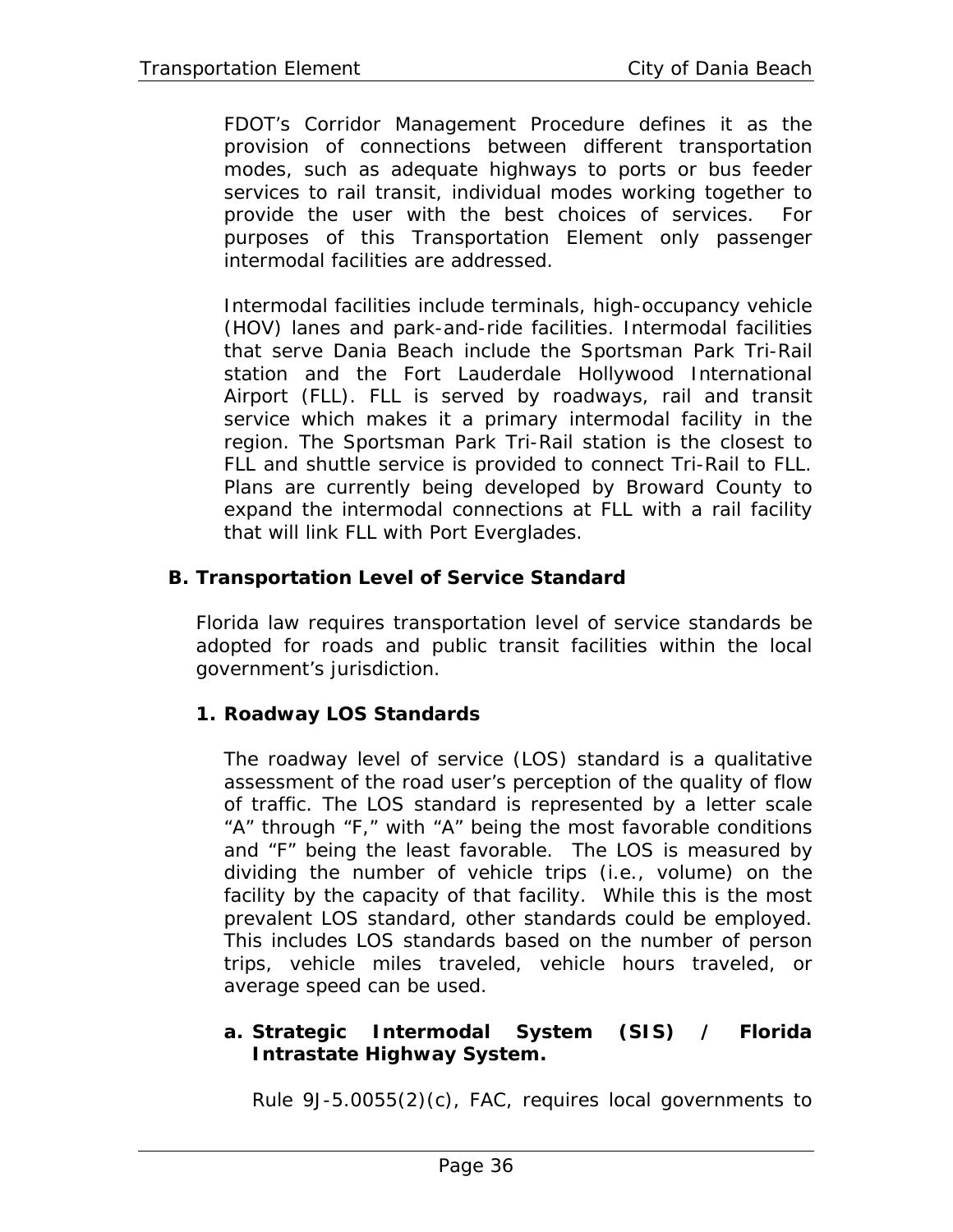adopt the LOS standards established by the Florida Department of Transportation by rule for facilities on the SIS / FIHS. The only SIS/FIHS roadways in Dania Beach are I-95 and I-595.

| Roadway   | Link            | <b>Two-Way Peak</b> | Lanes |
|-----------|-----------------|---------------------|-------|
|           |                 | <b>Hour Volumes</b> |       |
| $1 - 95$  | Miami Dade      | 14,300              | 10    |
|           | County to I-595 |                     |       |
| $1 - 595$ | SR 7 to US 1    | 8,500               |       |

### **b. Roadway LOS standard exemptions.**

The Florida Statues allow local and county governments to adopt a number of exceptions to the traffic concurrency requirements. The exceptions apply to geographic areas (e.g., transportation concurrency exception areas), to specific roadway segments (e.g., constrained roadways), and to specific developments (e.g., de minimis impacts).

The entire City was located within the Broward County Urban Infill Transportation Concurrency Exception Area which allowed development to proceed in infill areas without meeting the concurrency standards. The TCEA (adopted in 1995) extends from the Atlantic Ocean to Florida's Turnpike in the southern half of Broward County.

Broward County has replaced the TCEA with Transit Oriented Concurrency (TOC). The City of Dania Beach is incorporating TOC into its Comprehensive Plan.

#### **c. Other non-local and non-municipal roadways.**

Rule 9J-5.0055(2) (c), FAC, requires local governments to adopt LOS standards for county and state roads. While the City of Dania Beach has adopted the generalized two-way peak hour volumes for Florida's Urbanized Areas at the LOS "D" standard as shown in Table 2-11, the City of Dania Beach addresses and establishes the LOS within Transit Oriented Concurrency*.*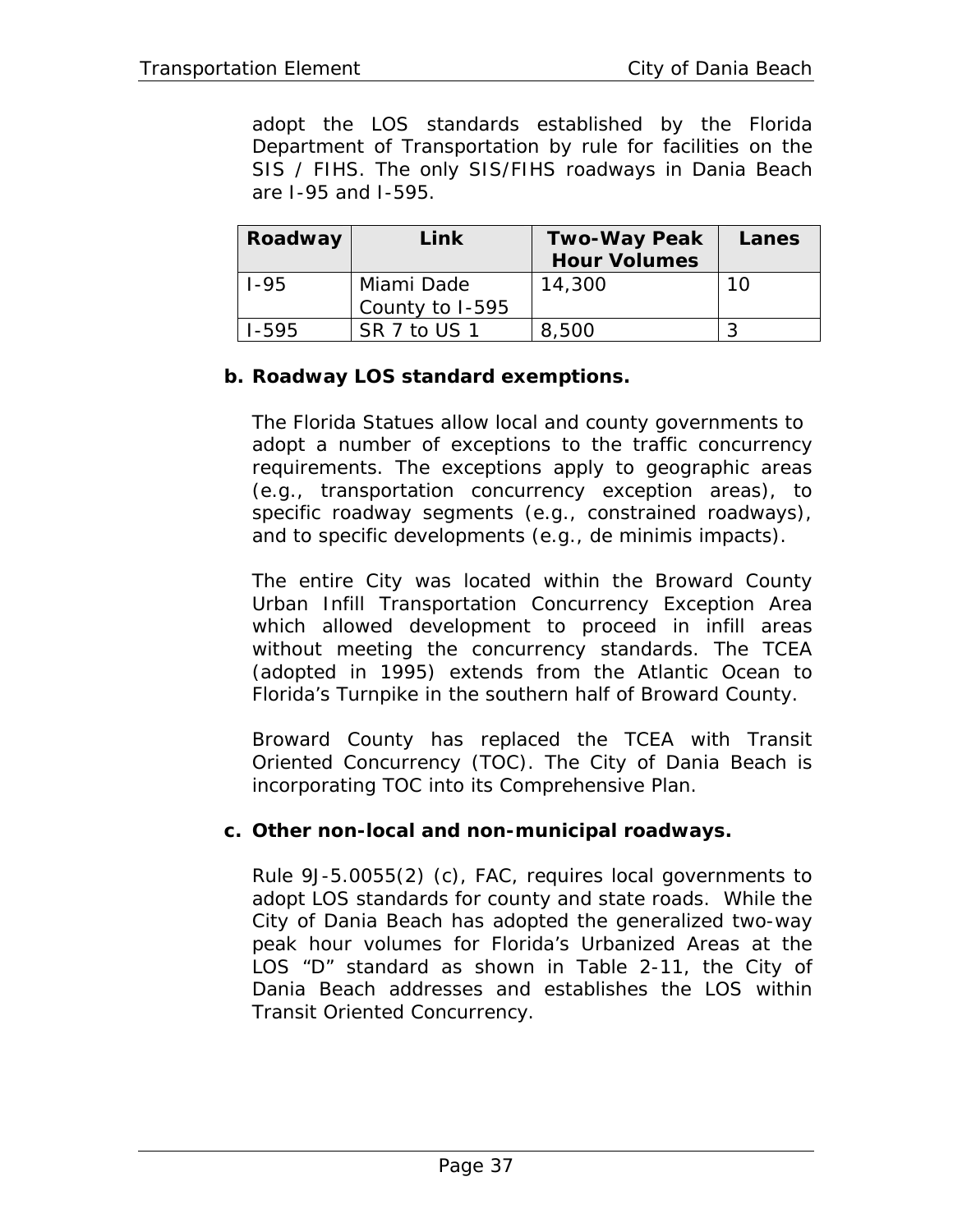| <b>Table 2-11</b>                                                            |                                                        |        |        |        |            |        |
|------------------------------------------------------------------------------|--------------------------------------------------------|--------|--------|--------|------------|--------|
|                                                                              | <b>Generalized Two-Way Peak Hour Volumes for LOS D</b> |        |        |        |            |        |
| Lanes                                                                        | 2-lane                                                 | 4-lane | 6-lane | 8-lane | $10$ -lane | 12     |
|                                                                              | Undiv.                                                 | Div.   | Div.   | Div.   | div.       | lanes  |
| State 2-way arterials<br>Uninterrupted Flow                                  | 1,720                                                  | 5,870  | 8,810  |        |            |        |
| <b>Interrupted Flow</b><br>Class I (0 to 1.99)                               | 1,560                                                  | 3,390  | 5,080  | 6,440  |            |        |
| Interrupted Flow<br>Class II                                                 | 1,460                                                  | 3,110  | 4,680  | 6,060  |            |        |
| <b>Interrupted Flow</b><br>Class III                                         | 1,200                                                  | 2,750  | 4,240  | 5,580  |            |        |
| Freeways, Group 1                                                            |                                                        | 6,510  | 10,050 | 13,600 | 17,160     | 20,710 |
| Freeways, Group 2                                                            |                                                        | 6,250  | 9,840  | 13,420 | 16,980     | 20,560 |
| Non-State Roadways<br>Major City/County Rd                                   | 1,390                                                  | 2,950  | 4,450  |        |            |        |
| Other Signalized Rds.<br>Source: Level of Service Handbook, Table 4-4, FDOT. | 950                                                    | 2,070  |        |        |            |        |

### **2. Concurrency Management System**

The Community Development Department implements the Concurrency Management System (CMS) as it relates to municipal roadways. The Broward County Department of Environmental Protection implements the CMS for County and State roadways. The CMS provides a development order or permit shall be issued when a roadway exceeds the applicable adopted LOS standard provided one or more of the following mitigation measures apply:

1).The proposed development does not place any trips on, or create any, overcapacity links within the impact area. The impact area consists of all property within the impact distance of the boundary of the proposed development site, where the impact distance is defined below:

| <b>Proposed Use:</b>               | <b>Impact Distance</b><br>(miles): |
|------------------------------------|------------------------------------|
| Church                             |                                    |
| Commercial, less than 200,000      |                                    |
| square feet GFA                    |                                    |
| Commercial, between 200,000 & 1    |                                    |
| million sq ft GFA                  |                                    |
| Commercial, greater than 1 million |                                    |
| square feet GFA                    |                                    |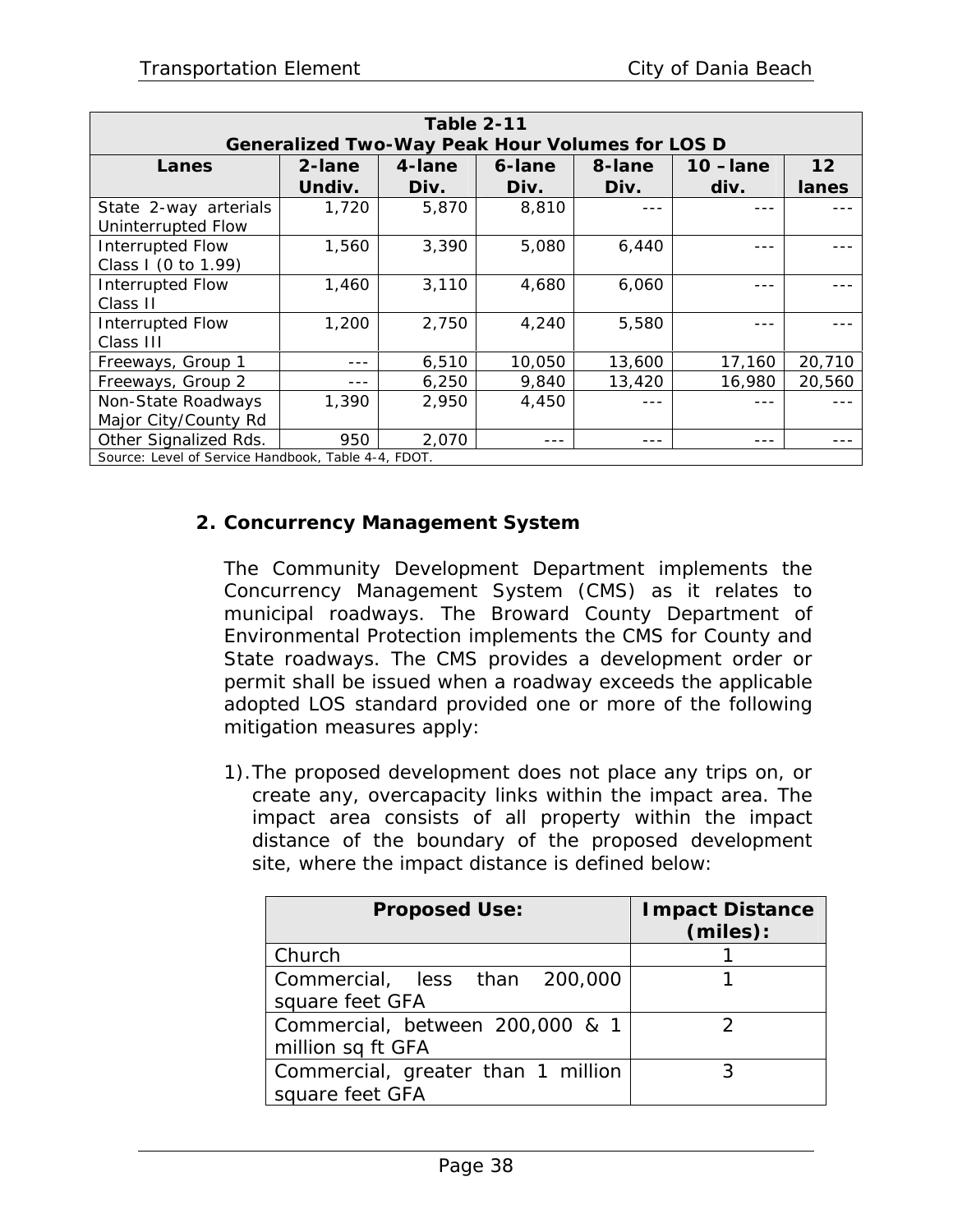| <b>Proposed Use:</b>               | <b>Impact Distance</b><br>(miles): |
|------------------------------------|------------------------------------|
| Commercial recreation              |                                    |
| <b>Community Facility</b>          |                                    |
| Day Care                           |                                    |
| Hotel                              |                                    |
| Industrial / Warehouse             | 2                                  |
| Office                             | $\mathcal{P}$                      |
| Park (local)                       |                                    |
| Park (regional)                    | $\mathcal{P}$                      |
| Regional Cultural/Tourism Facility | 3                                  |
| Residential                        | 1.5                                |
| School                             |                                    |

Proposed developments with mixed use will be assigned the impact distance from the above table that is closest to the weighted average of impact distances of the individual uses in the proposed development, with the weights based on trips generated. Traffic studies submitted by an applicant shall be considered in reaching this determination.

- 2).The proposed development places trips on, or creates overcapacity links within the impact area but one of the following conditions applies:
	- a. There is an approved action plan to accommodate the traffic impact of the development; or
	- b. The necessary improvements to provide the applicable level of service are either under construction or are the subject of a executed contract for the immediate implementation of the improvements at the time the permit is issued; or
	- c. The necessary improvements to provide the applicable level of service have been included in the first two (2) years of the adopted municipal, state or county schedule of transportation improvements and the applicable government entity makes a determination that a binding contract for the implementation of said improvements will be executed no later than the final day of the second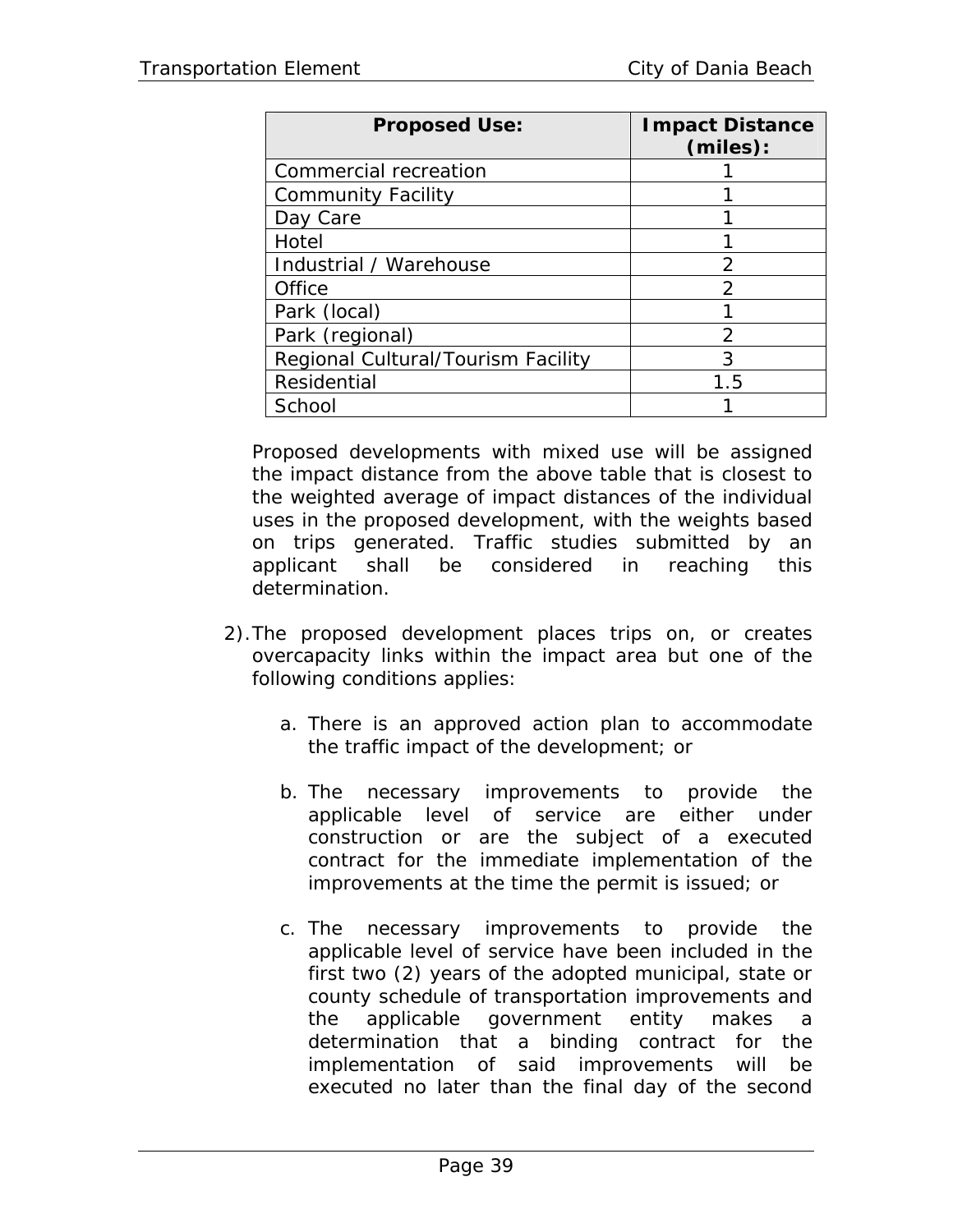fiscal year of the original schedule; provided, however, that for an improvement to a FIHS facility, inclusion in the third year of the adopted state program may also be acceptable; or

- d. The necessary improvements for the applicable LOS are provided for in an enforceable development agreement and will be available prior to certificates of occupancy that require those facilities. An enforceable development agreement may include, but is not limited to, development agreements pursuant to section 163.3220, Florida Statutes; or
- e. The development permit will be issued in accordance with, and as authorized by, an approved Florida Quality Development (FQD) or Development of Regional Impact (DRI) development order which development order was either issued prior to the adoption of the 1989 Broward County Comprehensive Plan or was issued after being reviewed for concurrency; or
- f. The proposed development is found to have vested rights with regard to any affected road segment in accordance with the provisions of Chapter 163, Part II, Florida Statutes, or a common law vested rights determination made as to that road segment in accordance with Section 5-181(l) of this Article. The proposed development must meet concurrency for any road segment for which a vested rights determination has not been made; or
- g. The proposed development meets the de minimis criteria.
- h. The proposed development is within an area designated on the Broward County Land Use Plan for urban infill, urban redevelopment or downtown revitalization transportation concurrency area.
- i. The proposed development would promote public transportation. Specifically, the proposed development is either: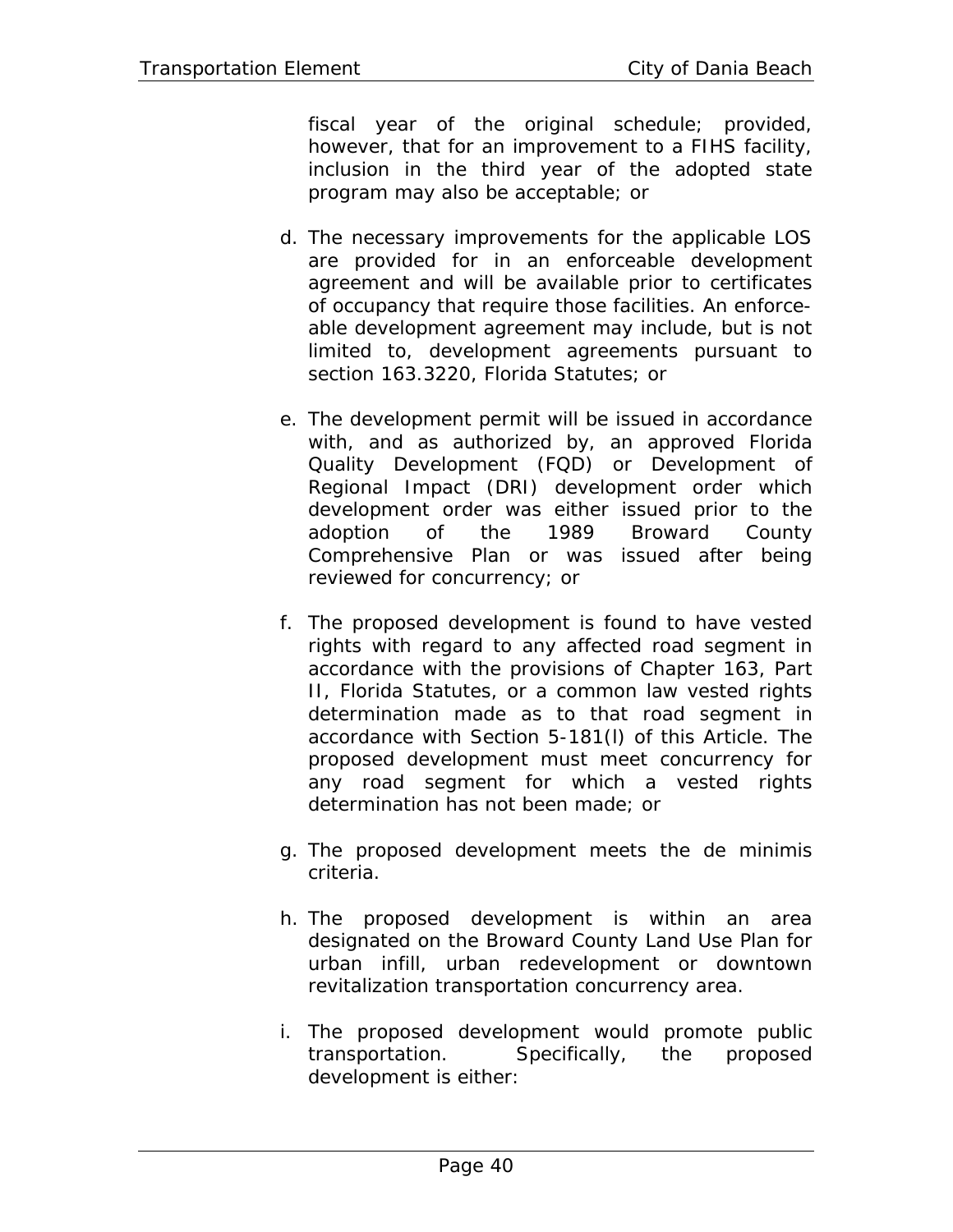- (ii)a public transit capital facility, including transit terminals, lines, shelters and stations; or
- (iii) an office building or office project that includes fixed-rail or transit terminals as part of the building

This CMS was modified from the one that was adopted in the City's previous Traffic Circulation Element. The revisions will be incorporated in the City's Land Development Code as stated in Policy 1.29. Policy 1.25 addresses coordination with Broward County concerning overcapacity roadways segments and roadway segments approaching capacity.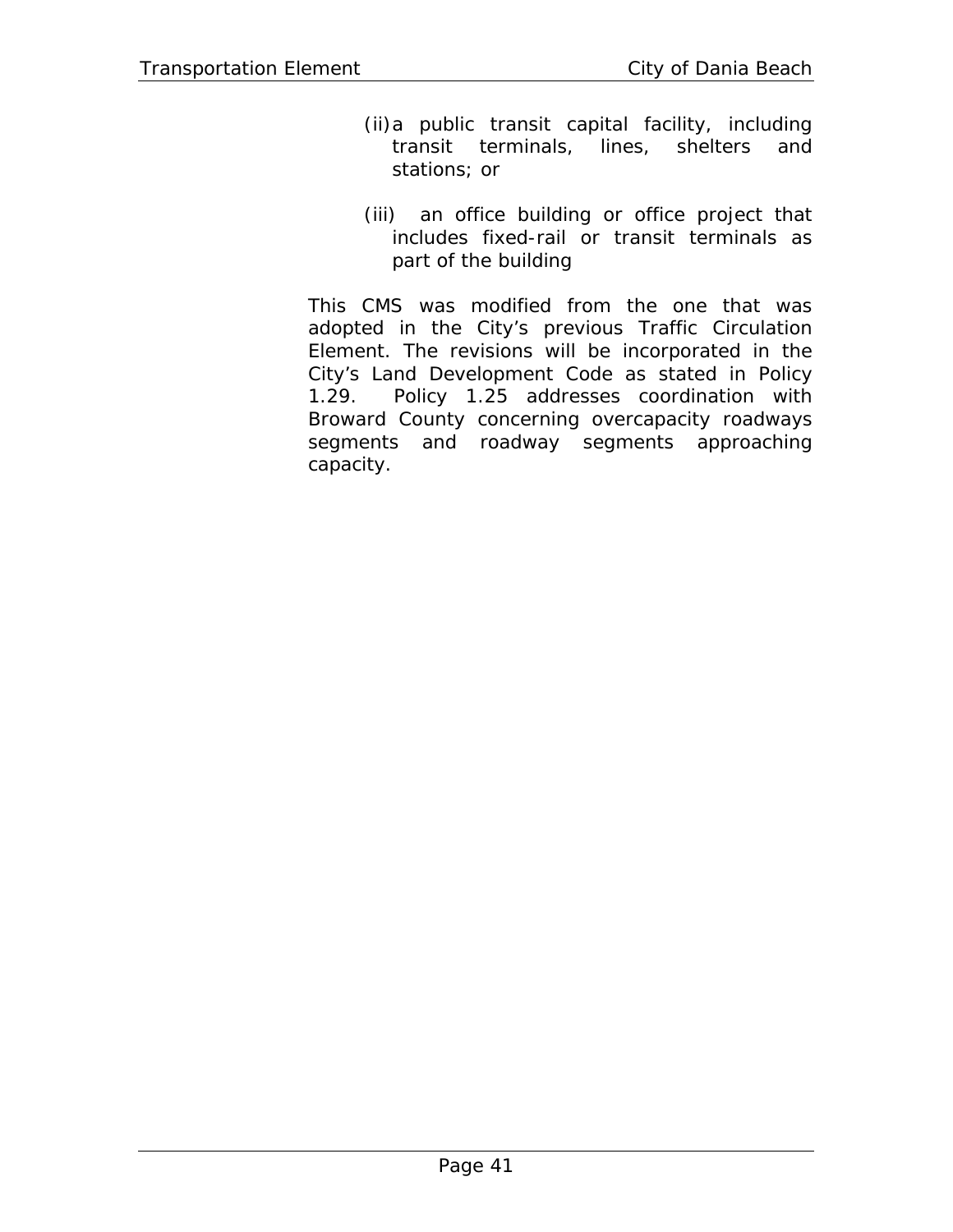## **III. DATA ANALYSIS REQUIREMENTS**

The Transportation Element is based upon the following series of analysis: land use and transportation system interaction; existing and projected transportation level of service and system needs, including existing and projected intermodal needs; maintaining the adopted transportation level of service standards; consistency between future land use and transportation elements, and consistency with other transportation plans; and promotion and support of public transportation system in designated public transportation corridors. The minimum requirements for this analysis are spelled out in Rule 9J-5.0199(3) of the Florida Administrative Code (FAC.).

### **A. Land Use and Transportation System Interaction**

This section is broken down into four parts: Subsection 1 addresses growth trends and travel patterns associated with the transportation system, i.e., the roadway and public transit networks (9J-5.019(3)(d), FAC). Subsection 2 focuses on the adequacy of the transportation system for evacuation (9J-5.019(3)(c), FAC). Subsection 3 looks at the availability of the transportation system to serve existing land uses (9J-5.019(3)(b), FAC). Subsection 4 addresses land use compatibility around airports (9J-5.019(3)(d), FAC).

## **1. Growth Trends and Travel Patterns**

No single force has had a greater impact on the pattern of land development in American cities in this century than the construction of roadways (See, The Transportation/Land Use Connection, Moore and Thorsnes, 1994). Initially, better roadways decreased the cost (both time and money) of transportation within and between urban areas. In recent years, roadway construction has gone hand in hand with what has become known as urban sprawl.

Broward County's historic growth and development were primarily linked to the construction of the Atlantic Intracoastal Waterway and Flagler's railroad. These improvements allowed the movement of freight and passengers to and from Broward County. It was the development of the railroad that specifically led to the development of Dania Beach as an agricultural center. It became a City in 1904 not only making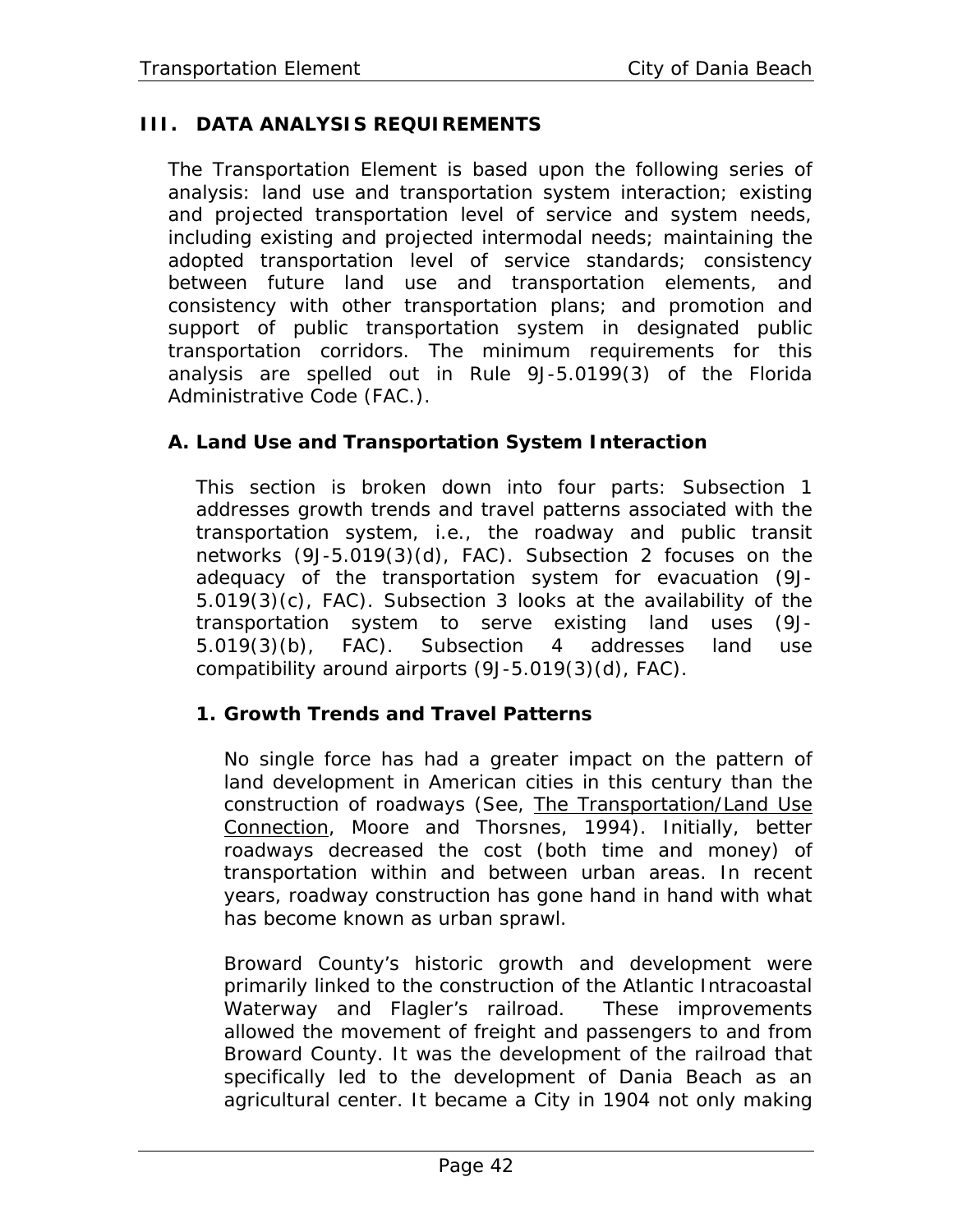it the oldest municipality in Broward County; it was a legal entity prior to the creation of Broward County. Construction of US 1 and then I-95 through Broward County provided Dania Beach with greatly enhanced roadway access. More recent growth in Broward County has been westward following the opening of lands for development through drainage projects and subsequent building of high volume roadways. Broward County is now attempting to re-direct part of this growth that has been going to the west through its participation in the Eastward Ho! Initiative. This initiative has seen significant interest in development and redevelopment within the City of Dania Beach.

#### **2. Establishment of Community Redevelopment Area and Local Activity Center Land Use Designation**

In April 2004, the Broward County Commission approved the City of Dania Beach Community Redevelopment Area ("CRA") Plan for a 500 acre CRA to include commercial properties along the US 1 corridor, the Dania Beach Boulevard Corridor, as well as the central business district surrounding city hall. Also in 2004, both Broward County and DCA approved the City's 150 acre "Local Activity Center" land use plan amendment designation within the urban core of the CRA (See Map 2-5). Both the CRA and LAC land use designations are intended to foster redevelopment of Dania Beach's 100 year old business district as a mixed-use pedestrian friendly urban village incorporating Transit-Oriented-Design (TOD) to increase transit usage and reduce reliance on single occupancy vehicle usage.

### **3. Availability of Transportation Facilities and Modes to Serve Existing Land Use**

Availability, as used here, refers to the extent to which the transportation system provides access to serve existing land uses. Roadways, public transit, bikeways, and pedestrian ways are transportation modes that require an extensive network of connections in order to serve existing uses. Consequently, this section addresses availability of the roadway, public transit, bikeways, and pedestrian way networks to serve existing land use.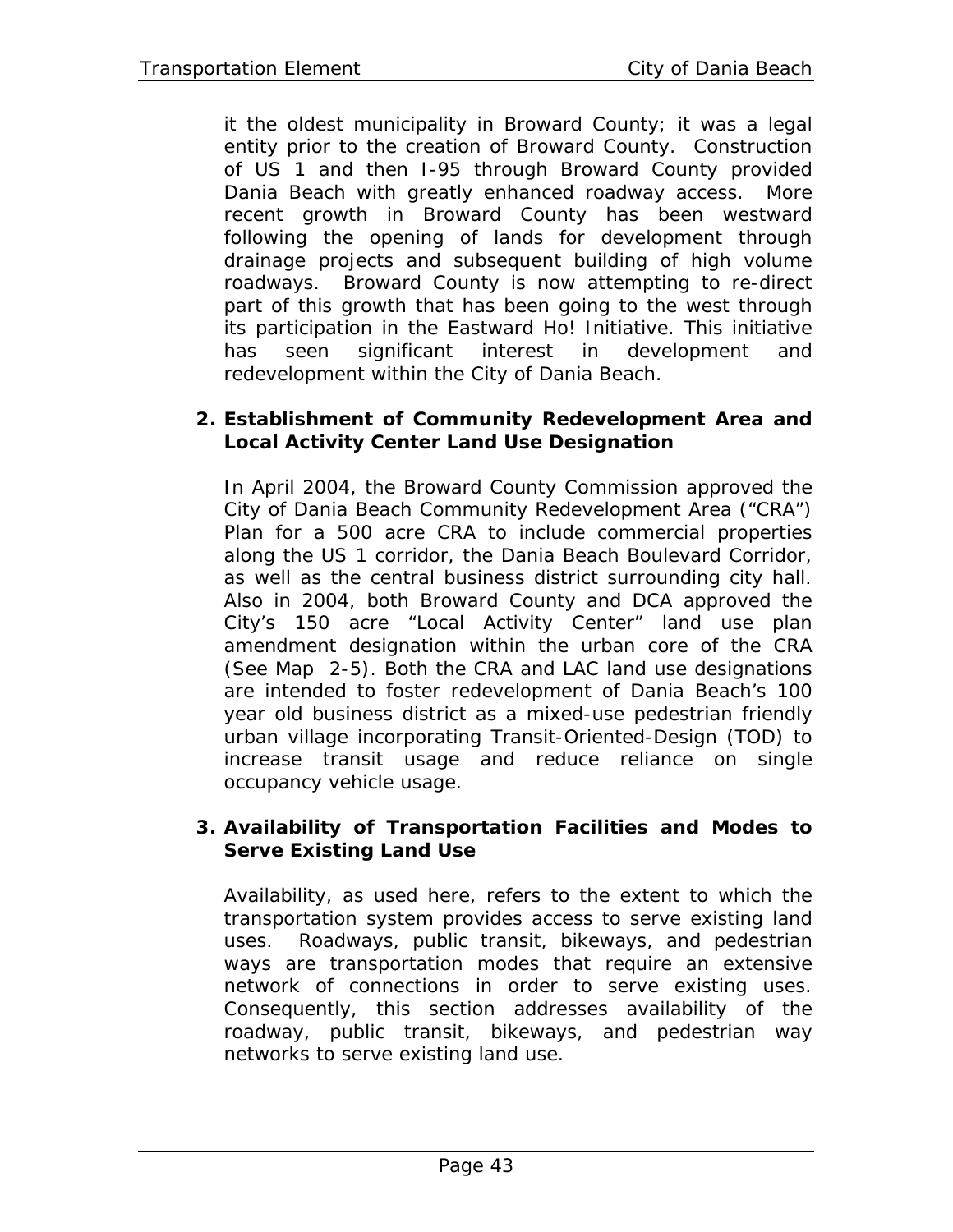# **a. Roadway network**

Availability of the roadway network to serve existing land uses is primarily a function of the existing *local roadway system*. New development in the City is assured adequate access to local roadways by the Dania Beach City Code. Collector and arterial roadways, as a secondary or tertiary function, often provided direct access to existing land uses. This occurred more often prior to the implementation of current access management standards.

## **b. Public transit network**

Availability of public transit to service existing land uses is based on the functional area coverage of the existing fixed-route bus network. Functional area coverage is defined as a ½ mile corridor surrounding a bus route, ¼ mile in each direction. The ¼ mile radius is based upon studies showing a person would walk up to ¼ mile to access the public transit network. The level of service standard adopted by Broward County for public transit is to maintain a 70 percent peak hour functional coverage for residential and employment areas. Data provided in Section C below indicates that these standards are met and there are no transit concurrency deficiencies in the County-wide transit system. Route coverage maps provided as Map 2-2.2 indicate that over 80 percent of the City is currently served by the Broward County transit system and the Community Bus Service. The City continues to coordinate with the MPO and BCt to expand and enhance transit service in the City. The City is committed to providing the Community Bus Service in conjunction with Broward County to serve these areas of the City that are not within the BCt fixed route service coverage area.

The Americans with Disabilities Act (ADA) requires that BCt, as an operator of a fixed-route bus system, offer complementary service to persons with disabilities who are unable to use the fixed-route system. A complementary paratransit service should operate at the level of service comparable to what is provided to persons without disabilities who use the fixed-route system. Since 1996,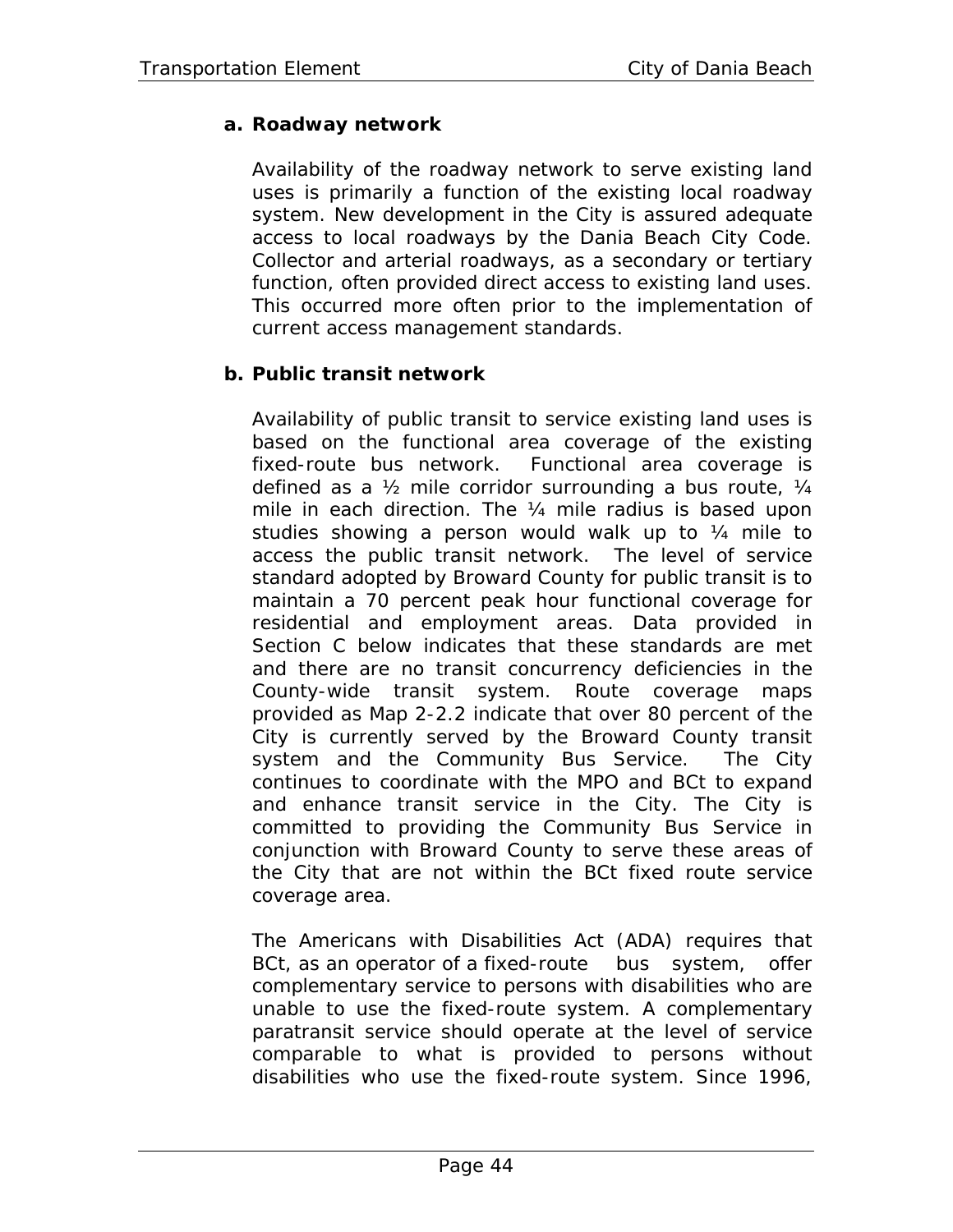Broward County Transit has been in full compliance with the service criteria established by the ADA.

### **c. Bikeways Network**

As previously described, the bikeway system in Dania Beach is limited and deficient, especially along state roads. The City continues to work with FDOT (who has sole jurisdiction over state roads) to obtain funding for bike lane improvements, particularly along Dania Beach Boulevard between Downtown and the Beach. The City also requires the addition of bike paths and bike lanes along all state roads scheduled for resurfacing or reconstruction.

This link between the bicycle and public transit is possible because BCt and Tri-Rail are making provision to carry bicycles on their vehicles. Lack of appropriate bicycle facilities at terminals, however, limits the effectiveness of the connection between the bicycle and public transit. Placing bicycle lockers at Tri-Rail stations and BCt transfer points would increase security for parked bicycles, but requires administration over the locker rentals. Providing this service would eliminate two (2) major disincentives to riding a bicycle to a transit location: lack of parking and bicycle theft.

Allowing bicycles access on board commuter trains and buses has been successful in many areas around the country. In 1995, Tri-Rail developed a policy that would allow bicycles to be brought onto trains. Initially, this policy restricted the hours a bicycle could be brought on board. In 1997, however, Tri-Rail changed its policy regarding bicycles and now allows bicycles on all of its trains. Also, in 1997, BCt began receiving Congestion Mitigation and Air Quality funds to equip the entire fleet of buses with bicycle racks.

### **d. Pedestrian ways/Sidewalks**

Availability of pedestrian ways to service existing land uses is primarily a product of the functional area coverage of the existing pedestrian way. As noted in the public transit availability discussion, the distance a person would be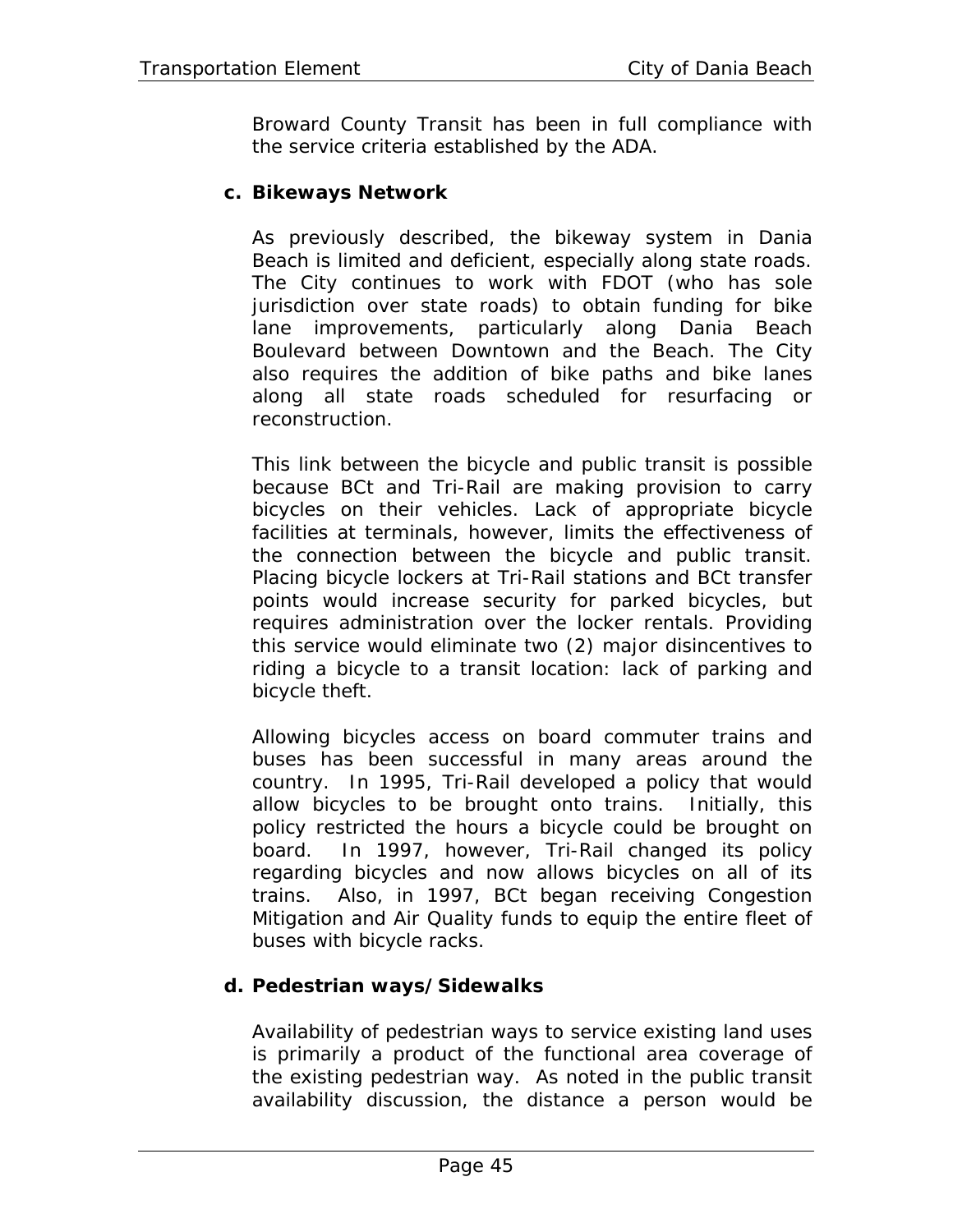willing to walk for transit is approximately 1/4 mile or 1,320 feet. While this distance is the industry standard, 95% of the Local Activity Center and 75% of the CRA is located within 500 feet of a transit stop. The City of Dania Beach requires construction of sidewalks along local, collector, and arterial roadways as part of the City's site plan review process of new residential and non-residential construction. The City requests the addition of bike paths and bike lanes along all state roads scheduled for resurfacing or reconstruction.

### **4. Adequacy of Transportation System for Evacuation**

### **a. Evacuation Routes**

No residential development is located on the barrier island. That portion of the City that is located on the barrier island is limited to the Florida Atlantic University Sea Tech Research Facility, a public park, and the public beach. Those persons of east of Federal Highway that are to be evacuated during a Hurricane need not cross bridges to the mainland. Thus, evacuation for a Hurricane event is significantly less difficult for Dania Beach than it is for most coastal communities.

### **b. Transportation and Hazard Constraints on Routes**

Again, due to the fact that Dania Beach residents are not required to cross bridges to the mainland in order to evacuate there are not the constraints faced by other communities.

### **c. Evacuation Time**

The Hurricane Evacuation Study conducted by the South Florida Regional Planning Council estimates that residents having to evacuate from the barrier islands using Dania Beach Boulevard could do so in about 3.5 hours. Dania Beach residents will be able to evacuate in significantly less time. Again, the Dania Beach hurricane evacuation time is significantly less as a result of not having to deal with the bridge constraint issue.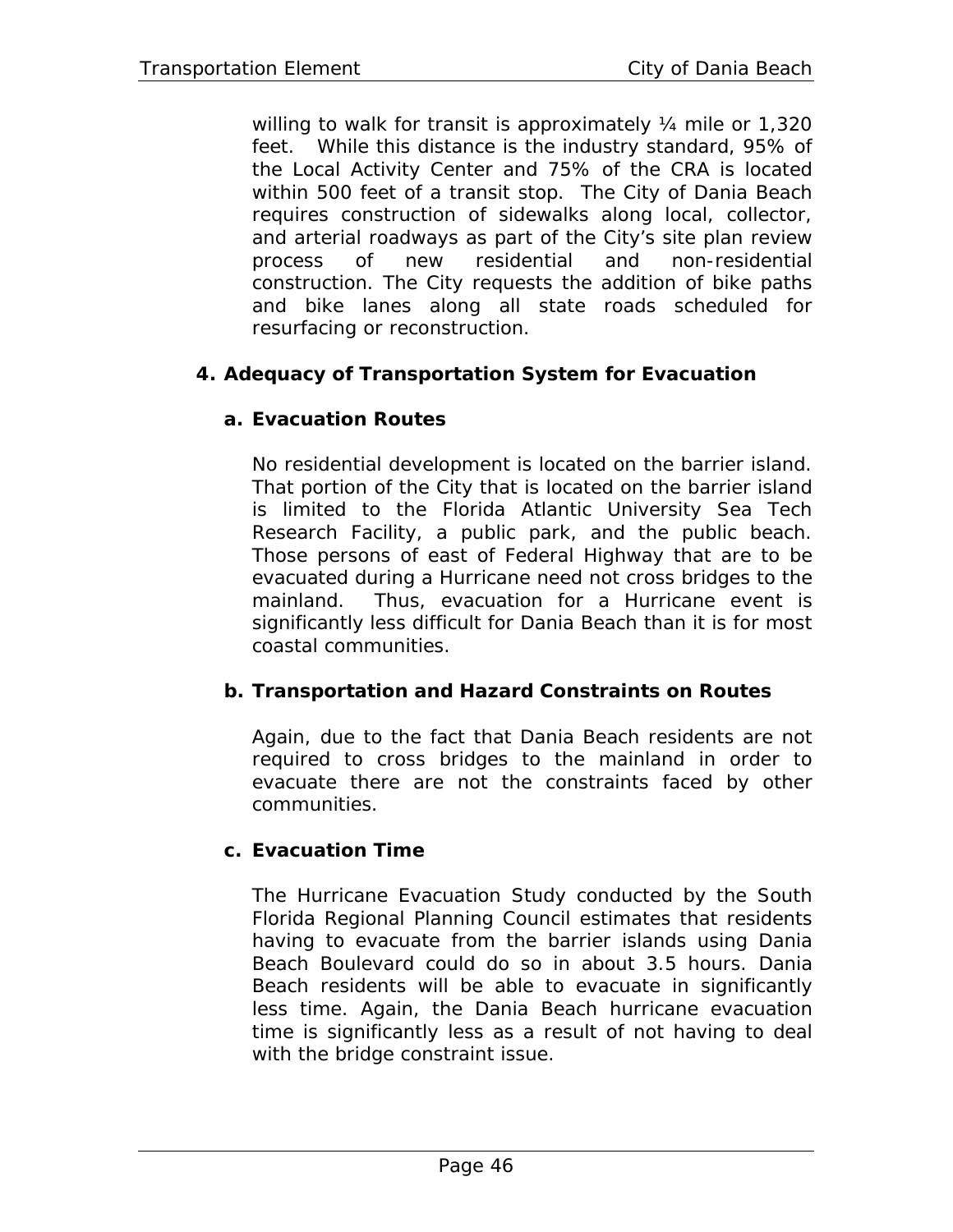### **5. Compatibility of Fort Lauderdale / Hollywood International Airport with Adjacent Development in the City of Dania Beach**

Fort Lauderdale/Hollywood International Airport is a 1,718 acre facility that abuts the City of Dania Beach to the west, south, and east. Properties to the east of the airport are made up of petroleum tank farms; vacant industrial land, car rental facilities, manufacturing and warehouses. Properties to the south and west of the airport are made up of established single-family, residential neighborhoods. In the case of Dania Beach:

- 1) Airport development has been relatively recent in the City's history,
- 2) Airport development has occurred subsequent to development of nearby residential properties, and
- 3) Airport development is often is incompatible with adjacent uses.

While acknowledging the airports presence as a major transportation facility, the City's first concern is too assure that airport expansion and development does not adversely affect existing residential development or the city's fiscal ability to provide municipal services.

Accessibility. Residents of the City and the Tri-County area can access the airport through a number of modes of transportation.

Local access to the airport is primarily by road from U.S. Route 1, which has east west connections via I-595 and Griffin Road. These two roads in turn provide connections to Interstate 95 and the Florida Turnpike. Broward County Transit Route 1 serves the airport. A Tri-Rail connection at Sportsman's Park in Dania Beach was recently completed. A shuttle bus will be able to bring passengers to the airport terminals from the Tri-Rail Depot at Sportsman's Park. With the convergence of these modes of transportation, the airport is a primary multi-modal transportation facility.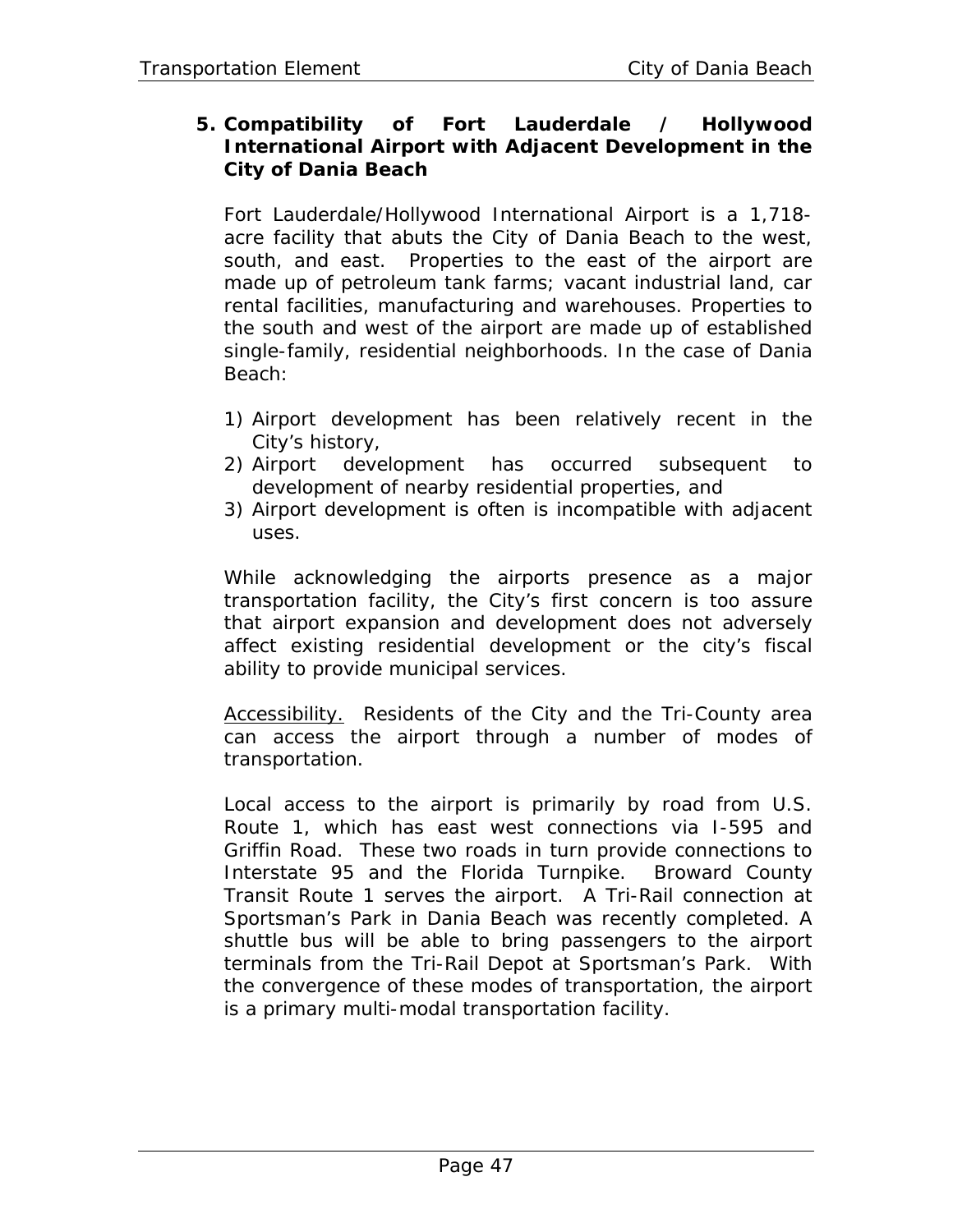### **B. Existing Transportation System Level of Service and System Needs**

Analysis of the existing transportation levels of service (LOS) and system needs are based on the following data (9J-5.019(3)(a), FAC): existing design and operating capacities; most recently available estimates for average daily and peak hour vehicle trips; existing modal split and vehicle occupancy rates; existing public transit facilities; population characteristics; and the existing characteristics of the major trip generators and attractors within the community.

### **1. Roadway Network**

Table 3-1 depicts the existing roadway network segments that are approaching capacity, that is, those roads with a V/C ratio between 0.90 and 0.99, and those segments that are overcapacity. The figures, including committed trips, are derived from the Traffic Review and Impact Planning System (TRIPS) model, which is operated and maintained by Broward County. Information developed through the model is provided to the City. Table 3-1 depicts the existing levels of service based on p.m. peak hour traffic counts derived from the TRIPS model.

| Table 3-1                         |              |               |          |            |  |
|-----------------------------------|--------------|---------------|----------|------------|--|
| 2004 - Peak Hour Conditions       |              |               |          |            |  |
| <b>Road</b>                       | <b>Lanes</b> | <b>Volume</b> | Capacity | <b>LOS</b> |  |
| <b>SHERIDAN STREET</b>            |              |               |          |            |  |
| East of Dixie Highway             | 4            | 2,534         | 3,110    | D          |  |
| East of US 1                      | 4            | 2,748         | 3,390    | B          |  |
|                                   |              |               |          |            |  |
| <b>STIRLING ROAD</b>              |              |               |          |            |  |
| East of SR 7                      | 6            | 4,272         | 4,680    | D          |  |
| East of Park Road                 | 6            | 4,254         | 4,680    | D          |  |
| East of I-95                      | 6            | 3,937         | 4,680    | D          |  |
|                                   |              |               |          |            |  |
| <b>DANIA BEACH BLVD</b>           |              |               |          |            |  |
| East of US 1                      | 4            | 1,991         | 3,390    | B          |  |
| East of NE 2 <sup>nd</sup> Avenue | 6            | 1,592         | 5,080    | B          |  |
| East of Gulfstream Rd             | 4            | 1,193         | 3,390    | B          |  |
|                                   |              |               |          |            |  |
| <b>GRIFFIN ROAD</b>               |              |               |          |            |  |
| East of SR 7                      | 6            | 3,756         | 4,680    | C.         |  |
| East of I-95                      | 6            | 2,489         | 4,680    | C          |  |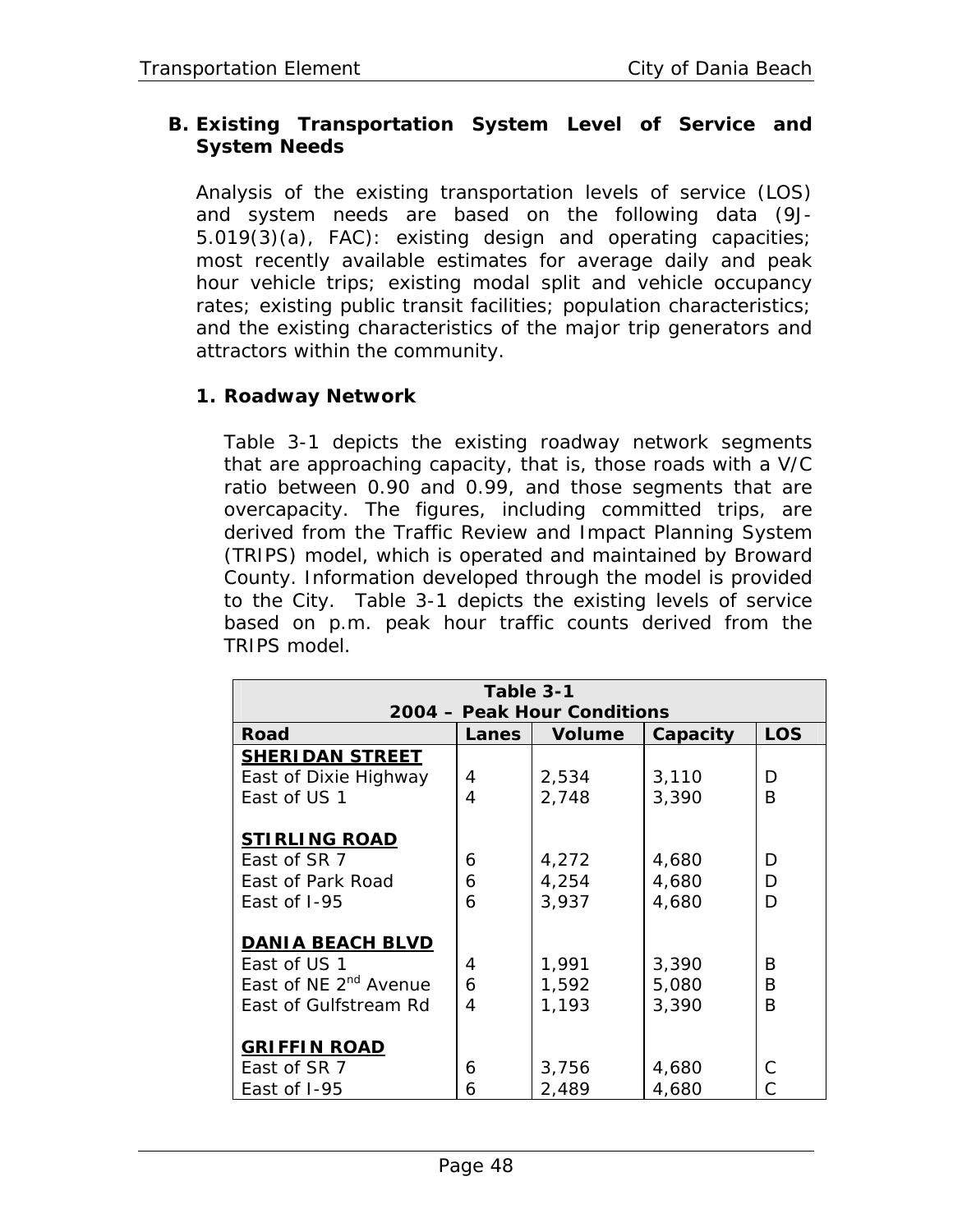| Table 3-1                                                             |                |               |          |            |  |
|-----------------------------------------------------------------------|----------------|---------------|----------|------------|--|
| 2004 - Peak Hour Conditions                                           |                |               |          |            |  |
| <b>Road</b>                                                           | Lanes          | <b>Volume</b> | Capacity | <b>LOS</b> |  |
|                                                                       |                |               |          |            |  |
| <b>RAVENSWOOD ROAD</b>                                                |                |               |          |            |  |
| North of Stirling Road                                                | $\overline{2}$ | 1,066         | 1,390    | D          |  |
| North of Griffin Road                                                 | $\overline{2}$ | 1,047         | 1,390    | D          |  |
|                                                                       |                |               |          |            |  |
| <u>I-595</u>                                                          |                |               |          |            |  |
| East of I-95                                                          | 8              | 14,238        | 13,420   | F          |  |
|                                                                       |                |               |          |            |  |
| <u> 1-95</u>                                                          |                |               |          |            |  |
| North of Sheridan St.                                                 | 10             | 21,038        | 16,980   | F          |  |
| North of Stirling Road                                                | 10             | 20,808        | 16,980   | F          |  |
| North of Griffin Road                                                 | 10             | 19,890        | 16,980   | F          |  |
|                                                                       |                |               |          |            |  |
| <u>US 1</u>                                                           |                |               |          |            |  |
| North of Sheridan St.                                                 | 4              | 3,526         | 3,110    | F          |  |
| North of Stirling Road                                                | 4              | 4,096         | 3,110    | F          |  |
| North of Griffin Road                                                 | 6              | 6,015         | 5,080    | F          |  |
| Source: MPO Roadway Level of Service Analysis for Years 2004 and 2030 |                |               |          |            |  |

### **2. Public Transit Network**

The City's Plan shall establish the following transportation level of service (LOS) standards:

• Within transit oriented concurrency districts, the transportation LOS standards, for the purpose of issuing development orders and permits, are to achieve and maintain the following by FY 2009:

Southeast District – Achieve headways of 30 minutes or less on 80% of routes. Establish at least one neighborhood transit center. Establish at least one additional bus route. Establish at least one additional community bus route.

Overall – Increase number of bus stop shelters by 30%.

Map 2-2.2 displays the coverage currently provided to the City by BCt and the Community Bus Service. It is estimated that the City actually enjoys Functional Coverage rate of greater than 80 percent,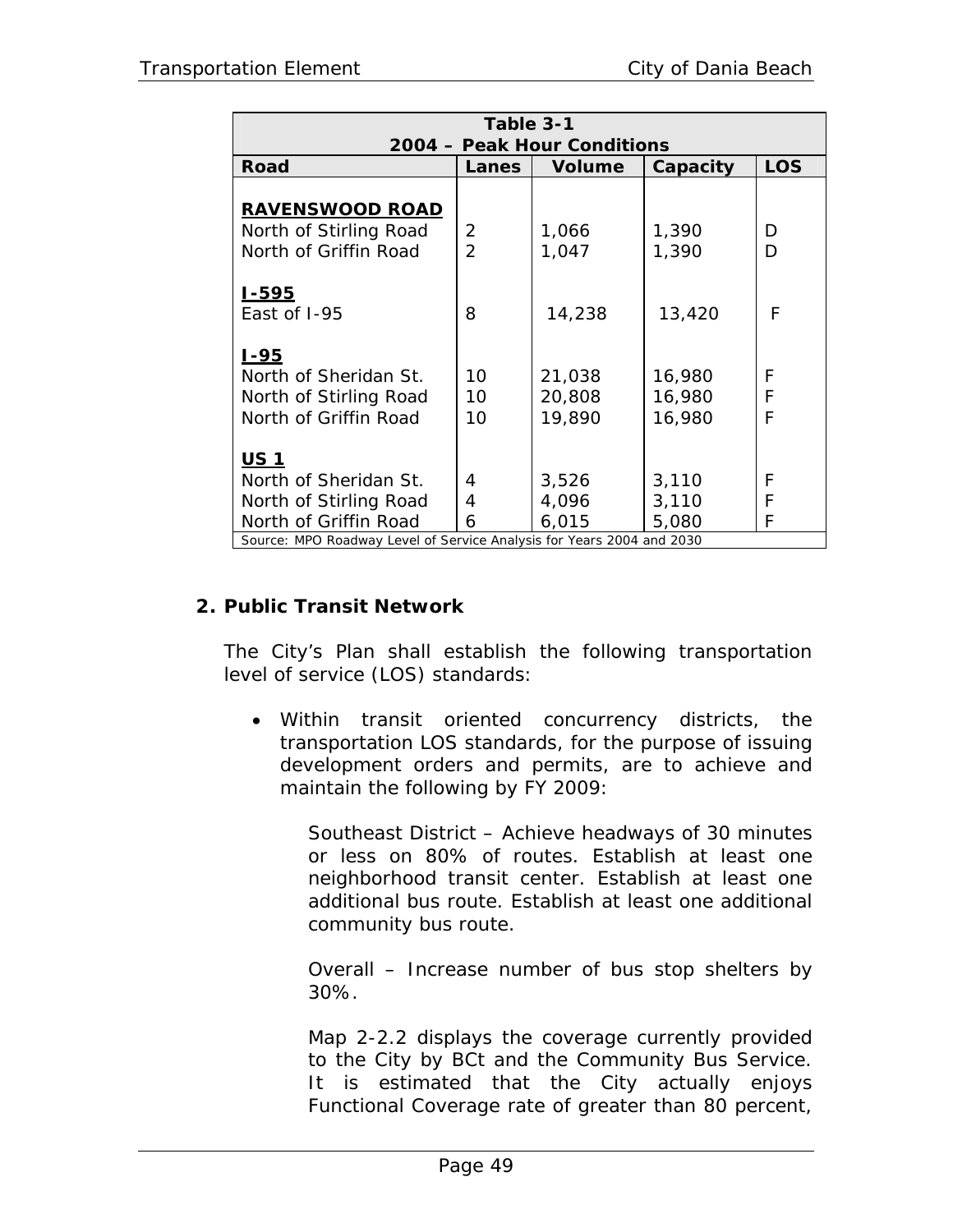which means that more than 13,500 residents are served by BCt pursuant to this standard.

### **C. Projected Transportation System Levels of Service and System Needs**

Rule 9J-5.019(3)(f), FAC, requires an analysis on the projected transportation LOS and system needs based on the future land uses shown on the future land use map. Rule 9-J-5.019 (3)(e), FAC, requires an analysis of projected intermodal needs. This section addresses the above requirements.

### **1. Roadway Network**

The data and analysis included herein is based on the MPO's Year 2015 and 2030 Long Range Plan Needs Assessment.

Table 3-2 below documents the projected peak hour level of service for 2015. The volumes in Table 3-2 are based on the Broward County Land Use Plan which establishes a future land use map designation for all properties within Broward County. Because of this land use coordination process, the data in Table 3-2 also reflects the current City Dania Land Use Plan.

| Table 3-2                                            |                    |                    |                      |                 |  |
|------------------------------------------------------|--------------------|--------------------|----------------------|-----------------|--|
| Projected 2015 Peak Hour Traffic Volume and Capacity |                    |                    |                      |                 |  |
|                                                      |                    | <b>2015 Peak</b>   | <b>2015 Peak</b>     |                 |  |
| Roadway                                              | <b>Link</b>        | <b>Hour Volume</b> | <b>Hour Capacity</b> | <b>2015 LOS</b> |  |
| <b>Sheridan Street</b>                               | E of Dixie Hwy     | 2,416              | 2,620                | D               |  |
|                                                      | E of US 1          | 1,392              | 3,320                | B               |  |
| Stirling Rd                                          | E of SR 7          | 3,473              | 4,420                | D               |  |
|                                                      | E of Park Rd       | 5,372              | 4,420                | F               |  |
|                                                      | E of 1-95          | 6,798              | 3,750                | F               |  |
| Dania Bch Blvd                                       | E of US 1          | 1,949              | 3,320                | B               |  |
|                                                      | E of NE 2 Ave      | 1,621              | 3,320                | B               |  |
|                                                      | E of Gulfstream Rd | 1,234              | 3,320                | B               |  |
| <b>Tigertail Blvd</b>                                | E of Ravenswood Rd | 872                | 930                  | D               |  |
| Griffin Rd                                           | E of SR 7          | 5,379              | 5,000                | F               |  |
|                                                      | $E$ of $I-95$      | 5,771              | 4,420                | F               |  |
| Taylor Rd                                            | E of US 1          | 541                | 930                  | D               |  |
| Ravenswood Rd                                        | N of Stirling Rd   | 2,290              | 2,060                | F               |  |
|                                                      | N of Griffin Rd    | 2,131              | 2,060                | E               |  |
| $1 - 595$                                            | East of I-95       | N/A                | N/A                  | N/A             |  |
| $1 - 95$                                             | N of Sheridan St   | 24,512             | 14,300               |                 |  |
|                                                      | N of Stirling Rd   | 23,385             | 14,300               | F               |  |
|                                                      | N of Griffin Rd    | 23,832             | 14,300               | F               |  |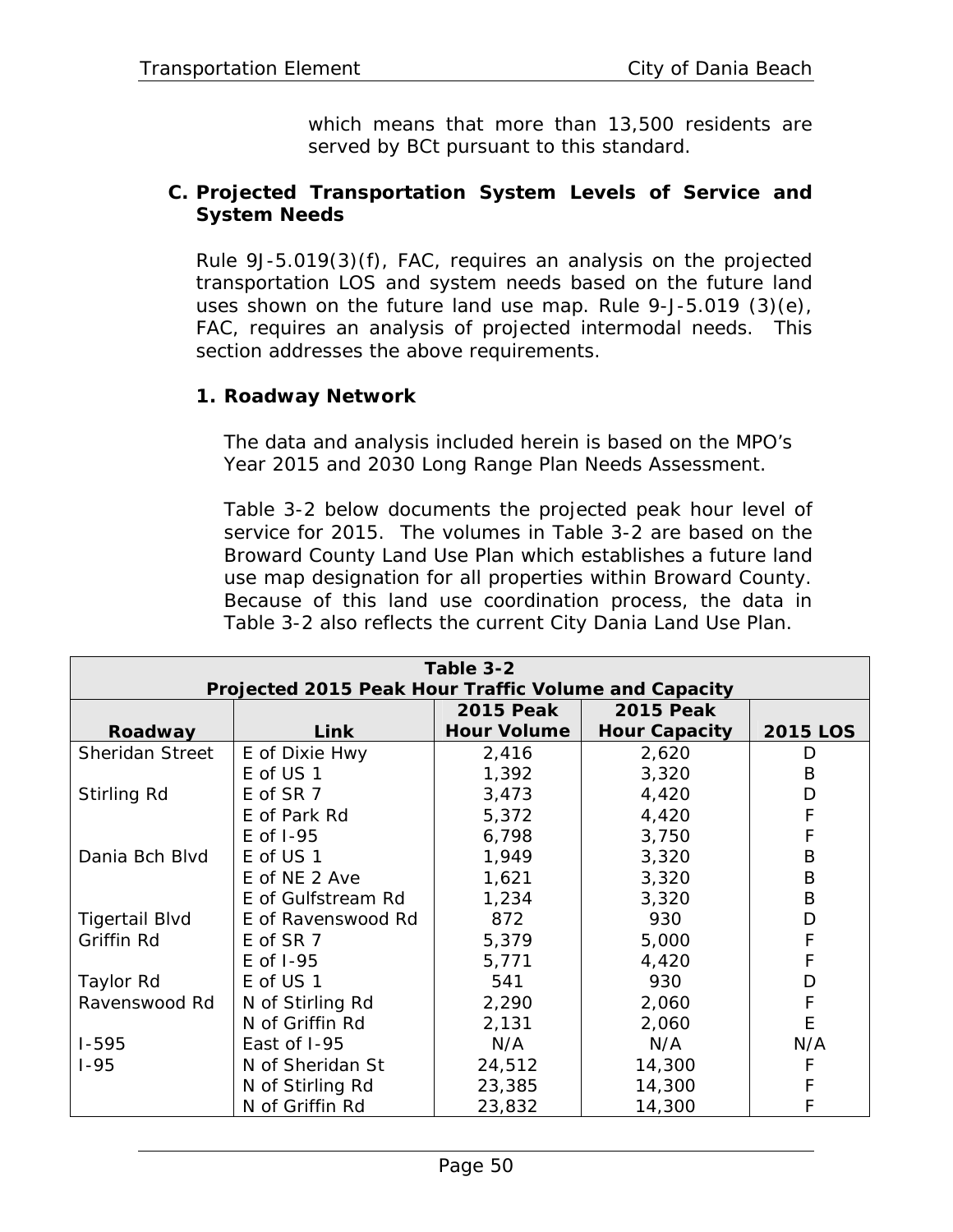| Table 3-2<br>Projected 2015 Peak Hour Traffic Volume and Capacity |                  |                    |                      |                 |  |
|-------------------------------------------------------------------|------------------|--------------------|----------------------|-----------------|--|
|                                                                   |                  | <b>2015 Peak</b>   | <b>2015 Peak</b>     |                 |  |
| Roadway                                                           | Link             | <b>Hour Volume</b> | <b>Hour Capacity</b> | <b>2015 LOS</b> |  |
| US 1                                                              | N or Sheridan St | 4,261              | 3,320                |                 |  |
|                                                                   | N of Stirling Rd | 7,358              | 2,690                |                 |  |
|                                                                   | N of Griffin Rd  | 5,000              | 5,000                |                 |  |

Source: Broward County Department of Planning and Environmental Protection, Metropolitan Planning Organization.

Table 3-3 below reflects the projected peak hour conditions for level of service for 2030.

| Table 3-3                                                                                             |                          |                            |                            |                     |  |  |
|-------------------------------------------------------------------------------------------------------|--------------------------|----------------------------|----------------------------|---------------------|--|--|
| 2030 - Peak Hour Conditions                                                                           |                          |                            |                            |                     |  |  |
| <b>Road</b>                                                                                           | Lanes                    | <b>Volume</b>              | Capacity                   | <b>LOS</b>          |  |  |
| <b>SHERIDAN STREET</b><br>East of Dixie Highway<br>East of US 1                                       | 6<br>4                   | 3,506<br>2,846             | 3,107<br>3,107             | C<br>$\overline{C}$ |  |  |
| <b>STIRLING ROAD</b><br>East of SR 7<br>East of Park Road<br>East of I-95                             | 6<br>6<br>6              | 5,365<br>4,871<br>4,341    | 4,674<br>4,674<br>4,674    | F<br>E<br>D         |  |  |
| <b>DANIA BEACH BLVD</b><br>East of US 1<br>East of NE 2 <sup>nd</sup> Avenue<br>East of Gulfstream Rd | 4<br>6<br>$\overline{4}$ | 2,757<br>2,196<br>1,756    | 3,392<br>3,392<br>3,392    | B<br>B<br>B         |  |  |
| <b>GRIFFIN ROAD</b><br>East of SR 7<br>East of I-95                                                   | 6<br>6                   | 4,995<br>4,889             | 4,674<br>4,674             | F<br>F              |  |  |
| <b>RAVENSWOOD ROAD</b><br>North of Stirling Road<br>North of Griffin Road                             | 4<br>$\overline{4}$      | 2,524<br>1,374             | 2,955<br>2,955             | D<br>$\overline{C}$ |  |  |
| <u> 1-595</u><br>East of I-95                                                                         | 8                        | 14,480                     | 13,600                     | E                   |  |  |
| <u>1-95</u><br>North of Sheridan St.<br>North of Stirling Road<br>North of Griffin Road               | 10<br>10<br>10           | 33,336<br>33,601<br>30,202 | 17,347<br>17,347<br>17,347 | F<br>F<br>F         |  |  |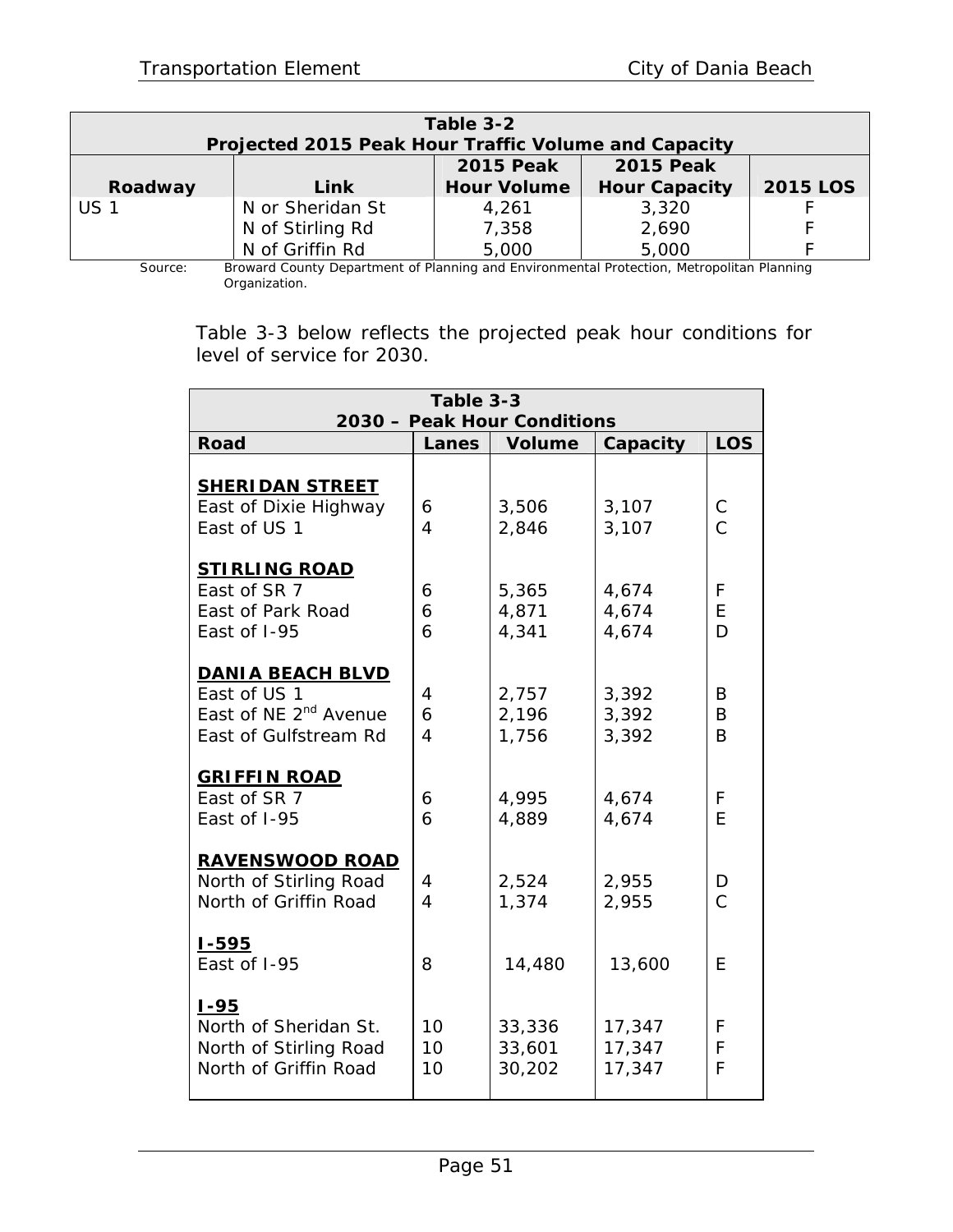| Table 3-3<br>2030 – Peak Hour Conditions                              |       |               |          |            |  |
|-----------------------------------------------------------------------|-------|---------------|----------|------------|--|
| <b>Road</b>                                                           | Lanes | <b>Volume</b> | Capacity | <b>LOS</b> |  |
| <b>US1</b>                                                            |       |               |          |            |  |
| North of Sheridan St.                                                 | 4     | 3,946         | 3,107    | F          |  |
| North of Stirling Road                                                | 4     | 3,806         | 3,107    | F          |  |
| North of Griffin Road                                                 | 6     | 5,516         | 5,083    |            |  |
|                                                                       |       |               |          |            |  |
| Source: MPO Roadway Level of Service Analysis for Years 2004 and 2030 |       |               |          |            |  |

Table 3-4 below reflects the improvements in the Broward County Transportation Improvement Program FY 2007 – FY 2011 that benefit the City of Dania Beach.

| Table 3-4<br><b>Broward County Transportation Improvement Program</b> |                                                                                                                                                                  |              |      |  |  |
|-----------------------------------------------------------------------|------------------------------------------------------------------------------------------------------------------------------------------------------------------|--------------|------|--|--|
| <b>Schedule</b><br>Limits<br><b>Type of Work</b><br>Project           |                                                                                                                                                                  |              |      |  |  |
| Ravenswood<br>Rd                                                      | Griffin Rd. to<br>Stirling Rd                                                                                                                                    | Add 2L (4LD) | 2007 |  |  |
| <b>US1</b><br>NW 3 St. to<br><b>Bike Path</b><br>2008<br>City Limit   |                                                                                                                                                                  |              |      |  |  |
| Planning Organization.                                                | Source: Broward County Transportation Improvement Program FY 2007 - FY 2011,<br>Broward County Department of Planning and Environmental Protection, Metropolitan |              |      |  |  |

Even with these improvements, portions of Griffin, Stirling, and US 1 will operate at an unacceptable LOS in the year 2030 due to the following reasons:

1).Griffin and Stirling Road, due to their proximity to I-95, I-595, and Fort Lauderdale International Airport, serve primarily east/west commuter traffic in south and central Broward that neither originates nor terminates in Dania Beach. U.S. 1, due to it proximity to I-595, Fort Lauderdale International Airport, and the cities of Fort Lauderdale and Hollywood, serves primarily north/south traffic that neither originates nor terminates in Dania Beach. Because most of the traffic using U.S. 1, Griffin, and Stirling are external to Dania Beach, the city has limited control over the projected increases in traffic on these facilities.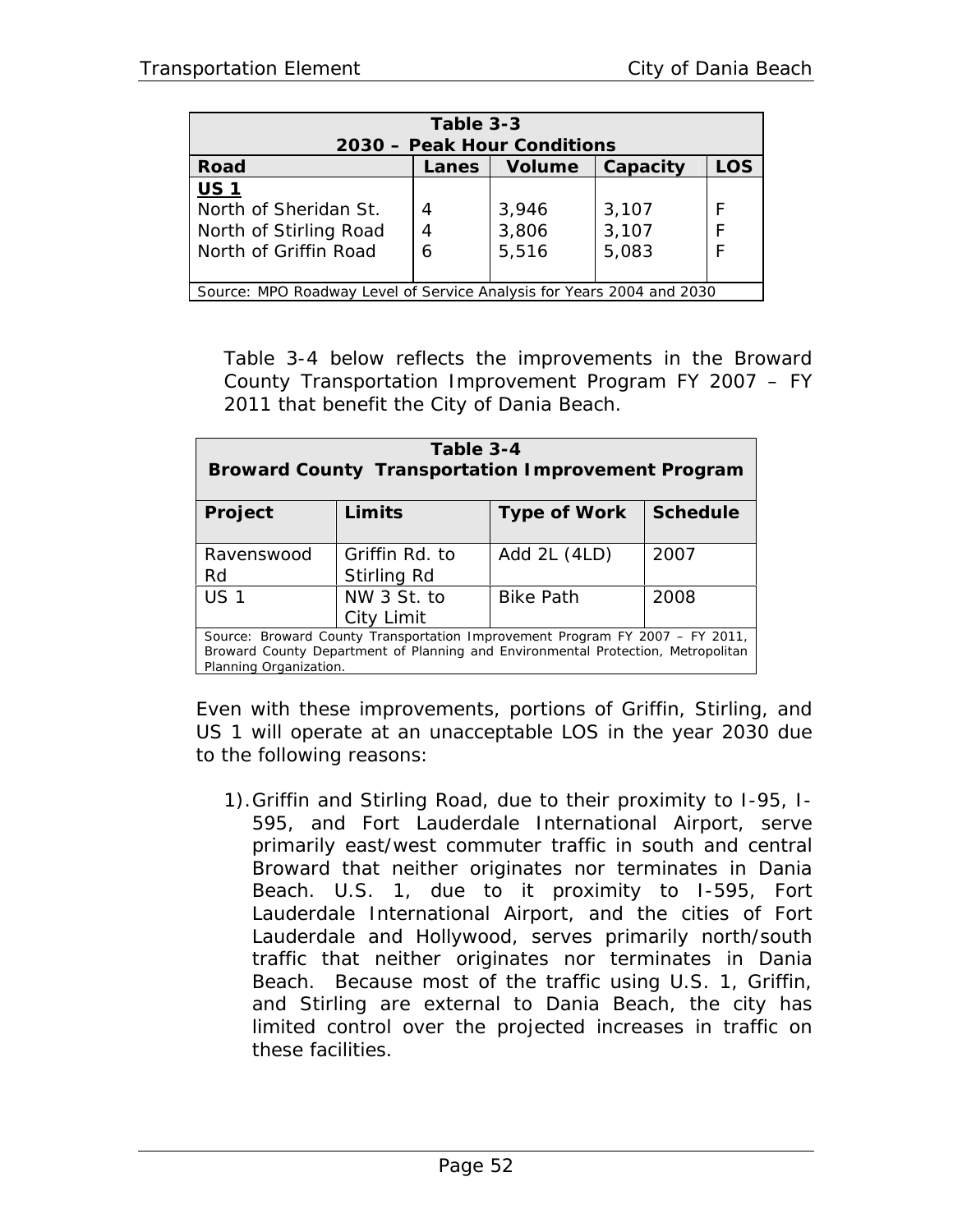- 2).Griffin, Stirling and U.S. 1 are constrained facilities. As such, additional right-of-way can only be acquired though condemnation of commercial properties abutting these roads. Neither FDOT nor the MPO has identified any funding for this purpose in the current Long Range (20 year) Transportation Plan. Even if funded, the acquisition of commercial land for roadway expansion along U.S. 1 would result in an substantial loss of tax base, render many properties unusable, and significantly reduce redevelopment potential.
- 3).A previous FDOT proposal to create an alternate U.S. 1 by extending Dixie Highway from Sheridan Street north to Old Griffin Road was rejected by the City Commission in the mid-1990's due to neighborhood impact concerns.

Due to these circumstances, the City is implementing Transit Oriented Concurrency and works closely with the Broward County MPO and FDOT to identify alternative transportation solutions to improve the efficiency of the existing roadway network and focus on transit improvements to alleviate existing and potential congestion. The City cannot implement traffic or transit related improvements without the support and funding assistance of these agencies.

Policy 4.1 provides for the City to support Broward County's programs to study constrained roadways so as to provide for an adequate level of service and to improve mobility.

## **2. Public Transit Network**

Map 2.2 reflects the BCt transit service coverage area in the City of Dania Beach. Data provided in Table 3-5 demonstrate that 80% of the total area of the City is served by BCt transit.

| Table 3-5<br><b>BCt Transit Service Coverage</b>                  |                                 |                             |                            |                         |    |
|-------------------------------------------------------------------|---------------------------------|-----------------------------|----------------------------|-------------------------|----|
| Population                                                        | <b>Square</b><br><b>Mileage</b> | $#$ of Bus<br><b>Routes</b> | $#$ of Bus<br><b>Stops</b> | % Area<br><b>Served</b> |    |
| 27,000                                                            | 7.8                             |                             | 141                        |                         | 80 |
| <b>Source:</b> Broward County Transit Development Plan, 2005-2009 |                                 |                             |                            |                         |    |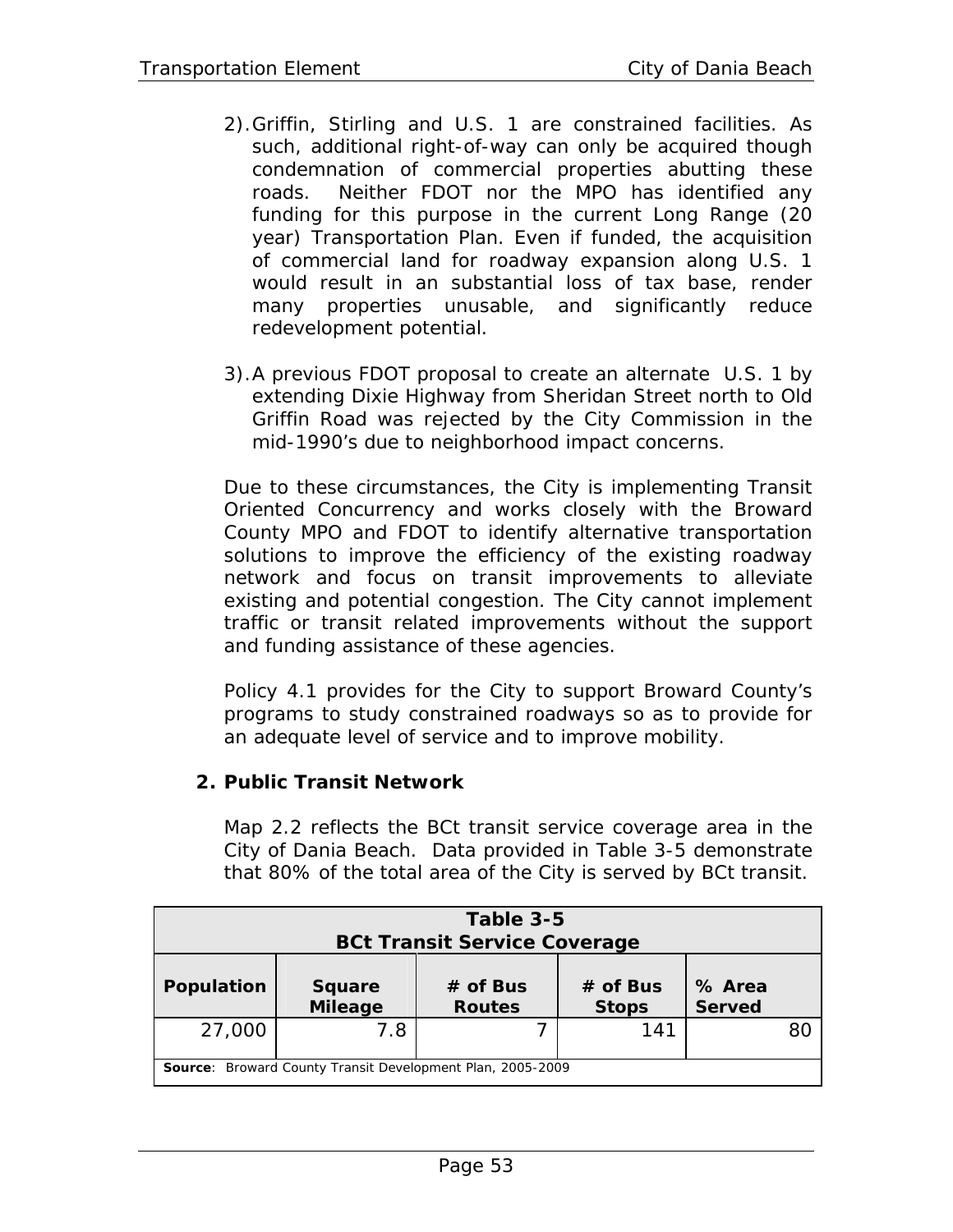The TOC LOS standards adopted with this Element will further enhance these facilities.

Another important area of public transit service is to accommodate the special needs of the transportation disadvantaged. These needs are documented in the Broward County Transportation Disadvantaged Service Plan, 2004. The City of Dania Beach continues to work closely with the MPO and BCt to maintain and improve the transit level of service in the City in order to improve overall mobility.

### **3. Bikeways Network**

The summary of projected needs included in this subsection is based upon the Broward County Bicycle Facilities Network Plan. The primary need is to develop a bicycle facility network that will provide access to the majority of trip generators.

In recent years the consideration of bikeways as part of the roadway design, like landscaping, has gradually become part of the roadway's design process. However, because bicycle lanes were rare in all of Broward County and immediate connectivity between the few existing facilities was not financially feasible, a construction by opportunity approach was utilized to begin development of the county's on-road bicycle facility network.

As new roads are being constructed, on-road bicycle facilities are included. Because most bikeway deficiencies are located within FDOT right-of-way (ie, Dania Beach Boulevard to Beach), the City cannot implement bikeway system improvements without the support and financial assistance of the Florida Department of Transportation.

Policies 1-11 through 1.16 further the above initiatives as it relates to improved bikeways.

### **4. Pedestrian Network**

The City requires all new development to include provisions for sidewalks. As new construction takes place sidewalks are installed.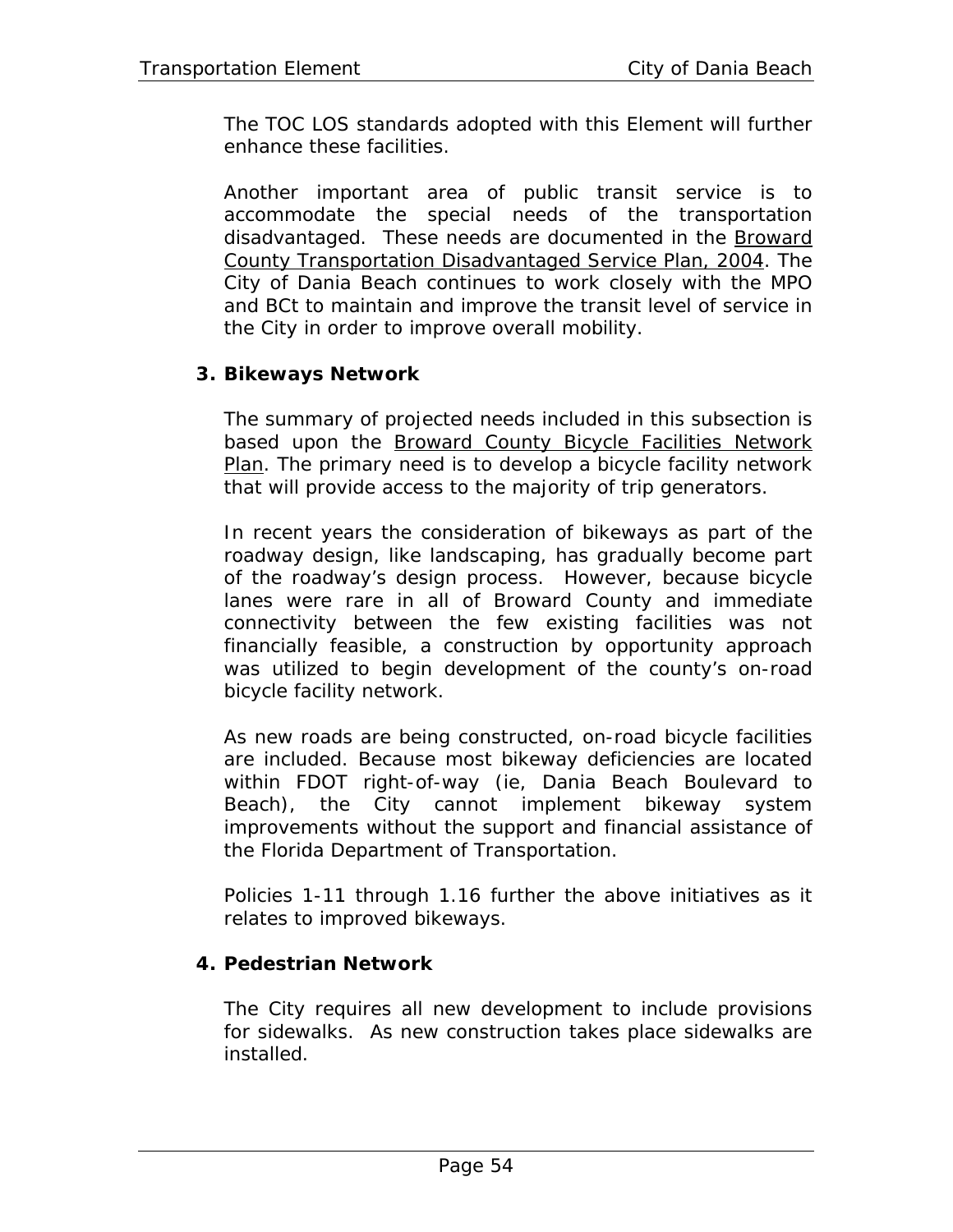## **5. Railways Network**

Projected railway network needs is based on the Tri-County Rail Master Plan, the Transit Development Plan, Fiscal Year 2004 update, and the Florida Rail System Plan. Planning for the railway network is different than other transportation modes as the most of the network is owned and operated by the private sector. As such, the City has limited input regarding railroad decisions. FDOT's role is limited to the "proper maintenance, safety, revitalization, and expansion of the rail system to assure its continued and increased availability to respond to statewide mobility needs."

Tri-Rail has completed the Airport Station located at I-95 and Griffin Road. This facility is linked to the airport, Tri-Rail shuttle services, and the City Community Bus.

### **6. Intermodal Facilities**

The summary of projected needs included in this subsection is based on the Transit Needs Assessment (1996), prepared by Carr Smith Corradino for the Broward County Mass Transit Division, and the Transit Development Plan (TDP), Fiscal Year 2004 Update, prepared by the Tri-County Commuter Rail Authority. The following analysis of the projected deficiencies and needs are focused on terminals, connections, high occupancy vehicle lanes, and park-and-ride lots.

### **a. Intermodal facilities of state.**

Port Everglades and Fort Lauderdale-Hollywood International Airport needs are respectively addressed in waterway network and airport network needs. With regard to heavy rail, there is a continuing need for federal subsidies to keep CSX, the FEC, and other rail related facilities operational.

### **b. Terminals.**

Tri-Rail has completed construction of a train depot in the Sportsman's Park Development in Dania Beach. This facility serves the City as well as the airport and the port. The City will encourage redevelopment in the area to incorporate mixed uses which will enhance ridership.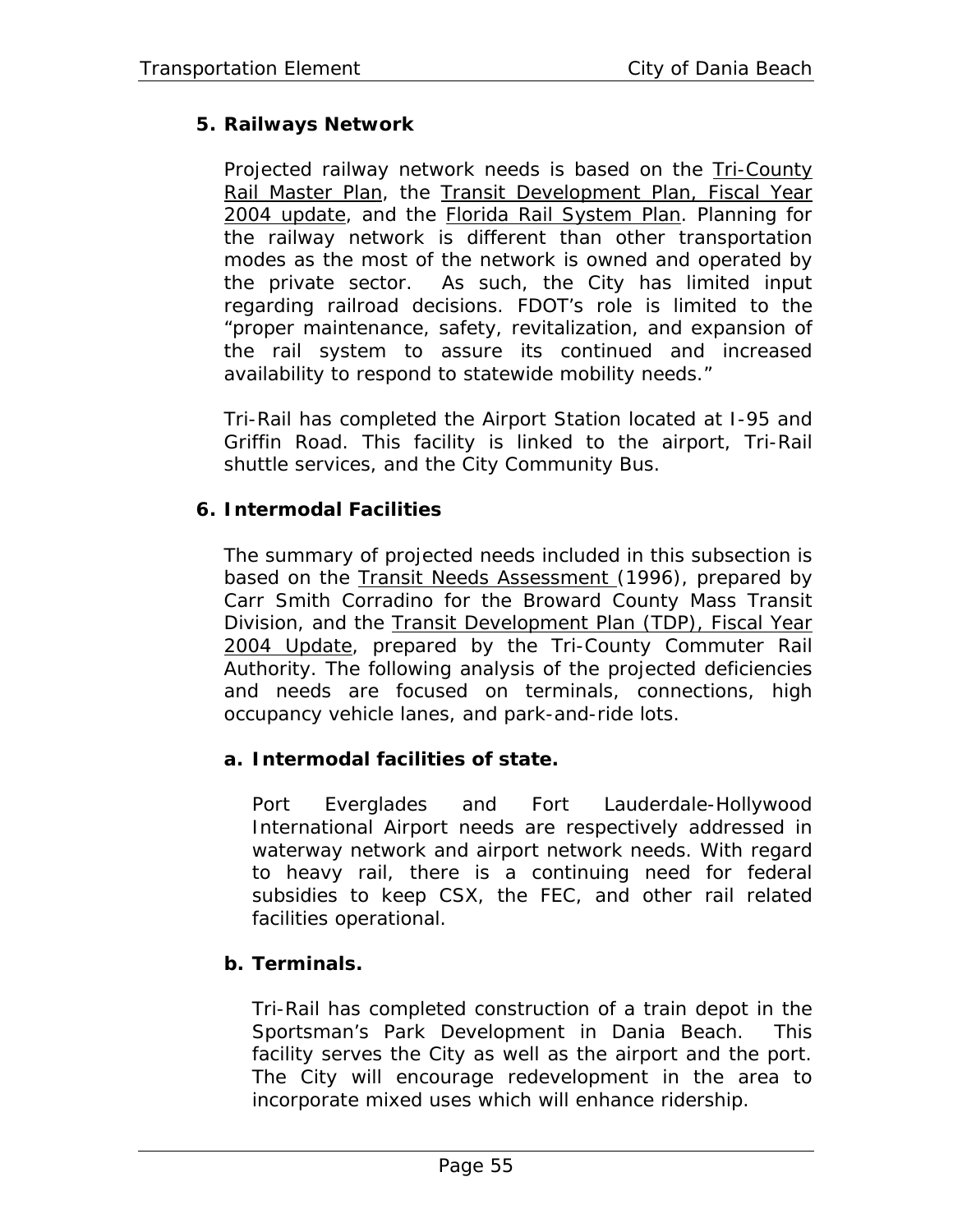## **c. Connections.**

A Major Investment Study (MIS) funded by the FDOT is currently underway to develop alternatives for an intermodal connection between the Port and the Airport. Additionally, the Major Investment Study should identify the most appropriate technology, anticipating that potential technologies range from fixed-guideway systems to "special" public transit buses operating primarily in mixed traffic with some priority treatment.

### **D. Maintaining the Adopted Level of Service Standards**

Prior to discussing how Dania Beach can maintain the adopted transportation LOS standards, several caveats are in order. The transportation system is a function of the previously made land use decisions. Most of the historical land use decisions impacting transportation LOS standards in Dania Beach t were made by other cities, Broward County, and the State of Florida.

These previously made land use decisions include: the location and intensity of built development and constructed roadways; the location and intensity of approved but unbuilt (i.e., vested) development; and public transit investments. Dania Beach and surrounding cities are infill communities with constrained roadways. As such, with the exception of public transit investment, these historical decisions cannot be retracted.

The availability of transportation funding, especially at the federal level, can greatly influence local government's ability to maintain the adopted LOS standard. The City works closely through the Broward County Transportation Planning Technical Coordinating Committee and the Broward County toward supporting level of service Standards.

## **1. Concurrency Management System (CMS)**

Due to the amount of development that occurred in the City prior to the adoption of CMS requirements and the lack of available right-of-way for roadway improvements, constructing roadway improvements to meet the adopted level of service on all roadways is cost prohibitive.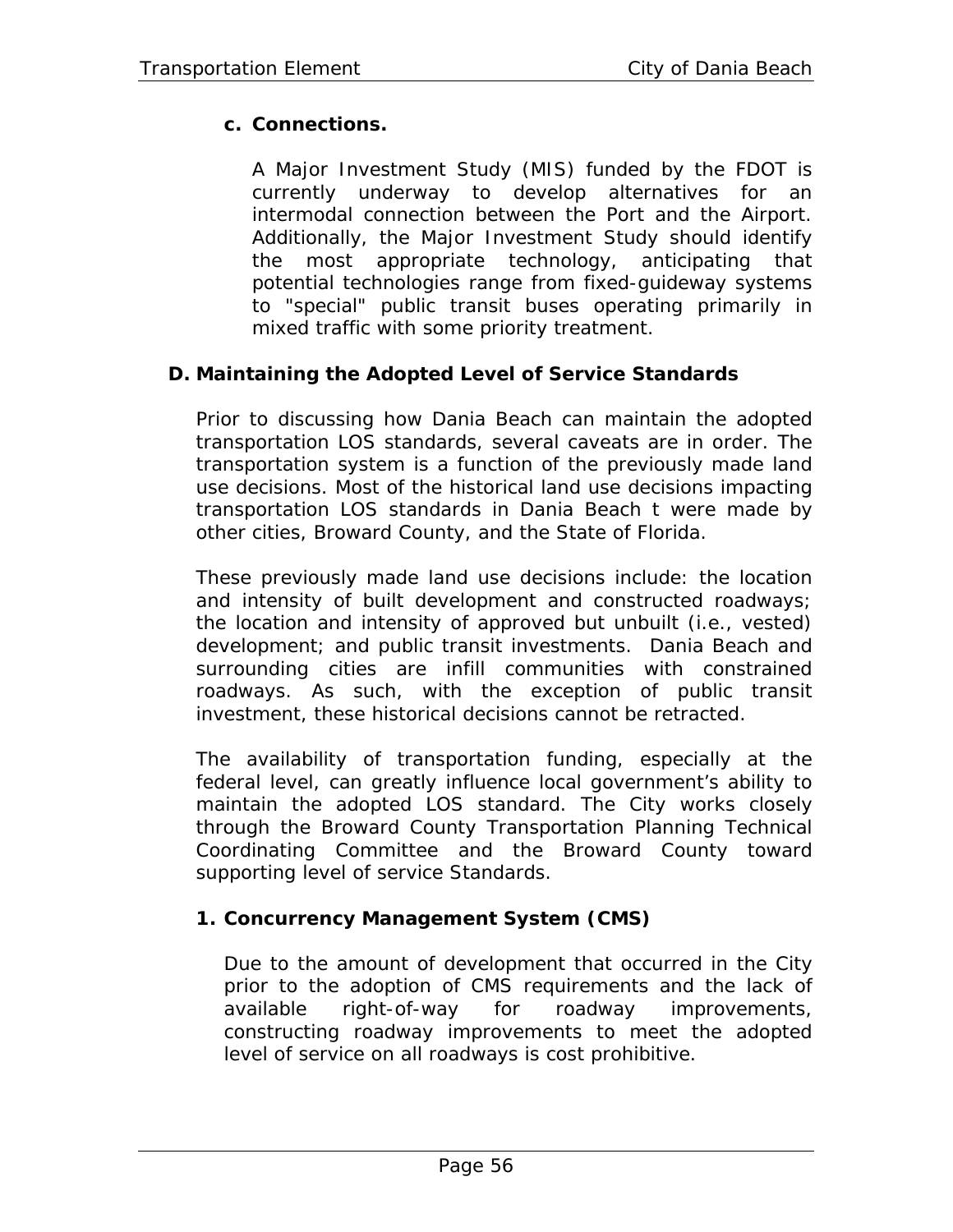In order to balance mobility goals with the need for development and redevelopment in the community, the entire City was previously included in a Transportation Concurrency Exception Area that allows infill development even when the road network does not currently maintain LOS. Broward County adopted Transit Oriented Concurrency in 2005 and Dania Beach is incorporating that program into the Transportation Element.

The City also supports FDOT and MPO efforts to improve Tri-Rail service to create an attractive alternative for commuters in the region. The City supports continued improvements in the system as well as shuttle service to the stations to improve intermodal connections.

The Broward County MPO Long Range (20 year) Transportation Plan recommends that Sheridan Street from U.S. 1 to Dixie Highway should be expanded from four lane to six lanes. However, no funding for right-of-way or construction has been identified, and none is expected to be available (if at all) prior to 2010.

Policies 1.20 and 1.21 incorporate the City's LOS standards.

### **2. Transportation System Management (TSM)**

TSM means improving roads, intersections, and other related facilities to make the existing transportation system operate more efficiently. TSM techniques include demand management strategies, incident management strategies, and other actions that increase the operating efficiency of the existing system.

In lieu of traditional widening and construction, the City cooperates with the Broward County MPO and FDOT to identify alternative solutions to eliminate traffic problems. The City also supports requiring new development to construct turn lanes at intersection and driveways during the platting process. Although these improvements do not add through lanes, they do improve the operating conditions on roadways.

Access management is the control and regulation of spacing and design of driveways, ramps, medians, median openings, traffic signals and intersections on arterial and collector roads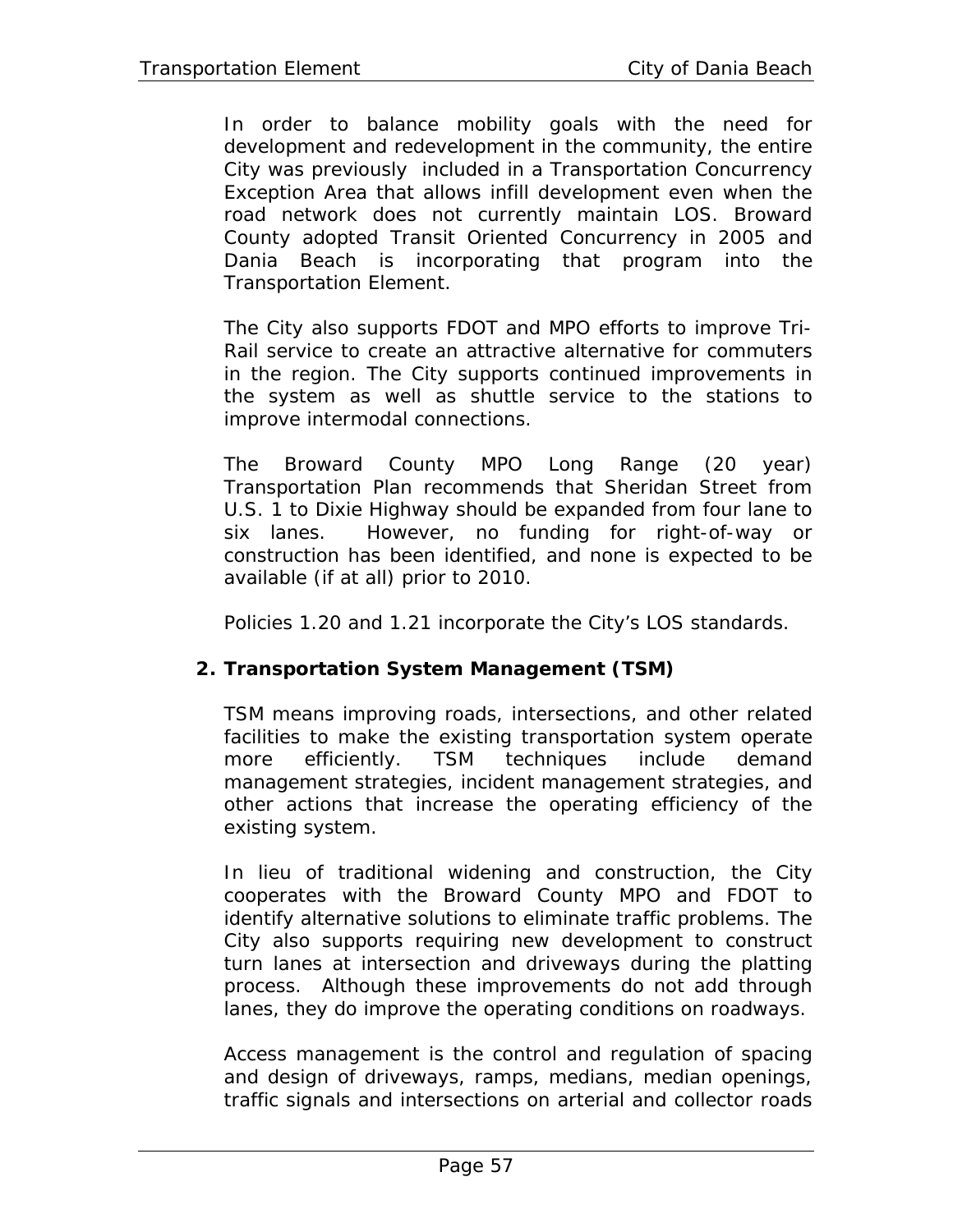to improve safe and efficient traffic flow on the road system. Access management is implemented through the platting and site plan process for new developments. While desirable in most locations, application of access management regulations can adversely impact redevelopment in the CRA, particularly along Dania Beach Boulevard.

Computerization of signals on roadways has been recognized as one of the most effective ways to improve traffic flows. Broward County Traffic Engineering is responsible for managing all the traffic signals in the County. Through participation in the TCC and MPO meetings, the City supports all efforts by the County to computerize traffic signals.

### **3. Transportation Demand Management (TDM)**

TDM means strategies and techniques that can be used to increase the efficiency of the transportation system. Demand management focuses on ways of influencing the amount and demand for transportation by encouraging alternatives to the single-occupant automobile and by altering peak hour travel demand. These strategies and techniques include: ridesharing programs, flexible work hours, telecommuting, shuttle services, and parking management.

The report entitled Proposed Transportation Demand Management Options prepared by the Broward County Transportation Planning Division in cooperation with the FDOT addresses TDM programs. A summary of its findings is addressed below.

### **a. Ridesharing programs.**

Ridesharing is a form of transportation, other then public transit, in which more than one person shares the use of the vehicle, such as a car or van, to make a trip. Ridesharing requires only moderate densities at the homeend of trips and a common work destination; long commutes are actually conducive to ridesharing since time lost in picking up other passengers is balanced by real cost savings on the commute itself.

The ridesharing program Broward County is managed by Gold Coast Commuter Services (GCCS), a FDOT regional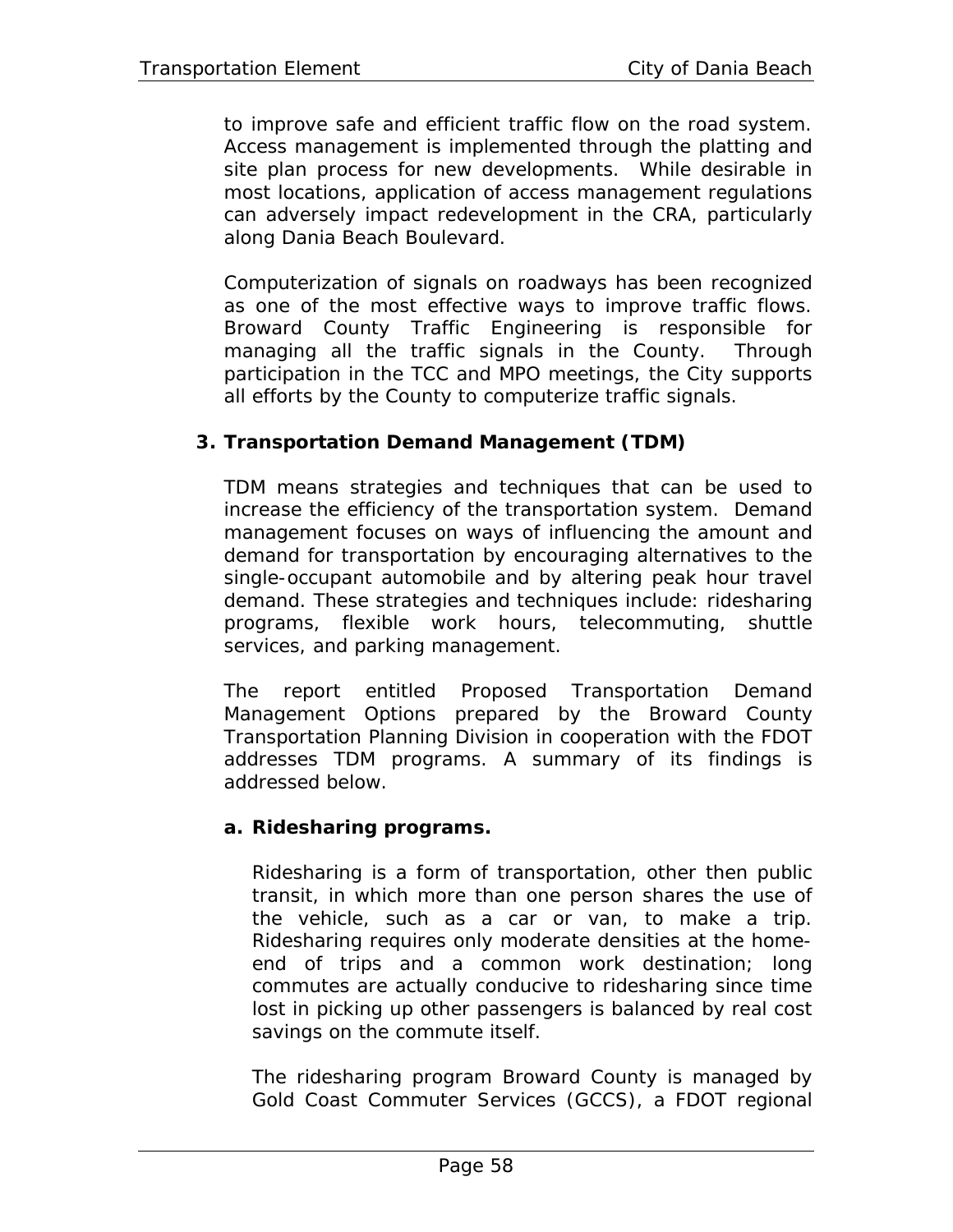commuter assistance program. The GCCS provides computerized rideshare matching service free of charge to area residents and employers.

Transportation Element Policies 2.6 and 2.7 addresses ridesharing and other TDM strategies as a means of increasing the vehicle occupancy rate.

### **b. Flexible work hours**

Broward County still needs to establish more viable TDM programs to modify peak hour travel demand and reduce the number of vehicle miles traveled per capita within the community and region. Flexible working hours' policy needs to be promoted more widely.

### **b. Telecommuting**

It is used in many offices, but is still needed to be more widely publicized to encourage greater use.

### **c. Shuttle services**

This strategy needs to be implemented not only to the airports but also to daily commuting demands.

## **d. Congestion Management Plan (CMP)**

Broward County has completed a Congestion Management Plan (CMP). The strategies developed within the Congestion Management Plan give priority to corridors serving the urban infill area. The CMP includes the following:

- Establishment of measures and standards to assess mobility patterns and the performance of roadways and transit systems;
- Identification of congested corridors and areas;
- Identification of short and long range transportation strategies;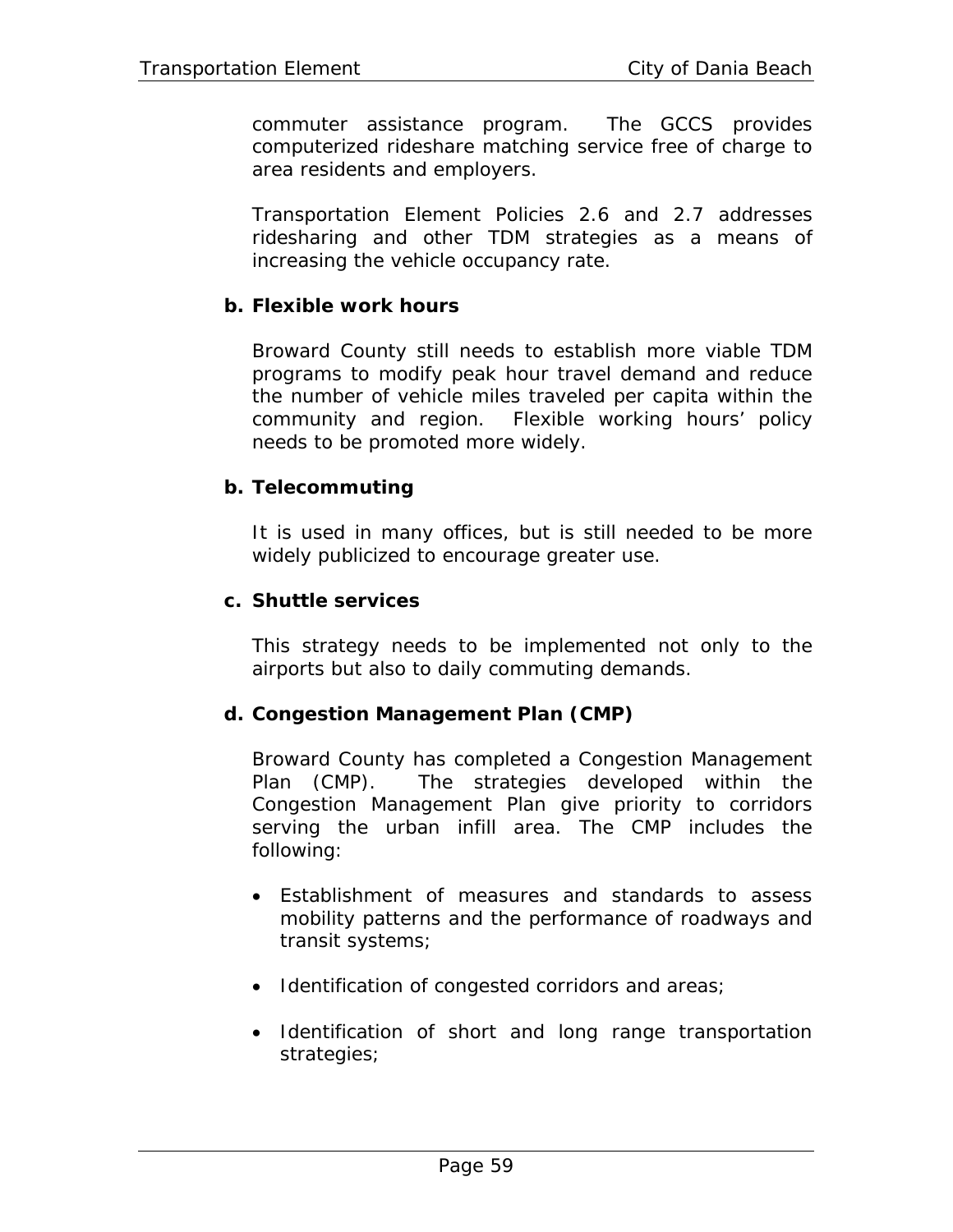• Establishment of a monitoring process to assess the effectiveness of the congestion management strategies.

### **4. The Strategic Intermodal System (SIS) / Florida Intrastate Highway System (FIHS)**

The SIS/FIHS is designed for interregional and intrastate functions. Even though most of the traffic on the SIS/FIHS today is local traffic making trips less than 25 miles in length, it is still vital for the City, FDOT and Broward County to establish methods of monitoring the impacts on the system and strategies to facilitate local traffic to use alternatives to the system to protect its interregional function.

### **a. SIS/FIHS impacts monitoring report.**

The average annual daily traffic and volume to capacity ratios for the two SIS/FIHS segments within Dania Beach for 1991 had a volume to capacity ratio of less than 1.0.

By 1997, this had changed and the volume to capacity ratios were 1.69 for I-95 and 1.27 for I-595.

## **b. Strategies to relieve traffic from the SIS/FIHS.**

Transportation Element Policies 1.6 and 1.28 identifies strategies to help relieve SIS/FIHS traffic. These strategies are premised on the assumption that improving roads parallel to SIS/FIHS roads will make those roads more attractive as a means of travel. These strategies include improving roadway and public transit LOS, double tracking of the South Florida Rail Corridor, implementation of the congestion management plan, and use of transit-oriented design

Additional strategies relate to public transit. These include enhancing feeder bus service to Tri-Rail, expanding community/municipal bus service, improving access to transit, and public education.

Another strategy addresses implementation of an intelligent transportation system (ITS). ITS is the use of technology, in whatever form, to assist motorists in the safe and efficient use of the transportation system. It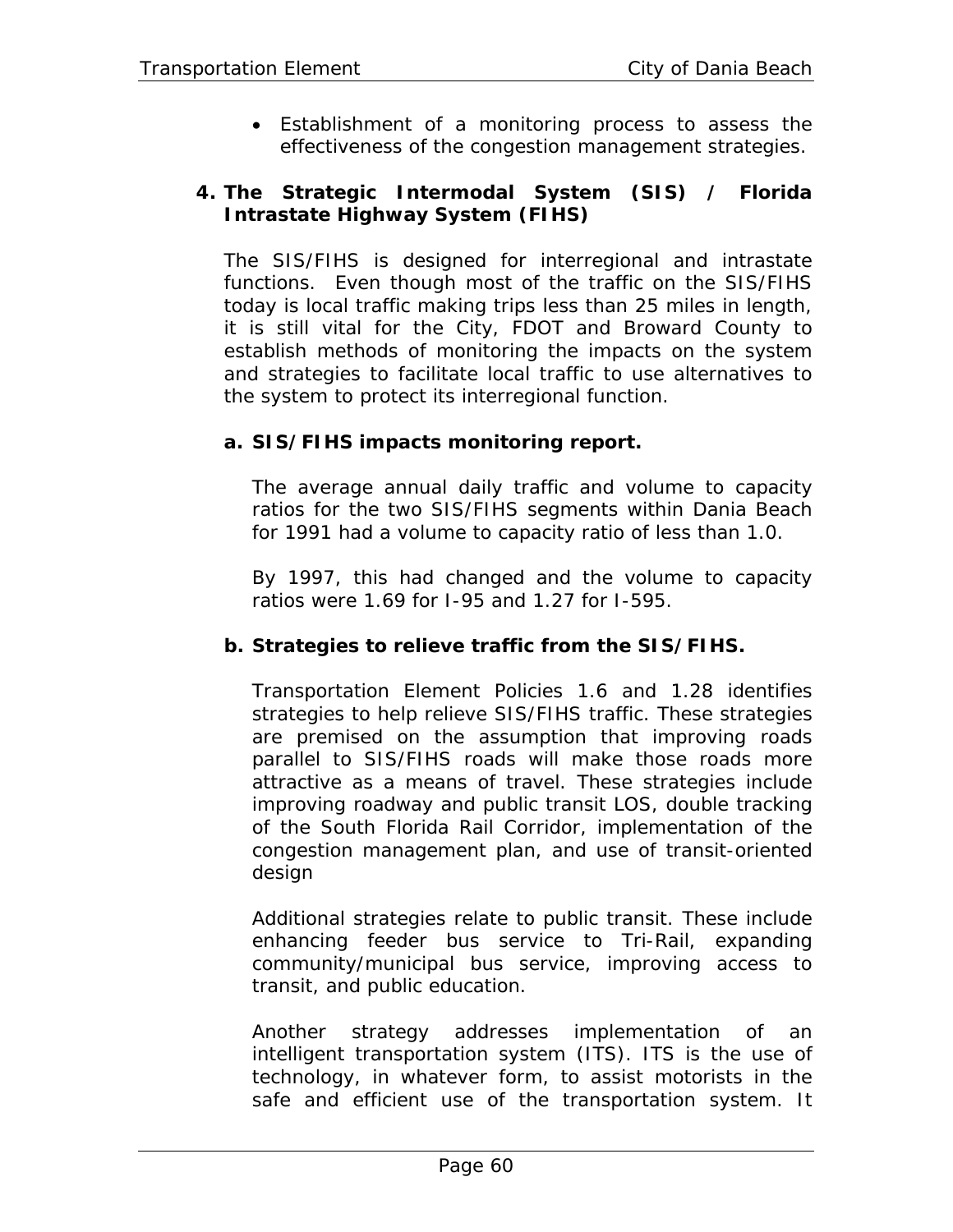includes the computerized traffic signal system, a new ITS control center for Broward County, the recently completed I-595 Changeable Message Sign System, variable messages signs for the bridge crossings of the intracoastal waterway, cameras for surveillance and vehicle detection, incident management, emergency management, motorist information system via the use of radio on the Florida Turnpike, and transit vehicle locator system, Tri-Rail information system, and so on.

## **5. Transportation Concurrency Exception Areas ("TCEAs")**

The purpose of a TCEA is to reduce the adverse impact transportation concurrency may have on urban infill development and redevelopment as well as the achievement of other goals and policies of the state comprehensive plan, such as promoting the development of public transportation and encouraging appropriate infill development and redevelopment to reduce reliance on single occupancy passenger vehicles. Under limited circumstances, it allows exceptions to the transportation concurrency requirement in specifically defined urban areas of a jurisdiction.

Dania Beach was previously included within the Broward County TCEA. Broward County has adopted Transit Oriented Concurrency and Dania Beach is incorporating that program into the Transportation Element.

### **6. Transit Oriented Concurrency**

The City is including the Transit Oriented Concurrency program to replace what previously was the Transportation Concurrency Exception Area to address traffic concurrency issues within the community. Transit Oriented Concurrency is a compact geographic area which includes the entire City and its existing network of roads and other means of transportation. A level of service standard has been established for the district affecting the City of Dania Beach. The program is incorporating a previously adopted program by Broward County and includes the Southeast District and the Port/Airport District as it relates to the City of Dania Beach.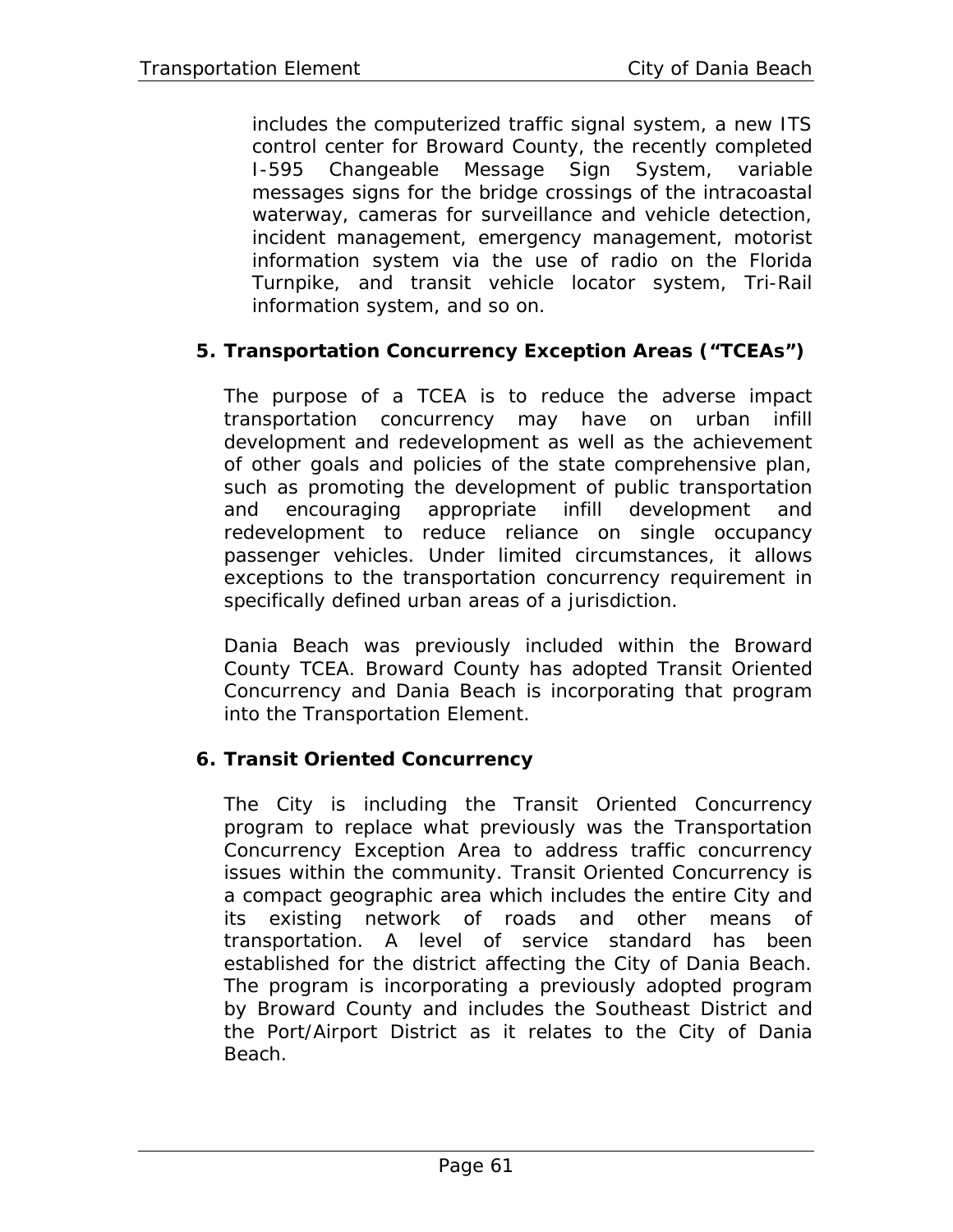## **E. Consistency between the Future Land Use Element and Transportation Systems and with Other Plans**

This section addresses Rule 9J-5.019(3)(d), FAC, which requires an analysis of the compatibility/consistency of the future land use and transportation elements; Rule 9J-5.019(3)(g), FAC, which requires an analysis that considers the compatibility/consistency of the Transportation Element with the policies and guidelines of other transportation plans; and Rule 9J-5.019(3)(h) and (I), FAC, which requires an analysis of compatibility/consistency with other elements of the Comprehensive Plan.

# **1. The Future Land Use Element**

Internal consistency between the Future Land Use Element (FLUE) and the Transportation Element is maintained through objectives and policies in both the FLUE and the Transportation Element. The FLUE includes a number of policies regarding transportation issues that are consistent with those in the Transportation Element such as:

- The location of land uses in relation to transportation facilities.
- Analyzing the impacts of land use amendments on transportation facilities.
- Requiring dedication of right-of-way during the development approval process

The Transportation Element also included policies regarding land use issues that are consistent with those in the FLUE such as;

- Impact analysis of transportation improvements on existing/proposed land uses.
- Provision of adequate on site parking for all land uses.

## **2. Broward County Land Use Plan**

The Broward County Charter established the Broward County Planning Council. The Planning Council is responsible for preparing a countywide land use plan, known as the Broward County Land Use Plan (BCLUP), for adoption by the Board of County Commissioners. The City future land use element and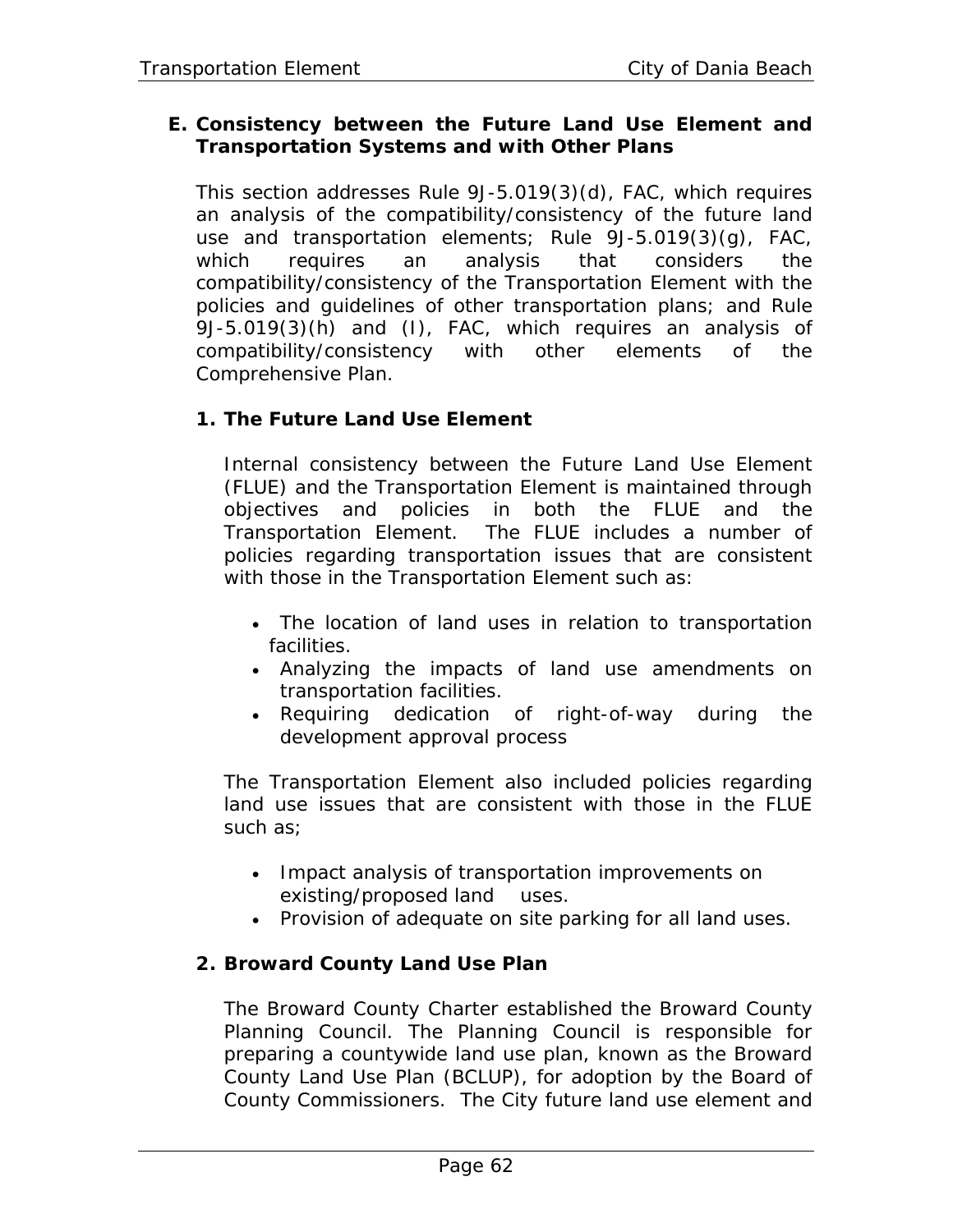map as well as any amendments must be consistent with the BCLUP.

Through certification of future land use elements subsequent to a determination of compliance by the Florida Department of Community Affairs, consistency between future land use elements and the transportation system are assured.

The Broward County Planning Council, has exclusive jurisdiction over the Broward County Trafficways Plan, a rightof-way identification map. To accommodate the impacts of new development, right-of-way is required from developing parcels to provide for an adequate regional roadway network. A dedication for at least half of the roadway width that the Trafficways Plan calls for is normally required at the platting stage. No plat of lands lying within Broward County, either in the incorporated or unincorporated areas, may be recorded in the Official Records prior to approval by the County Commission.

## **3. Long Range Transportation Plan**

The Long Range Transportation Plan ("LRTP") is the primary source for identifying priority projects for inclusion in the countywide Transportation Improvement Program (TIP) and guides the expenditure of federal, state, and local transportation funds. It provides a coordinated planning effort to mitigate traffic congestion, minimize reconstruction of existing facilities, and allow for adjustment of growth management policies and transportation strategies. The LRTP consists of five major sections: Goals, Objectives, and Evaluation Criteria; Financial Resources; Needs Assessment; Cost Feasible Plan; and Public Involvement. The Broward Urban Area Transportation Study Year 2030 Transportation Plan ("TP") represents the currently adopted LRTP. The Year 2030 TP's objectives and policies are consistent with the provisions of the Intermodal Surface Transportation Efficiency Act of 1991 (ISTEA), under which 15 specific factors were identified.

One of its goals is to provide a balanced multi-modal transportation system with a mixture of roadways and transit services that provides for the local and regional movement of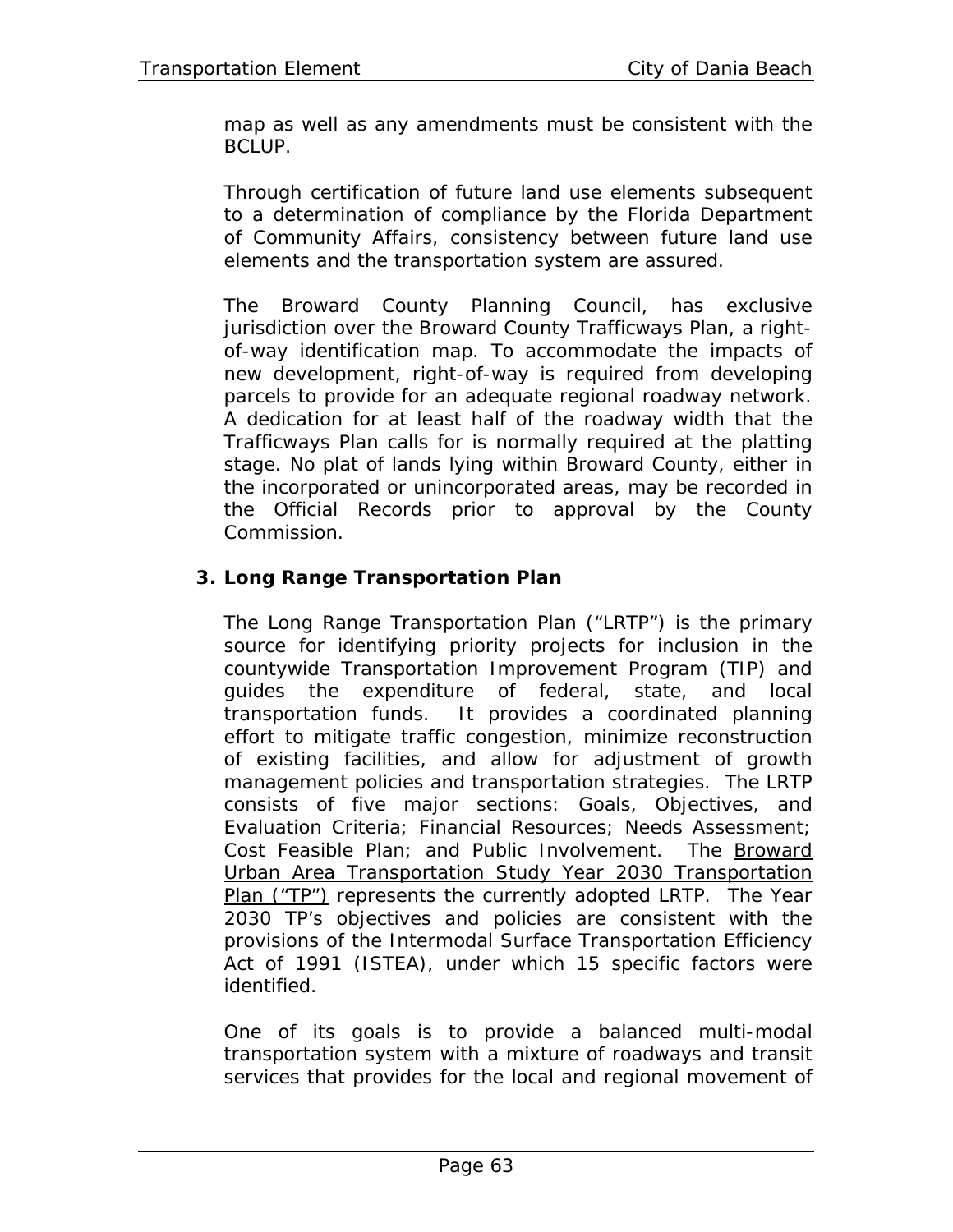people and goods, which is consistent with the purpose of the TE.

The Year 2030 TP as well as the Year 2030 TP served as the basis for some of the data and analysis used in the development of this Element. Further, the Year 2030 TP was reviewed for consistency with this Transportation Element.

## **4. Year 2030 Cost Feasible Plan ("CFP").**

The Year 2030 CFP is a transportation plan that identifies major capacity-enhancing improvements recommended for implementation based on projected fund availability. The CFP serves as the basis for funding of the county's roadway and transit programs, bicycle plan, pedestrian plan, and seaport and airport master plans.

### **5. Florida Department of Transportation's Adopted Work Program**

Dania Beach is in the jurisdiction of the FDOT's District 4; therefore, the FDOT District 4's Work Program for Fiscal Year 2007 through 2011 contains Dania Beach's projects.

Priorities in the 5-year Adopted Work Program are determined by the MPO and are the direct result of the long range planning process. Projects on a priority list submitted to FDOT for inclusion in the Work Program must appear in the Long Range Plan. The Long Range Plan, in turn, is formulated with the goals and objectives consistent with the Transportation Element and ISTEA's 15 suggested planning factors. The Work Program, once adopted, forms the basis of the new TIP.

## **6. Transportation Improvement Program (TIP)**

The TIP is a comprehensive listing of transportation projects in Broward County scheduled for funding in the next five years. It represents the cooperative integration of plans by municipalities, the FDOT, the MPO and implementing agencies. Projects are initially identified as part of the Long Range Planning Process. This is a prerequisite for inclusion on an MPO priority list. Priority Lists are then submitted to FDO. Each year in the Annual Work Program, FDOT funds these priorities identified by the MPO to the extent possible. The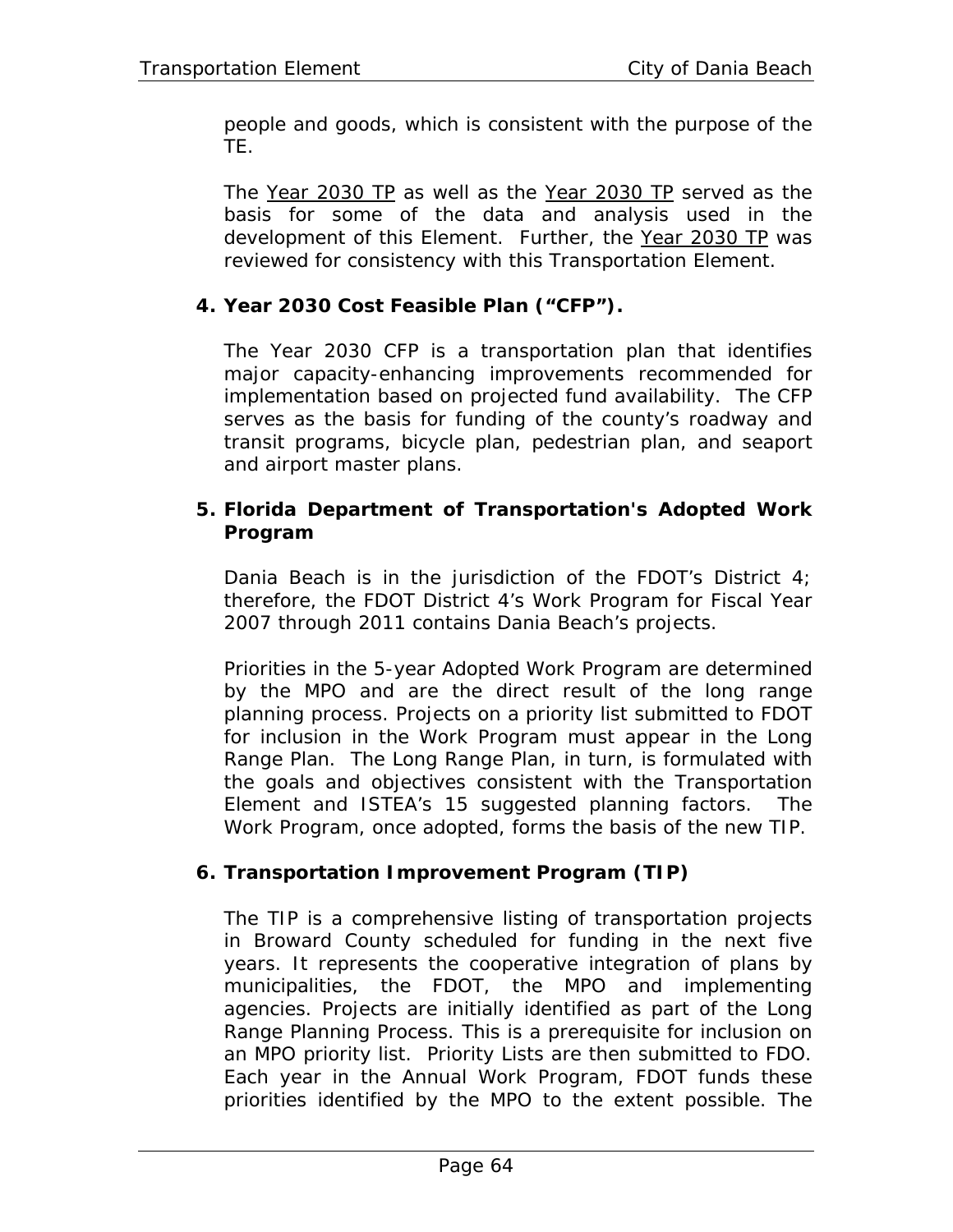Annual Work Program in turn forms the state and federal component of the TIP. The priority list is then updated to reflect these funding actions and a new list is submitted each year to FDOT.

### **7. Port Everglades Master Plan**

The Master Plan provided the data and analysis included herein on Port Everglades as well as the objectives and policies included in the TE.

### **8. Tri-County Rail Transit Development Plan**

This Plan provided the data and analysis included herein on Tri-Rail as well as the objectives and policies included in the TE.

### **9. Broward County Bicycle Facilities Network Plan ("BFNP")**

The data and analysis included herein, and the TE objectives and policies are based on the BFNP. This assures consistency between the plans.

### **10. Broward County Five-Year Pedestrian Facilities Development Program**

The data and analysis included herein, and the TE objectives and policies are based on the PFDP. This assures consistency between the plans.

### **11. Fort Lauderdale/Hollywood International Airport**

Consistency between the Future Land Use Element and Transportation Element, consistency between the airport facilities development and the Future Land Use Plan, and compatibility between airport development and existing residential neighborhood are addressed in Objective VI and Policies 6.1 though 6.11 of the Transportation Element.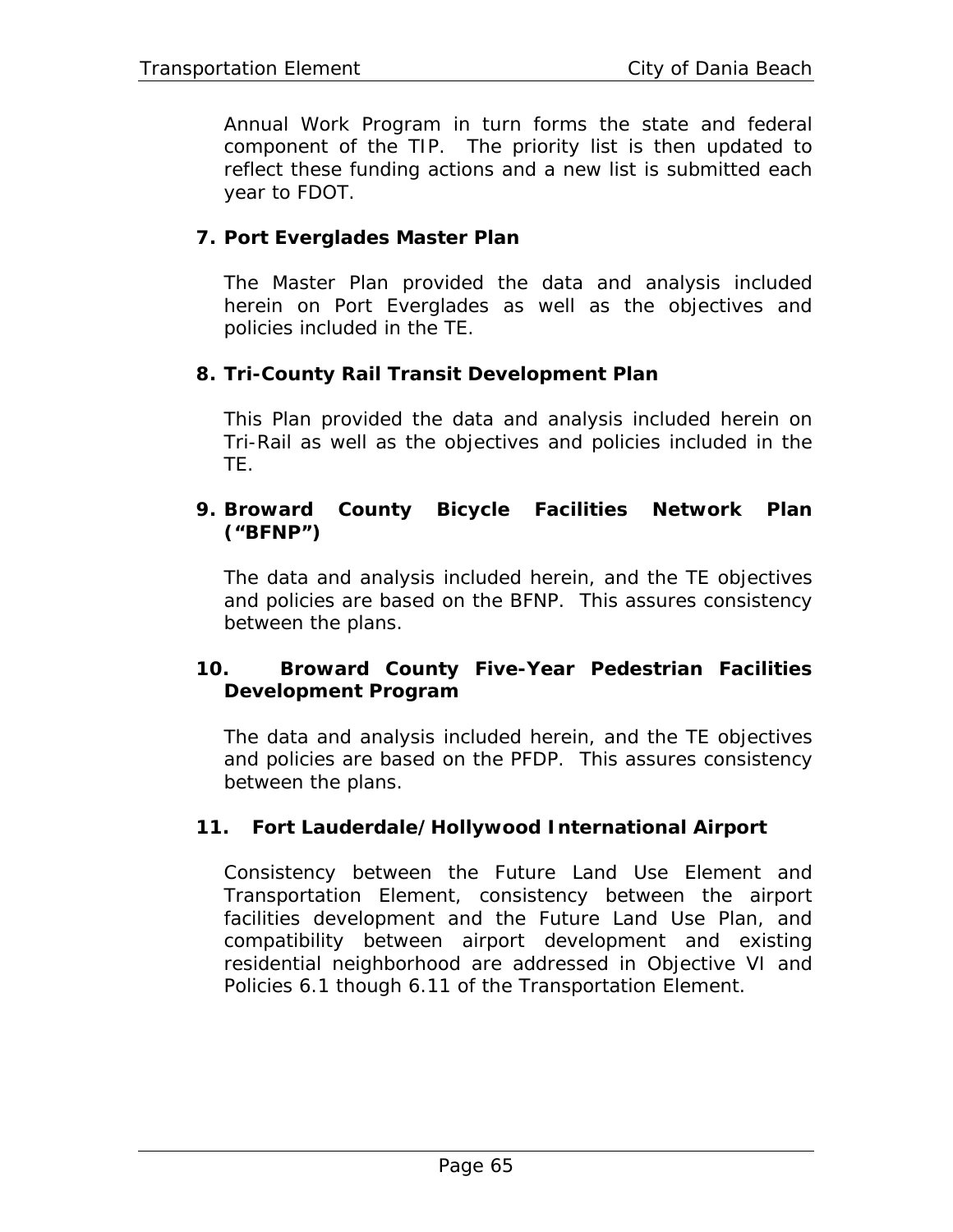## **IV. GOAL, OBJECTIVES, AND POLICIES**

The goal of the Transportation Element is to protect, maintain, and where financially feasible, improve the multi-modal transportation system in a manner that enhances safety, convenience and efficiency, providing for the needs of present and future populations while supporting the City's orderly growth, development, redevelopment and sustainability of the environment.

### **Objective I**

**On an annual basis, through planning and land use regulation, the City shall continue to protect, maintain and improve the functional relationship between the multi-modal transportation system and the future land use map to ensure that the transportation system is convenient and meets the needs of existing and future residents and land use patterns. 9J-5.019(4)(b)2; BC 12.00.00.** 

- Policy 1.1 Continue to require that all properties being platted have direct roadway access and that they provide for the dedication of necessary right of way pursuant to the Broward County Trafficways Plan.
- Policy 1.2 Continue to provide for a functional hierarchy of roadways.
- Policy 1.3 The City of Dania Beach, in conjunction with other local, State and County agencies will continue to implement transportation system management strategies designed to make the existing transportation system operate more efficiently such as improving road conditions, intersection improvements and access management. 9J-5.019(4) (c) 7.
- Policy 1.4 Pursue coordination and improvement of transit services to better provide for convenient travel within, through and from the City, by working with the MPO, Technical Coordinating Committee to the MPO, the Broward County Transportation Planning Division, and the Broward County Division of Mass Transit.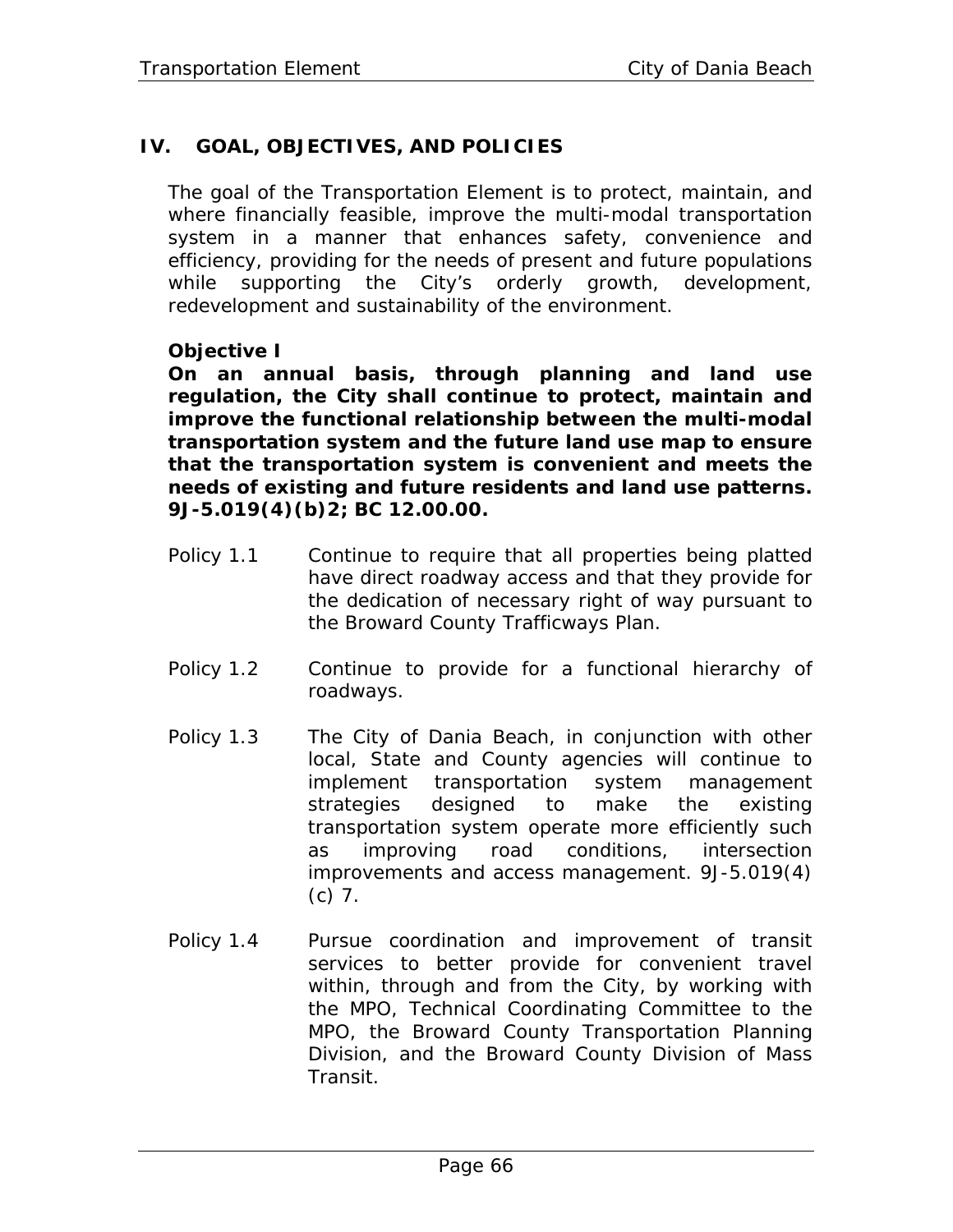- Policy 1.5 Work directly with Broward County Transit in developing local supplemental transit systems that are coordinated with the County's public transit system by connecting un-served or under-served areas to the existing system.
- Policy 1.6 Continue to support County strategies making transit a convenient alternative to the Strategic Intermodal System (SIS)/Florida Intrastate Highway System (FIHS) in order to protect its interregional and intrastate functions. 9J-5.019(4) (c) 13.
- Policy 1.7 Continue to support County strategies relating to public transit service that help maintain the LOS identified in policy 1.21.
- Policy 1.8 Support Broward County efforts to provide door-todoor public transit service to the transportation disadvantaged.
- Policy 1.9 Assist Broward County Transit in the provision of bus shelters, benches and stops at appropriate locations, as new development occurs.
- Policy 1.10 Support Broward County Transit's efforts to provide increased bus service connecting the Tri-Rail Station with the rest of the City, the Port and the Airport.
- Policy 1.11 Support Broward County Transit's efforts to encourage improved access to public transit through the provision of bicycle facilities, such as storage lockers, at appropriate locations, as new development occurs.
- Policy 1.12 Continue to maintain and, where feasible, improve the functional area coverage of the bicycle facility network through inclusion of bikeways and or greenways in road construction projects and as new development occurs.
- Policy 1.13 Working with the Florida Department of Transportation, the Broward County Metropolitan Planning Organization, the Broward County Transportation Planning Division, and the City will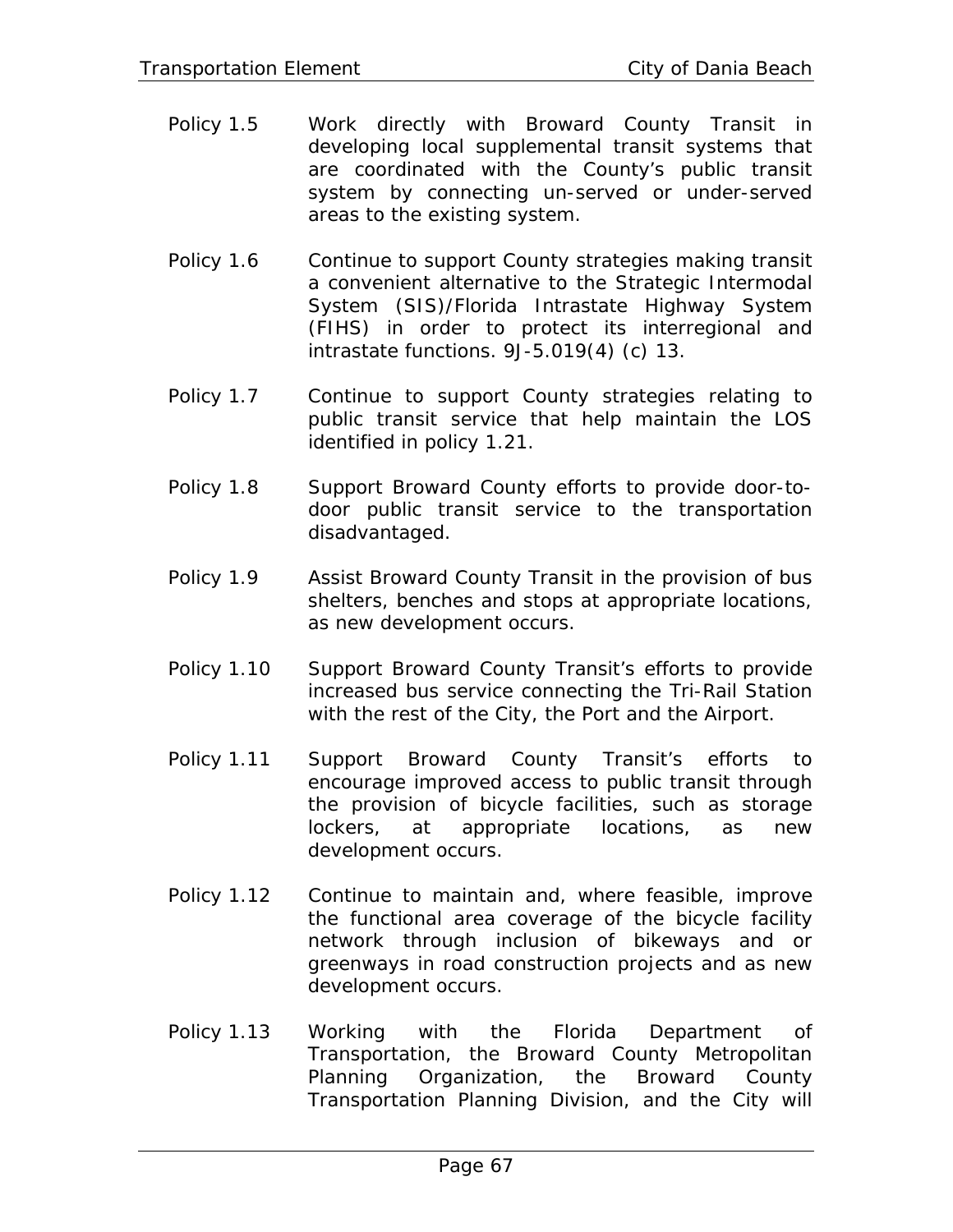address missing path links and/or other facility deficiencies within the City's current and proposed bicycle networks, including potential funding sources and coordination with Broward County plans for such facilities.

- Policy 1.14 Working with the Florida Department of Transportation, the Broward County Metropolitan Planning Organization, the Broward County Transportation Planning Division, and the City will encourage and support the development of a bikeway network serving significant commercial, employment and recreational centers.
- Policy 1.15 Working with the Florida Department of Transportation, the Broward County Metropolitan Planning Organization, the Broward County Transportation Planning Division, and adjacent cities, the City will address deficiencies within the City's existing and proposed bicycle network, including potential funding sources and coordination with Broward County MPO plans for such facilities.
- Policy 1.16 The City's bicycle network priorities shall include the following:
	- 1) By 2008, determine the feasibility (in terms of both design and funding) of constructing a functional, safe, and usable bicycle path along Dania Beach Boulevard. In the alternative, identify funding sources or assistance to reconstruct the existing non-functional bicycle lane to meet minimum FDOT requirements with respect to size (width), location, construction materials, and quality of pavement surface. Continue to pursue FDOT support and financing to reconstruct existing bike paths in this area pursuant to FDOT and city standards.
	- 2) Identify constrained rights-of-way where bicycle lanes are the most feasible alternative (in terms of both design and availability of funds) to bicycle paths.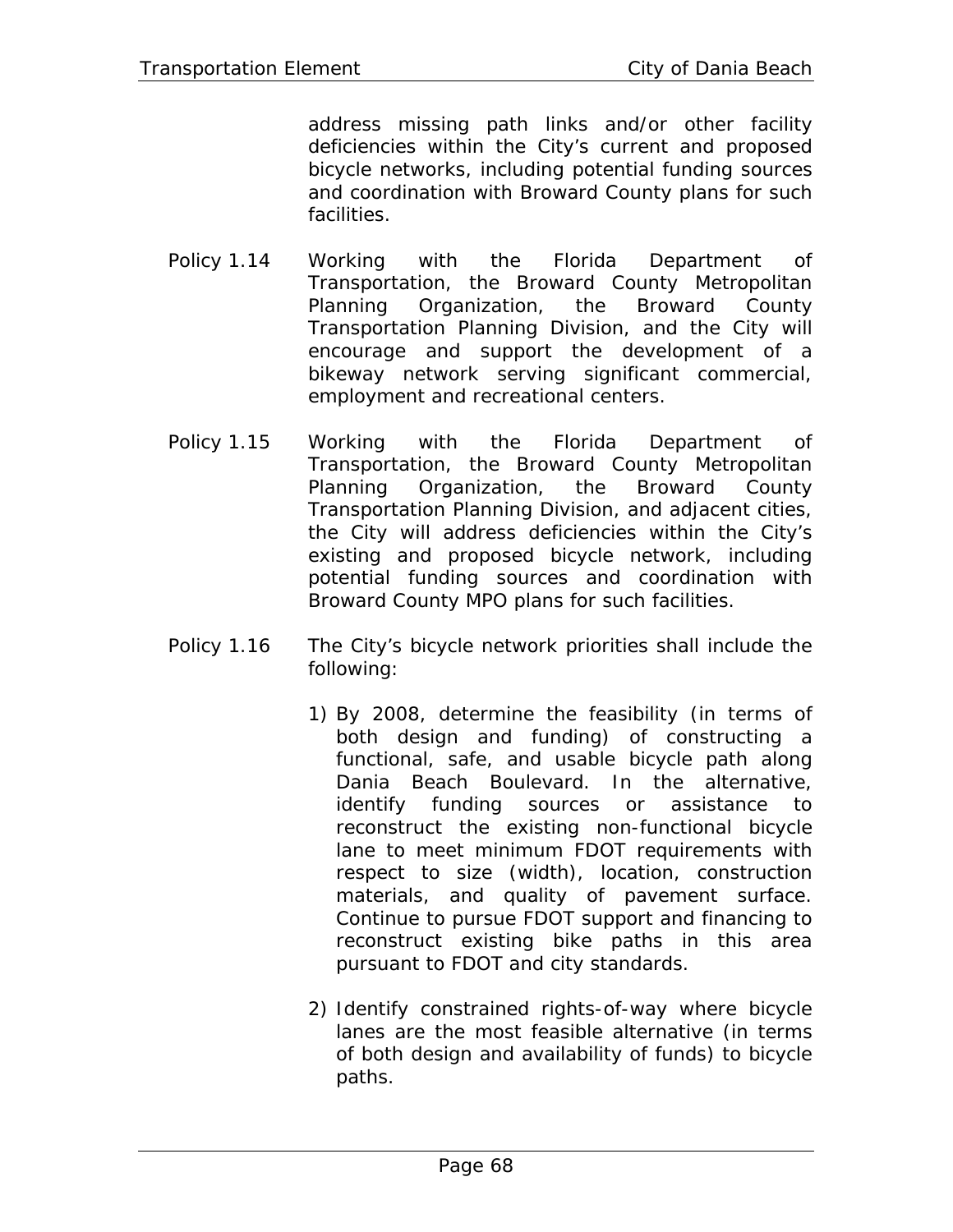- 3) Require participation by new development.
- Policy 1.17 At a minimum, maintain the current access to water related recreational facilities by maintaining adequate access roads, parking facilities and boat ramps.
- Policy 1.18 Through the City's LDR, encourage and support the location of water dependent uses at appropriate locations.
- Policy 1.19 Through the City's LDR, encourage and support private sector initiatives in developing water related facilities and services for the use and enjoyment of the community such as marinas, boat ramps, restaurants, water taxi stops, and marine retail.
- Policy 1.20 The City of Dania Beach shall adopt the following LOS standards for roadways on the SIS, including connectors, and roadway facilities funded in accordance with Section 339.2819 F.S., the Transportation Regional Incentive Program (TRIP), shall be set forth in Rule 14-94, FAC, summarized below. These standards shall apply for the purpose of issuing development orders and permits.

|  |  |  | 1. SIS Facilities |
|--|--|--|-------------------|
|--|--|--|-------------------|

| <b>DANIA BEACH SIS FACILITIES</b> |                                                                   |                                                                                 |                         |  |  |
|-----------------------------------|-------------------------------------------------------------------|---------------------------------------------------------------------------------|-------------------------|--|--|
|                                   | Roadway                                                           | Roadway<br>Segment                                                              | <b>LOS</b><br>Standard* |  |  |
| <b>SIS</b><br><b>CORRIDORS</b>    | $1 - 95$                                                          | Miami-Dade County<br>Line to Palm Beach<br><b>County Line</b>                   | E                       |  |  |
|                                   | $1 - 595$                                                         | 1-75 to US1                                                                     | D                       |  |  |
|                                   | Port Everglades                                                   | I-595 east straight<br>into entrance (Eller<br>Drive)                           |                         |  |  |
| <b>SIS</b><br><b>CONNECTORS</b>   | Ft. Lauderdale-<br>Hollywood<br>International<br>Airport Tri-Rail | 1-95 to Griffin Road<br>to Ravenswood<br>Road to Gulfstream<br>Way to entrance. | D                       |  |  |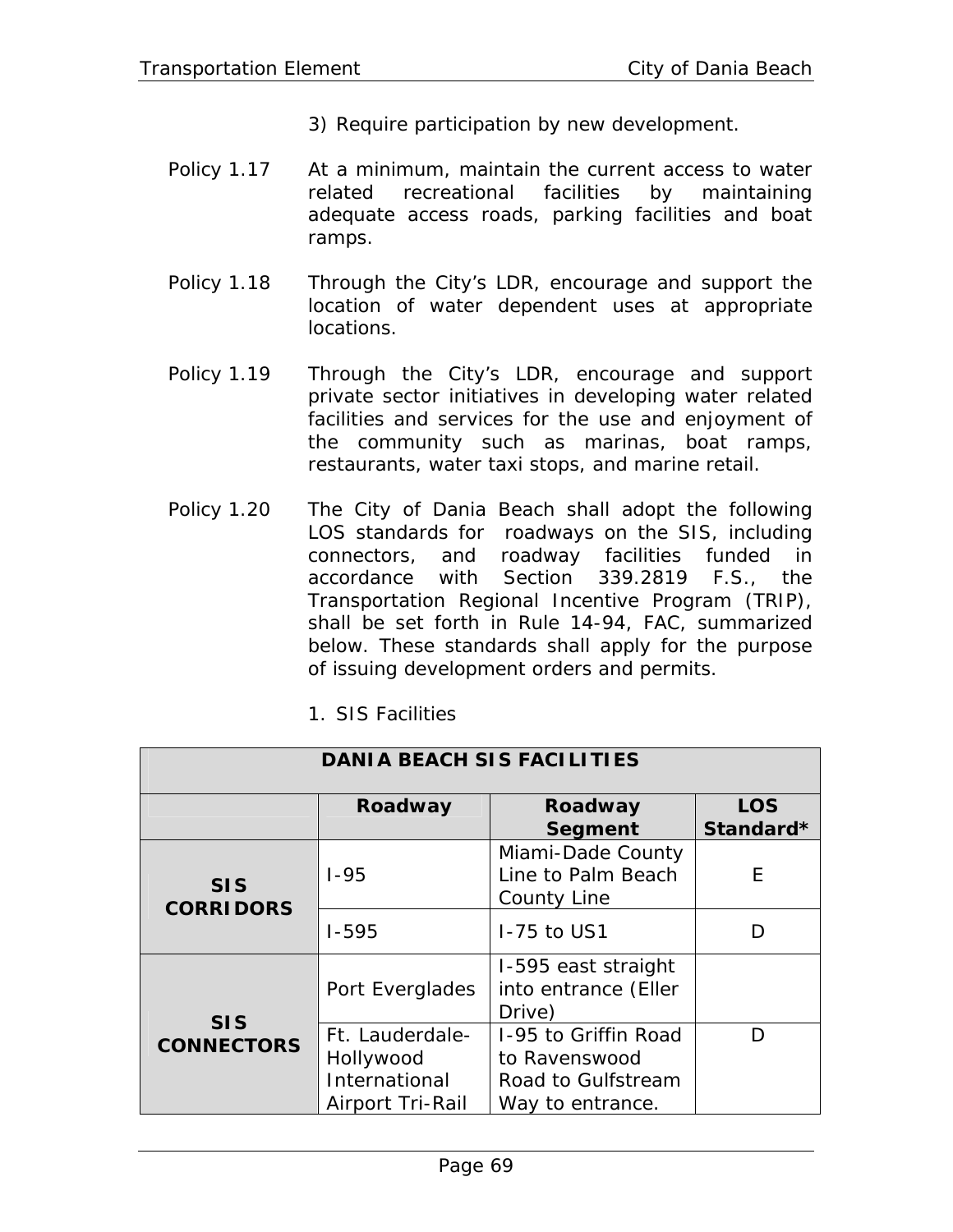| <b>DANIA BEACH SIS FACILITIES</b>                                                                                                                                                                                                                                                                                                              |             |                           |                         |  |
|------------------------------------------------------------------------------------------------------------------------------------------------------------------------------------------------------------------------------------------------------------------------------------------------------------------------------------------------|-------------|---------------------------|-------------------------|--|
|                                                                                                                                                                                                                                                                                                                                                | Roadway     | Roadway<br><b>Segment</b> | <b>LOS</b><br>Standard* |  |
|                                                                                                                                                                                                                                                                                                                                                | Station     |                           |                         |  |
| <b>TRIP-FUNDED</b>                                                                                                                                                                                                                                                                                                                             | <b>None</b> | <b>None</b>               |                         |  |
| <b>FACILITIES**</b>                                                                                                                                                                                                                                                                                                                            |             |                           |                         |  |
| * The level of service letter designations are defined in FDOT's 2002 Quality/Level of Service Handbook<br>unless an alternate (as refined through identified mobility strategies) standard is agreed to in writing by<br>FDOT.                                                                                                                |             |                           |                         |  |
| ** Broward County should coordinate with FDOT on the setting of the level of service standard for<br>facilities that receive TRIP funding. The presumption is that LOS D will apply as soon as the improvement<br>is programmed for implementation; however, an alternate standard may be adopted in TCMAs if agreed<br>to in writing by FDOT. |             |                           |                         |  |

- a. When LOS standards are developed for SIS connectors, the City will evaluate adoption of the standards.
- b. To assist in maintaining SIS levels of service standards in the future, the City shall also consider strategies such as improvements to or the creation of parallel facilities, encouraging use of alternate modes of travel, and supporting travel demand management techniques.
- 2. Non-SIS/FIHS Roadways and Roadways Functionally Classified as Collector Roads or Higher: "D".
- Policy 1.21 The City incorporates the Transportation Concurrency Management Areas (TCMAs) as per the Broward County Transportation Element. Development and redevelopment within TCMA (includes the entire City of Dania Beach) shall comply with the concurrency regulations as defined in Policies 1.20 and 1.21 of the City's Transportation Element and the City's Zoning and Land Development Regulations.
- Policy 1.21.1 The City's Plan shall establish the following transportation level of service (LOS) standards:

The County is divided into Concurrency Districts. Each District shall be one of the following: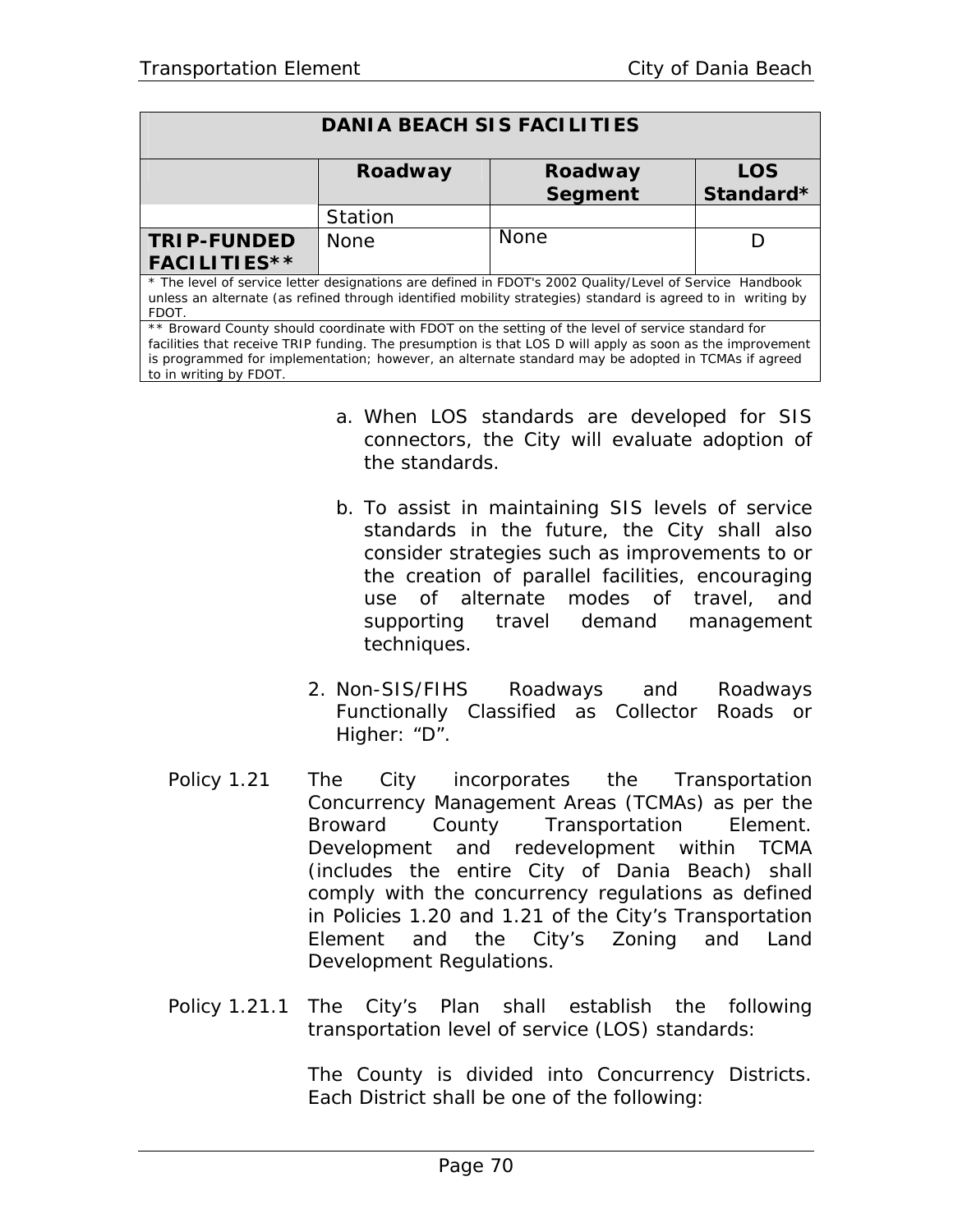1. A **Transportation Concurrency Management Area** (TCMA) District shall be a compact geographic area with an existing network of roads where multiple, viable alternative travel paths or modes are available for common trips. An areawide level of service standard shall be established for this District, for the purpose of issuing development orders and permits, based on how mobility will be accomplished within the Area.

The City of Dania Beach lies within the following Transportation Concurrency Management Area (TCMA) Concurrency Districts. Within Transportation Concurrency Management Areas, the transportation LOS standards, for the purpose of issuing development orders and permits, are to achieve and maintain the following by FY 2013:

- a. Southeast District (includes area larger than Dania Beach) – Achieve/maintain headways of 30 minutes or less on 80% of routes. Establish and maintain service at least one neighborhood transit center. Increase peak-hour weekday fixed-route ridership by 24 percent from FY2009-FY2013.
- b. Central District (includes area larger than Dania Beach) – Maintain headways of 30 minutes or less on 80% of routes. Establish and maintain service at one or more neighborhood transit centers. Reduce traffic signal communication failures by 50% by FY 2013. Increase hour weekday fixed-route transit ridership by 19% from FY 2009 to FY 2013. Maintain the current number of community bus routes (24) through 2013.
- c. Port/Airport District (includes area larger than Dania Beach) – Increase peak-hour weekday fixed-route transit ridership by 20% from FY 2009 - FY 2013. Continue to pursue the ongoing Project Development and Environment study to define alternatives that facilitate direct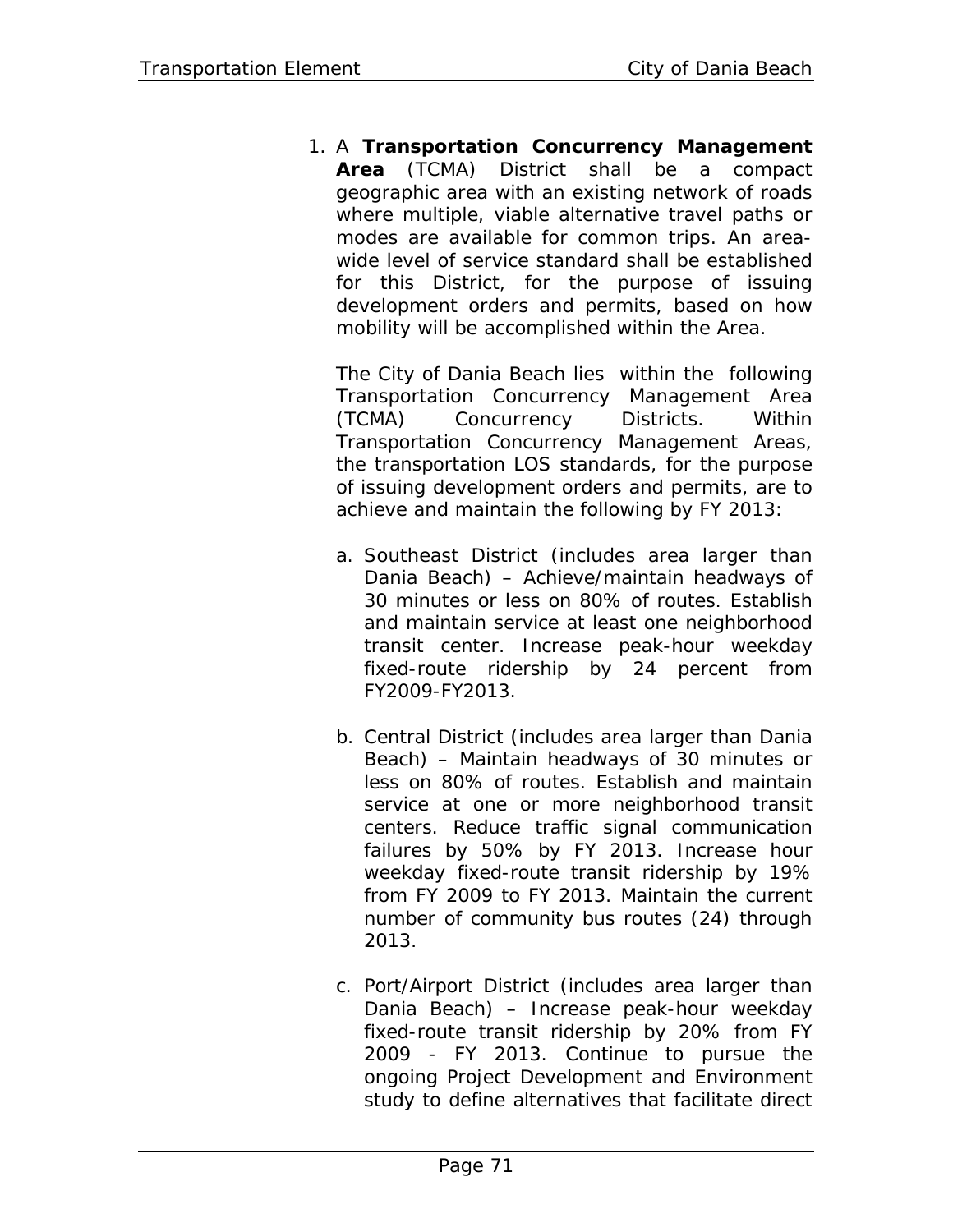movement of people and goods between Port Everglades and Fort Lauderdale International Airport. This study also includes an intermodal center to facilitate this connectivity along with connections to local and regional transit services including county transit routes, Tri-rail and potential passenger transit services on the Florida East Coast rail corridor. Implementation of these improvements would serve to ensure efficient operations within the port and airport while addressing traffic congestion on Strategic Intermodal System facilities and other roadways. The results of this study will be incorporated into the Master Plans for the Port and Airport by FY 2013. Funding for this project has not yet been identified. Also continue to pursue, as a potential condition of proposed amendments to the Northport DRI, a by-pass roadway for Port Everglades, that would provide a connection between U.S.1 and S.E.17<sup>th</sup> Street. Notwithstanding the above, County had no affirmative obligation to find or construct this by-pass roadway.

d. Overall - Increase number of bus stop shelters by 25 percent from FY2009 to FY2013. Traffic volumes on arterial roadways in each District shall remain less than the maximum service volumes as displayed below. These volumes do not apply to Strategic Intermodal System (SIS) and Transportation Regional Incentive Program-funded roadway facilities and can not be used in a manner that would result in interference with mainline operations on SIS roadway corridors.

| Peak Hour Two Way Maximum Service |       |  |
|-----------------------------------|-------|--|
| <b>Volumes</b>                    |       |  |
| Two-lane arterials                | 2555  |  |
| Four-lane arterials               | 5442  |  |
| Six-lane arterials                | 8190  |  |
| Eight-lane arterials              | 10605 |  |

The Maximum Service Volumes are calculated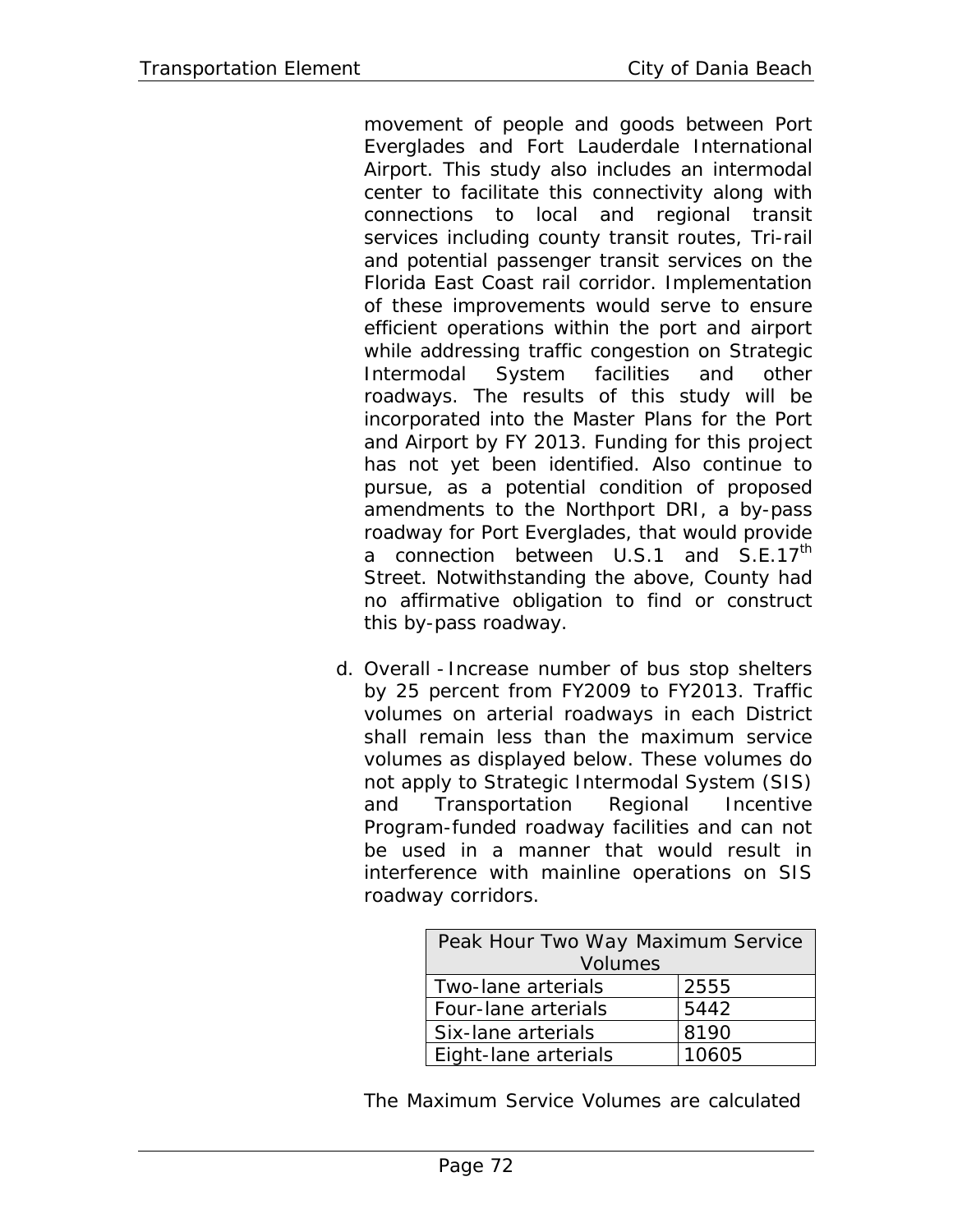from "Generalized Peak Hour Two-Way Volumes for Florida's Urbanized Areas", published by the Florida Department of Transportation, as 75% above the volumes for Class IV State Two-Way Arterials, for Level of Service E, for the Eastern Core District; and as 75% above the volumes for Class II State Two-Way Arterials, for Level of Service D, for all other Districts.

Based on recommendations by the MPO, the Broward County Commission shall adopt a five-year County Transit Program (CTP) that is projected to achieve the level of service standards for each District listed in Policies 1.20 and 1.21 of the City's Transportation Element. The County Commission shall ensure that the CTP is a financially feasible plan. The CTP shall be updated annually. Any change in the level of service standards requires an amendment to the Transportation Element of the Broward County and City Comprehensive Plans.

2. A **Standard Concurrency District** shall be an area where roadway improvements are anticipated to be the dominant form of transportation enhancement. A roadway level of service standard shall be established for each such District, based on the peak-hour standard volumes contained in the Florida Department of Transportation Level of Service Manual.

There are no Standard Concurrency Districts lying within the City of Dania Beach.

Policy 1.21.2 Prior to application for a building permit, the applicant shall obtain a Transportation Concurrency Satisfaction Certificate from Broward County. No building permit will be issued unless the corresponding Transportation Concurrency Satisfaction Certificate has been presented. The City Commission may adopt land development regulations which exempt from this requirement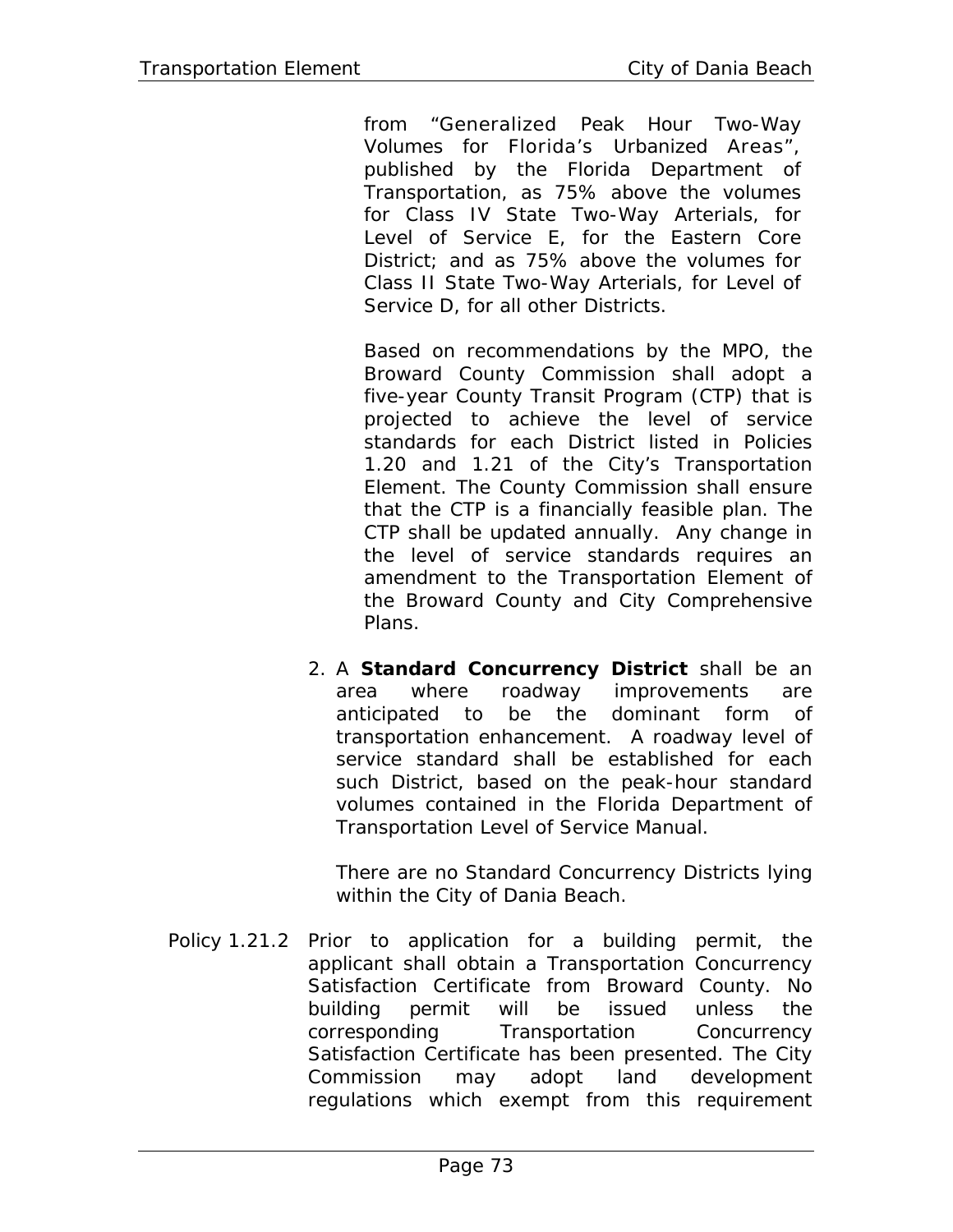categories of building permits that clearly do not create additional transportation impacts.

- Policy 1.21.3 The City and Broward County shall issue a Transportation Concurrency Satisfaction Certificate, relative to a building permit application, under any of the following circumstances:
	- 1. If the building permit application is on property within a recorded plat that was approved by the County Commission on or after March 20, 1979, and the building permit application is consistent with the level of development under which the plat is currently approved by the County Commission; and the County Commission<sup>=</sup>s finding of satisfaction of transportation concurrency for the plat has not expired; and the plat is not in violation of an agreement with Broward County with respect to transportation concurrency.
	- 2. If the building permit application is on property for which Broward County has made a finding of vested rights with respect to transportation concurrency; and the building permit application is consistent with the level of development under which the plat was approved by the County Commission; and the plat is not in violation of an agreement with Broward County with respect to transportation concurrency.
	- 3. If the building permit application is for property within, and for development in accordance with and as authorized by, an approved Development of Regional Impact (DRI) or a Florida Quality Development (FQD) development order which development order was either issued prior to the adoption of the 1989 Broward County Comprehensive Plan or was issued after being reviewed for, and satisfying, Broward County<sup>-</sup>s transportation concurrency requirements.
	- 4. If the building permit application is for property within a transit oriented concurrency district; and the applicant has paid to Broward County a Transit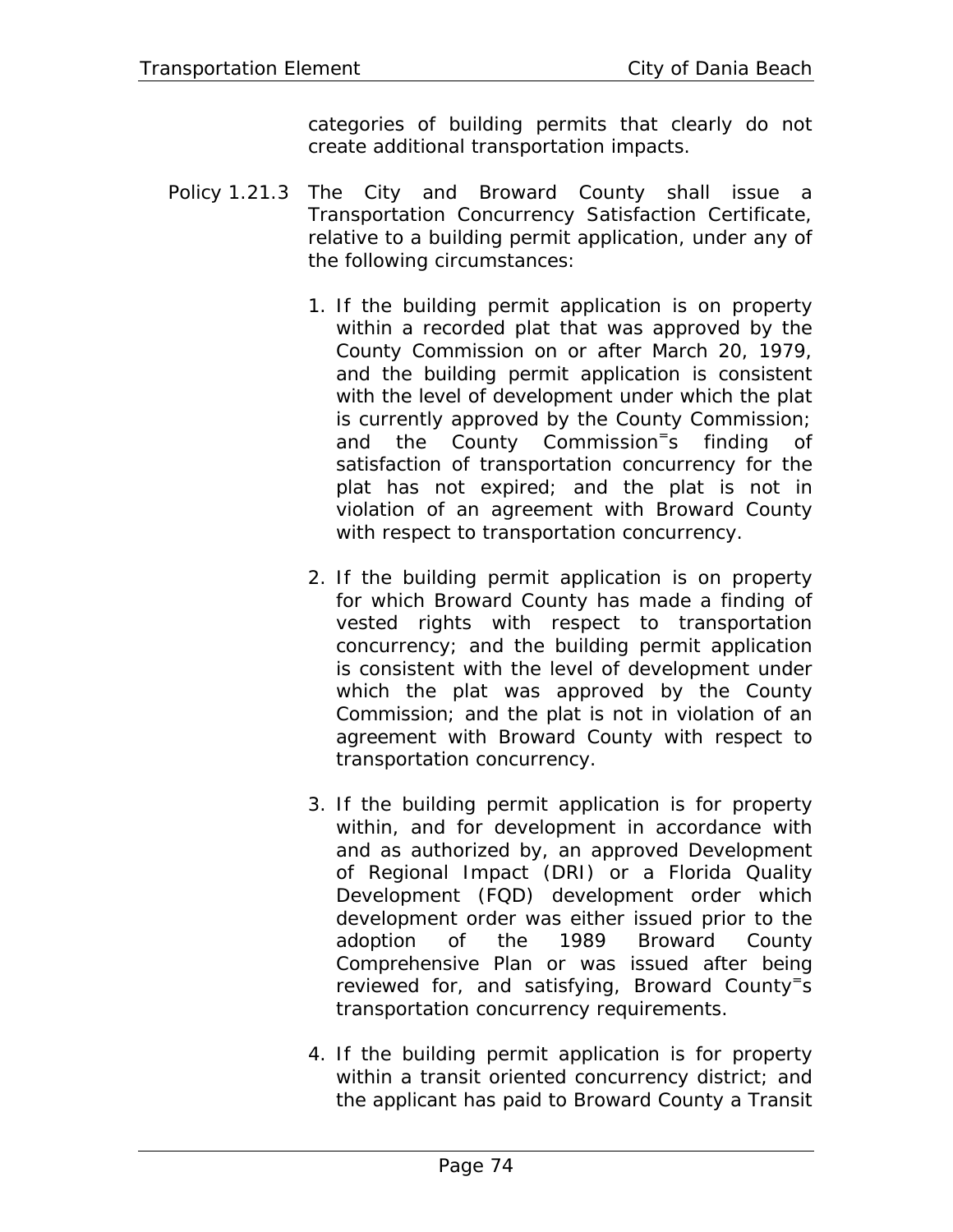Concurrency Assessment for the development proposed in the building permit application.

- 5. If the building permit application is for property within a transit oriented concurrency district; and the application is for an addition to, replacement of, or renovation to a residential building, and does not increase the number of dwelling units within that building nor change the type of units.
- 6. If the building permit application is for property within a transit oriented concurrency district; and the application is for an addition to, replacement of, or renovation to a non-residential building, and does not increase the number of peak-hour trips generated by the building.
- 7. If the building permit application is for development that promotes public transportation, which means development that directly affects the provision of public transit, including transit terminals, transit lines and routes, separate lanes for the exclusive use of public transit services, transit stops (shelters and stations), and office buildings or projects that include fixed-rail or transit terminals as part of the building.
- Policy 1.21.4 The Transit Concurrency Assessment shall be calculated as the total peak-hour trip generation of the proposed development, multiplied by a constant (for each year) dollar figure for each District, that represents the cost per trip of all the TDP enhancements in that District. The City and County Commission may adopt land development regulations which enable exemption from the assessment calculation of high-cost transit projects, such as fixed-guideway facilities.
- Policy 1.21.5 The City and Broward County Commission shall adopt land development regulations which provide for credits against the Transit Concurrency Assessment for approved site plans which contain features intended to significantly encourage transit usage.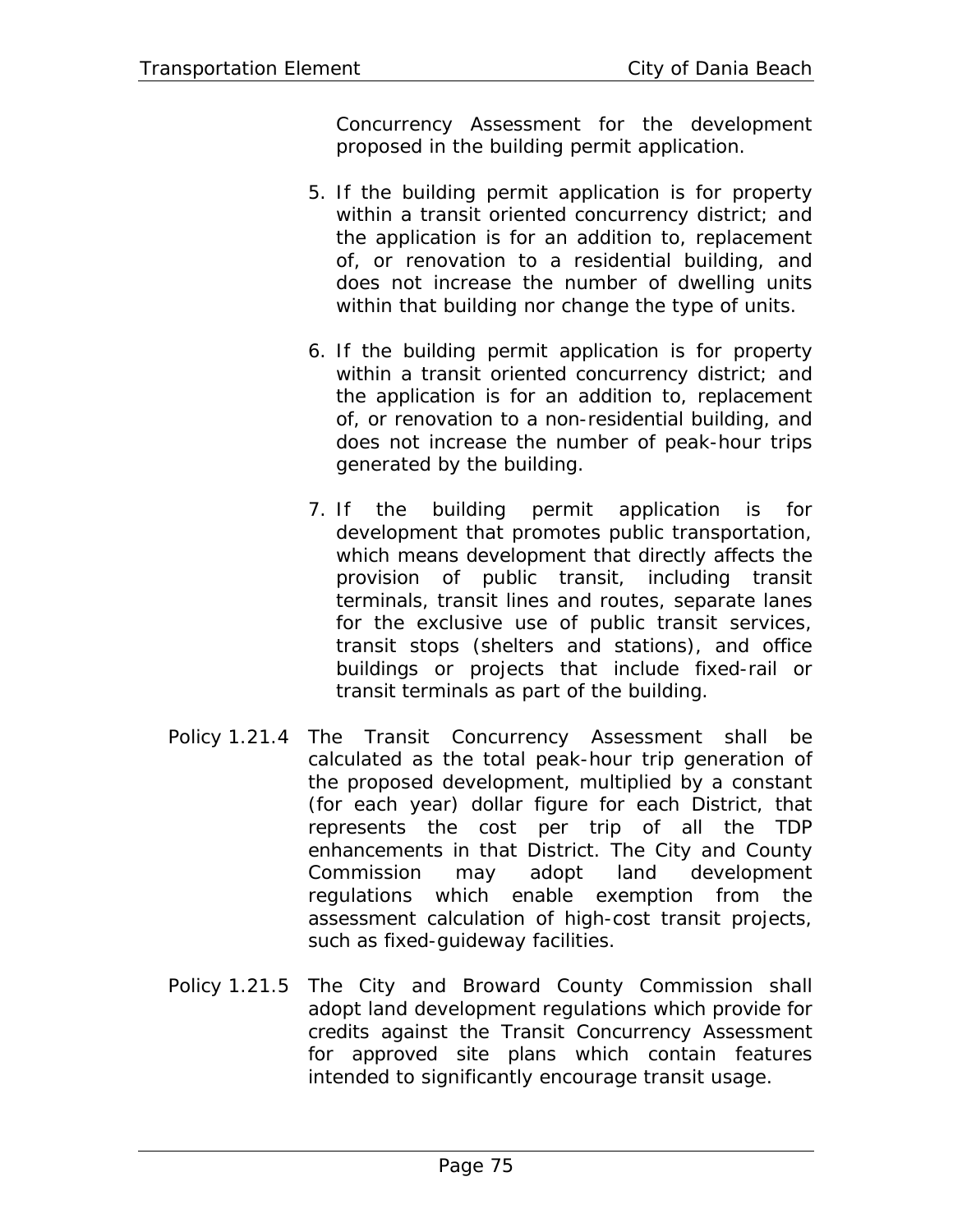- Policy 1.21.6 The City and Broward County Commission may adopt land development regulations which provide for a waiver of the Transit Concurrency Assessment for affordable housing projects, and for applications by a government agency for the construction of public buildings which will directly serve the health and/or safety needs of the public, provided that all such waived Assessments are paid from a designated source.
- Policy 1.21.7 The City may adopt land development regulations which provide for a waiver of the Transit Concurrency Assessment for a class of development on property within that municipality, provided that all such waived Assessments are paid to Broward County by the municipality, or by a source designated by the municipality.
- Policy 1.21.8 The revenues from the Transit Concurrency Assessments shall be used solely to fund the enhancements within the County Transit Program (CTP) which are in the District corresponding to the location of the proposed development. However, the Broward County Commission may adopt land development regulations, which set aside up to five percent of such revenues for the following purposes:
	- 1. to serve as the designated funding source for waivers granted; and/or
	- 2. to fund costs of administering the concurrency management system and developing the CTP
- Policy 1.21.9 Prior to the approval of any application for a plat, an amendment to the restrictive note on the plat, or the placement of a restrictive note on the plat, for property within a Transit Oriented Concurrency District, the City and County Commission shall make a finding that the appropriate District satisfies at least one of the following standards:
	- 1. The District does not contain two parallel and adjacent arterial roadways, both of which have a volume/capacity ratio in excess of 1.30, which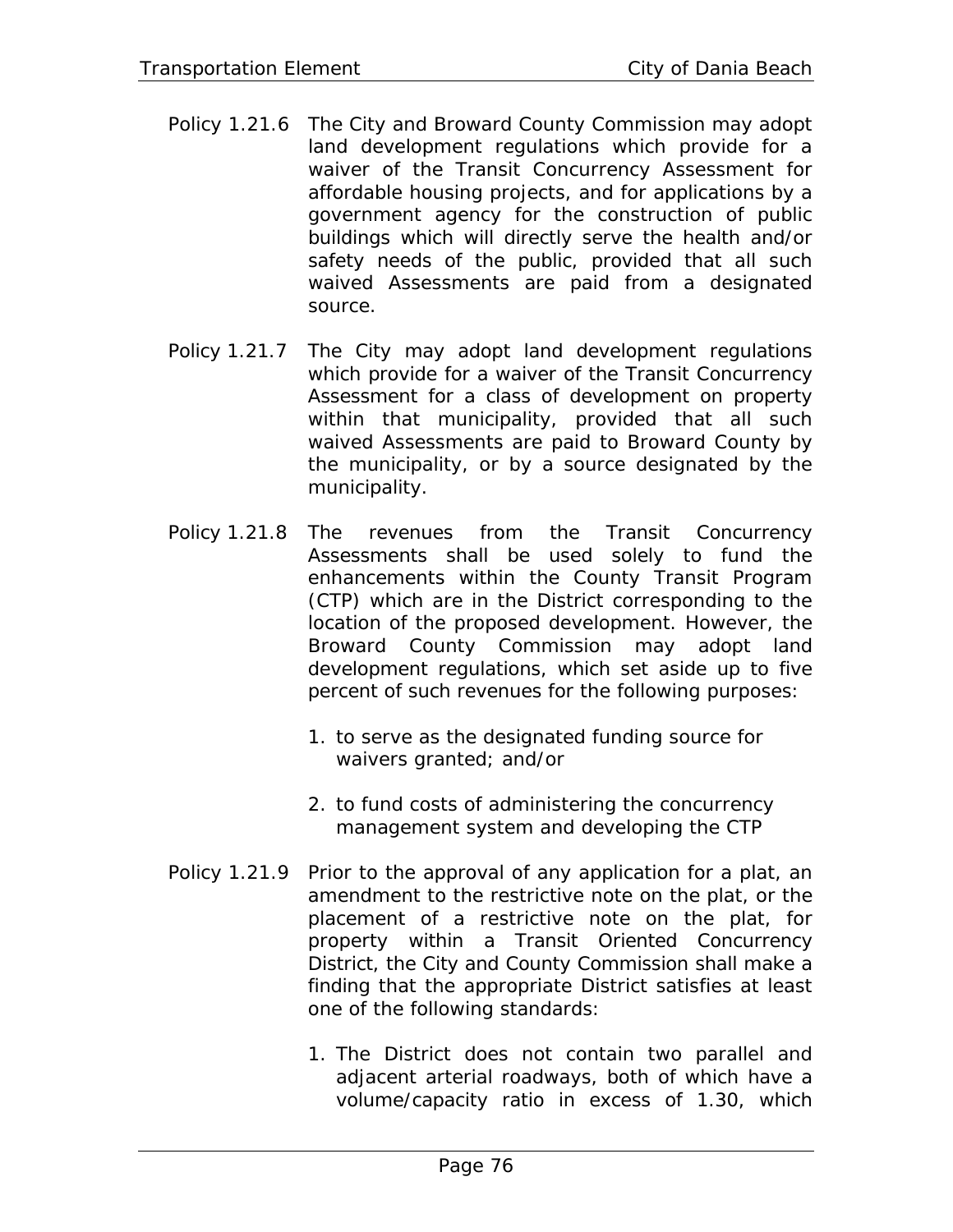ratio is derived by comparing existing p.m. peak hour traffic volumes to LOS D peak hour capacities (LOS E for the Eastern Core District).

- 2. The ridership within the District on fixed route transit services has increased at least 2.5 percent over the previous year.
- Policy 1.21.10 A building permit application that is subject to a Transit Concurrency Assessment by Broward County shall not be subject to impact fees for regional transportation facilities by Broward County or by a municipality.
- Policy 1.22 The City of Dania Beach shall adopt a transit level of service per Policy 1.21 for the purpose of issuing development permits. Said levels of service shall include County and local transit service.
- Policy 1.23 The City of Dania Beach will participate with Broward County Planning Council, Broward County MPO, FDOT and other municipalities within designated public transportation corridors to develop land development guidelines that promote transit accessibility in the designated corridors service 9J- $5.019(4)$  (c)(9).
- Policy 1.24 The City shall participate with the Florida East Coast Railroad, Tri-Rail, Broward County Transit, and the MPO to support the establishment of multi-modal transportation facility (commuter rail, county bus, and community bus) in the Local Activity Center within a five minute walk of U.S. 1 (Federal Highway), City Hall, Public Safety Headquarters, Chamber of Commerce, and U.S. Post Office 9J-5.019(4) (c) (9).
- Policy 1.25 Through intergovernmental planning efforts, Dania Beach shall address overcapacity roadways segments and roadway segments approaching capacity through the following actions:
	- 1. Utilize the results of the County Traffic Circulation Analysis, including level of service determinations,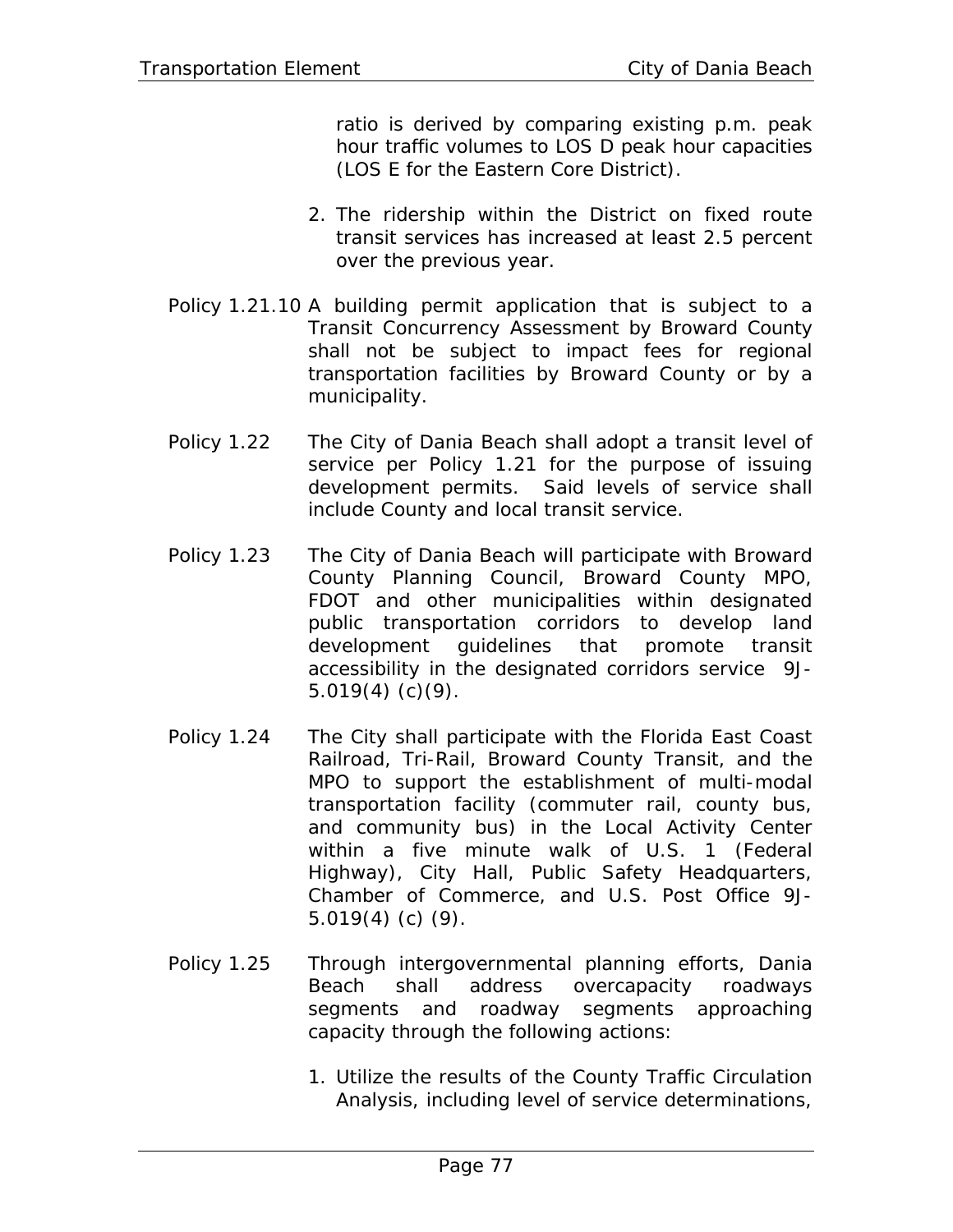to support County and State road improvements for road segments operating below, or projected to operate below, the adopted peak-hour LOS "D" standard.

- 2. Support necessary amendments to the MPO's adopted Transportation Improvement Program (TIP) to include the programming of available federal aid and matching funds for improvements to state roads in Dania Beach shown in the adopted Long Range Transportation Plan network where the LOS is projected to remain below the LOS "D" standard.
- Policy 1.26 Dania Beach shall coordinate land uses with the transportation system through implementation of the following:
	- 1. Assess the cumulative and individual traffic circulation impacts of land use plan amendments that propose to increase traffic on the existing roadway network, the projected 5-year roadway network, and the long range roadway network. BC 12.01.04.
	- 2. Residential densities in the Low (1 du/ac) to Low-Medium (10 du/ac) density should be located with access to collector streets.
	- 3. Residential densities of Medium (10 16 du/ac) density or greater should be located with adequate access to major and minor arterial roadways, expressways, and public transit routes.
	- 4. Industrial uses shall be located with access to major transportation facilities.
	- 5. Participate in the area wide coordination necessary to implement the provisions of this Element through participation in, or membership on the South Florida Regional Planning Council, the Broward County Planning Council, the League of Cities Technical Advisory Committee, and the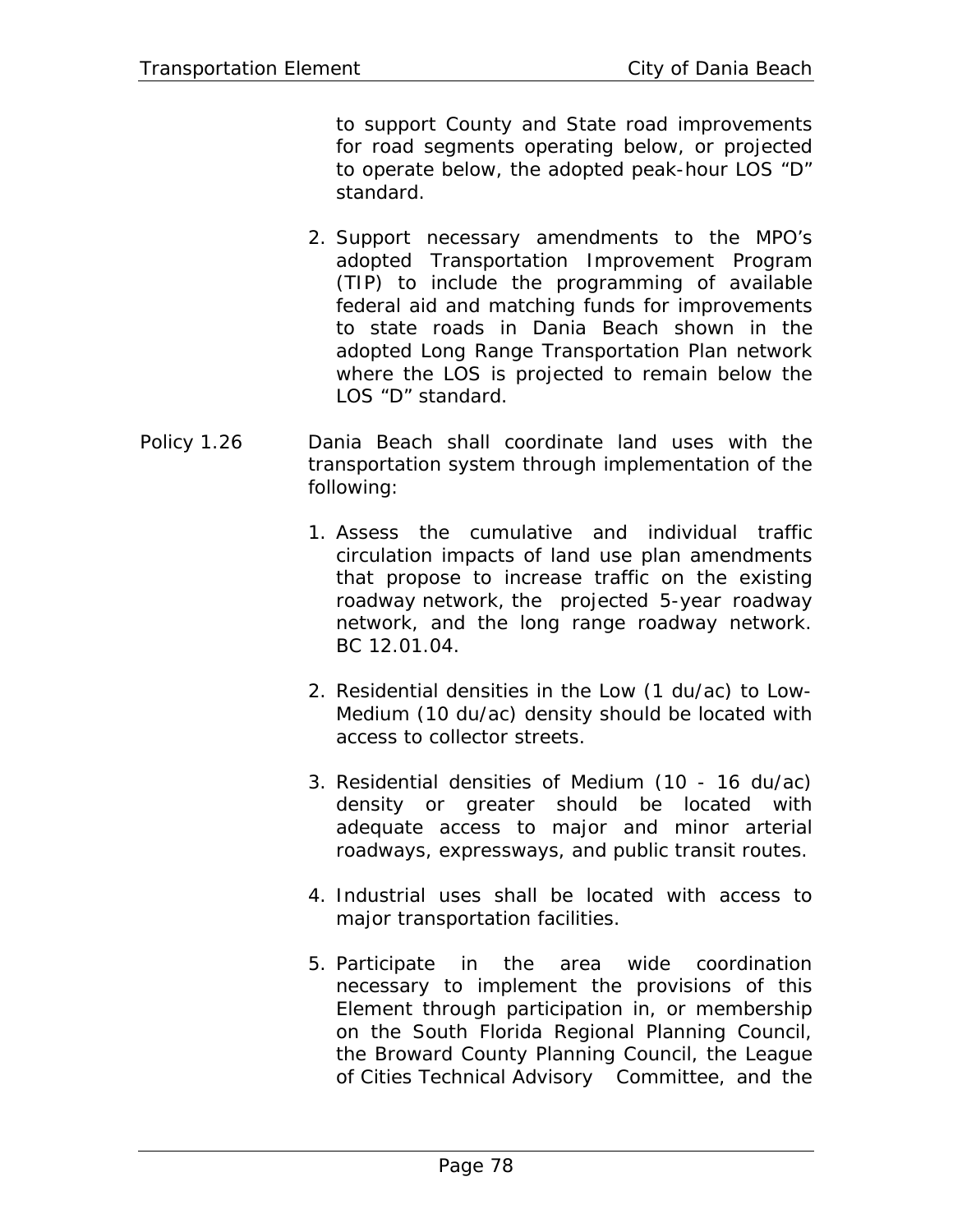Metropolitan Planning Organization. 9J-5.019(4) (c) 11.

- Policy 1.27 The City's Land Development Regulations shall require adequate on-site parking for all land uses. 9J-5.019(4) (c) 3.
- Policy 1.28 The City of Dania Beach will participate with Broward County, the MPO, the FDOT and other appropriate municipalities in implementing strategies to facilitate traffic to use alternatives to the Strategic Intermodal System (SIS)/Florida Interstate Highway System (FIHS) as a means of protecting its interregional and intrastate functions including the following:
	- 1. Identify appropriate public transportation corridors for the purpose of implementing an overlay zoning district to promote public transit along designated corridors and amend the City's Comprehensive Plan and land development regulations accordingly.
	- 2. Support efforts to improve and enhance Tri-Rail service including double tracking and station enhancements.
	- 3. Support efforts to introduce commuter rail service on the Florida East Coast Railway
	- 4. Request Broward County Transit and the MPO fund transit service improvements along constrained roadways where transit service is operating at capacity, including increasing transit capacity, increasing hours of operation, and decreasing headways during peak periods.
	- 5. Support the widening of Florida's Turnpike to an eight-lane facility.
	- 6. Support interchange improvements, where appropriate, on I-95, I-595, I-75 and Florida's Turnpike.
	- 7. Support the Central Transit Corridor to alleviate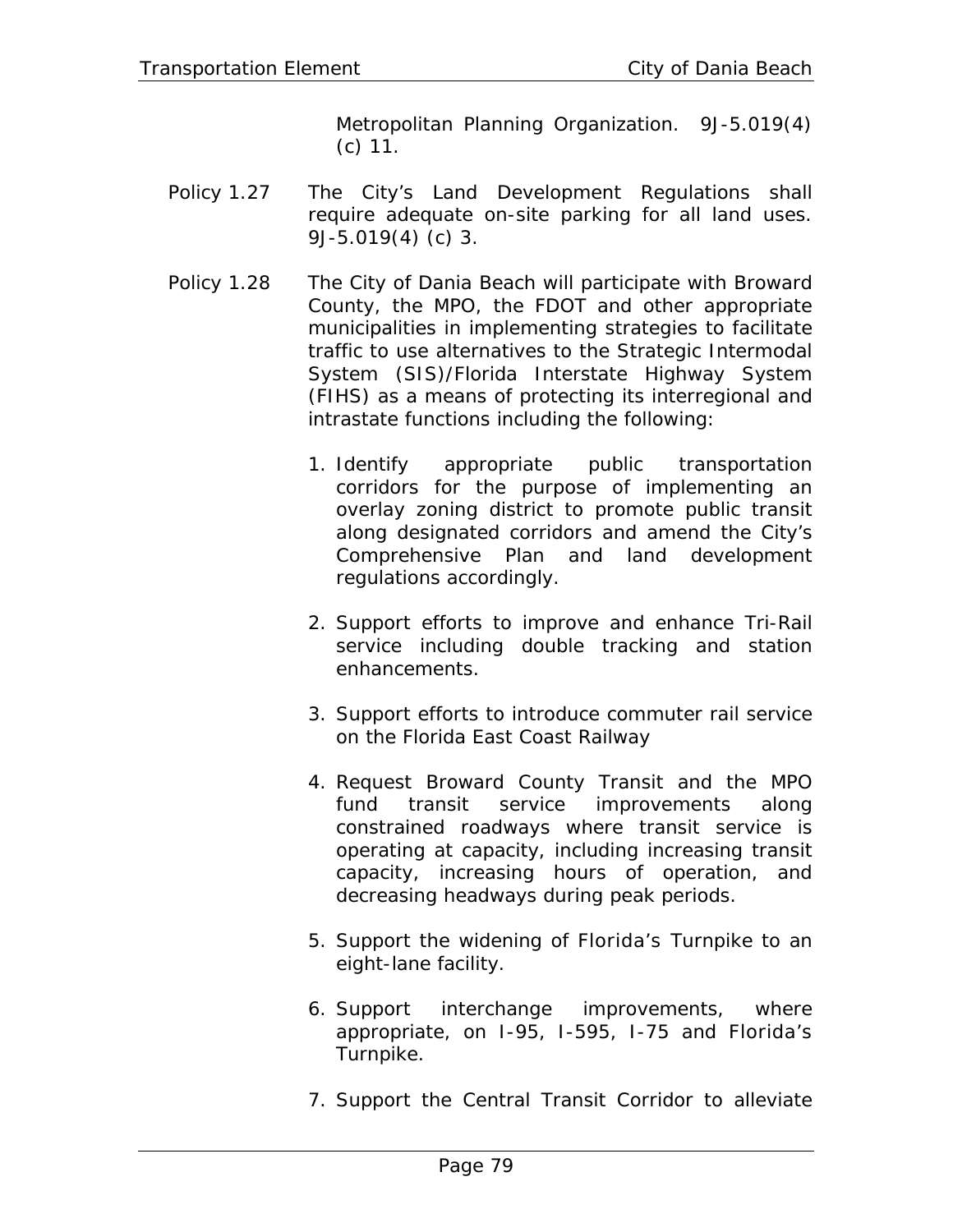traffic pressure on I-595.

- 8. Support Intelligent Transportation System (ITS) programs on SIS/FIHS facilities, including Electronic Toll Collection (SunPass) and Advanced Traveler Information Systems (ATIS).
- 9. Support improvements to the HOV system on I-95.
- 10. Maintain and, where feasible, improve the level of service on City and County roads that are parallel to SIS/FIHS roads.
- 11. Implement the Congestion Management Plan recommendations, with an emphasis on those City and County roads that are parallel to SIS/FIHS roads.
- 12. Coordinate and synchronize the signalization system along City and County roads that are parallel to SIS/FIHS roads.
- 13. Support coordination of intelligent transportation systems (ITS) efforts between the City, FDOT and Broward County.
- 14. Program public transit route headways and span of service enhancements and the provision of information kiosks along County roads that are parallel to FIHS roads.
- 15. Enhance regular route service to Tri-Rail stations.
- 16. Enhance community bus systems to expand transit coverage in areas parallel to SIS/FIHS facilities.
- 17. Improve pedestrian access to transit by ensuring that all phases of road planning, design, and construction include the necessary walkways on all arterial and collectors under the responsibility of the State and County.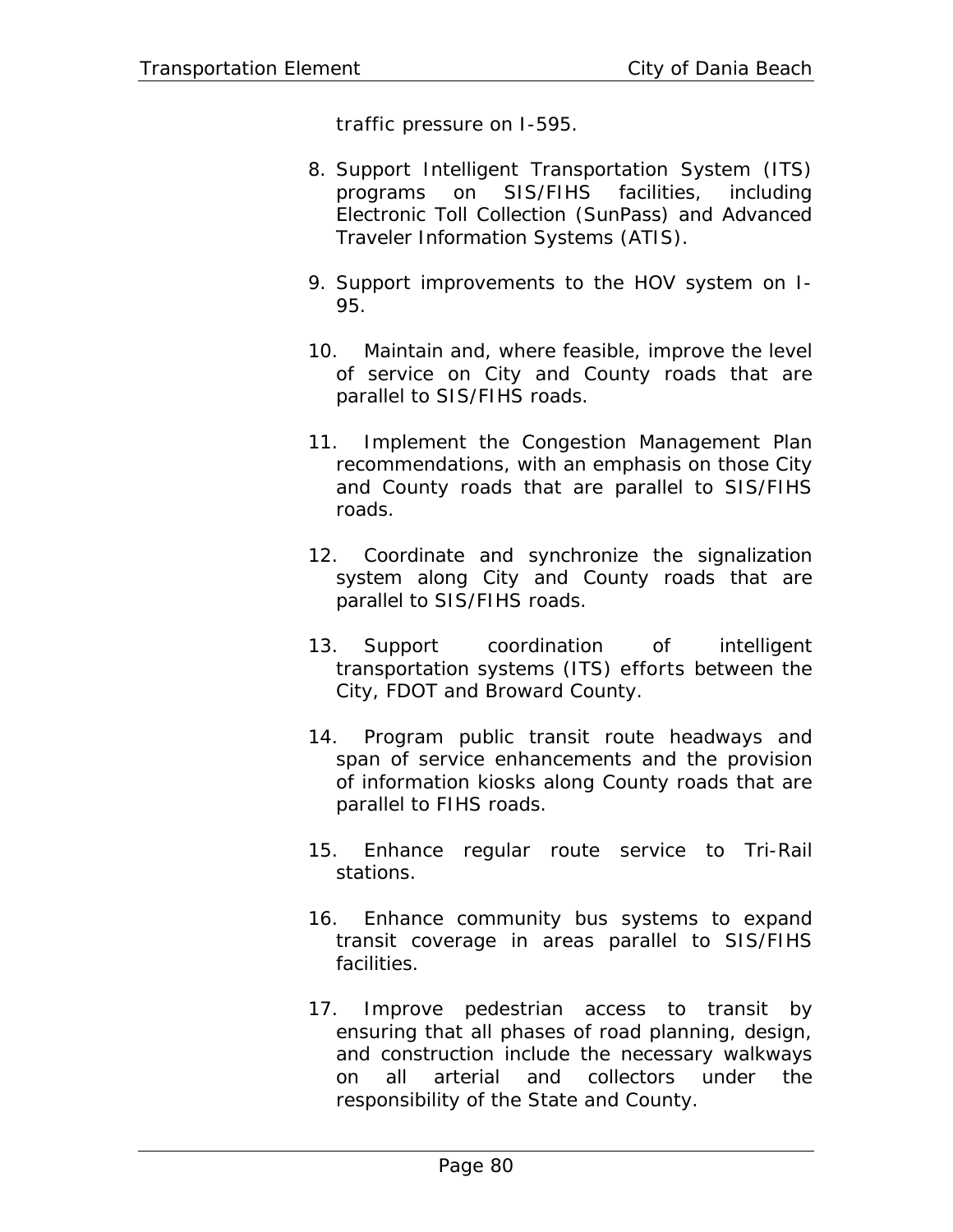- 18. Provide public education through marketing strategies about public transit desirability and availability.
- 19. Promote transit oriented design along City and County roads that are parallel to SIS/FIHS roads.
- 20. On a tri-annual basis, monitor SIS/FIHS level of service and work with the FDOT and the MPO to identify additional strategies.
- Policy 1.29 By 2010, the City shall amend the Land Development Code to reflect the Concurrency Management System outlined in the Transportation Element.

## **Objective II**

**Enhance the safety, convenience, and efficiency of the multimodal transportation system serving the City of Dania Beach by participating through the MPO with the Florida Department of Transportation, the Broward County Metropolitan Planning Organization, Broward County Transit, and the Broward County Transportation Planning Division towards:** 

- 1. Reducing the annual rate or ratio of traffic related crash indicators,
- 2. Improving the functional coverage or access to transportation facilities, and
- 3. Improving energy efficiency through an increase in mode split and vehicle occupancy rates.
- Policy 2.1 Continue to support the County's efforts in the installation and maintenance of a fully computerized signal system throughout the County.
- Policy 2.2 Support the Florida Department of Transportation ("FDOT") and Broward County efforts in the development of the Intelligent Transportation System to maximize the use of existing capacity in all modes of travel by completing a freeway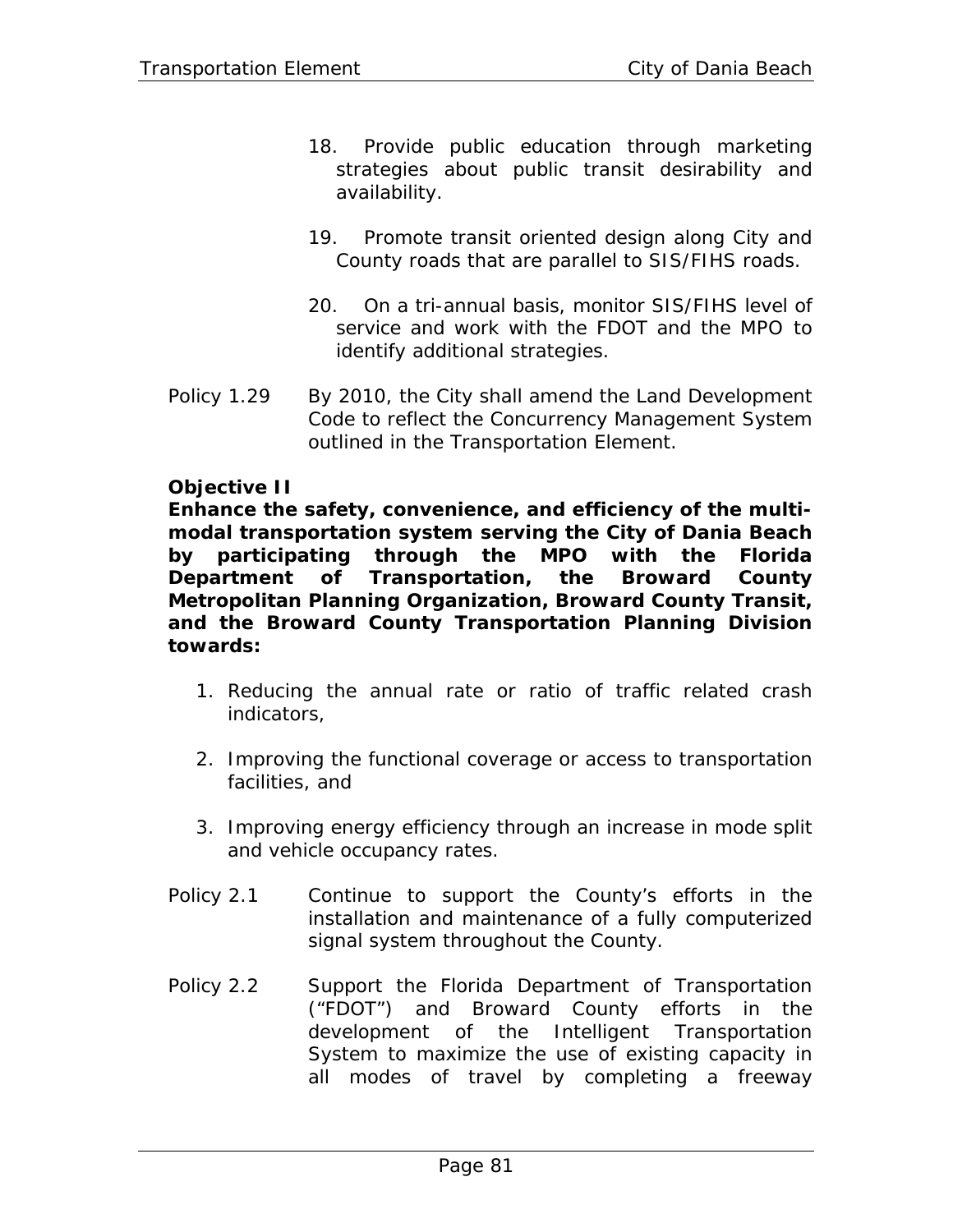operations center for I-95 by 2001 and a variable message center for I-595 by 2005.

- Policy 2.3 Continue to evaluate roadway and intersection safety and efficiency conditions by requesting FDOT funding for to improvements to roadway segments and intersections that are operating below or projected to operate below the adopted peak-hour Level of Service "D" standard.
- Policy 2.4 Encourage joint use of driveways and parking areas, and encourage the use of cross access easements among adjoining property owners to allow circulation between sites and reduce the number of vehicular access points along roadways. 9J-5.019(4) (c)7.
- Policy 2.5 Traffic-calming applications shall be submitted to the Police, Fire-Rescue, and Public Services Departments for recommendation prior to City Commission review.
- Policy 2.6 The City of Dania Beach shall continue to participate in cooperative intergovernmental plans and programs to identify appropriate TDM strategies to reduce the peak hour demand and reduce the total number of miles traveled in the region. 9J-5.019(4) (c) 6.
- Policy 2.7 By 2007 the City shall evaluate and implement appropriate TDM strategies as identified in the data and analysis through the City's LDR.9J-5.019(4)(c)6.

# **Objective III**

**On an annual basis, through participation with the MPO, FDOT, Broward County, and other entities, support and encourage multi-jurisdictional efforts that help ensure that the multi-modal transportation system is properly designed to support the development and redevelopment of the City while it experiences orderly growth and sustains the environment.** 

Policy 3.1 The City shall continue to work with the State and the County to insure that the Florida Department of Transportation Five-Year work programs and long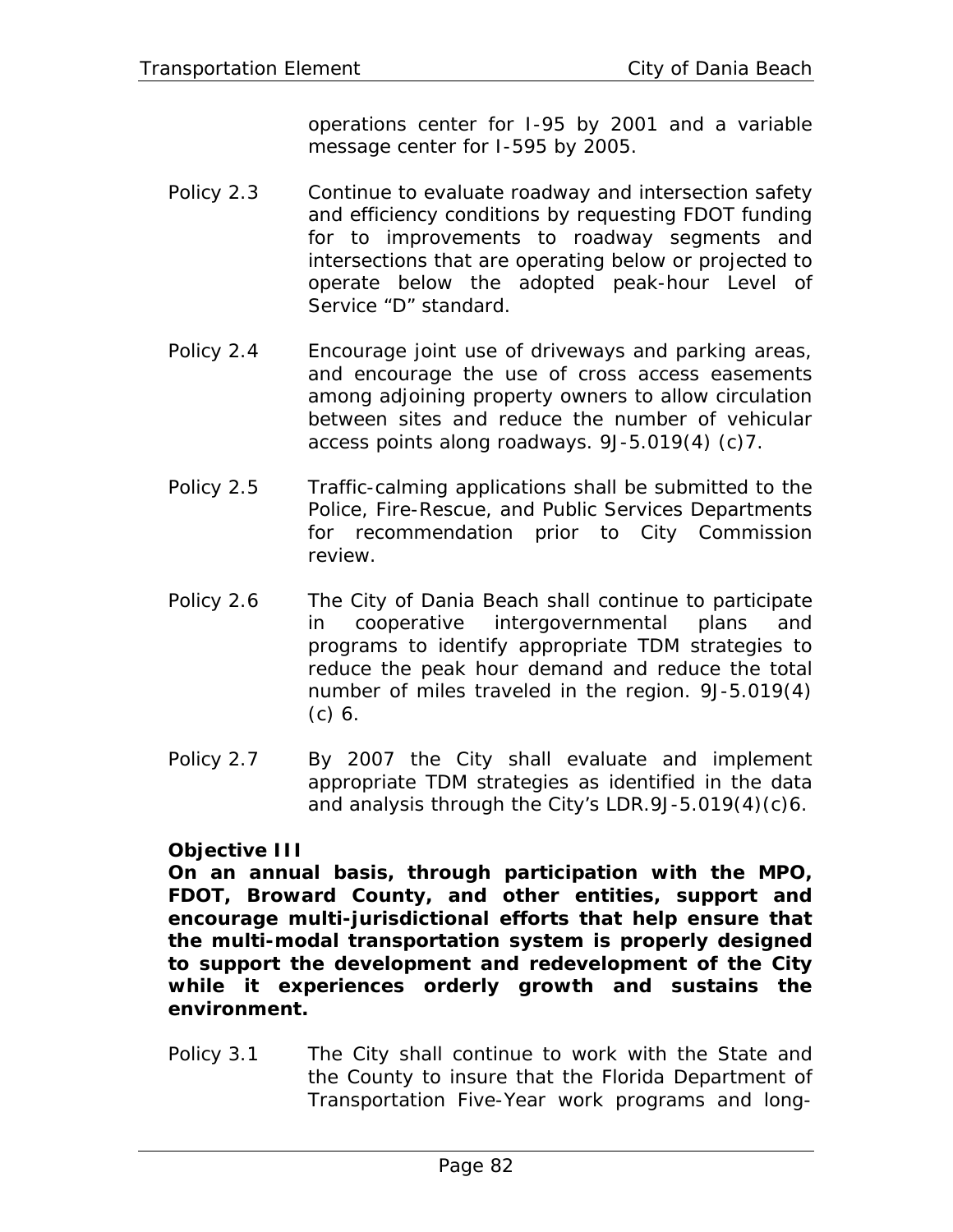range transportation plans meet the needs of Dania Beach.

- Policy 3.2 Continue to construct local roadways and local roadway improvements that meet or exceed safe design standards and encourage and support the construction of State and County roads that meet or exceed safe design standards.
- Policy 3.3 Future industrial development shall be located with access to major transportation facilities including highways, airports, railroads and seaports.
- Policy 3.4 The City shall support and encourage Broward County's access management efforts during the platting process to protect the regional roadway network as identified in the Broward County Trafficways Plan. 9J-5.019(4) (c) 7.
- Policy 3.5 The City shall consider and analyze the individual and cumulative impacts of land use plan amendments that add traffic on existing and planned transportation facilities.
- Policy 3.6 The City shall coordinate transportation and land use-planning activities with Broward County to ensure compliance with the regional roadway network levels of service standards established by the Broward County Comprehensive Plan.
- Policy 3.7 The City shall participate with the Florida Department of Transportation, the Broward County MPO, Broward County, and the City of Hollywood to ensure that Sheridan Street is improved from U.S. 1 to Dixie Highway from four lanes to six lanes to enhance the level of service.
- Policy 3.8 Review all land use amendments in designated public transportation corridors and encourage proposed uses that are compatible with and support public transportation. 9J-5.019(4) (c) 12.
- Policy 3.9 Adjacent to the Tri-Rail Station and to principal arterials providing BCt service within the Community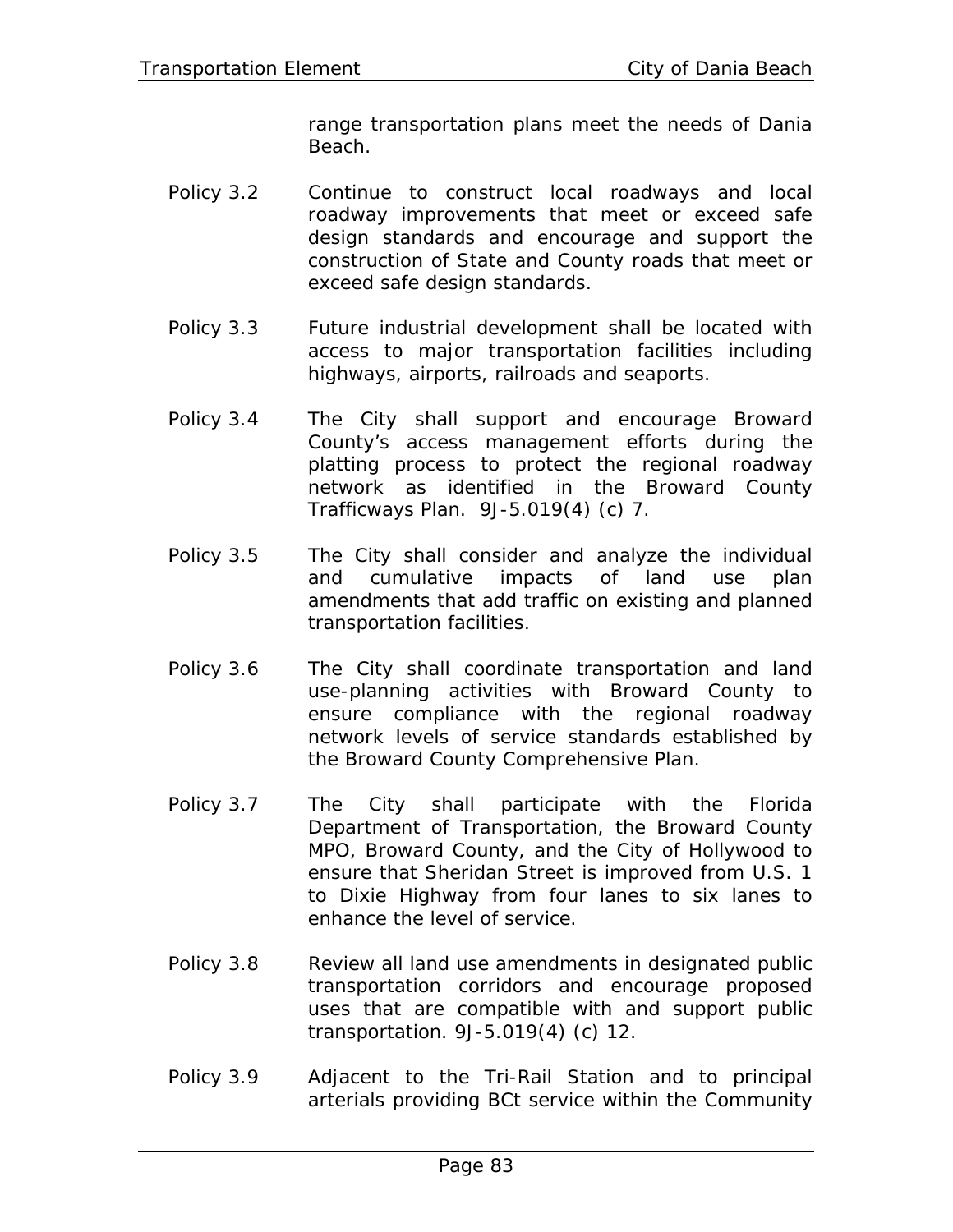Redevelopment Area ("CRA"), encourage mixed-use and low-medium to medium-high density homeownership residential (10 – 25 units per acre) when designed and located to be compatible with existing residential development.

Policy 3.10 Adjacent to principal arterials providing BCt service within the Local Activity Center ("LAC"), encourage mixed-use and high density home-ownership residential (as per LAC intensity/density criteria) when designed and located to be compatible with existing residential development.

#### **Objective IV**

**On an annual basis, continue to coordinate the plans, protections and provisions for transportation systems within the Transportation Element with the plans and programs of other entities. i.e. the MPO, FDOT, and Broward County.** 

- Policy 4.1 Support the Broward County Transportation Planning Division (who in coordination with FDOT and the municipalities) in its efforts to conduct a study on constrained roadway facilities. It is the intent of this policy to help assure that the study, which shall:
	- 1. Identify constrained facilities,
	- 2. Propose adequate LOS standards for those identified constrained facilities, and
	- 3. Recommend that appropriate actions to improve mobility on the constrained roadways be completed by December 2007.
- Policy 4.2 Coordinate with the efforts of the MPO in preparing the Year 2035 Cost Feasible Plan and amendments thereto as well as the Transportation Improvement Program and amendments thereto.
- Policy 4.3 Coordinate, monitor and comment on the preparation and amendment of the Florida Department of Transportation's Adopted Work Program.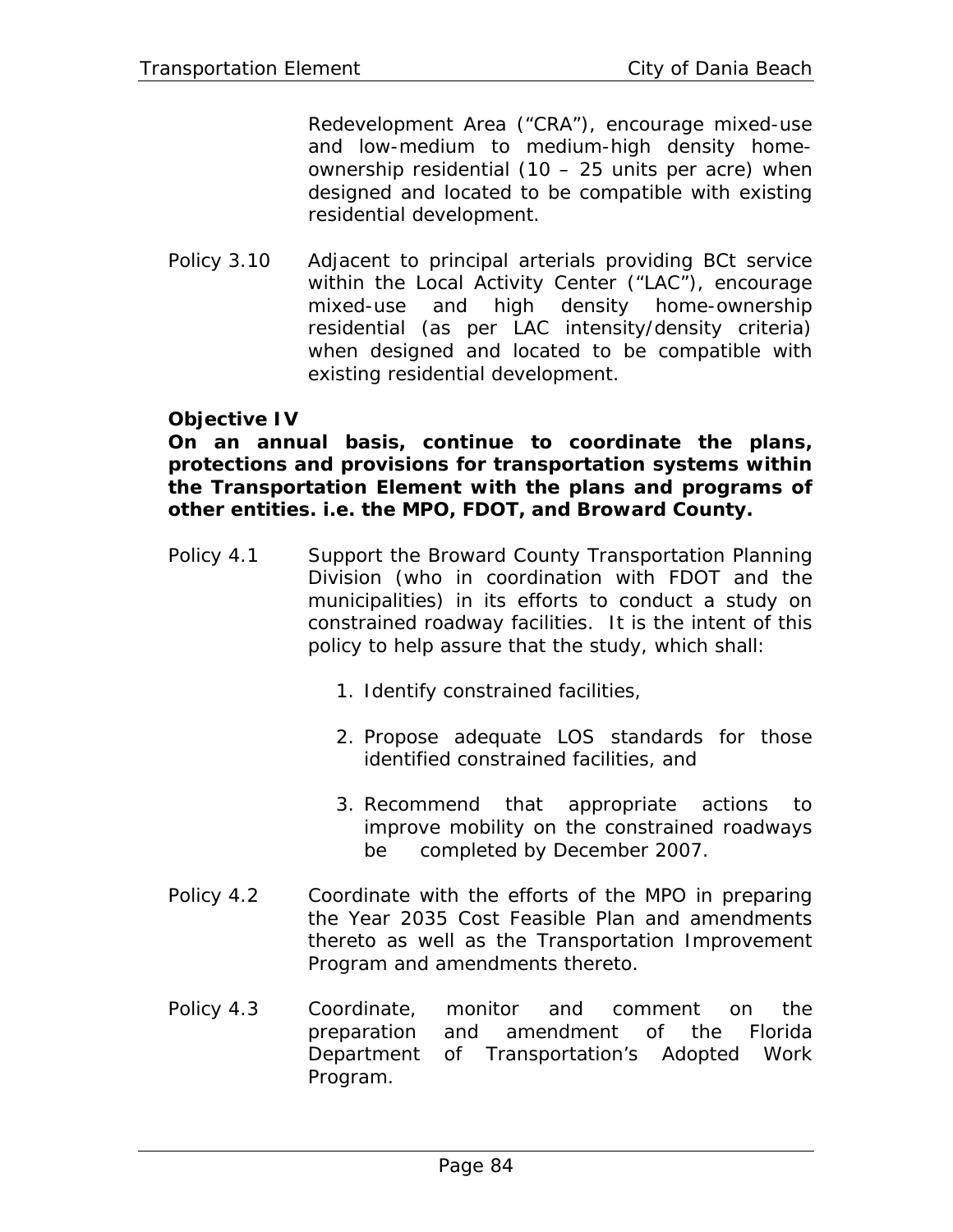- Policy 4.4 Monitor and coordinate with the County regarding preparation of the Hollywood/Fort Lauderdale International Airport Master Plan including recommending amendments that reflect the needs and concerns of the City.
- Policy 4.5 Maintain communications with airport officials regarding airport development activities.
- Policy 4.6 All applications for development submitted to the City within the boundaries of Port Everglades shall be provided to the Port for their review and comment.
- Policy 4.7 Throughout the City work with FDOT, the Broward County MPO, and the Broward County Transportation Planning Division to obtain funding to create a pedestrian-friendly streetscape through the use of landscaping, decorative street paving, lighting, street furnishings as well as by extending walking paths and bicycle routes/greenways.
- Policy 4.9 Work with the Florida Department of Transportation, the Broward County Metropolitan Planning Organization, the Army Corp of Engineers, the South Florida Water Management District, and other related county, state and federal agencies towards improving and expanding the boat carrying capacity (height, width, and safety) of the Dania Cut-off Canal though the F.E.C. and U.S.1/Federal Highway Bridges.
- Policy 4.10 Dania Beach shall coordinate the Transportation Element with the plans and programs of the Broward County Metropolitan Planning Organization and the Florida Department of Transportation, District IV, the port, the airport and Tri-Rail. 9J-5.019(4)(c) 8.
- Policy 4.11 Through the Broward League of Cities Technical Coordinating Committee of the MPO, participate in the development review process for applicable transportation plans, in order to ensure compatibility regarding the establishment of locally desired level of service standards.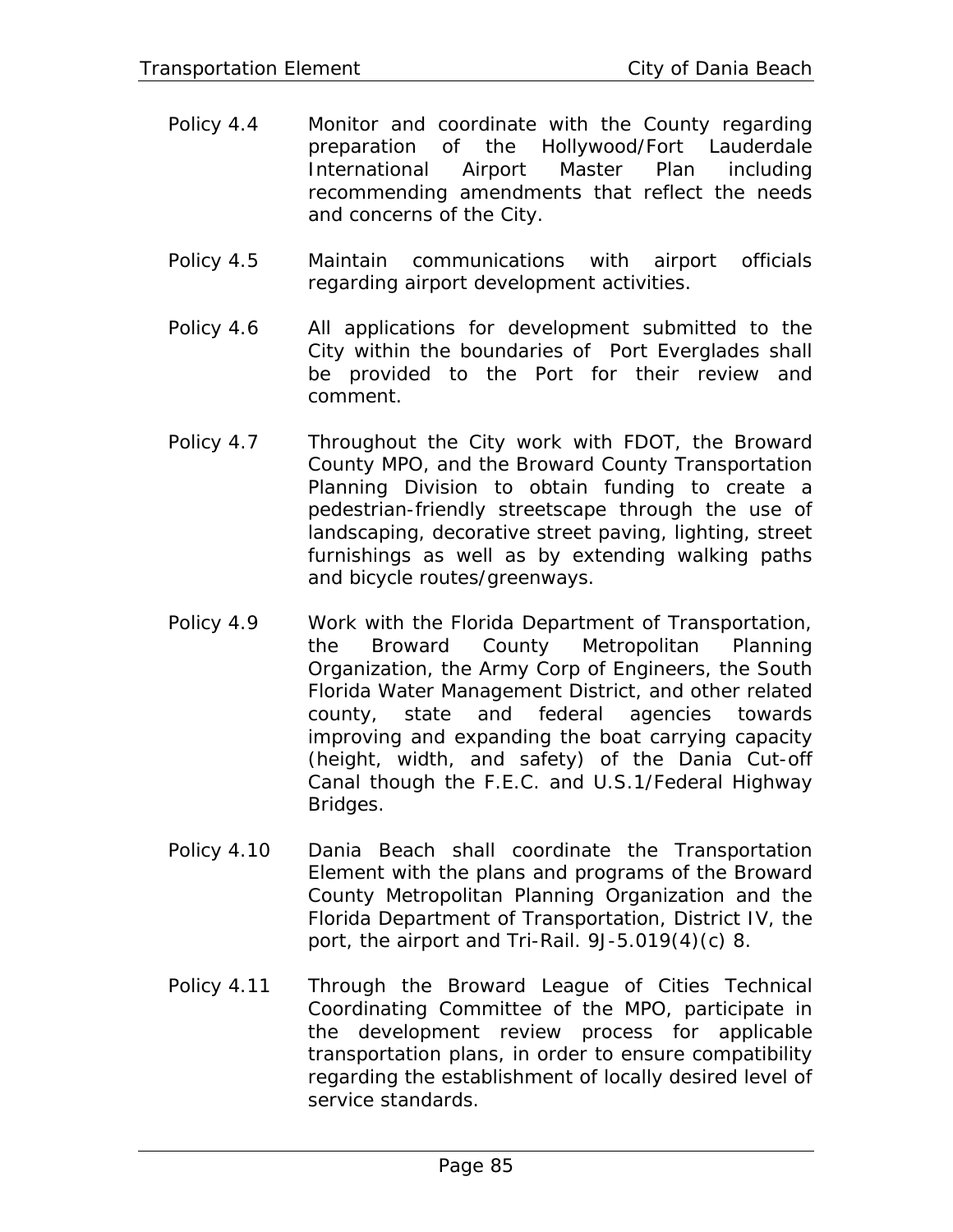# **Objective V**

**The City shall assure, through planning, land use regulation, intergovernmental coordination, or land acquisition, that transportation improvements are located so as to not disrupt or adversely impact the City's residential communities or adjacent environmentally sensitive lands. 9J-5.019(4) (b) 3.** 

- Policy 5.1 The City shall maintain SE  $5<sup>th</sup>$  Avenue as a local street, utilizing abutting vacant properties to meet the recreation and drainage needs of adjoining residential communities, including the acquisition of excess right-of-way as a passive linear park and storm water retention area. The City shall investigate the availability of grant funds (to acquire properties) or the use of zoning and land use regulations to implement this policy.
- Policy 5.2 The City shall work with the South Florida Water Management District, the Broward County Department of Planning and Environmental Protection, and the Florida Department of Environmental Protection to preserve and protect vacant lands located between SE 5<sup>th</sup> Avenue and the adjacent West Lake Park Ecosystem.
- Policy 5.3 The City shall coordinate transportation planning with the Future Land Use Plan by planning and locating transportation facilities in a manner which minimizes the potential impacts on adjacent land uses and protects established low (5 du/acre) and low-medium (10 du/acre) density residential communities.

#### **Objective VI**

**The City of Dania Beach shall ensure that any projected port, airport, and aviation development and facilities are compatible with existing and future land uses surrounding the airport in the City of Dania Beach.** 

Policy 6.1 The City of Dania Beach shall review and evaluate all port and airport related development activities to ensure they are consistent with the goals, objectives and policies of the Land Use Element and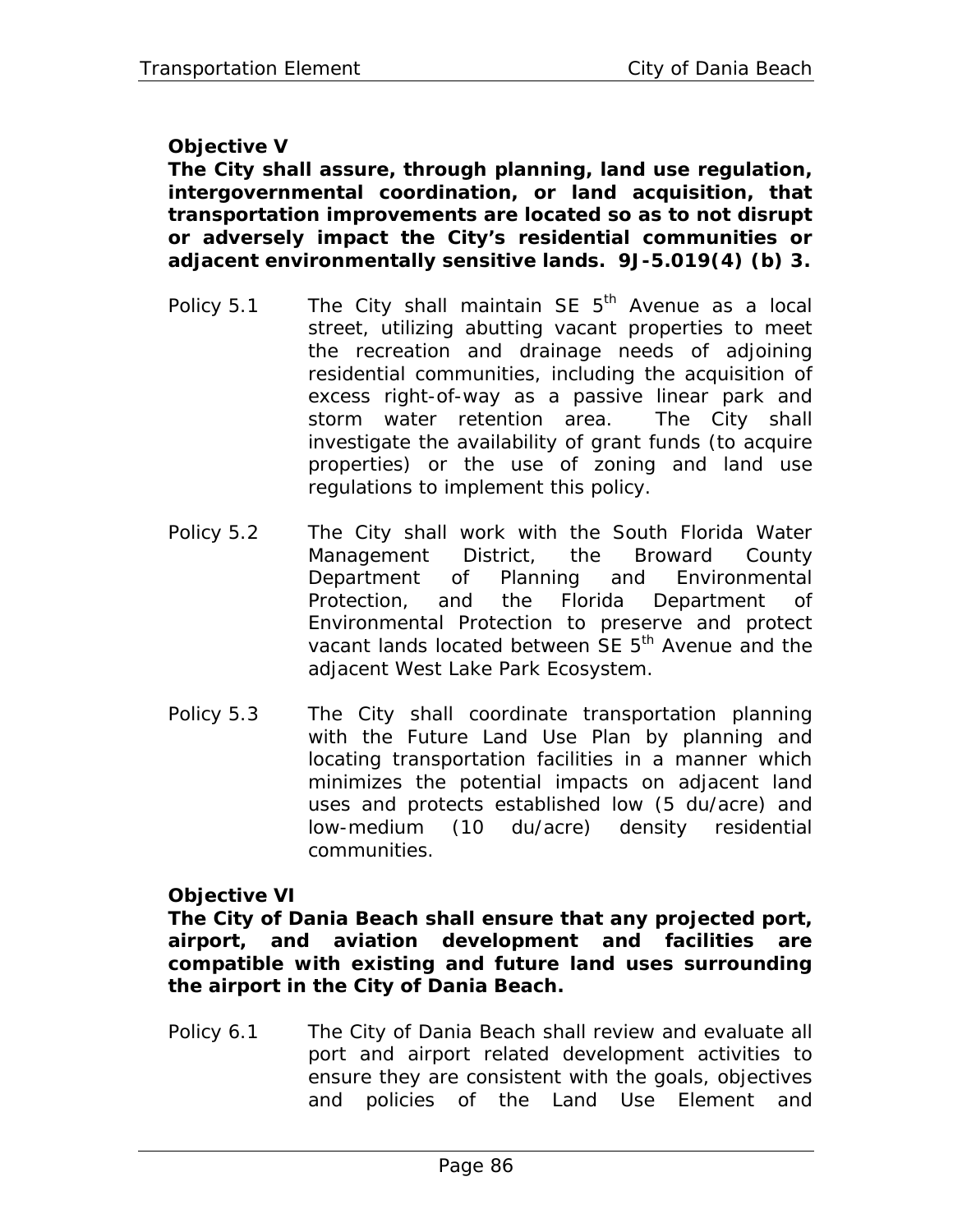Transportation Element of the Comprehensive Plan, as well as any neighborhood plans.

- Policy 6.2 The City of Dania Beach shall oppose all port and airport related development activities that may result in a loss of City tax base.
- Policy 6.3 The City of Dania Beach shall oppose all port and airport related development activities that may result in a negative environmental impact upon city residential neighborhoods.
- Policy 6.4 The City of Dania Beach shall oppose any efforts to de-annex city properties to accommodate airport expansion or airport facilities.
- Policy 6.5 The City of Dania Beach shall work with applicable governmental agencies to ensure that the expansion of any port or airport facilities is consistent with the Future Land Use, Transportation, Coastal Management, and Conservation Elements of the Dania Beach Comprehensive Plan.
- Policy 6.6 The City of Dania Beach shall review all transportation related development plans (port, airport, trafficways, mass transit, and fixed rail) and proposals to ensure they are consistent with the goals, objectives, and policies of the Future Land Use, Coastal Management, and Conservation Elements.
- Policy 6.5 The City of Dania Beach shall continue to evaluate development proposals related to the Port Everglades and Fort Lauderdale-Hollywood International Airport, including the monitoring and evaluation of the existing Development of Regional Impact agreement.
- Policy 6.6 The City of Dania Beach shall coordinate the surface transportation access to ports, airports, and related facilities with the traffic circulation system shown on the traffic circulation maps or map series.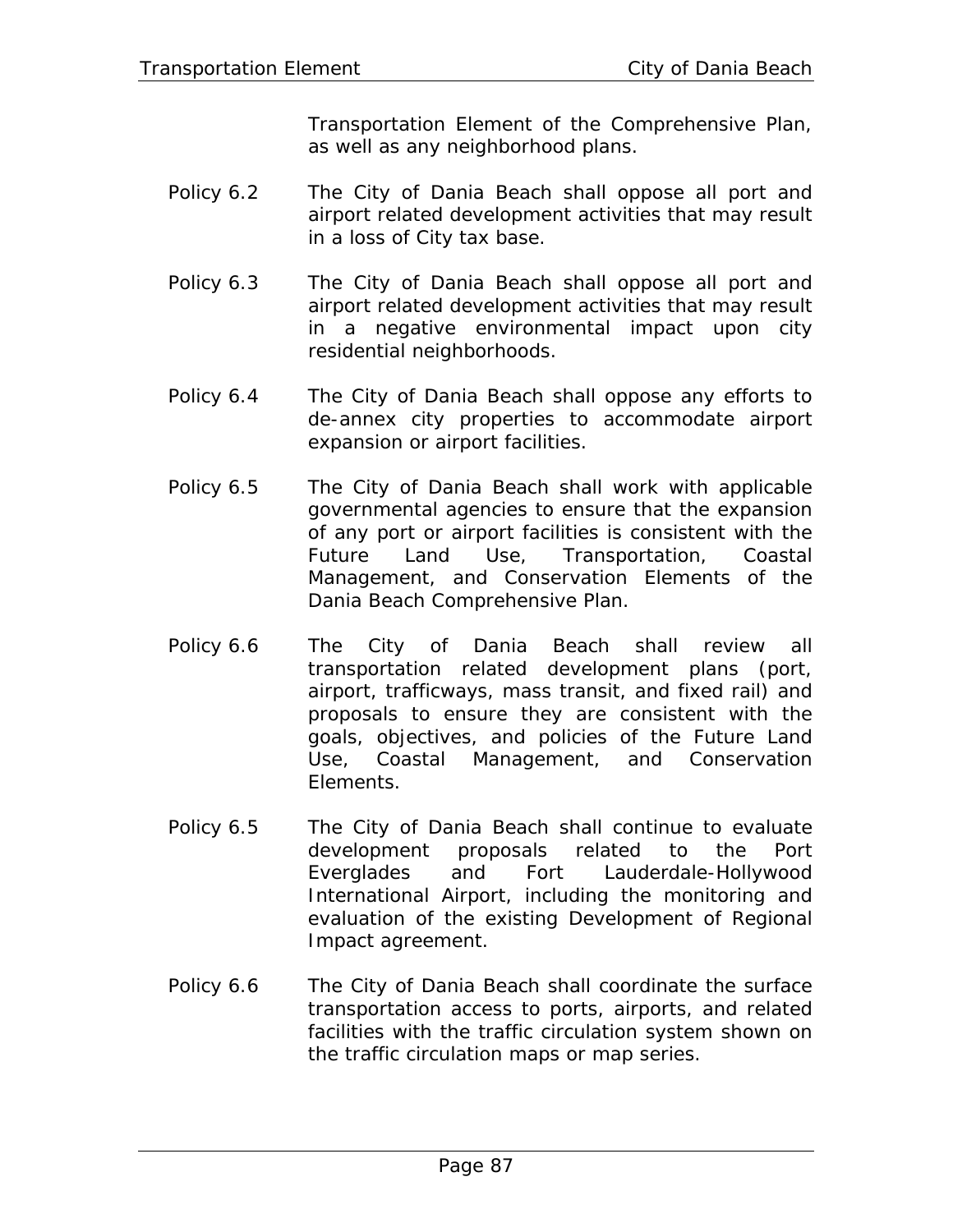- Policy 6.7 The City of Dania Beach shall coordinate port and airport related development with the applicable port and airport agencies, as well as with the United States Army Corps of Engineers, Federal Aviation Administration, Metropolitan Planning Organization, and Environmental Protection Agency.
- Policy 6.8 The City of Dania Beach shall ensure mitigation of adverse structural and non-structural impacts from port, airport, and related facility development upon adjacent natural resources and land uses.
- Policy 6.9 The City of Dania Beach shall ensure the protection and conservation of natural resources within and adjacent to ports, airports and related facilities that impact or adjoin the City.
- Policy 6.10 The City of Dania Beach shall ensure that all transportation projects affecting the citizens of the City take into consideration the character, integrity, and quality of life in the City's residential neighborhoods.
- Policy 6.11 The City of Dania Beach shall protect properties adjacent to the airport from incompatible uses on airport property by public notice and through representation on the Dania Beach Airport Advisory Board.

#### **Objective VII**

**The City of Dania Beach shall continue to take action at the local level and participate in cooperative intergovernmental plans and programs that will increase the availability, efficiency and convenience of transportation facilities including public transportation. 9J-5.019(4) (b)1.; 9J-5.019(4)(b)4.** 

- Policy 7.1 Dania Beach shall coordinate with Broward County to improve public transit service in the City in particular to the existing and proposed major trip generators.
- Policy 7.2 Coordinate with Broward County to adjust local and regional bus and shuttle service to better meet the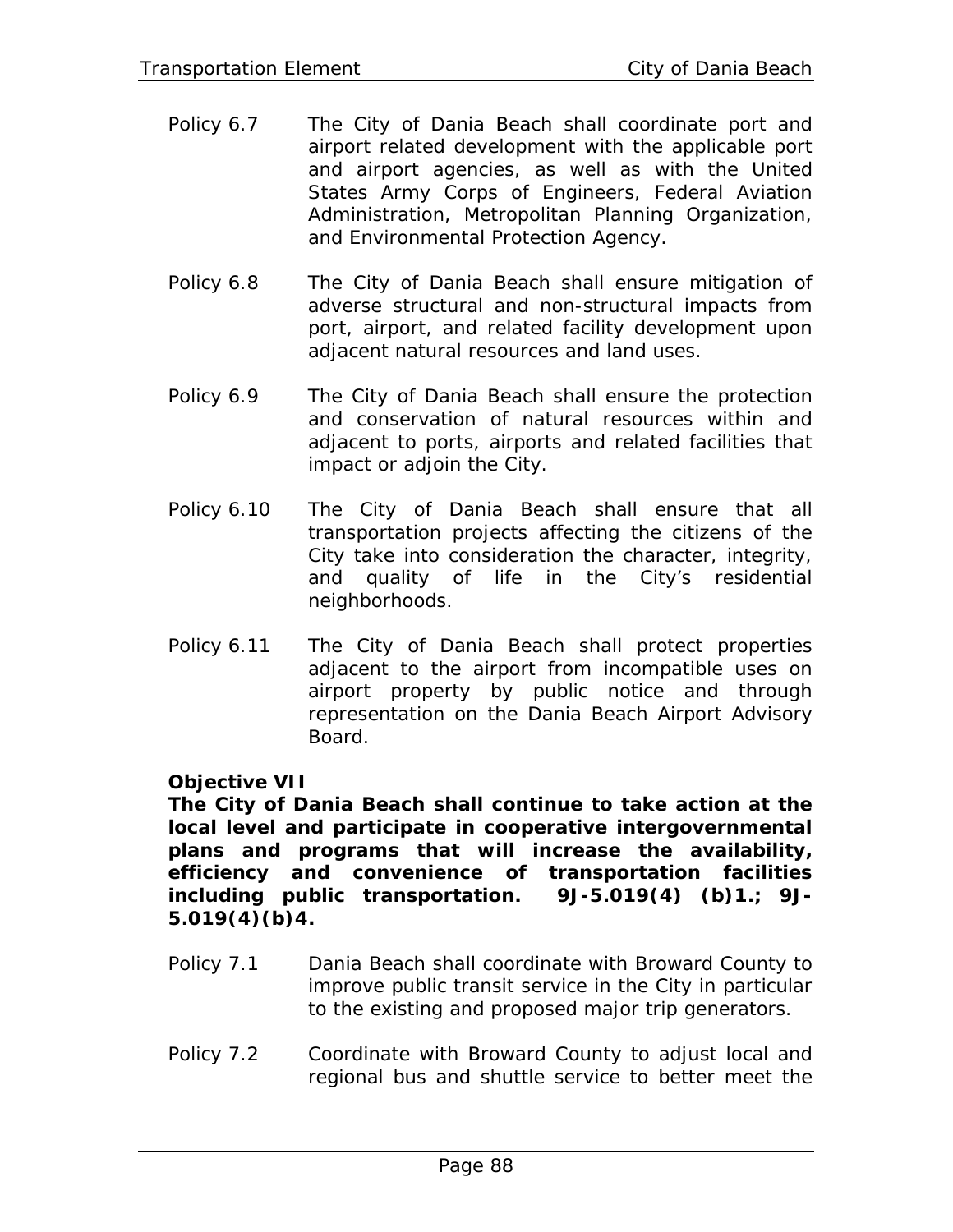transit needs of residents, employees and shoppers in Dania Beach.

- Policy 7.3 Continue to coordinate with BCt to meet the bus stop and transit terminal needs of City residents and visitors including adequate provisions for disabled transit riders.
- Policy 7.4 Coordinate with Broward County to examine and implement ways to make the transit system more accessible to the City's elderly and transportation disadvantaged population.
- Policy 7.5 The City of Dania Beach shall continue to coordinate with FDOT, MPO and BCt regarding the provision of convenient intermodal terminals and improved access to intermodal facilities including the port, the airport and Tri-Rail facilities. 9J-5.019(4)(c)14.
- Policy 7.6 Continue to utilize the City and Broward County plat approval process as a means to acquire right-of-way for existing and future public transit improvements. 9J-5.019(4) (c) 16.

#### **Objective VIII**

**The City of Dania Beach shall implement land development regulations to ensure development does not encroach upon existing rights-of-way or future rights-of-way as provided in the Broward County Trafficways Plan. 9J-5.019(4) (b)5.; BC 12.02.00.** 

Policy 8.1 Dania Beach shall continue its current practice of preserving existing and future transportation rightsof-way by requiring necessary land dedication through platting and site plan review and annexation approval processes in accordance with the Broward County Trafficways Plan and Dania Beach Land Development Code. 9J-5.019(4)(c)4.; BC 12.02.03.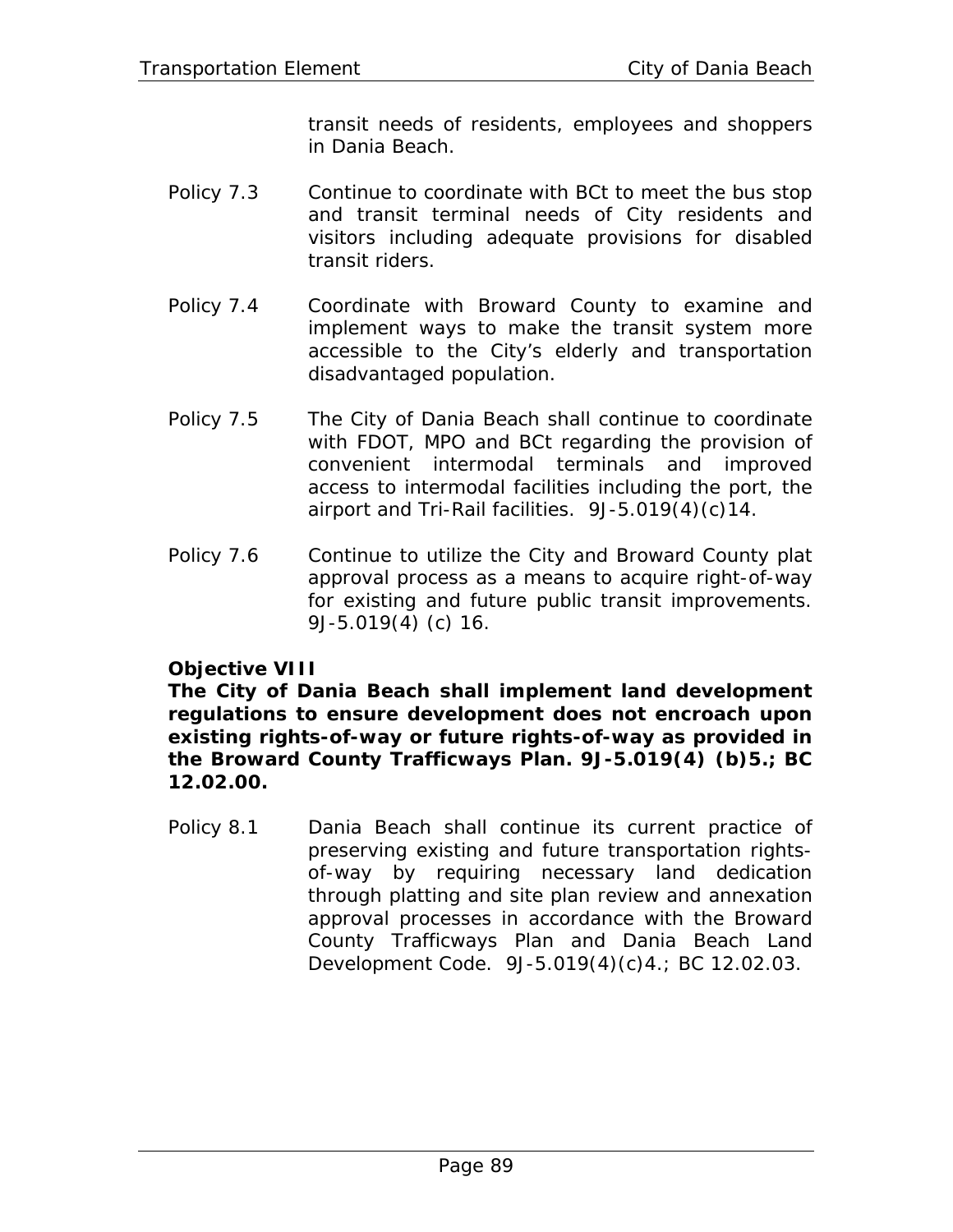Policy 8.2 In order to protect the transportation corridors identified on the Broward County Trafficways Plan, Dania Beach shall not issue building permits or development orders for construction in identified rights-of-way. 9J-5.019(4)(c)4.; BC 12.02.0.

### **Objective IX**

**The City of Dania Beach, pursuant to the Community Redevelopment Agency (CRA) and Local Activity Center (LAC) land use plan designation, shall promote transit oriented development.** 

- Policy 9.1 The City shall encourage and support private development in the CRA and LAC that include the following:
	- a. Mixed land uses including both residential and commercial uses.
	- b. Construction of sidewalks and installation of pedestrian improvements such as benches, interconnected walkways, and lighting.
	- c. Construction of transit stop improvements and convenient walkways that connect development to transit stops.
- Policy 9.2 Provide Community Bus routes that serve the CRA and LAC.
- Policy 9.3 Apply for funding to construct improvements in the CRA and LAC that promote a pedestrian oriented development, especially along the U.S. 1 corridor.
- Policy 9.4 Work with FDOT to assure that access management criteria is not applied in such a way as to discourage mixed use development in the CRA and LAC
- Policy 9.5 Include provisions in the City Land Development Regulations to encourage mixed use developments in the CRA and LAC.
- Policy 9.6 Request Broward County Transit and the MPO fund transit service improvements along constrained roadways where transit service is operating at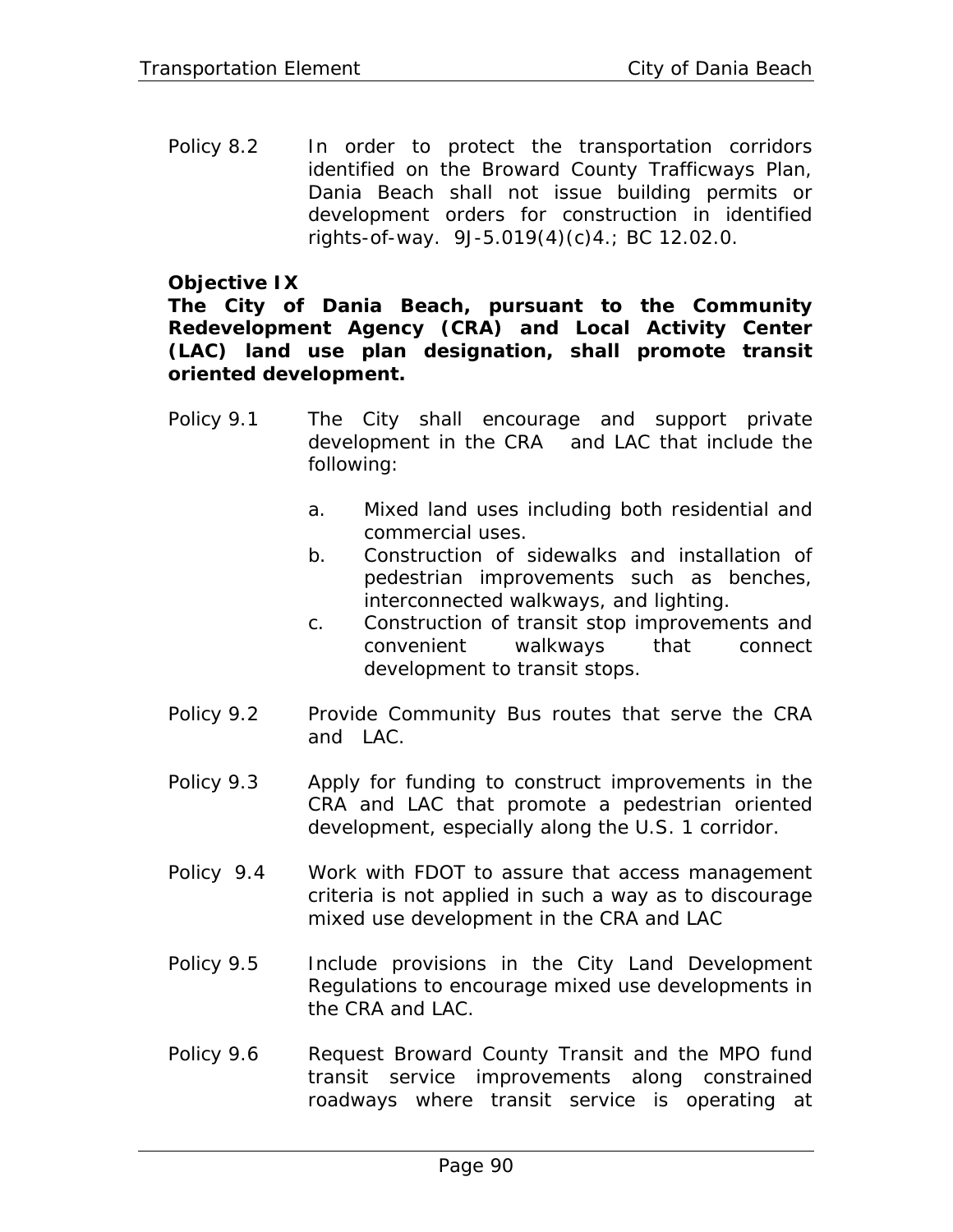capacity, including increasing transit capacity, increasing hours of operation, and decreasing headways during peak periods.

## **V. DEFINITIONS, ACRONYMS AND ABBREVIATIONS**

#### **A. Definitions**

For the purposes of this Element, the following terms shall be defined as shown below unless the context dictates otherwise. This listing is fairly comprehensive and was developed by Broward County as a part of their Transportation Element. It may be that there are terms that are not necessarily utilized within the text of the element. Due to the comprehensive nature of the listing it was utilized intact. Sources of the definitions, where available, are given in parentheses.

**Action Plan**. A program of transportation improvements designed to maintain and improve the capacity or reduce demand of roadway links in heavily congested areas (Guidelines for the Development of Action Plans, Broward County, 1992).

**Airport clear zone**. This means a designated area of land which is subject to peak aircraft noise and on which there is the highest potential of danger from aircraft operations (Rule 9J-5, FAC).

**Airport facility**. Any area of land or water improved, maintained or operated by a governmental agency for the arrival and departure of aircraft, or privately owned paved runway of 4,000 or more feet in length, and any appurtenant area which is used for airport facilities or right-of-way (Rule, 9J-5 FAC).

**Airport obstruction**. Any structure, object of natural growth, existing condition or use of land which obstructs the airspace required for the flight of aircraft in arrivals or departures at an airport or which otherwise increases the risk of danger to aircraft operations (Rule 9J-5 FAC).

**Annual average daily traffic (AADT)**. The volume passing a point or segment of a highway in both directions for one year divided by the number of days in the year (Level of Service Manual, Florida DOT, 1995).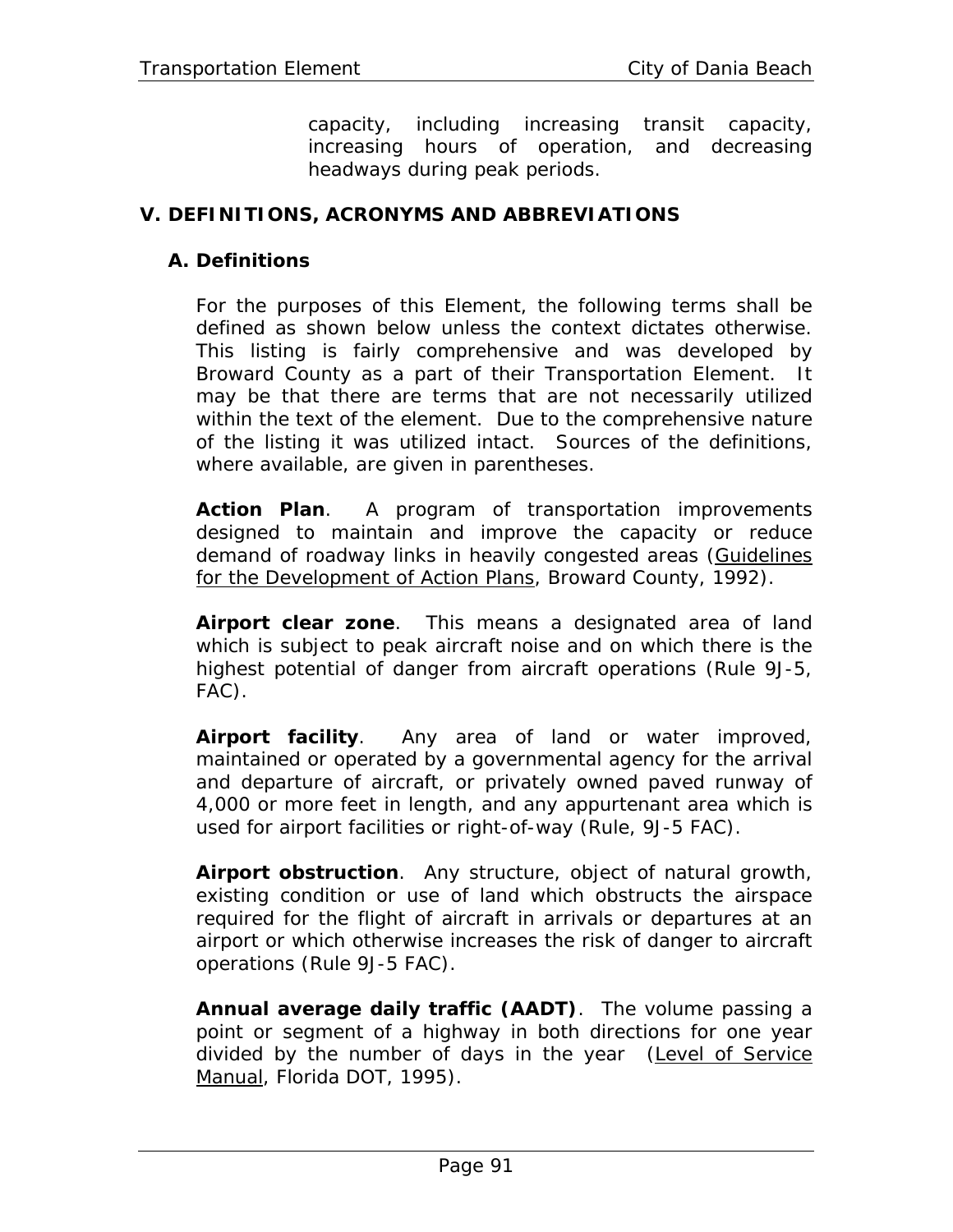**Backlogged roadways**. Those roads that are operating at a level of service below the minimum level of service standards, not programmed for construction in the first three years of FDOT's adopted work program or the five-year schedule of improvements contained in a local government's capital improvement element, and not constrained (Level of Service Manual, Florida DOT, 1995).

**Bicycle and pedestrian ways**. Any road, path or way which is open to bicycle travel and traffic afoot and from which motor vehicles are excluded (Rule 9J-5 FAC).

**Bicycle lane**. A portion of a roadway that has been designed by striping, signage, and pavement markings for the preferential or exclusive use of bicyclists (Transportation Expressions, U.S. DOT, 1996).

**Bicycle path**. A bikeway physically separated from motorized vehicular traffic by an open space or barrier and located either within the highway right-of-way or within an independent rightof-way (Transportation Expressions, U.S. DOT, 1996).

**Bicycle route**. A segment of a system of bikeways designated by the jurisdiction having authority with appropriate directional and information markers, with or without a specific bicycle route number (Broward County Bicycle Facilities Network Plan, 1996).

**Blueway**. A waterway which has been designated for conservation, recreation, or both and which may be connected with greenway hubs, sites, and linkages. (CNPD)

**Broward County Trafficways Plan**. The plan promulgated by the Broward County Planning Council pursuant to Chapter 59- 1154, Laws of Florida, as amended, and the Broward County Charter, which depicts a network of trafficways for Broward County ( Land Development Code). The Broward County Trafficways Plan is a roadway right-of-way preservation plan. To accommodate the impacts of new development, right-of-way is required of developing parcels to provide for an adequate regional roadway network (Documentation of the Broward County Trafficways Plan, Broward County Planning Council).

**Carpool and vanpool**. Carpool is an arrangement where two or more people share the use and cost of privately owned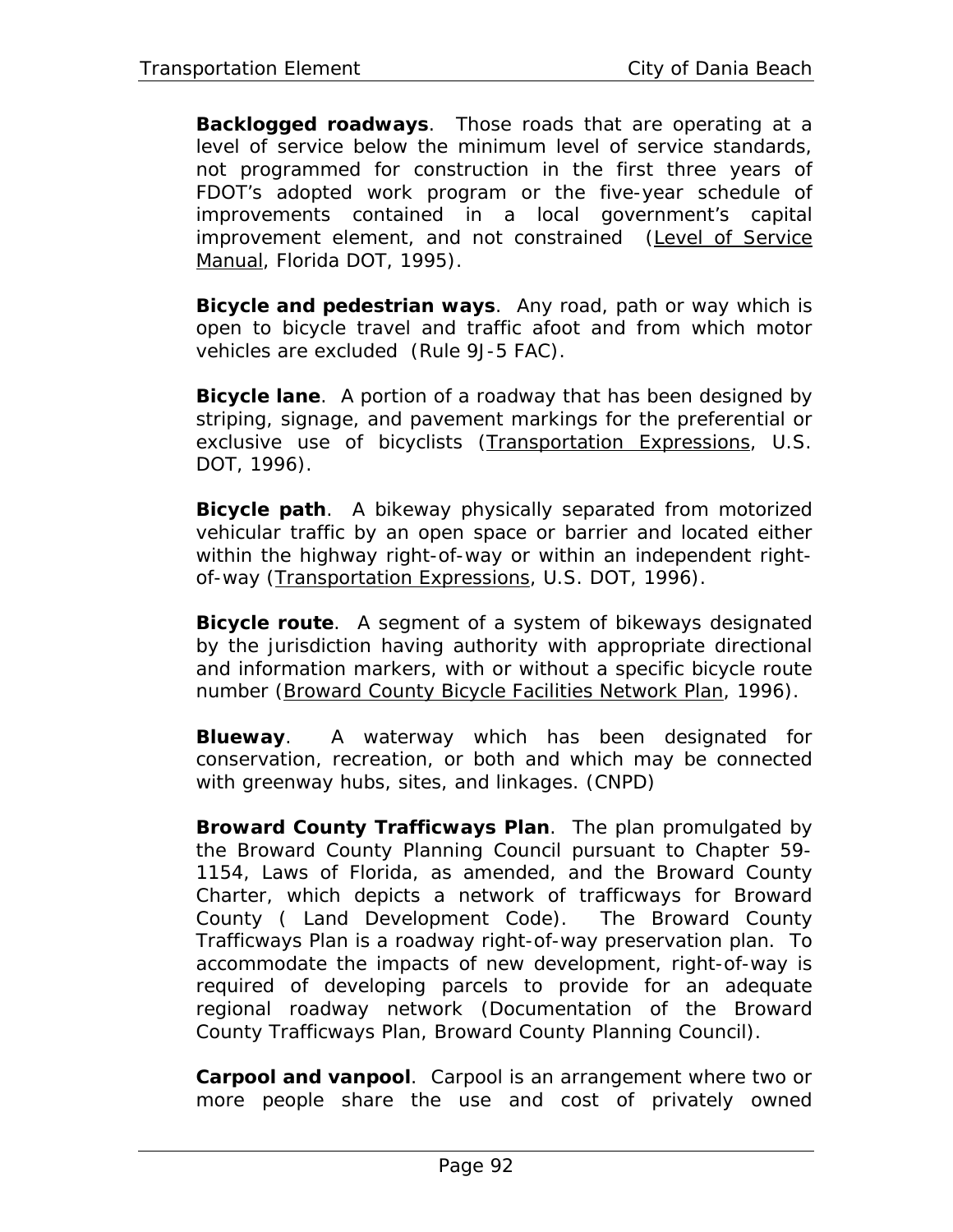automobiles in traveling to and from pre-arranged destinations together, and vanpool is an arrangement in which a group of passengers share the use and cost of a van in traveling to and from pre-arranged destinations together (Transportation Expressions, U.S. DOT, 1996).

**Capacity**. The maximum rate of flow at which persons or vehicles can be reasonably expected to traverse a point or uniform segment of a lane or roadway during a specified period under prevailing roadway, traffic, and control conditions; usually expressed as vehicles per hour or persons per hour. (Highway Capacity Manual, Special Report 209, Transportation Research Board, 1994).

**Committed trip**. A trip generated within the Traffic Review and Impact Planning System (TRIPS) model from an approved but not built development (Land Development Code, Broward County, 1997).

**Compact Deferral Area**. The geographic area which is a two (2) mile band having a centerline, which is coincident with the centerline of the congested link, extends parallel to the congested link for a distance of one-half (½) mile beyond each end point of the congested link (Land Development Code, Broward County, 1977).

**Concurrency**. The provision of insuring that the necessary public facilities and services to maintain the adopted public transit level of service standards are available when the impacts of development occur. Transportation, sanitary sewer, solid waste, drainage, potable water, parks and recreation, and public education are the only public facilities and services subject to the Broward County concurrency requirement. The necessary public facilities and services to maintain the adopted level of service standards are available when the impacts of development occur.

**Concurrency management system**. The procedures or process that the local government will utilize to assure that development orders and permits are not issued unless the necessary facilities and services are available concurrent with the impacts of development (Rule 9J-5 FAC).

**Constrained roadways**. Roads that cannot be expanded by the addition of two or more through-lanes because of physical,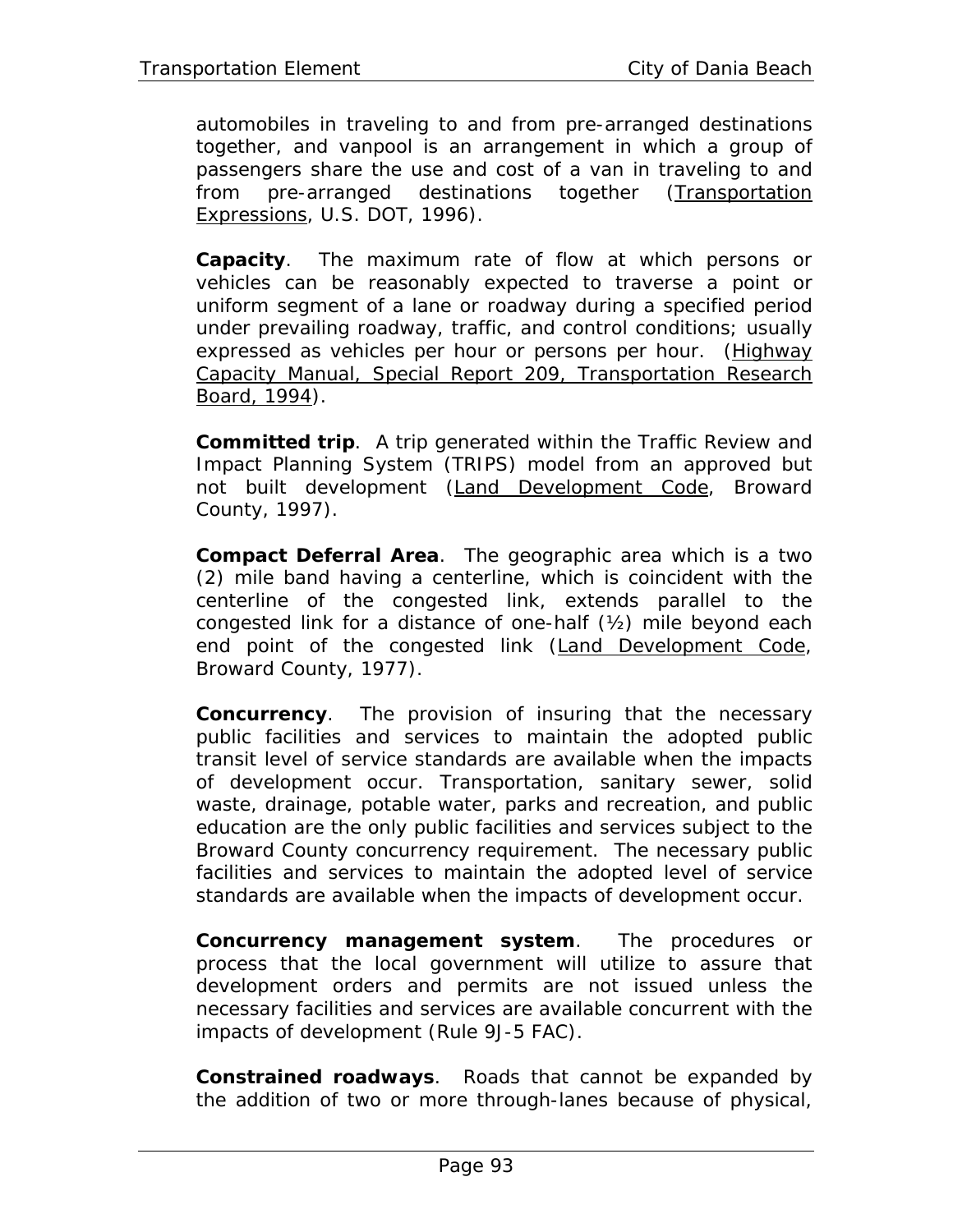environmental or policy constraints (Level of Service Manual, Florida DOT, 1995).

**Demand flow rate**. The traffic flow rate that now wants or at some future time is expected to want to travel over a point on or section of a highway for a 15-minute period, expressed in vehicles per hour (Level of Service Manual, Florida DOT, 1995).

**Demand Response Transit Service**. Non-fixed-route service utilizing vans or buses with passengers boarding and alighting at pre-arranged times at any location within the systems service area (Transit Fact Book, American Public Transit Association, 1996).

**Facility availability**. Whether or not a facility is available in a manner to satisfy the concurrency management system (Rule 9J-5 FAC).

**Feeder route**. A transit route which has the characteristics of traveling on local streets, utilized for shorter trip lengths and transfer connections (Transportation Expressions, U.S. DOT, 1996).

**Fixed-route service**. Transit service provided on a repetitive, fixed-scheduled basis along a specific route, with vehicles stopping to pick-up and deliver passengers to specific locations; each fixed-route trip serves the same origins and designations, unlike demand response and taxicabs (Transportation Expressions, U.S. DOT, 1996).

**Florida Intrastate Highway System**. A statewide network of limited-access and controlled-access highways designed with general-use and exclusive-use lanes to accommodate Florida's high speed and high volume highway traffic (Level of Service Manual, Florida DOT, 1995).

**Functional area coverage**. A ½ mile corridor surrounding a bus route, ¼ mile in each direction.

**Greenway**. A corridor of protected open space established for conservation, recreation or both which may contain a pedestrian path or bikeway. (A Community Resource Guide for Greenway Projects, Florida Department of Environmental Protection, Office of Greenways and Trails).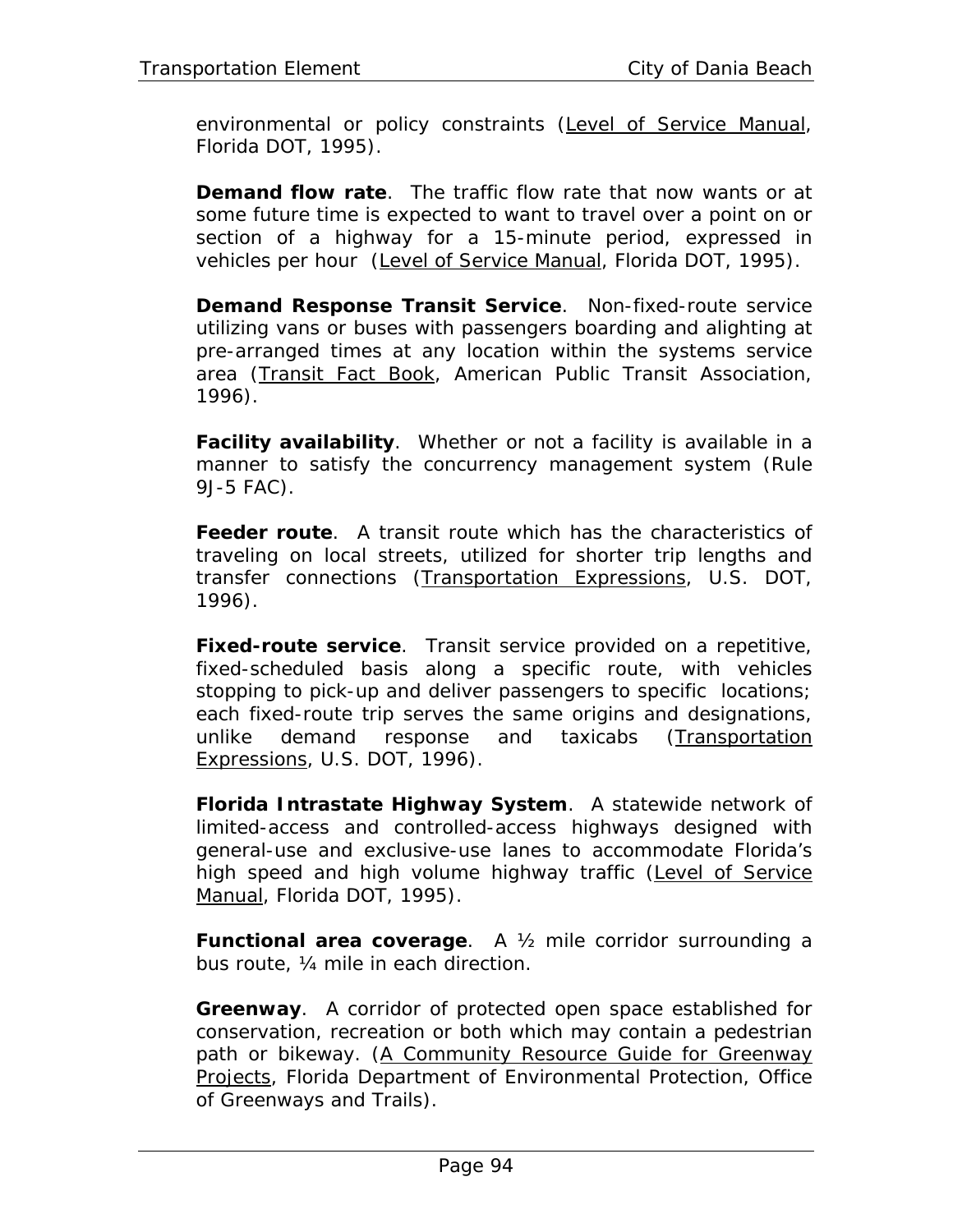**Headway**. The time interval between transit revenue vehicles passing a specific location (Transportation Expressions, U.S. DOT, 1996).

**Intelligent Transportation System (ITS)**. Use of computer and communications technology to facilitate the flow of information between travelers and system operators to improve mobility and transportation productivity, enhance safety, maximize the use of existing transportation facilities, conserve energy resources and reduce adverse environmental effects; including concepts such as "freeway management systems," "automated fare corrections" and "transit information kiosks" (Atlanta ITS, Georgia DOT, 1997).

**Intermodal facility**. An intermodal facility is a single or closely related transportation facility used by two or more modes of transportation. Intermodal system is one providing connections between different modes, such as adequate highways to ports or bus feeder services to rail transit; individual modes working together to provide the user with the best choices of services (Corridor Management Procedure, FDOT, 1996).

**Level of service**. An indicator of the extent or degree of service provided by, or proposed to be provided by a facility based on and related to the operational characteristics of the facility. Level of service shall indicate the capacity per unit of demand for each public facility (Rule 9J-5 FAC).

**Limited access facility**. A roadway especially designed for through traffic, and over, from, or to which owners or occupants of abutting land or other persons have no greater than a limited right or easement of access (Rule 9J-5 FAC).

**Linked trip**. A trip from origin to destination on the transit system. Even if a passenger must make several transfers during a journey, the trip is counted as one linked trip on the system (Transportation Expressions, U.S. DOT, 1996).

**Major public transit trip generators or attractors**. Major trip generators or attractors are concentrated areas of intense land use or activity that produces or attracts a significant number of local trip ends (Rule 9J-5 FAC). For public transit, a site which attracts a substantial number of person trips per day.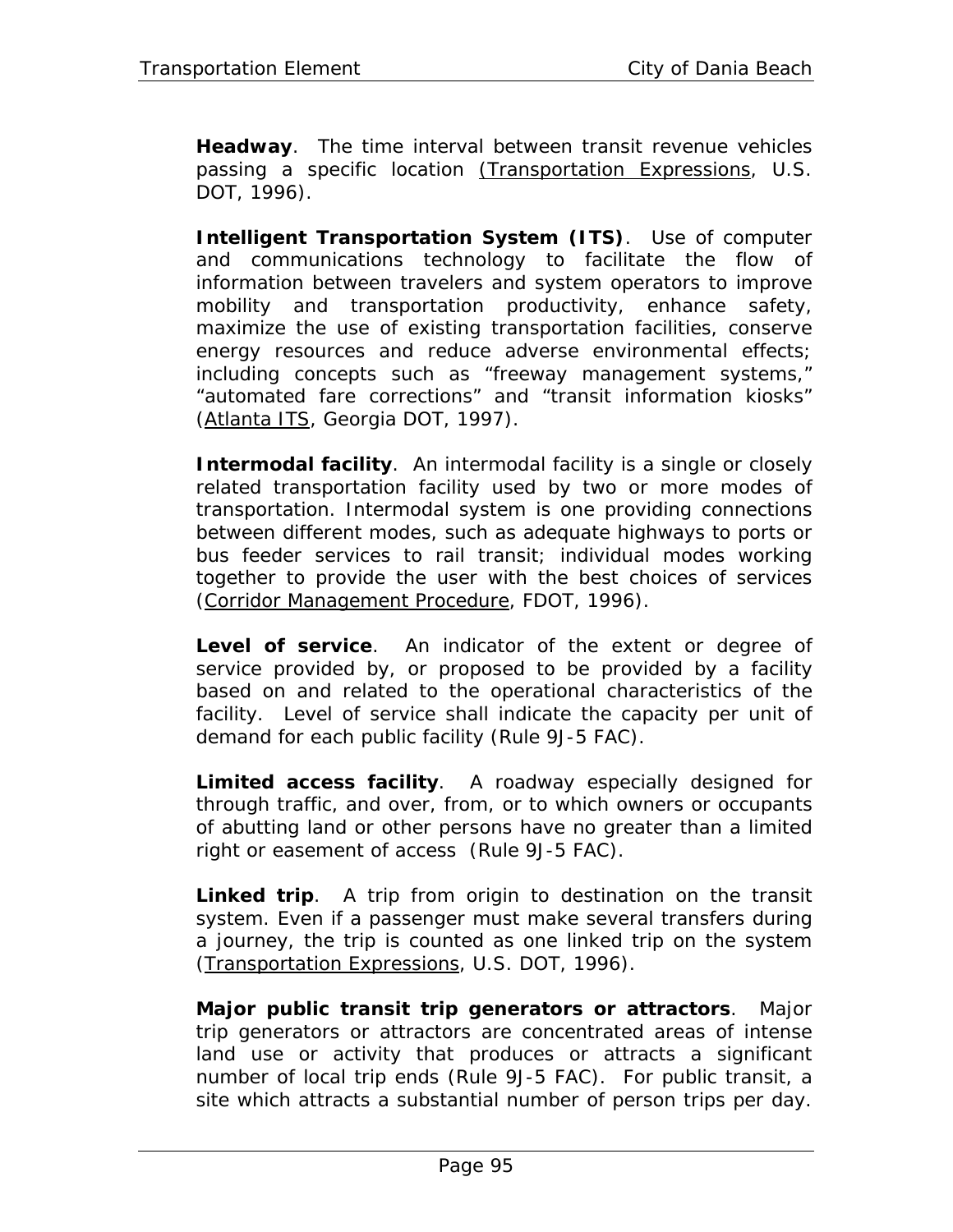Defined here as meeting or exceeding the following thresholds: Office parks - 100,000 sq. ft. GLA; shopping centers - 500,000 sq. ft.; schools - 1000 students; major employers - 1000 employees; health facilities - 100 beds (Broward County Comprehensive Plan 1989).

**Modal split**. The proportion of total person trips that use each of various specified modes of transportation (Transportation Expressions, U.S. DOT, 1996).

**Multimodal system**. A transportation system consisting of more than one mode of travel to serve transportation needs in a given area (Corridor Management Procedure, FDOT, 1996).

**Operating revenue**. For public transit, revenue from various sources including the farebox, pass sales, contracted service, advertising revenue, and other revenue generated through the activity of operating the transit system; and the amount of money which a carrier receives from transportation operations (Transportation Expressions, U.S. DOT, 1996).

**Paratransit.** Transit services which are characterized by their nonscheduled, non-fixed route nature such as ride sharing, car or van pools, demand responsive buses, and other public transit services (Rule 9J-5 FAC).

**Planning analysis hour factors (K<sub>100</sub>)**. The ratio of a highway section's volume in the year's 100<sup>th</sup> highest volume hour to its annual average traffic volume. In developed areas the year's 100<sup>th</sup> highest volume hour represents a typical weekday peak traffic hour during the area's peak travel season, i.e., that area's peak season "rush" hour, usually in the late afternoon. The  $K_{100}$  factor refers to a demand volume, not necessarily a measured volume.

**Public transit**. Passenger services provided by public, private or non-profit entities such as the following surface transit modes: commuter rail; rail rapid transit; light rail transit; light guideway transit; express bus; and local fixed route bus (Rule 9J-5 FAC).

**Recreational trip**. A trip for leisure, relaxation, or enjoyment purposes, as opposed to utilitarian purposes. (1989 Broward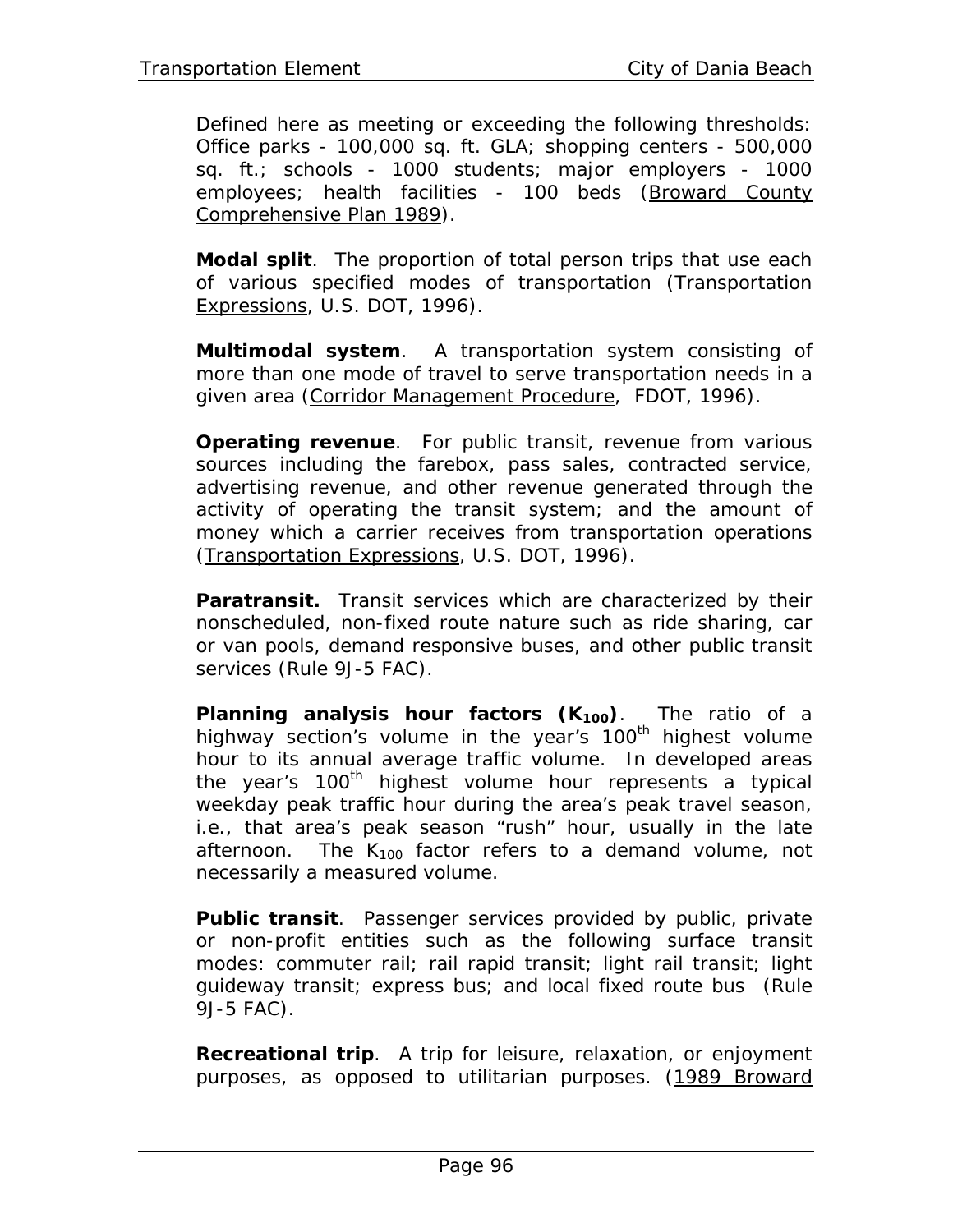County Comprehensive Plan, Broward County Comprehensive and Neighborhood Planning Division).

**Regional Activity Center**. A compact, high intensity, high density multi-use area designated as appropriate for intensive growth by the local governments, which may include: retail; office; cultural, recreational and entertainment facilities; hotels and motels; or appropriate industrial activities (Strategic Regional Policy Plan For South Florida, South Florida Regional Planning Council, 1995).

**Right-of-way**. Land in which the state, a county, or a municipality owns the fee simple title or has an easement dedicated or required for a transportation or utility use (Rule 9J-5 FAC).

**Roadway functional classification**. The assignment of roads into categories according to the character of service they provide in relation to the total road network. Basic functional categories include limited access facilities, arterial roads, and collector roads, which may be subcategorized into principal, major or minor levels. Those levels may be further grouped into urban and rural categories.

*Arterial road*. A roadway providing service which is relatively continuous and of relatively high traffic volume, long trip length, and high operating speed. In addition, every United States numbered highway is an arterial road (Rule 9J-5 FAC).

*Principal arterial*. A roadway which serves the major centers of activity of urbanized areas, the highest traffic volume corridors. It carries most of the trips entering and leaving the urban area, as well as most of the through movements bypassing the central city.

It could be stratified as follows: (1) interstate; (2) other freeways and expressways; and, (3) other principal arterials (A Policy on Geometric Design of Highways and Streets, 1990, American Association of State Highway and Transportation Officials).

*Minor arterial*. A roadway which interconnects with and augments the urban principal arterial system (A Policy on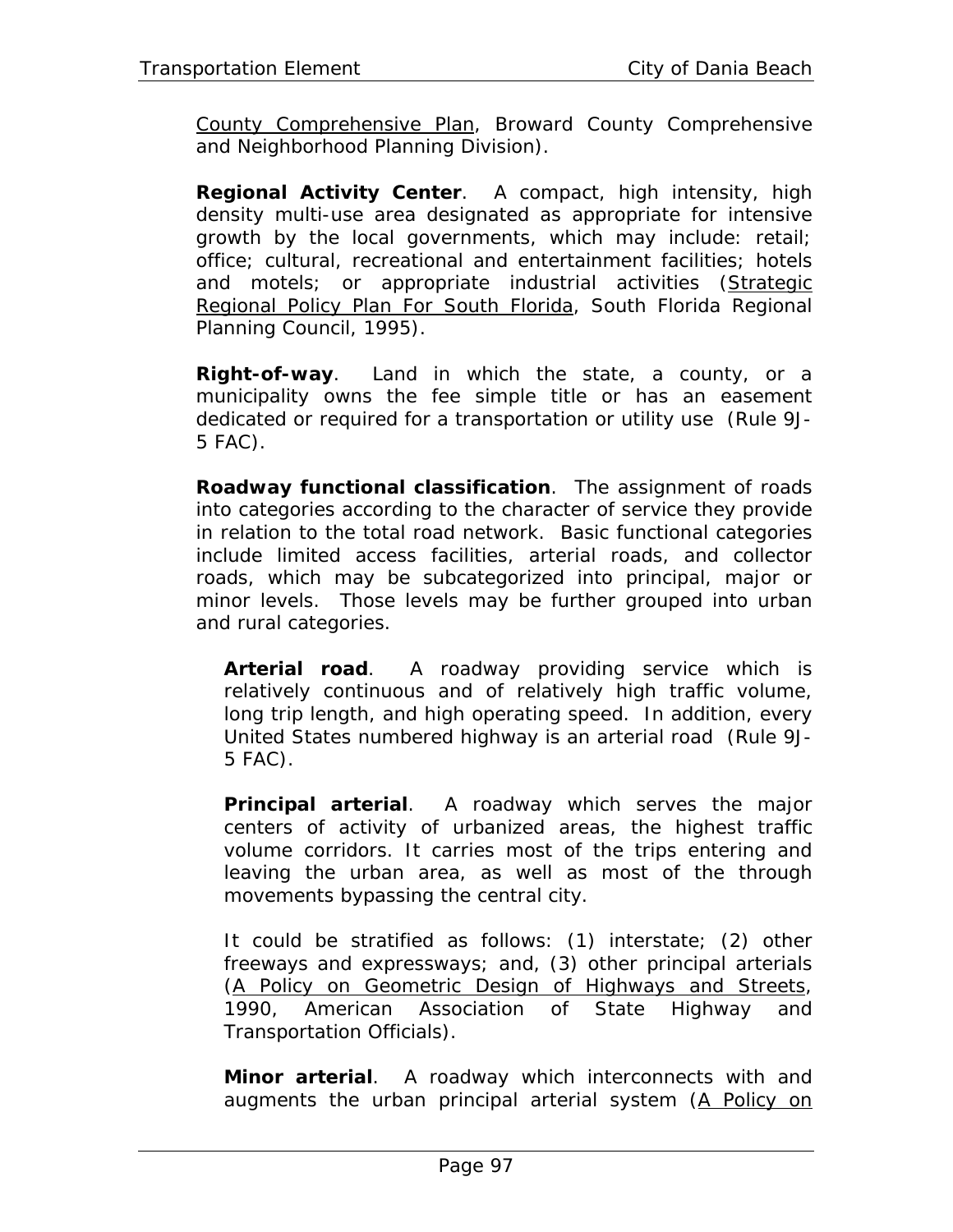Geometric Design of Highways and Streets, 1990, American Association of State Highway and Transportation Officials).

*Collector road*. A roadway providing service which is of relatively moderate traffic volume, moderate trip length, and moderate operating speed. Collector roads collect and distribute traffic between local roads or arterial roads (Rule 9J-5 FAC).

*Local road*. A roadway providing service which is of relatively low traffic volume, short average trip length or minimal through traffic movements, and high volume land access for abutting property (Rule 9J-5 FAC).

**Strategic Intermodal System (SIS) -** The Florida transportation system composed of transportation corridors and facilities of statewide and interregional significance that play an important role in the movement of people and goods (The Strategic Intermodal System, Florida Department of Transportation, 2005).

**Terminal**. Any location where passenger or freight either originates, terminates, or is handled in the transportation process; or where commercial motor carriers maintain operating facilities (Transportation Expressions, U.S. DOT, 1996).

**Timed-transfer**. Transit system design whereby buses are scheduled to meet at designated locations to facilitate transferring (Transportation Expressions, U.S. DOT, 1996).

**Traffic Review and Impact Planning System (TRIPS) Model**. A computer model maintained in the Broward County Development Management Division which accounts for the traffic from approved but not built development. See Committed Trip (Land Development Code, Broward County, 1997).

**Transfer station**. A fixed location where passengers interchange from one route or vehicle to another (Transportation Expressions, 1996).

**Transitway**. A dedicated right-of-way, most commonly in a mall, that is used by transit units, usually mixed with pedestrian traffic (Transportation Expressions, U.S. DOT, 1996).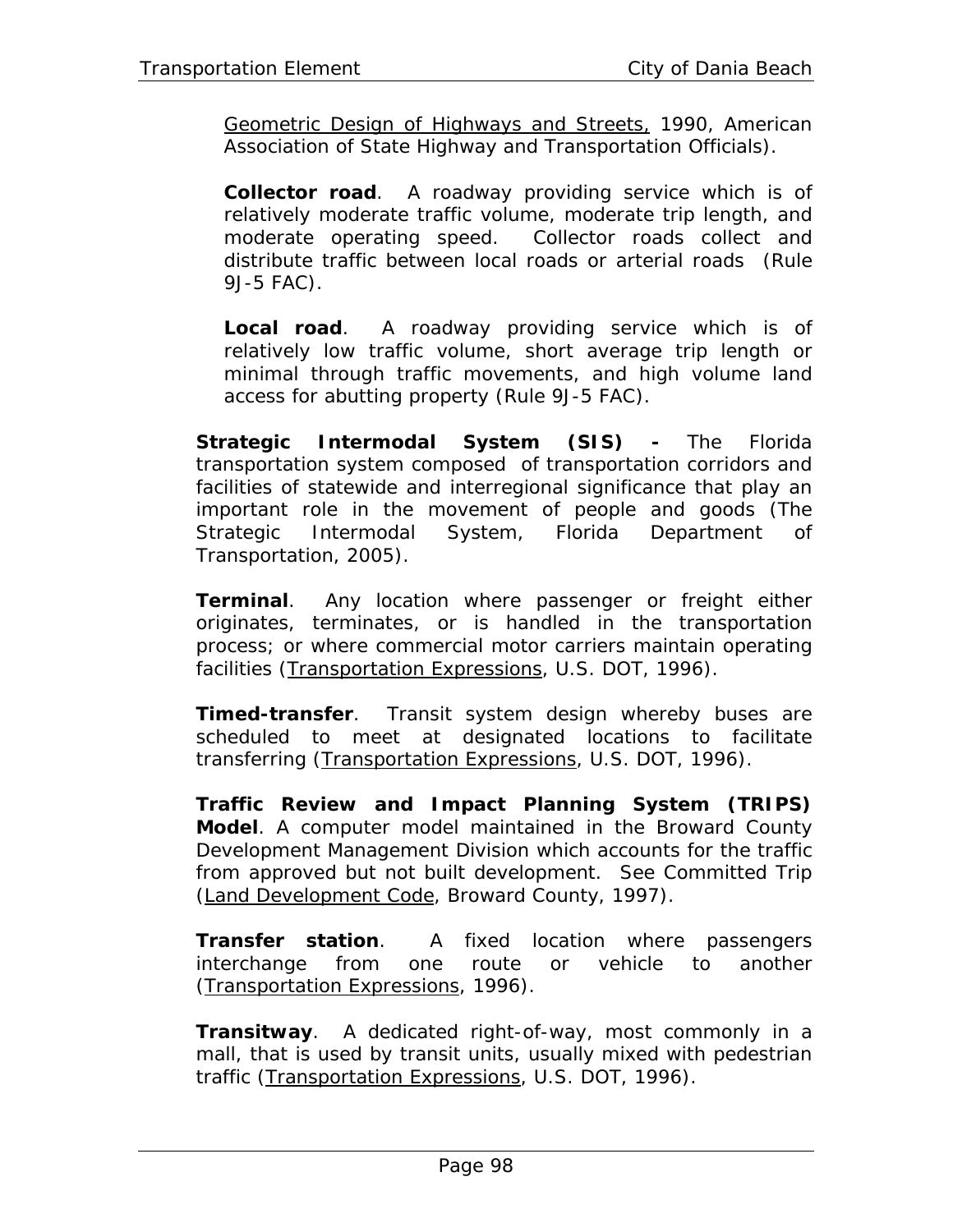**Transit Oriented Development (TOD)**. Development reflecting a design philosophy that encourages development from the ground up with transit in mind; emphasizing securing a high density level, combining a mix of uses, utilizing a hierarchy of streets and designing at a human scale to maximum the potential for transit use within a community (Strategic Regional Policy Plan for South Florida, SFRPC, 1995).

**Transportation Concurrency Exception Area (TCEA)**. A specific geographic area, or areas, delineated in the local government comprehensive plan for urban infill development, for urban redevelopment, and for downtown revitalization within the designated central business district that could be excepted from the traffic circulation concurrency requirements (Rule 9J- 5.0055 FAC).

**Transportation Concurrency Management Area (TCMA)**. A compact geographic area with existing or proposed multiple, viable alternative travel paths or modes for common trips. The purpose of this optional alternative transportation concurrency approach is to promote infill development or redevelopment within selected portions of urban areas in a manner that supports the provision of more efficient mobility alternatives, including public transit (Rule 9J-5 FAC).

**Transportation corridors**. Major routes used for moving people and goods by one or more transportation option (Strategic Regional Policy Plan for South Florida, SFRPC, 1995).

**Transportation Demand Management (TDM)**. Strategies and techniques that can be used to increase the efficiency of the transportation system. TDM focuses on ways of influencing the amount and demand for transportation by encouraging alternatives to the single-occupant automobile and by altering local peak hour travel demand. These strategies and techniques may, among others, include: ridesharing programs; flexible work hours; telecommuting; shuttle services; and, parking management (Rule 9J-5 FAC).

**Transportation disadvantaged**. Those individuals who because of physical or mental disability, income status, or age are unable to transport themselves to or purchase transportation and are, therefore, dependent upon others to obtain access to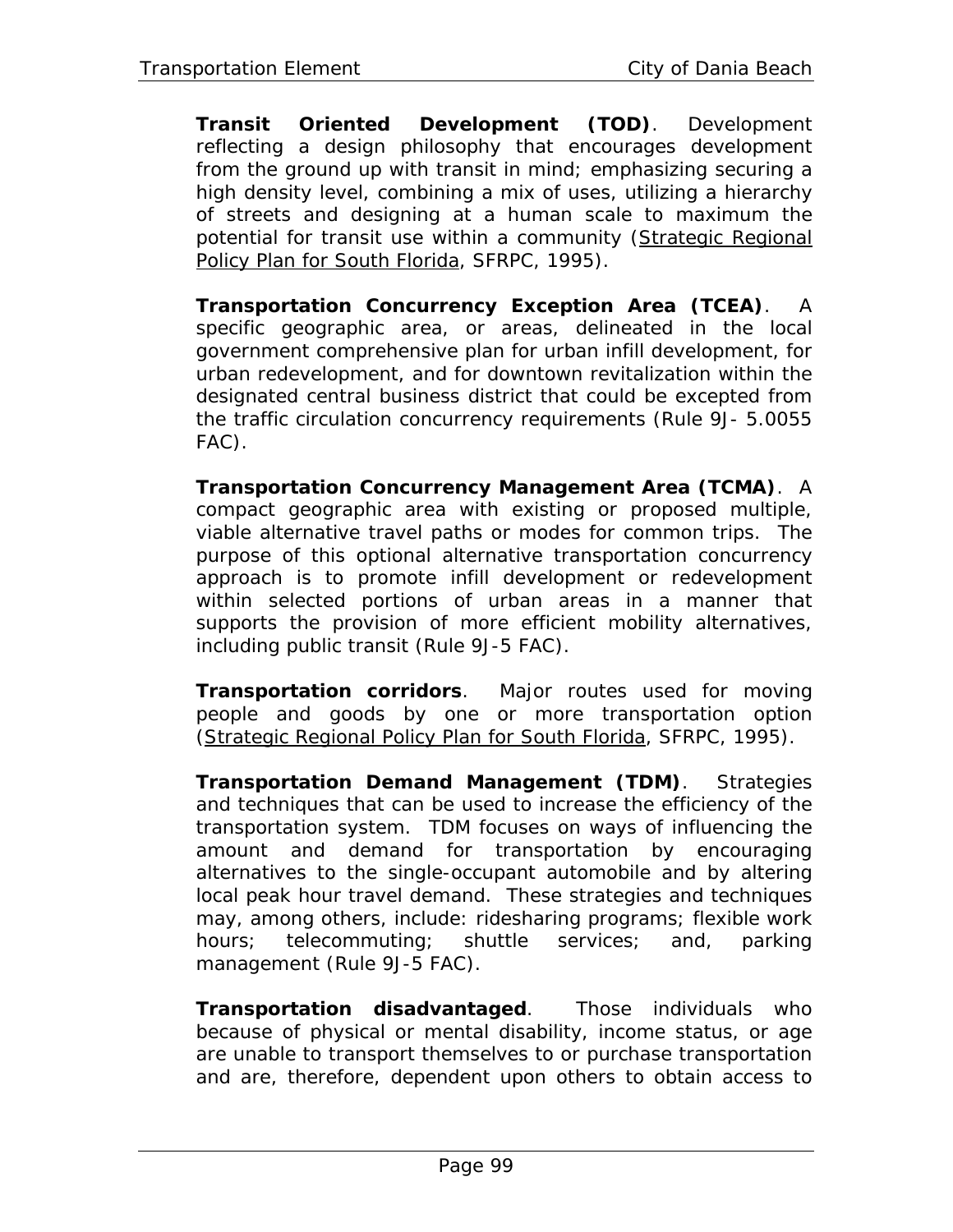health care, employment, education, shopping, social activities, or other life-sustaining activities (Rule 9J-5 FAC).

**Transportation System Management (TSM)**. A range of improvement strategies that are non-facility and low-capital oriented to make the existing transportation system operate more efficiently. TSM techniques include demand management strategies, incident management strategies, and other actions that increase the operating efficiency of the existing system in the short range (Rule 9J-5 FAC).

**Trunk line**. A transit route which travels longer distances, primarily along arterial roads, with few deviations (Transportation Expressions, U.S. DOT, 1996).

**Unlinked trip**. The number of passengers who board public transportation vehicles. Transit trip taken by both initial boarding and transfer passengers (Transportation Expressions, U.S. DOT, 1996).

**Urban infill**. For roadway concurrency purposes, development of vacant parcels in otherwise built-up areas where public facilities such as sewer systems, roads, schools, and recreation areas are already in place and the average residential density is at least five dwelling units per acre, the average nonresidential intensity is at least a floor area ratio of 1.0 and vacant, developable land does not constitute more than 10 percent of the area (Section 163.3164, F.S.).

**Utilitarian trip**. A trip for work or errand purposes, as opposed to recreational purposes. (1989 Broward County Comprehensive Plan, Broward County Comprehensive and Neighborhood Planning Division).

**Volume-to-capacity (V/C) ratio**. The ratio of demand flow to capacity for a highway (Level of Service Manual, Florida DOT, 1995).

**Wide curb lane**. The outermost lane of a roadway, for vehicle travel, which is expanded from the standard 12 feet width to at least 14 feet in order to accommodate bicycle travel. Wide curb lanes are not designated by striping or pavement markings. (1989 Broward County Comprehensive Plan, Broward County Comprehensive and Neighborhood Planning Division).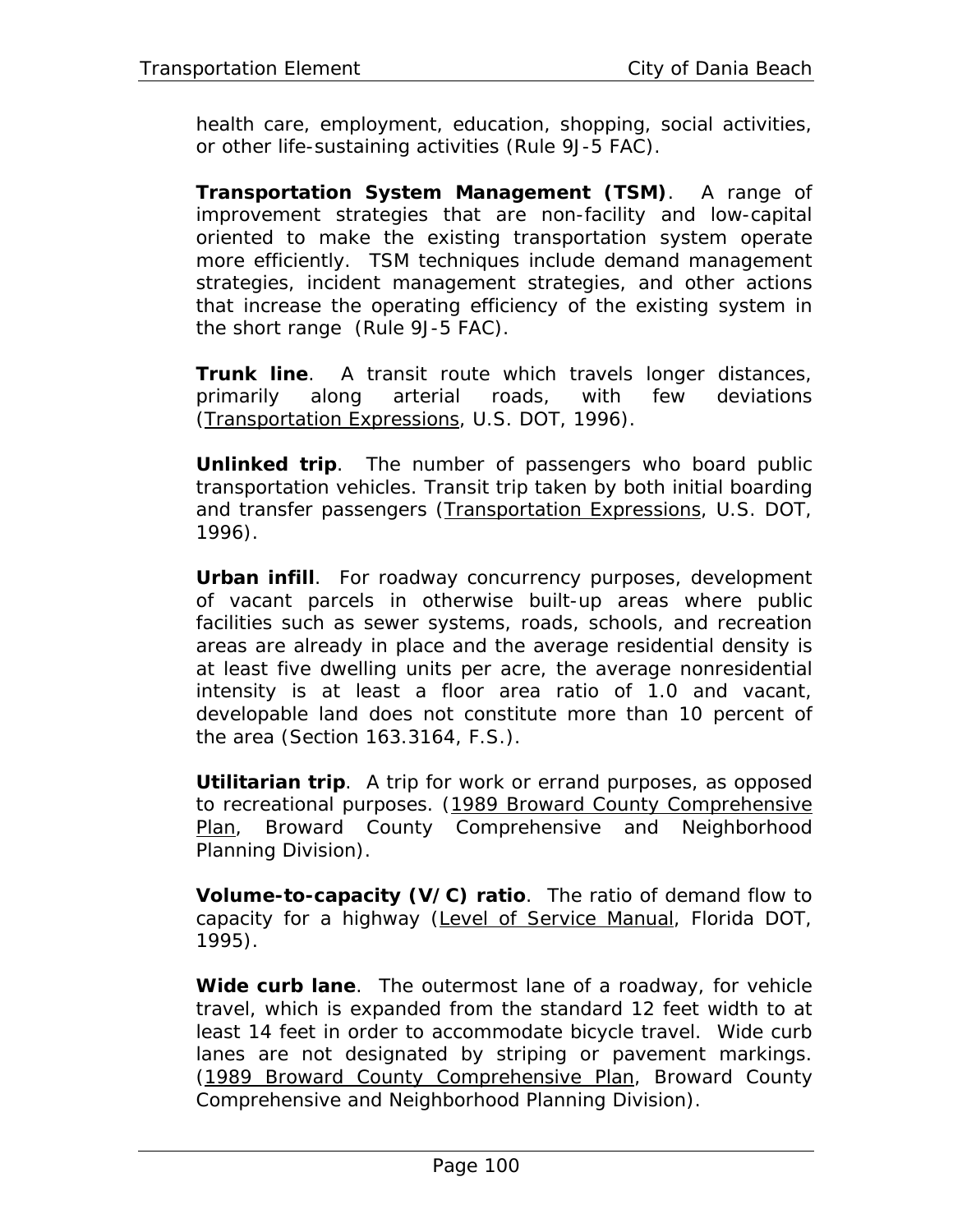**110% Maintain**. It shall mean that the number of trips on a road segment shall not exceed 110% of the number of actual trips in the road segment plus the number of committed trips in the TRIPS model approved as of October 1, 1996.

### **B. Acronyms and Abbreviations**

The following acronyms and abbreviations are found within this Transportation Element. As is the case with the definitions, this is a very comprehensive listing developed by Broward County in the preparation of their Transportation Element. It is used within this report intact.

AADT Annual Average Daily Traffic ADA Americans with Disabilities Act ADT Average Daily Traffic ASV Annual Service Volume BCLDC Broward County Land Development Code BCt Broward County Transit CDA Compact Deferral Area CMP Congestion Management Plan CMS Concurrency Management System COE United States Army Corps of Engineers COFC Container-on-flatcar CPTED Crime Prevention through Environmental Design CSX Coastal Seaboard Railroad DCA Florida Department of Community Affairs DMT Broward County Division of Mass Transit DPC/CME Deepwater Port Component of the Coastal Management Element DRI Development of Regional Impact EIS Environmental Impact Statement FAA Federal Aviation Administration FAC Florida Administrative Code FAR Federal Aviation Regulation FBO Fixed Base Operator FCTD Florida Commission for the Transportation Disadvantaged FDOT Florida Department of Transportation FEC Florida East Coast Railroad FIHS Florida Intrastate Highway System FLL Fort Lauderdale/Hollywood International Airport FOX Florida Overland Express